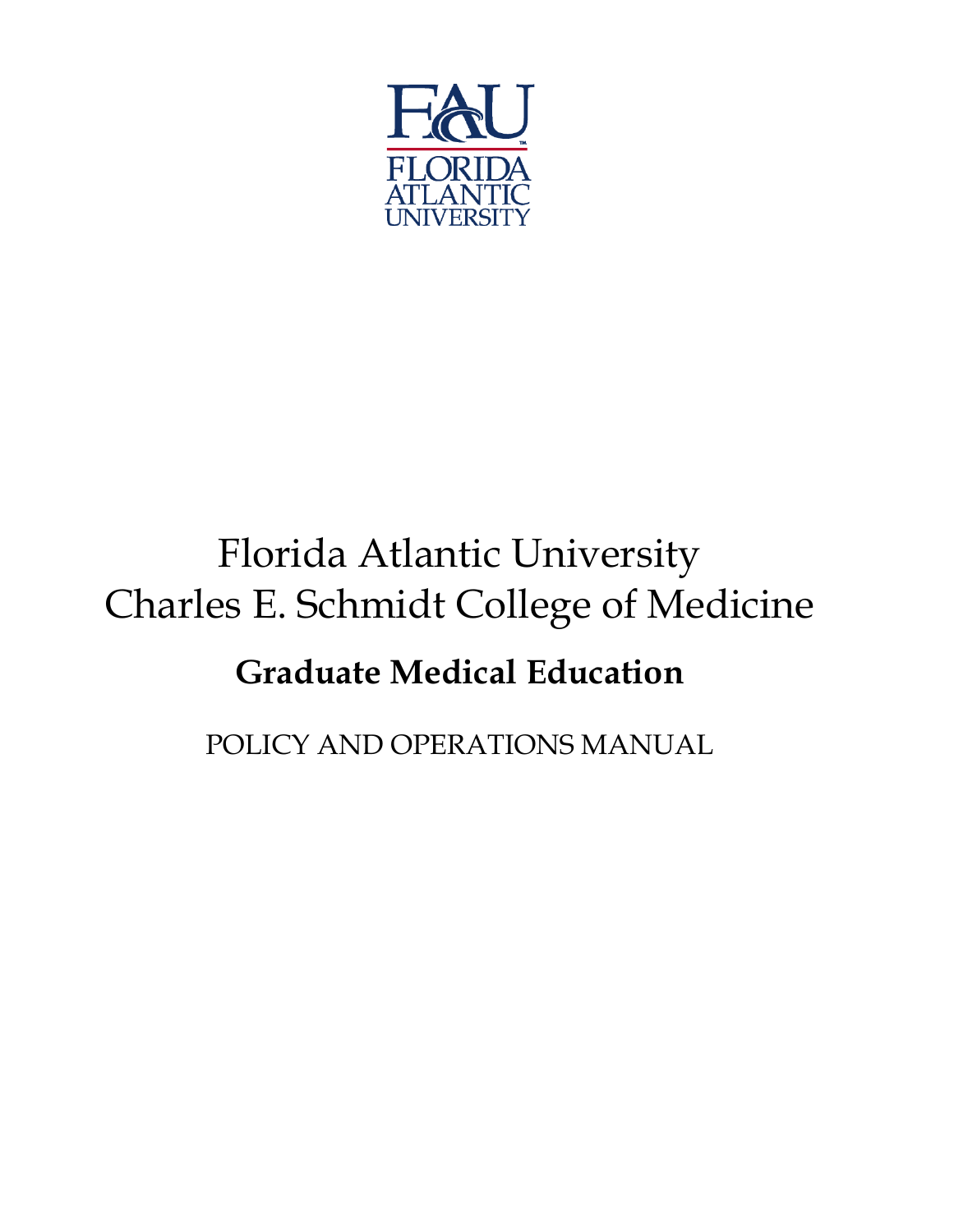## Table of Contents

<span id="page-1-0"></span>

| Introduction                                                                                                                                                                                                                   | 4                          |
|--------------------------------------------------------------------------------------------------------------------------------------------------------------------------------------------------------------------------------|----------------------------|
| <b>Graduate Medical Education Office Contact Information</b>                                                                                                                                                                   | 5                          |
| <b>Institutional Statement of Commitment</b>                                                                                                                                                                                   | $\overline{\phantom{0}}^6$ |
| <b>Organizational Charts Graduate Medical Education</b>                                                                                                                                                                        | 7                          |
| <b>Policies</b>                                                                                                                                                                                                                |                            |
| Designated Institutional Official (DIO) & Designee during absence of DIO                                                                                                                                                       | 9                          |
| <b>Affiliation Agreements and Program Letters of Agreement</b>                                                                                                                                                                 | 10                         |
| <b>Quality Assurance</b>                                                                                                                                                                                                       | 12                         |
| <b>Recruitment, Eligibility and Selection of Residents</b>                                                                                                                                                                     | 13                         |
| <b>Resident Credentialing</b>                                                                                                                                                                                                  | 16                         |
| <b>Appointment of Residents</b>                                                                                                                                                                                                | 19                         |
| <b>Anti-Discrimination and Anti-Harassment Regulation</b>                                                                                                                                                                      | 21                         |
| <b>Evaluation, Promotion and Completion of Training</b>                                                                                                                                                                        | 27                         |
| <b>Resident Performance Improvement Process</b>                                                                                                                                                                                | 29                         |
| Disciplinary, Appeal and Dismissal Process Policy                                                                                                                                                                              | 31                         |
| <b>Grievance Policy</b>                                                                                                                                                                                                        | 42                         |
| <b>Supervision of Residents</b>                                                                                                                                                                                                | 45                         |
| <b>Work Hours</b>                                                                                                                                                                                                              | 49                         |
| <b>Moonlighting Policy</b>                                                                                                                                                                                                     | 53                         |
| <b>Moonlighting Privileges Request Form</b>                                                                                                                                                                                    | 57                         |
| Monitoring Resident Stress & Prevention and Counteracting the Effects of Fatigue                                                                                                                                               | 59                         |
| <b>Resident Impairment</b>                                                                                                                                                                                                     | 62                         |
| <b>Clinical Competency Committee and Program Evaluation Committee</b>                                                                                                                                                          | 65                         |
| <b>Standard of Professional Conduct</b>                                                                                                                                                                                        | 68                         |
| <b>Transition of Care</b>                                                                                                                                                                                                      | 71                         |
| <b>Resident Scholarship</b><br><u> 1980 - Johann Stoff, fransk politik (d. 1980)</u>                                                                                                                                           | 73                         |
| Program Reduction or Closure Policy and the contract of the contract of the contract of the contract of the contract of the contract of the contract of the contract of the contract of the contract of the contract of the co | 75                         |
| <b>Disaster Policy</b><br><u> 1989 - Johann Stein, marwolaethau a bhann an t-Amhain Aonaichte ann an t-Amhain Aonaichte ann an t-Amhain Ao</u>                                                                                 | 74                         |
| <b>Vendor Relation Policy</b>                                                                                                                                                                                                  | 82                         |
| Restrictive Covenants & Resident Non-Compete Policy                                                                                                                                                                            | 87                         |
| Promotion, Renewal/Non-Renewal of Resident Contract                                                                                                                                                                            | 88                         |
| EO/AA Accommodation for Residents with Disabilities                                                                                                                                                                            | 89                         |
| <b>Employee Relations</b>                                                                                                                                                                                                      | 93                         |
| Paid Time Off, Leave of Absence, and Benefits                                                                                                                                                                                  | 94                         |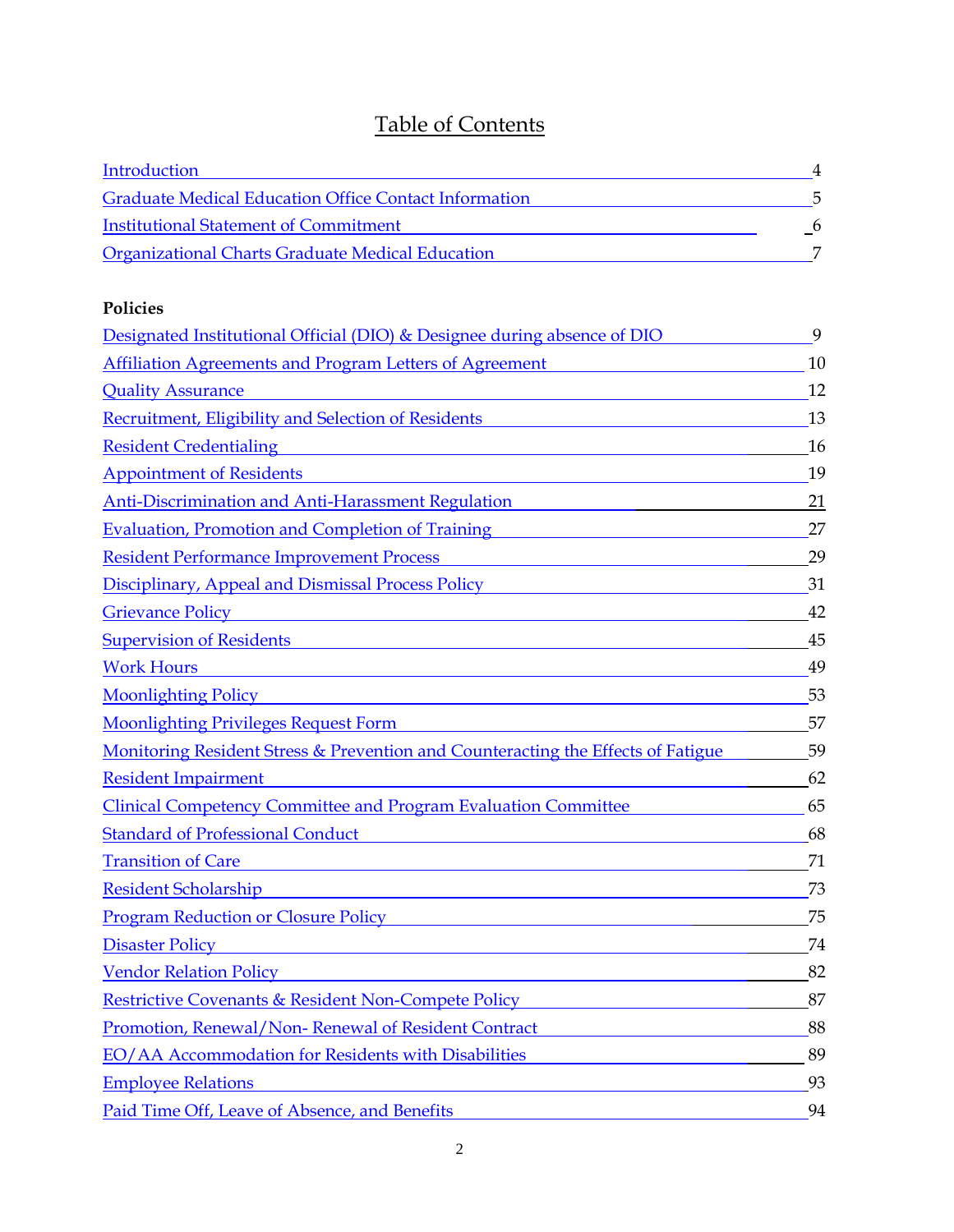<span id="page-2-0"></span>

| <b>Professional Dress Guidelines</b>                           |     |
|----------------------------------------------------------------|-----|
| Special Review by the Graduate Medical Education Committee     | 101 |
| Duties and Purpose of the Graduate Medical Education Committee | 105 |
| <b>Records Management</b>                                      | 109 |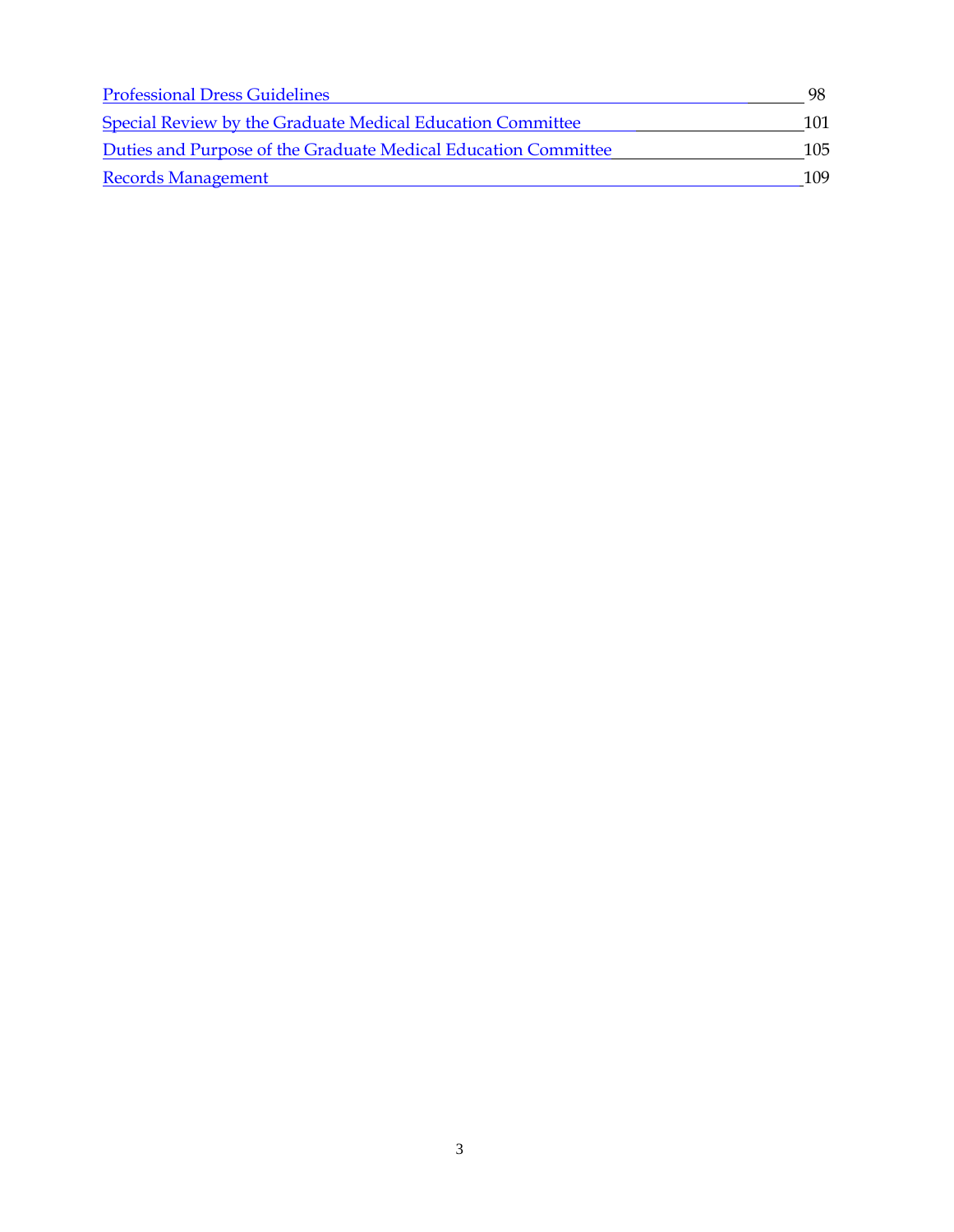#### **INTRODUCTION**

The following policies and guidelines have been developed to ensure and enhance the quality and effectiveness of graduate medical education at Florida Atlantic University Charles E. Schmidt College of Medicine (FAU COM) and to assure compliance with the requirements of the Accreditation Council for Graduate Medical Education [ACGME]. These policies and guidelines are intended to provide an overall framework for the graduate medical education programs sponsored by FAU COM.

No policy or guideline can be developed to cover every situation. The unique nature of the programs in graduate medical education requires each program to consider carefully the requirements of the discipline and specialty in order to ensure a clinically and academically sound course of study. Therefore, it is recognized that these policies provide broad set of general criteria for graduate medical education programs sponsored by FAU COM.

Programs may supplement these policies, as required, with more stringent requirements, policies and unique evaluation forms for the advancement of residents, designation of teaching and nonteaching members of the department, etc., and must provide the resident with these standards and/or policies in writing. All residents can review the ACGME Program Requirements and the Institutional Requirements for their particular discipline/program online, by selecting the "Program and Institutional Accreditation" tab on the home page [www.acgme.org], choosing the appropriate specialty and then the link for "Program Requirements Currently in Effect".

Florida Atlantic University and The Charles E. Schmidt College of Medicine (COM) Graduate Medical Education Policies should serve as a reference and guide to administrative matters for Faculty and Residents/Fellows and must be adhered to at all times. The provisions of these policies are subject to all applicable Federal and Florida laws and University Regulations and must be adhered to. The administrative policies are not a contract or a guarantee of employment.

The link to access these policies are: <http://www.fau.edu/policies/> [http://med.fau.edu/faculty\\_staff/](http://med.fau.edu/faculty_staff/)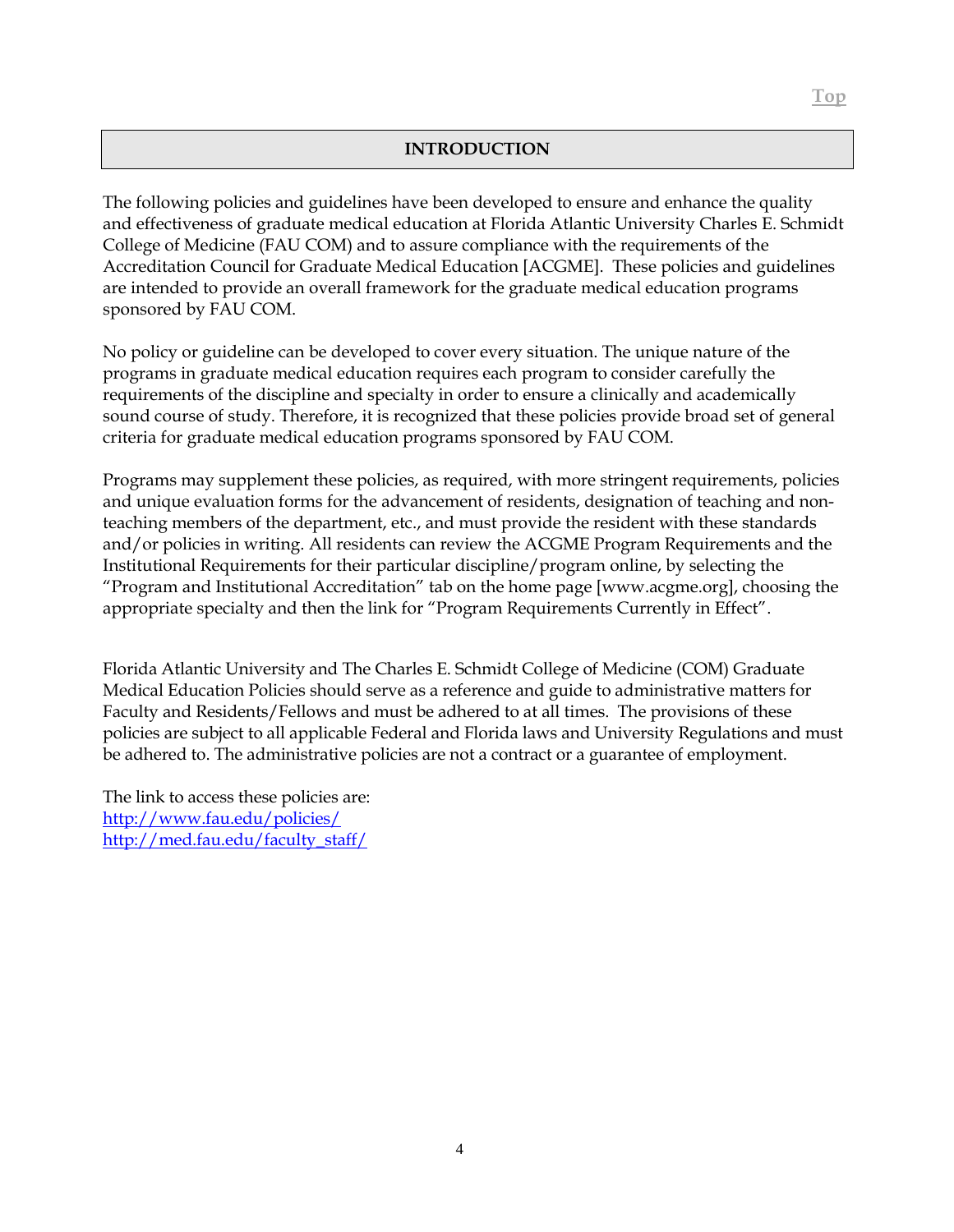#### <span id="page-4-0"></span>**GRADUATE MEDICAL EDUCATION CONTACT INFORMATION**

#### **Designated Institutional Official**

Curtis L. Whitehair, MD Office: (561) 297-2915 Fax: (888) 965-3610 Email: [cwhitehair@health.fau.edu](mailto:cwhitehair@health.fau.edu)

#### **Director, Graduate Medical Education**

Venus Davis-Wallace Office: (561) 297- 4241 Fax: (888) 965-3610 Email:[vdaviswallace@health.fau.edu](mailto:vdaviswallace@health.fau.edu)

#### **Institutional Program Manager, Graduate Medical Education**

Krystal Rajkumar Office: (561) 297- 4533 Fax: (888) 965-3610 Email:[krajkumar@health.fau.edu](mailto:krajkumar@health.fau.edu)

#### **GME Ombudsperson**

Mark Di Corcia, Ph.D., OTR Assistant Dean for Medical Education Florida Atlantic University 777 Glades Road Boca Raton, FL 33431 Telephone: (561) 297- 4024 E-Mail: [mdicorcia@health.fau.edu](mailto:mdicorcia@health.fau.edu)

The Ombudsperson is available as a resource to report concerns or issues specifically about your training program/GME leadership.

#### **FAU COM GME Anonymous Resident/Fellow Reporting System**

The GME Anonymous Resident/Fellow Reporting System has been established as an anonymous method for you to report concerns or issues about your training program/GME leadership. <http://med.fau.edu/residencies/reporting.php>

5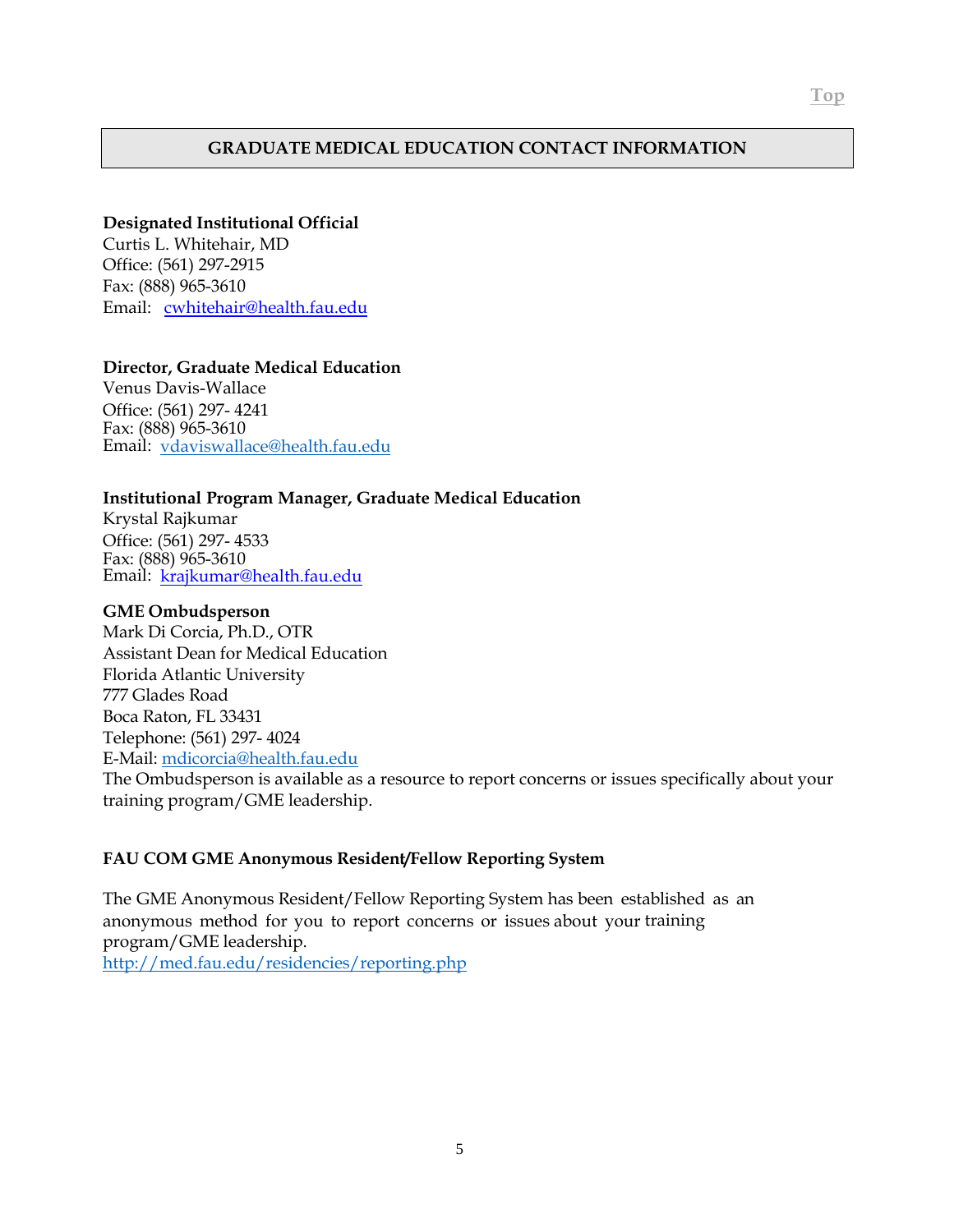#### <span id="page-5-0"></span>**FLORIDA ATLANTIC UNIVERSITY CHARLES E. SCHMIDT COLLEGE OF MEDICINE GRADUATE MEDICAL EDUCATION INSTITUTIONAL STATEMENT OF COMMITMENT**

Florida Atlantic University Charles E. Schmidt College of Medicine (FAU COM) is fully committed to the education of physicians as part of its core mission. This includes, but is not limited to, allocation of substantial resources to support its educational programs, including those in graduate medical education. The administration of FAU COM is committed to, and will be responsible for, providing the resources necessary to fulfill the educational needs of all trainees.

Florida Atlantic University Charles E. Schmidt College of Medicine strives to fully realize its commitment to Graduate Medical Education (GME) by providing oversight and support for all sponsored Accreditation Council for Graduate Medical Education (ACGME) accredited graduate medical education programs.

Consistent with the Institutional and Program Requirements of the ACGME, it is expected that each residency and fellowship program will appoint the most qualified applicants, recruit and retain outstanding academic attending physicians, and offer comprehensive, competency-based educational program, while maintaining a balance between training, patient safety, service and research, and while fostering the professional development and personnel growth of each resident and fellow.

To achieve the above objectives, Florida Atlantic University Charles E. Schmidt College of Medicine will:

- Support a Graduate Medical Education Committee (GMEC) that has policy and oversight responsibilities as required by ACGME Institutional Requirements.
- Fund a central administrative Office of Graduate Medical Education to support all GME programs, the GMEC and GMEC subcommittees.
- Ensure the availability of educational resources (library, teaching space and equipment, information systems) and curricula common to all GME programs.
- Ensure that all residents and fellows have the opportunity to learn and provide supervised safe patient care.
- Ensure that all residents and fellows are treated fairly and have ample opportunity to communicate any concerns.
- Facilitate and formalize collaborations and affiliations with teaching hospitals and community facilities.
- Ensure the provision of hospital professional, informational and support services that are adequate to meet the educational goals of each program.
- Coordinate the fair implementation of personnel policies and procedures for all trainees.
- Ensure the provision of, adequate on-call rooms, food services, security and other services beneficial to the well-being of all trainees.
- Assure compliance with ACGME work hour requirements.

This Institutional Statement of Commitment is supported by Florida Atlantic University Charles E. Schmidt College of Medicine, Graduate Medical Education Committee, administration, teaching faculty, and the medical staff. Florida Atlantic University Charles E. Schmidt College of Medicine commits to provide the necessary educational, financial and human resource necessary to support all Graduate Medical Education training programs.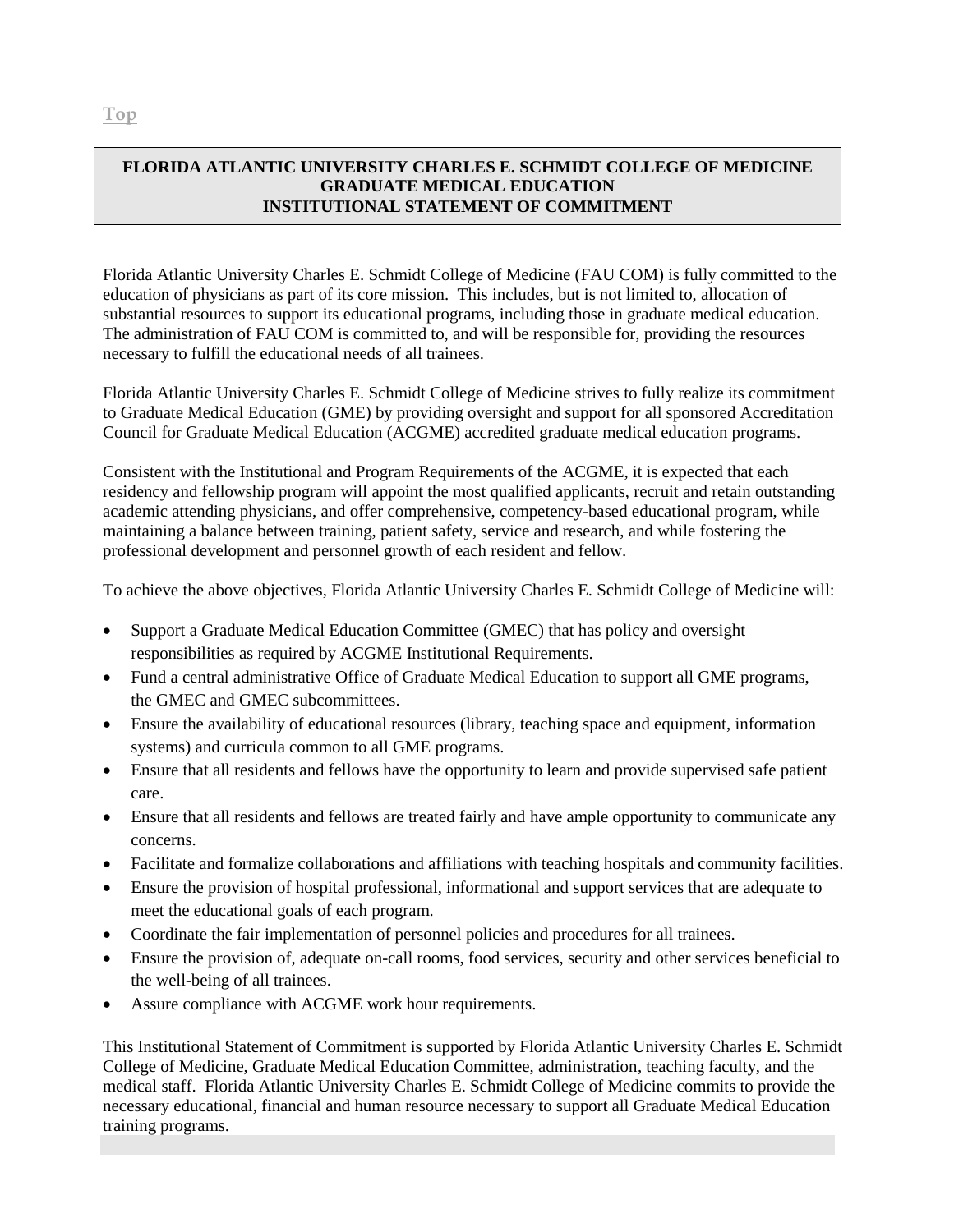#### <span id="page-6-0"></span>**FLORIDA ATLANTIC UNIVERSITY CHARLES E. SCHMIDT COLLEGE OF MEDICINE GRADUATE MEDICAL EDUCATION Organizational Charts Graduate Medical Education**

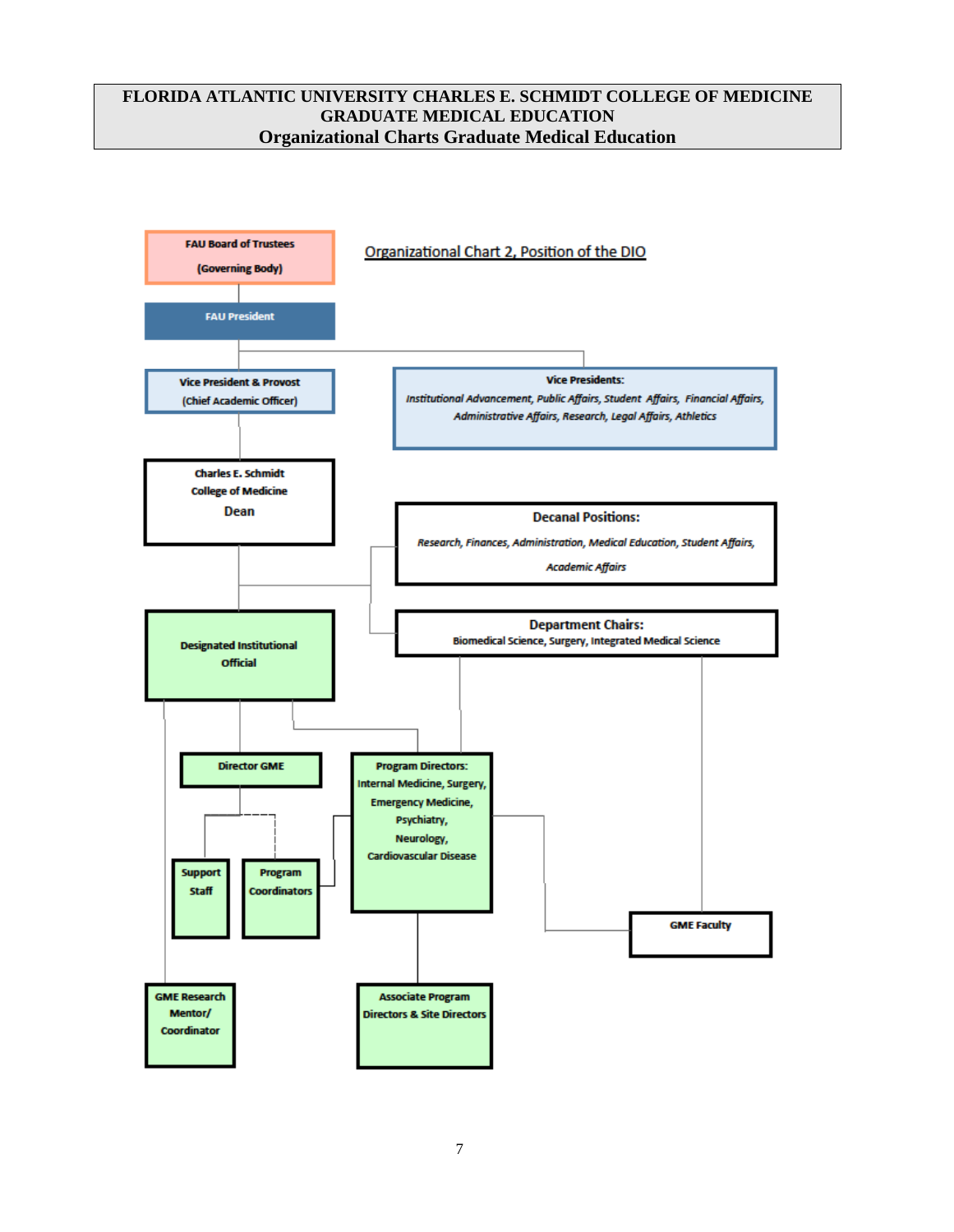## **Organizational Chart 1, Position of the GMEC**

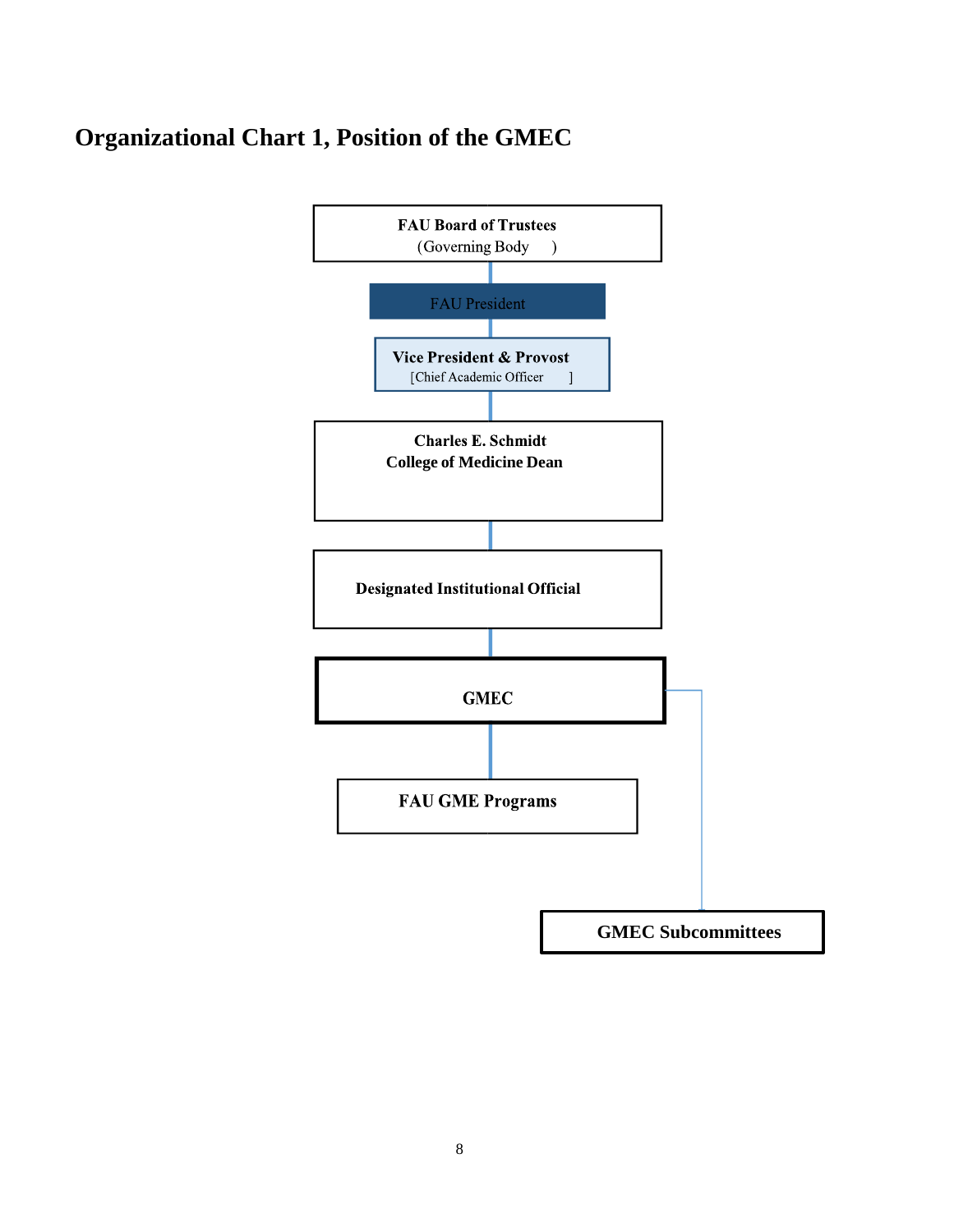#### <span id="page-8-0"></span>**Policy Statement Designated Institutional Official (DIO) & Designee during absence of DIO**

The ACGME requires the University to appoint a Designated Institutional Official (DIO) who has the authority and responsibility for the oversight and administration of the Sponsoring Institution's ACGME-accredited programs and who is responsible for assuring compliance with ACGME Institutional Requirements. As part of those responsibilities, among other things, the DIO must establish and implement procedures to ensure that s/he, or a designee in the absence of the DIO, reviews and cosigns all program information forms and any documents or correspondence submitted to the ACGME by Program Directors.

#### **Policy**

Designee during absence of Designated Institutional Official (DIO)

In the absence of the DIO, the Dean of the College of Medicine shall act as the designee of the DIO and shall perform all the duties and responsibilities of the DIO as required during his/her absence, including but not limited to oversight and administration of the University's ACGME accredited and non-accredited programs, assure compliance with ACGME institutional requirements, and review and cosign all program information forms and any documents or correspondence submitted to the ACGME. The Dean of the College of Medicine shall act as the designee until the return of the appointed DIO or until a replacement DIO has been appointed.

Approved by GMEC 8-27-2013 Approved by GMEC 12-17-2014 Reviewed, no changes 09-01-2015 Reviewed 12-12-2017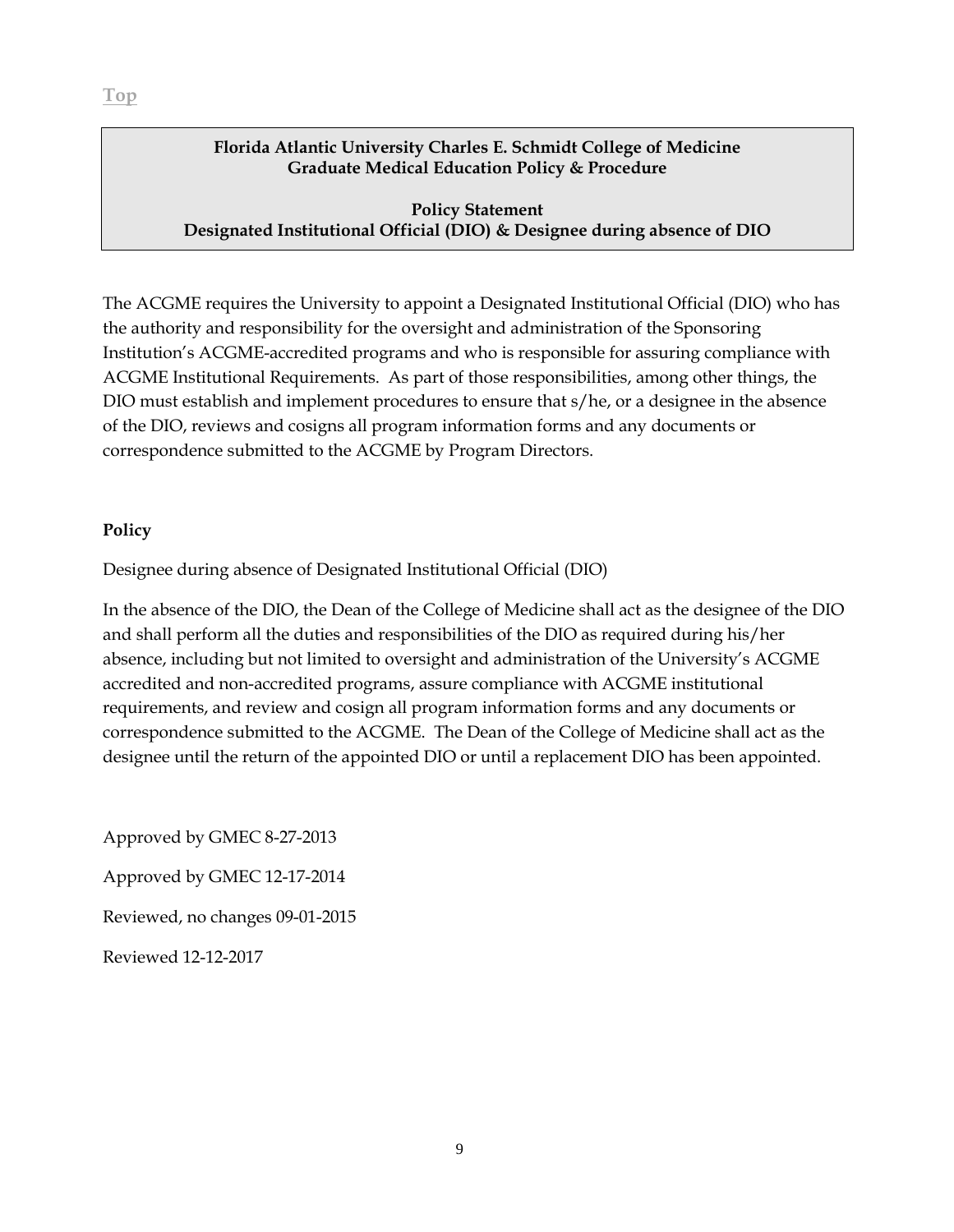#### **Policy Statement Affiliation Agreements and Program Letters of Agreement**

<span id="page-9-0"></span>Florida Atlantic University Charles E. Schmidt College of Medicine (FAU COM) retains responsibility for the quality of Graduate Medical Education of its residents, including when resident education occurs in other sites.

#### **Policy**

FAU COM maintains Affiliation Agreements with each of its major participating sites participating in Graduate Medical Education in order to provide direction and outline responsibilities between parties.

Each Program maintains Program Letters of Agreement that enhance and supplement the Affiliation Agreements. These Program Letters of Agreement meet the four specific components outlined by the ACGME Program Requirements, which are as follows:

- 1. Identify the faculty who will assume both educational and supervisory responsibilities for residents. Specify the faculty member's responsibilities for teaching, supervision, and formal evaluation of residents in accordance with the requirements of the ACGME and applicable policies.
- 2. Outline the educational goals and objectives to be attained within the participating institution.
- 3. Specify the duration and content of the educational experience.
- 4. Resident education during their assignment to the Affiliate Institution will be governed by University regulations and FAU COM policies and procedures.

| <b>Responsible Party</b> | Action                                                                                                                                                                                                                                                         |
|--------------------------|----------------------------------------------------------------------------------------------------------------------------------------------------------------------------------------------------------------------------------------------------------------|
| <b>GME Office</b>        | Reviews and ensures that all Affiliation Agreements are in place<br>and up to date (renewed every five years) for each of its major<br>participating institutions participating in Graduate Medical<br>Education.                                              |
|                          | Reviews all Program Letters of Agreement every five (5) years.                                                                                                                                                                                                 |
| Program Director         | Ensures that Program Letters of Agreement are in place and up to<br>date (renewed every five years) between each participating<br>institution that provides specialty and subspecialty residency<br>training experiences and each recognized training program. |

#### **Procedure**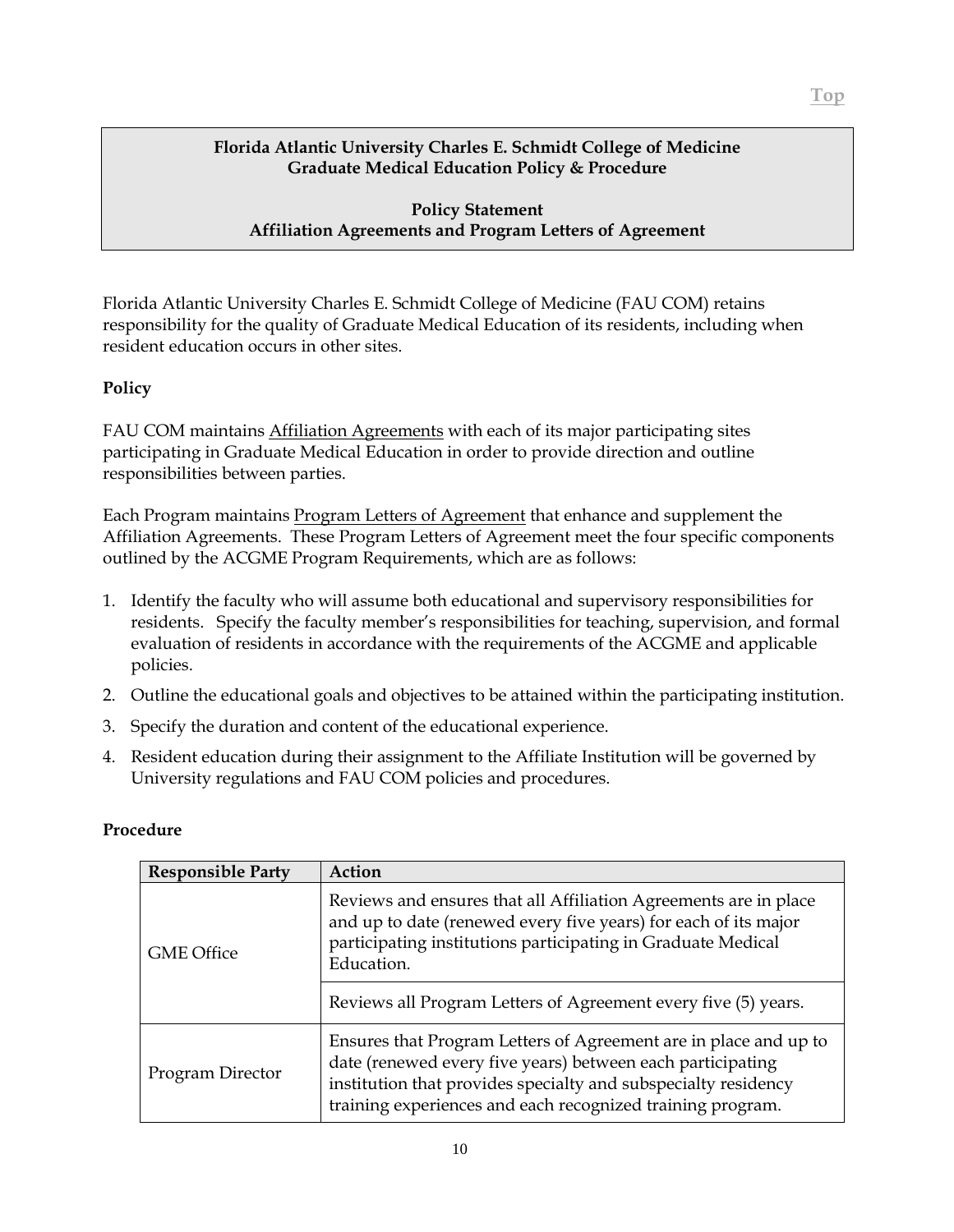| <b>Responsible Party</b> | Action                                                                                                                                                                                                                                                                                                   |
|--------------------------|----------------------------------------------------------------------------------------------------------------------------------------------------------------------------------------------------------------------------------------------------------------------------------------------------------|
| Program Director         | Maintains a copy of each Program Letter of Agreement within the<br>residency program office, which has been signed by the<br>responsible physician for residents at each institution, the Program<br>Director, the DIO, the Dean of the College of Medicine and the<br>Associate Provost of the College. |
|                          | Updates Program Letters of Agreement when changes and<br>circumstances necessitate.                                                                                                                                                                                                                      |

Approved by GMEC 8-27-2013 Approved by GMEC 12-17-2014

Reviewed, no changes 09-01-2015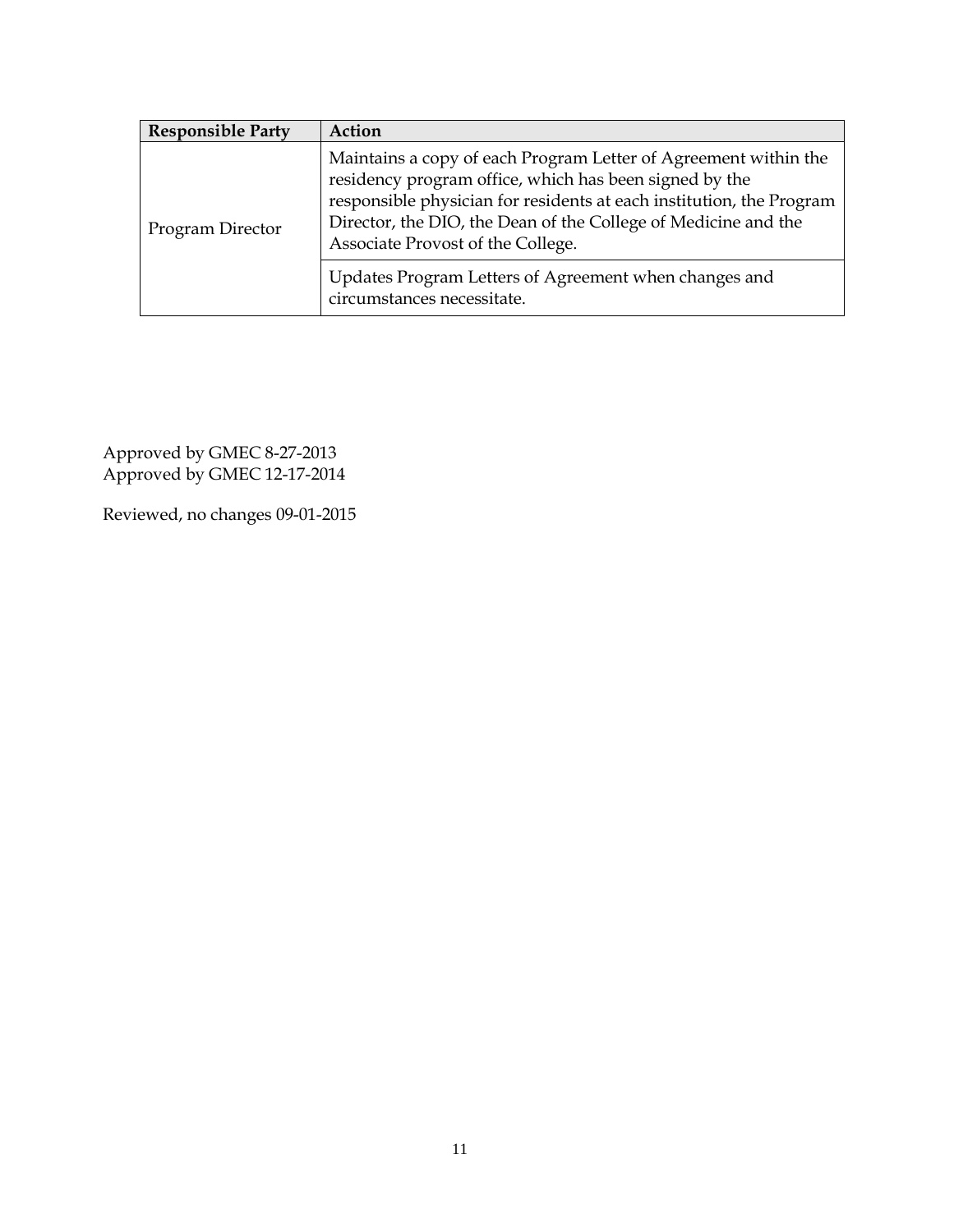**Policy Statement Quality Assurance** 

#### <span id="page-11-0"></span>**Policy**

Florida Atlantic University Charles E. Schmidt College of Medicine (FAU COM) is committed to providing an educational curriculum that meets the standards of excellence as defined by the College, the Graduate Medical Education Office, and the ACGME.

This curriculum must also provide an opportunity for the residents to learn the principles, objectives, and processes of continuous quality assessment and improvement in a healthcare setting.

#### **Procedure**

| <b>Responsible Party</b> | Action                                                                                                                                                                                                                                                                                                         |
|--------------------------|----------------------------------------------------------------------------------------------------------------------------------------------------------------------------------------------------------------------------------------------------------------------------------------------------------------|
| <b>GME Office</b>        | Ensures residents are provided with instruction in the principles<br>of quality assurance and performance improvement.                                                                                                                                                                                         |
| Program Director         | Ensures residents are integrated and actively participate in<br>interdisciplinary clinical quality improvement and patient safety<br>programs within the curriculum and within the activities at the<br>various affiliated institutions, e.g., participate on hospital Quality<br><b>Assurance Committees.</b> |
| Residents                | Participate in the quality assurance/performance improvement<br>activities of his/her program and rotation site, developing a<br>commitment to these principles.                                                                                                                                               |

Approved by GMEC 8-27-2013 Approved by GMEC 12-17-2014

Reviewed, no changes 09-01-2015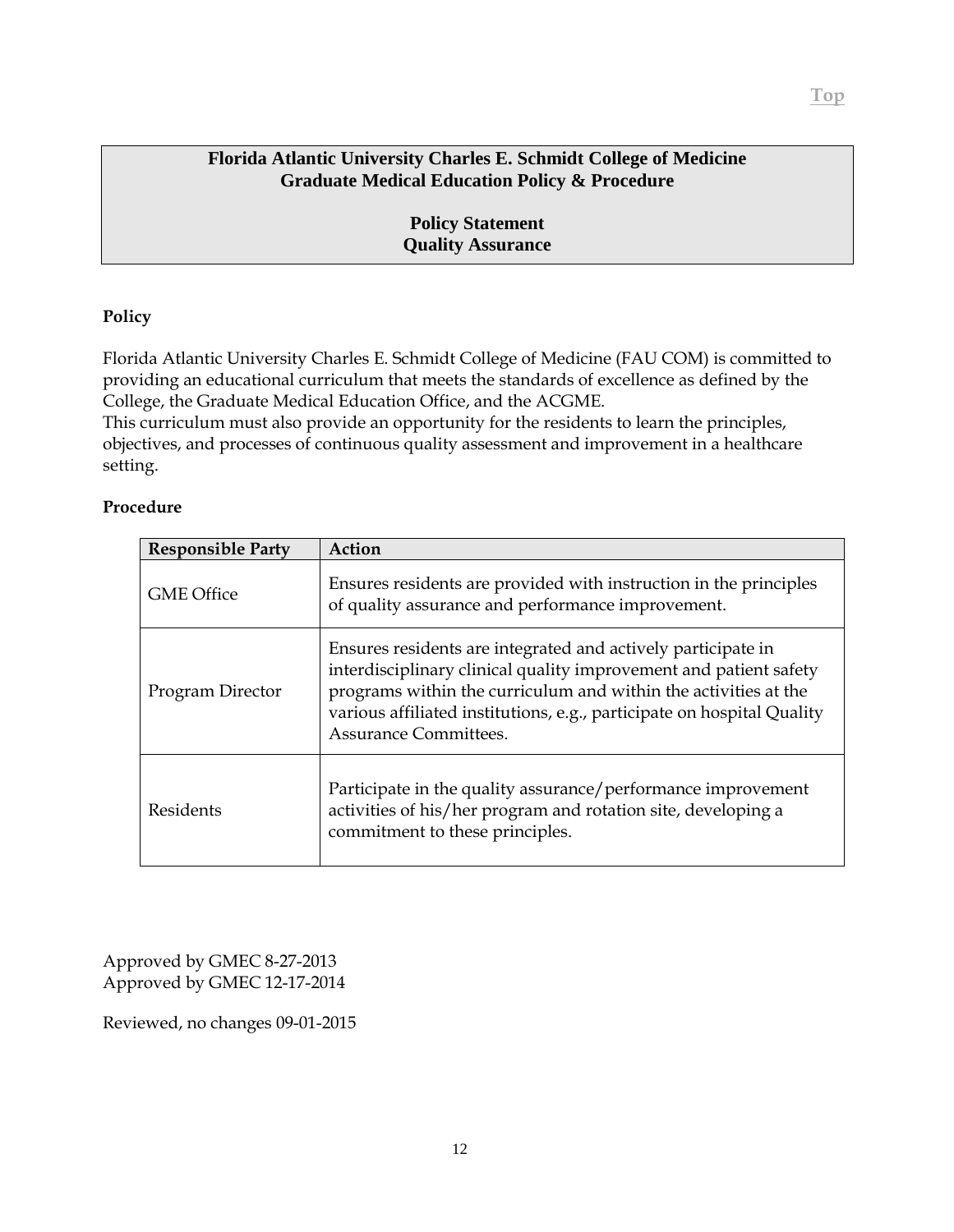#### **Policy Statement Recruitment, Eligibility and Selection of Residents**

<span id="page-12-0"></span>Florida Atlantic University Charles E. Schmidt College of Medicine (FAU COM) strives to maintain a competitive, high quality Graduate Medical Education Program that provides fair and equitable access to individuals who meet the specified qualifications.

#### **Policy**

**Procedure**

The Accreditation Council for Graduate Medical Education Institutional requirements require written policies on the recruitment, eligibility and selection of residents. FAU COM's accredited programs participate in the National Resident Matching Program (NRMP). Only residents eligible by ACGME requirements will be will be recruited and appointed.

In accordance with state and federal law, the recruitment process does not discriminate against qualified applicants based on race, color, religion, sex, national origin, age, disabilities, veteran status, marital status, sexual orientation, gender identity or expression or any other applicable legally protected status in the recruitment process or selection.

#### **Resident Eligibility**

Applicants with one of the following qualifications are eligible for appointment to Florida Atlantic University College of Medicine accredited residency programs.

- 1) Graduates of medical schools in the United States and Canada accredited by the Liaison Committee on Medical Education (LCME).
- 2) Graduates of colleges of osteopathic medicine in the United States accredited by the American Osteopathic Association (AOA).
- 3) Graduates of medical schools outside of the United States and Canada who meet one of the following qualifications:
	- a. Have received a currently valid certificate from the Educational Commission for Foreign Medical Graduates prior to appointment, or
	- b. Have a full and unrestricted license to practice medicine in a U.S licensing jurisdiction in which they are training.
- 4) Graduates of medical schools outside the United States who have completed a Fifth Pathway program provided by an LCME-accredited medical school.
- 5) For individuals who are not U.S. citizens or permanent residents, J-1 is the accepted visa. Consideration will be given to requests for sponsoring H1-b visas for exceptional individuals with appropriate documentation.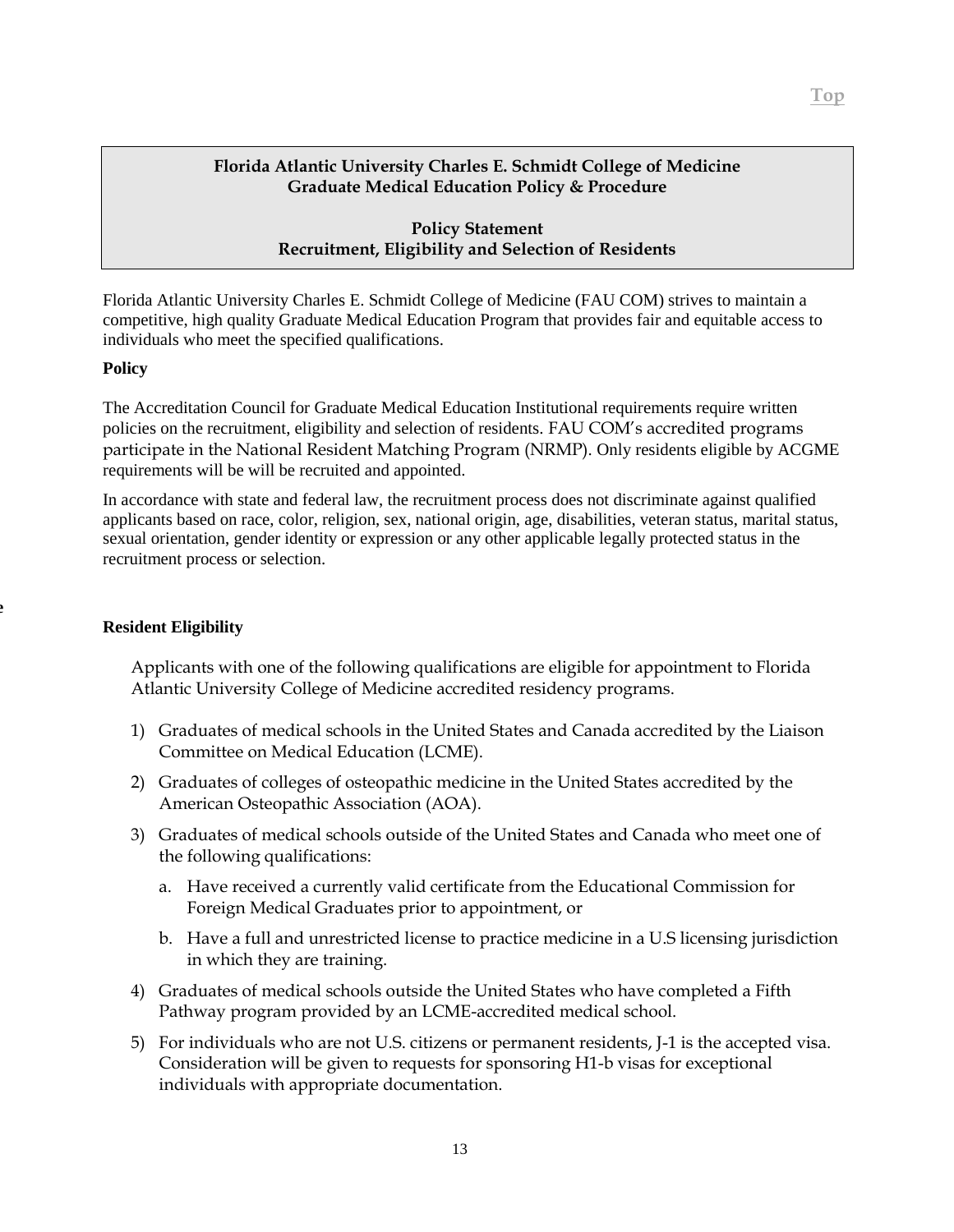#### **Resident Selection and Appointment**

- 1) All sponsored programs must ensure that they select from among eligible applicants on the bases of residency program-related criteria such as their preparedness, ability, aptitude, academic credentials, communication skills, and personal qualities such as motivation and integrity. Programs must not discriminate with regards to race, color, religion, sex, national origin, age, disabilities, veteran status, marital status, sexual orientation, gender identity or expression or any other applicable legally protected status in the recruitment process or selection.
- 2) Each program's compliance with residency eligibility selection rules will be confirmed in periodic internal reviews.
- 3) Residents seeking to transfer from another program are governed by both this policy and the Resident Transfer Policy.
- 4) Selections and Appointment Process Outline:
	- a. Candidates submit applications utilizing the Electronic Residency Application System (ERAS). Candidates are responsible for requesting information that needs to be forwarded to ERAS in order to complete their file. Documents needed for a complete file are the same as requested on the ERAS application. Files are selected for review in ERAS or paper file sent for review.
	- b. The candidate's credentials/information is reviewed by the program and the following decisions may be made:
		- i. invite for an interview;
		- ii. deny an interview; or
		- iii. hold, will review at a later date.
	- c. E-mails or letters are sent to Candidates to:
		- i. invite them for an interview
		- ii. deny them the interview [optional] or
		- iii. request more information (it is the responsibility of the candidate to ensure that their application is complete).
	- d. Invited applicants are called or e-mailed to set up an interview date. Interview dates are available on a first come first serve basis, and some candidates who are invited may not be able to schedule a date due to lack of availability.
	- e. Applicants arrive for their interview. Each program has established criteria for the interview process and evaluation of the candidates.
	- f. Programs rank their candidates and submit the rank list to the NRMP before the established deadline, and the DIO verifies the program rank lists, as specified in the NRMP policies and procedures.
	- g. Upon completion of the match letters of appointment and contracts/agreements are sent to the matched applicants, in addition to specific program-related material, as applicable. It is the resident's responsibility to sign the contracts/agreements and complete program-related materials to assure timely start of their training.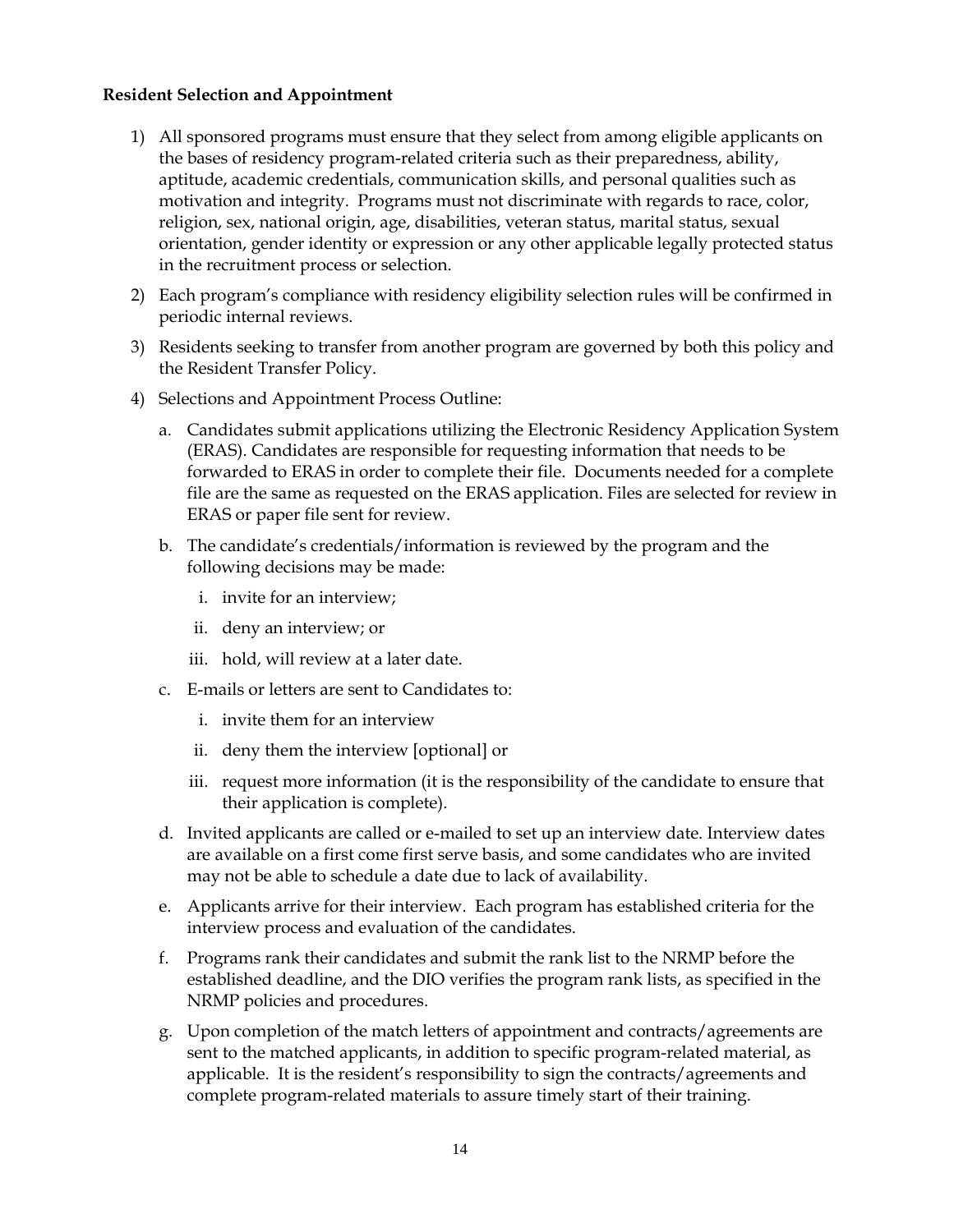- h. Programs will follow NRMP SOAP policies and procedures to fill any unmatched positions.
- i. Upon receiving the completed application and signed contract/agreement the GME office, in collaboration with the program and the affiliated hospitals, will initiate the credentialing process. When the credentialing process is complete the applicant is considered a member of the Resident Staff of FAU COM.
- j. If for any reason outside the control of FAU COM, its sponsored programs and affiliated hospitals an applicant does not complete all requirements necessary to graduate medical school, does not complete the required documentation, does not want to or cannot keep the appointment with the FAU COM program or cannot obtain an appropriate visa or fails to meet credentialing standards, the appropriate Program Director and the DIO are notified; a decision as to the resident's status going forward, is made, and appropriate action taken.
- k. All newly appointed residents [House Staff] attend orientation as specified by the GME office and the Program.

Approved by GMEC 8-27-2013 Approved by GMEC 12-17-2014 Revision approved by GMEC 09-16-2015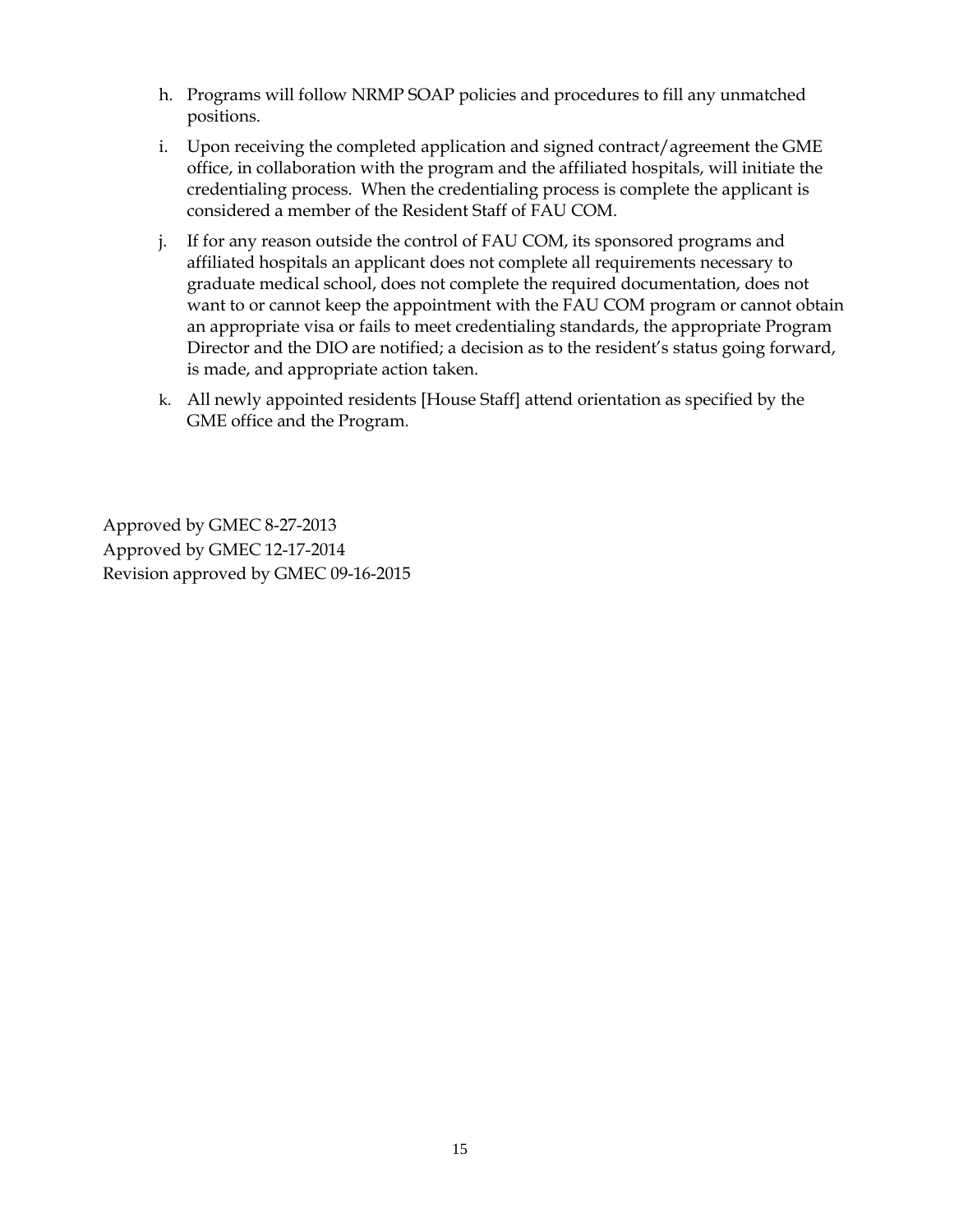**Policy Statement Resident Credentialing**

#### <span id="page-15-0"></span>**Policy:**

Residents must be credentialed prior to beginning a residency or fellowship training program at FAU COM [within its sponsored programs] and affiliated hospitals; this occurs in two distinct processes: 1) FAU COM onboarding, 2) affiliated hospital credentialing

#### **Procedure:**

#### **FAU COM onboarding:**

Onboarding is done to collect essential resident documents in the Office of Graduate Medical Education, to verify visas [if applicable] and eligibility to work in the State of Florida, to obtain a necessary background check, complete the resident's initial health screening and vaccinations [as applicable], to assure completion of the required orientation modules, and to enroll the resident with the department of Human Resources [payroll, benefits, other]

- 1. Each resident shall submit the following documents to the Graduate Medical Education Office as requested, in a timely matter, before the beginning of clinical training:
	- a. Signed Contract/Agreement
	- b. Copy of Unlicensed Medical Practitioner Application [original to be sent to the State of Florida Board of Medicine]
	- c. Proof of National Provider Identification [NPI] application
	- d. Letter from resident/fellow explaining any gaps/interruptions in clinical training and/or appointments since receipt of medical school degree, longer than 2 months in length
	- e. Official copy of medical school transcript, and copy of Medical School Diploma and ECFMG certificate [if applicable]
	- f. Copies of appropriate certifications required by program [i.e American Heart Association Basic and Advanced Cardiac Life Support, American Advanced Trauma Life Support, Pediatric Advanced Life Support, other]
	- g. Copy of passport, visa or green card, as applicable; copy of driver's license/ID and social security card
	- h. Copy of complete ERAS application [including personal statement, letters of recommendation, Dean's letter, transcripts, board scores, etc.]
	- i. Current Curriculum Vitae
	- j. Hospital IT, ID, and credentialing forms as provided by the GME office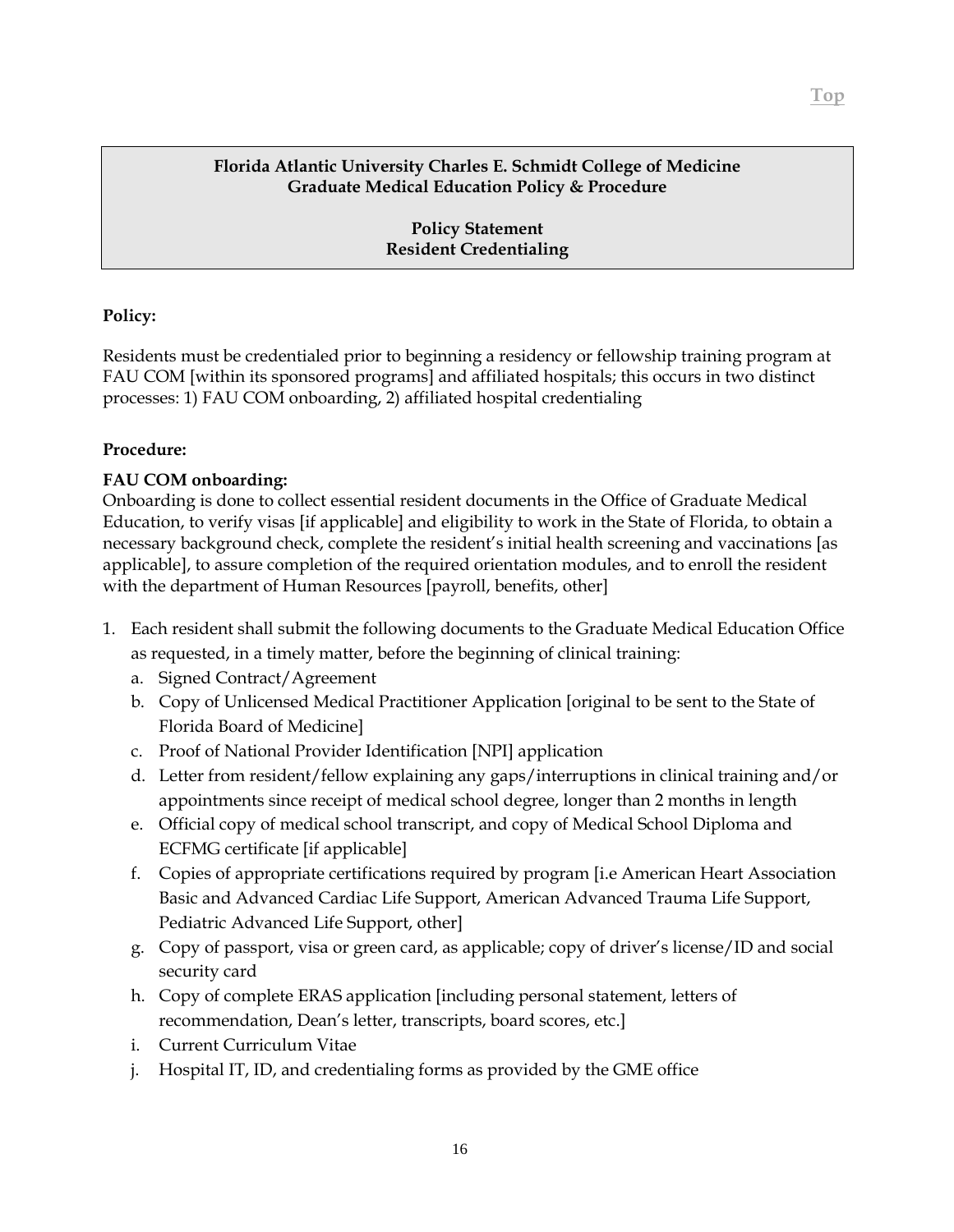- 2. The GME Office staff in collaboration with the program will:
	- a. Initiate a background check, and drug testing in accordance with established FAU policies
	- b. Request verification of the resident/fellow's previous training and employment, claims history, and medical licenses
	- c. Request ECFMG verification directly from ECFMG for all International Medical Graduates
	- d. Obtain and maintain the J-1, H-1B or other sponsored visas [as applicable]

For detailed information see FAU COM GME Onboarding Package and checklist.

Residents may not commence clinical training before completion of the onboarding and credentialing process; any delay in the start of clinical training may cause the need to later extend the training, to fulfill the appropriate specialty-related requirements for board eligibility. If a delay is due to reasons outside of the control of FAU COM, its programs and/or affiliated hospitals, the resident may not be able to be eligible for compensation and commencement of benefits, until completion of the credentialing process. The decision shall be made on an individual basis by the DIO in collaboration with the Program Director.

#### **Credentialing for clinical duties and procedures**

Supervision is a key concept in graduate medical education; it is critical in ensuring safe and effective patient care. Supervision and the resulting feedback are the important cornerstones to residents' acquisition of the clinical skills, professional development and socialization into the profession needed to develop gradually increasing authority and independence, and to allow the residents to make the transition from novice learner to proficient practitioner at the completion of residency training [see GME policy on resident supervision.

- 1. Residents are credentialed by the program in collaboration with the GME office and the affiliated hospitals to perform routine clinical tasks under supervision and/or independently, commensurate with their position as physician in training, as specified by:
	- a. The ACGME rules and regulations for resident supervision as expressed in the FAU COM GME policy for resident supervision
	- b. The resident's program policies and regulations for supervision
	- c. The affiliated hospitals' bylaws for their Medical Staff

Tasks include, but are not limited to

- a. Admission to and discharge from the hospital
- b. Performing history and physical examinations
- c. Ordering therapeutic interventions, medications, diagnostic tests and consultations
- d. Patient and family counseling
- e. Scheduling for clinic/office appointments and follow-up
- f. Other tasks as specified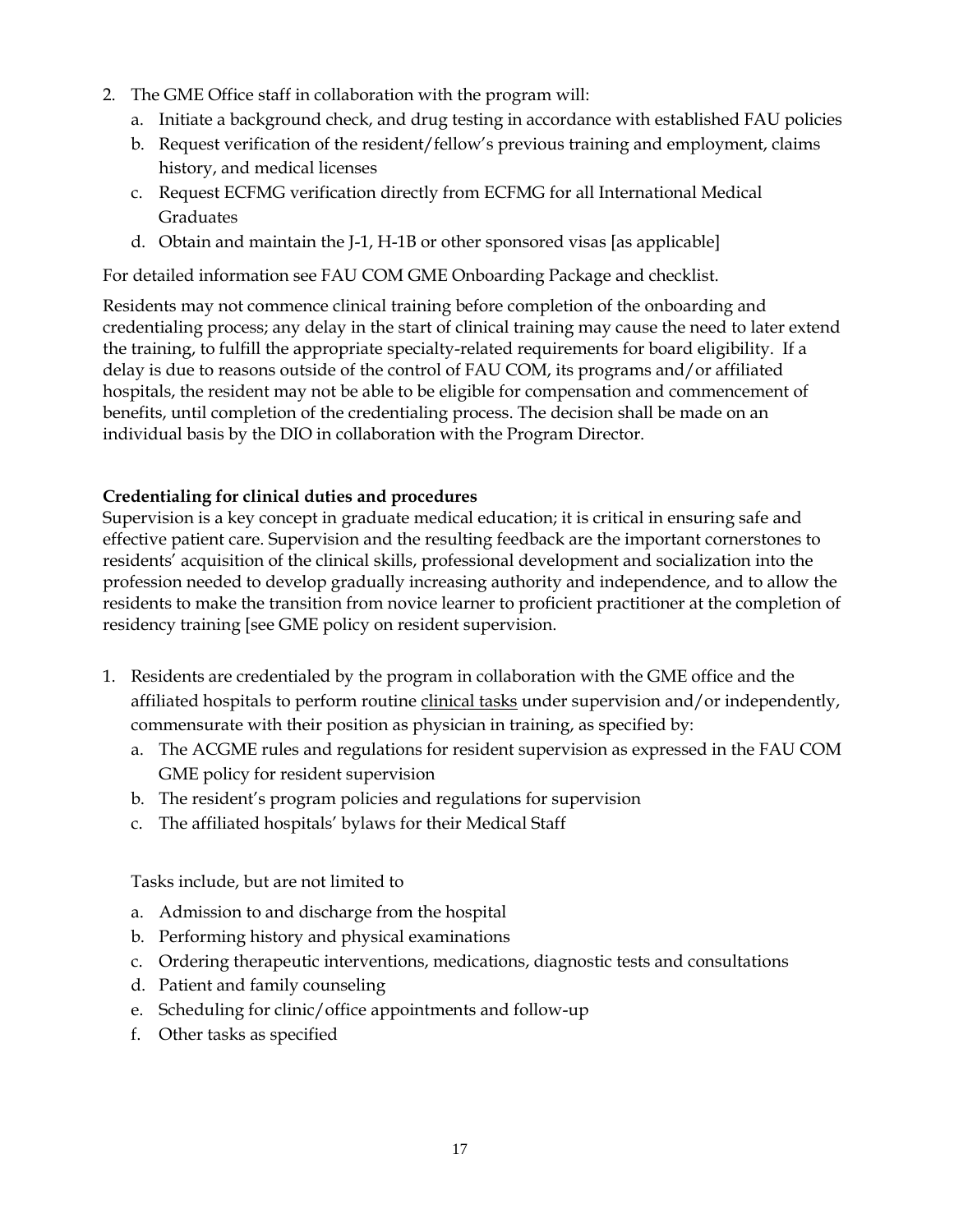- 2. Residents are credentialed by the program in collaboration with the GME office and the affiliated hospitals to perform bedside procedures and/or operations under supervision and/or independently, commensurate with their position as physician in training, as specified by:
	- a. The ACGME rules and regulations for resident supervision as expressed in the FAU COM GME policy for resident supervision
	- b. The resident's program policies and regulations for supervision
	- c. The affiliated hospitals' bylaws for their Medical Staff

Procedures/operations include, but are not limited to

- a. Wound care, including suturing and debridement
- b. Removal of foreign bodies
- c. Tissue and organ biopsies with and without imaging guidance
- d. Placement of arterial and/or venous catheters; central and peripheral
- e. Placement of drainage tubes, including urinary catheters, tube thoracostomy, paracenthesis, throacocenthesis, pericardiocenthesis, other
- f. Incision and drainage of abscesses
- g. Endoscopy, including pharyngoscopy, laryngoscopy, esophago-gastro-duodenoscopy, enteroscopy, ano-rectoscopy, sigmoidoscopy, colonoscopy, trachea-bronchoscopy; rigid or flexible, for diagnostic and/or therapeutic purposes
- h. Airway management, including oral or nasal endotracheal intubation, with and without technical aids; cricothyroidotomy, tracheostomy
- i. General operative procedures
- j. Life-saving operative procedures
- k. Obstetric Procedures
- l. Conscious sedation
- m. Fluoroscopy
- n. Other procedures as specified

Each Program will establish policies for supervision, and criteria for independent performance of tasks and procedures applicable to the resident's area of specialty practice; each program will review at least annually with the resident those tasks and procedures that he/she is credentialed to perform under supervision or independently and provide the affiliated hospitals with that information.

Residents performing tasks and/or procedures outside of their established credentials may be subject to review, disciplinary action and/or termination.

#### **New Policy approved by GMEC 09-16-2015**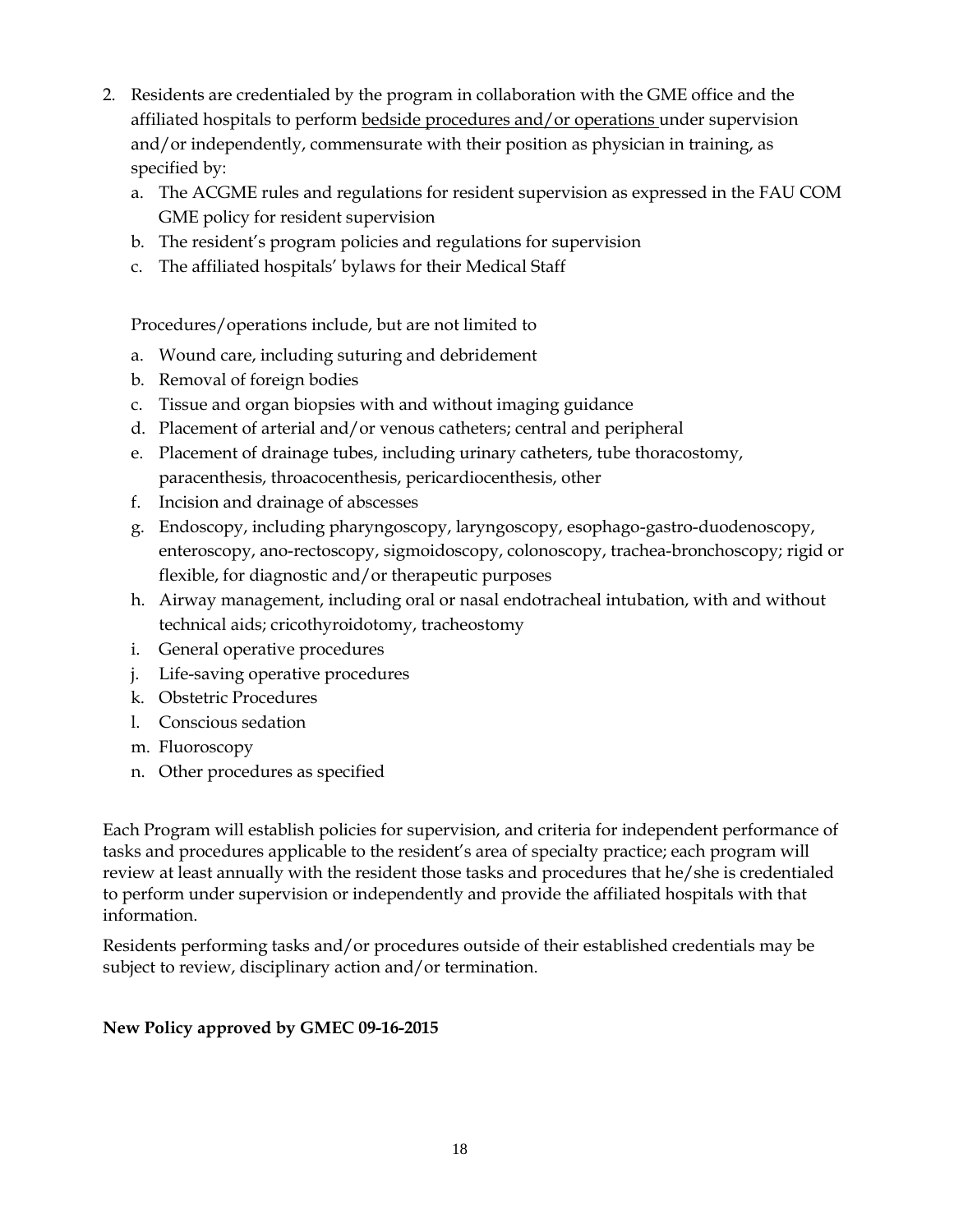#### **Policy Statement Appointment of Residents**

#### <span id="page-18-0"></span>**Policy**

To ensure the accurate and timely appointment of residents approved into a Florida Atlantic University Charles E. Schmidt College of Medicine (FAU COM) specialty/subspecialty Graduate Medical Education Program.

#### **Procedure**

| <b>Responsible Party</b> | Action                                                                                                                                                                                                                                                |
|--------------------------|-------------------------------------------------------------------------------------------------------------------------------------------------------------------------------------------------------------------------------------------------------|
| <b>GME Office</b>        | Sends contract to the appropriate program coordinator which<br>completes a resident contract for each newly appointed and<br>continuing residents, and sends to the resident.                                                                         |
|                          | Provides residents with schedule of orientation, Graduate Medical<br>Education Policy and Procedure Manual, and necessary<br>paperwork on lab coats, insurance, etc., for completion by the<br>resident.                                              |
|                          | Files original resident contract, with a copy to program<br>coordinators. Files original appointment forms, and sends copy to<br>appropriate department.                                                                                              |
|                          | Verifies completion of all required education modules,<br>immunization and/or health-related documentation.                                                                                                                                           |
| Program Director         | Provides GME Office with the dates of appointment, appointment<br>forms, completed Human Resources paperwork, and other<br>required documents necessary to process residents. Provides fully<br>executed contract to the resident.                    |
| Residents                | Must be a graduate from a North American medical school that is<br>LCME or AOA accredited or have full ECFMG certification.<br>International medical graduates that are not U.S. citizens must<br>have successfully received a J-1 visa or H1-b visa. |
|                          | Must have successfully passed USMLE steps 1 and 2 (including<br>the clinical skills exam) or its equivalent and must also pass<br>USMLE step 3 if entering as a PGY-3 or above.                                                                       |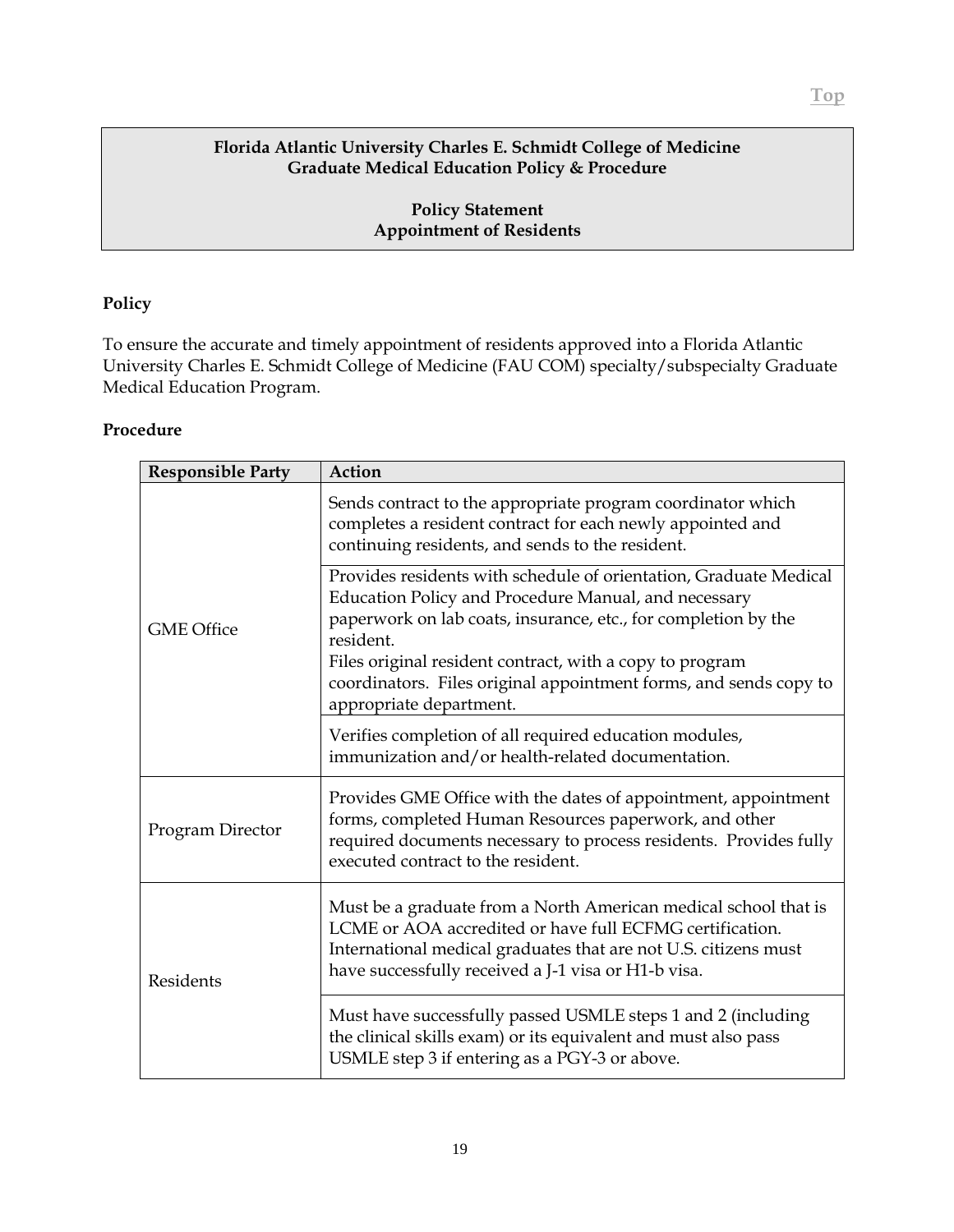| <b>Responsible Party</b> | Action                                                                                                                                                                 |
|--------------------------|------------------------------------------------------------------------------------------------------------------------------------------------------------------------|
| Residents                | Must have an active State of Florida Board of Medicine unlicensed<br>physician training license or a full and unrestricted license to<br>practice medicine in Florida. |
|                          | Return completed paperwork to appropriate person/department.                                                                                                           |
|                          | Report to appropriate department/program as specified.                                                                                                                 |

Approved by GMEC 8-27-2013 Approved by GMEC 12-17-2014

Reviewed, no changes 09-01-2015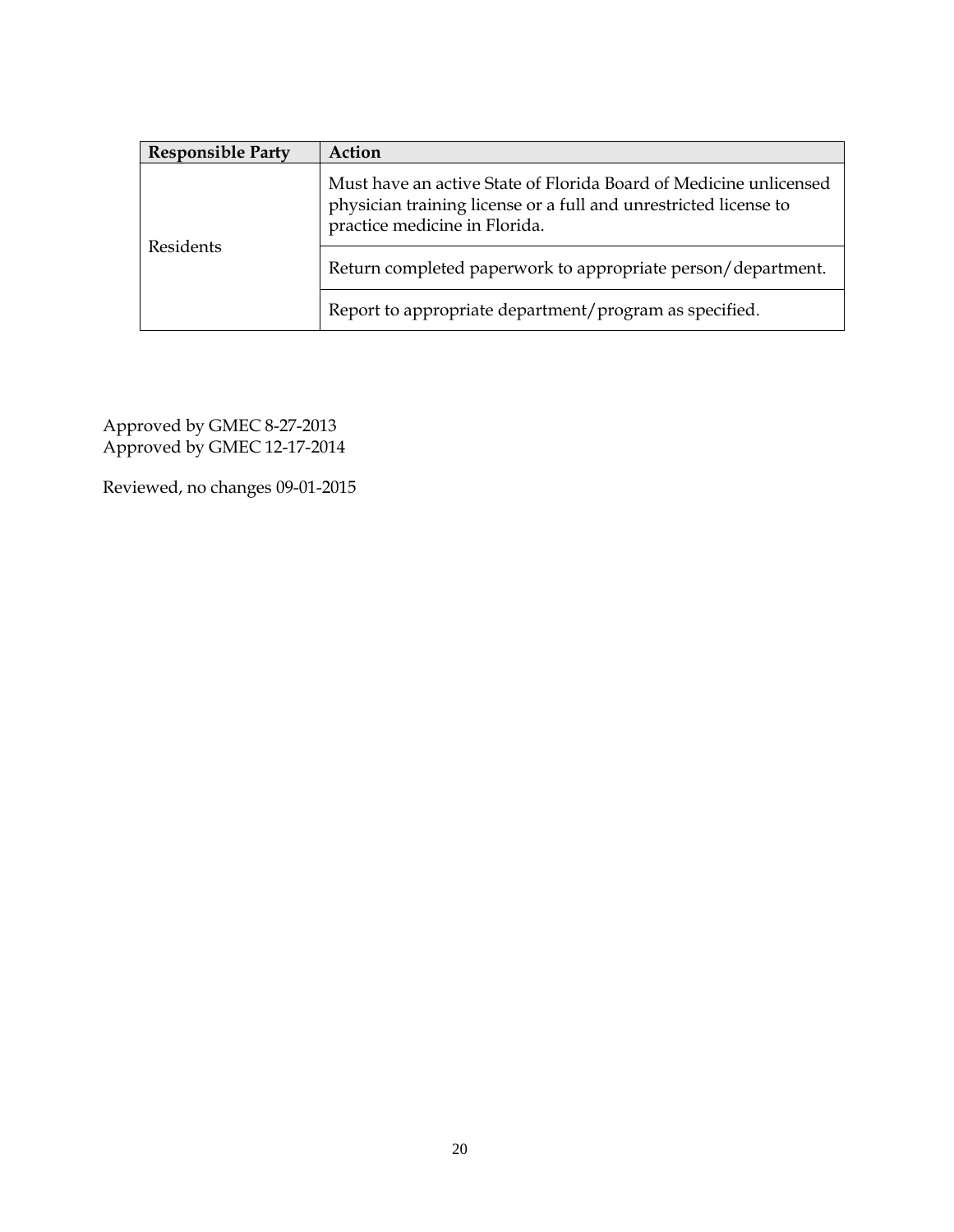#### <span id="page-20-0"></span>**Policy Statement Anti-Discrimination and Anti-Harassment Regulation**

Within Florida Atlantic University Charles E. Schmidt College of Medicine, its Departments, Divisions and Sections, and the Programs that it sponsors, equal opportunity regardless of race, national origin, age or gender is guaranteed. The professionalism of a physician (both faculty and resident) encompasses respect and compassion towards each other as well as to patients, their families and other health professionals.

Gender bias and sexual harassment are often misinterpreted and so require special attention here:

#### **Florida Atlantic University Regulation 5.010 Anti-Discrimination and Anti-Harassment Regulation**

#### **1. POLICY**

- (a) Florida Atlantic University is committed to ensuring that each member of the University community shall be permitted to work or study in an environment free from any form of unlawful discrimination or harassment that is based on race, color, religion, age, disability, sex, national origin, marital status, veteran status, sexual orientation, or any legally protected class or basis (each a "protected class"). The University recognizes its obligation to work towards a community in which diversity is valued and opportunity is equalized. This Regulation establishes procedures for a student, applicant, employee or a member of the University community to file a complaint of alleged discrimination or harassment.
- (b) It shall be a violation of this Regulation for any officer, employee, agent, or student to discriminate against or harass, as defined in this Regulation, any other officer, employee, agent, student, or applicant. Discrimination and harassment are forms of conduct that shall result in disciplinary or other action as provided by the Regulations and Policies of the University.
- (c) Activities covered under this Regulation include, but are not limited to, all educational, athletic, cultural and social activities occurring on a campus of or sponsored by Florida Atlantic University, housing supplied by the University, and employment practices between the University and its employees, including Support Personnel ("SP") employees.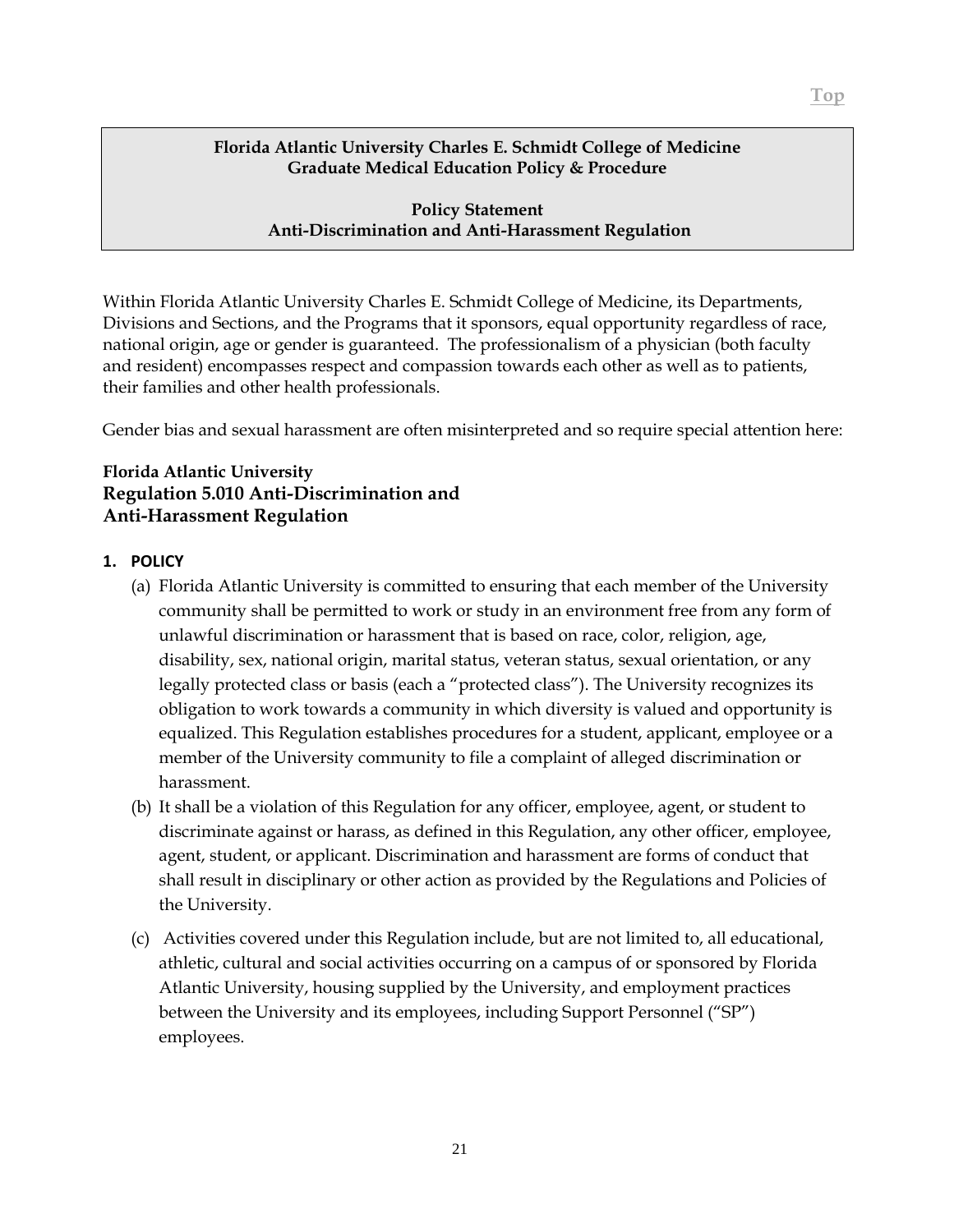- (d) The Office of Equal Opportunity Programs ("EOP") shall administer the policies and procedures outlined in this Regulation. EOP shall answer inquiries regarding the procedures contained in this Regulation and may provide informal advice regarding issues of discrimination.
- (e) Retaliation, or otherwise taking adverse employment or educational action, against a member of the University community because he/she in good faith reported discrimination or harassment, or participated in an investigation or review regarding a complaint, is strictly prohibited. Those found to have violated this prohibition against retaliation will be subject to disciplinary action up to and including termination.
- (f) Any University supervisory employee who receives a report, observes or learns of an alleged violation of this Regulation has an absolute and unqualified duty to immediately report the conduct to the EOP Director. Those found to have failed to report in a timely manner will be subject to disciplinary action up to and including termination.
- (g) Every University employee has a duty to cooperate fully and unconditionally in a harassment investigation. This duty includes, among other things, speaking with the EOP investigator and voluntarily providing all documentation which relate to the claim being investigated. The failure and/or refusal of any employee to cooperate in an investigation may result in disciplinary action up to and including termination.
- (h) The prohibited conduct contained in this Regulation shall apply to vendors and contractors of the University. The EOP Director shall consult with the vendor or contract manager to determine how any investigation will be undertaken. The University shall take action against the vendor or contractor, when warranted, in accordance with the terms of the governing contract or agreement.

#### **2. DEFINITIONS/EXAMPLES**

- (a) For the purpose of this Regulation, discrimination is defined as unlawfully treating any member of the University community differently than similarly situated others based on a protected class herein. Harassment is a form of unlawful discrimination based on a protected class that may also be covered under Title VII of the Civil Rights Act of 1964, the Florida Civil Rights Act and other laws.
- (b) Additionally, discrimination on the basis of sex in education programs and activities receiving federal financial funding as set forth in Title IX of the Education Amendments of 1972, as amended ("Title IX"), is included in this Regulation's definition of prohibited discrimination.
- (c) For the purposes of this Regulation, examples of conduct that fall into the definition of discrimination include, but are not limited to:
	- 1. Disparity of treatment in recruitment, hiring, training, promotion, transfer, reassignment, termination, salary and other economic benefits, and all other terms and conditions of employment on the basis of membership in a protected class herein.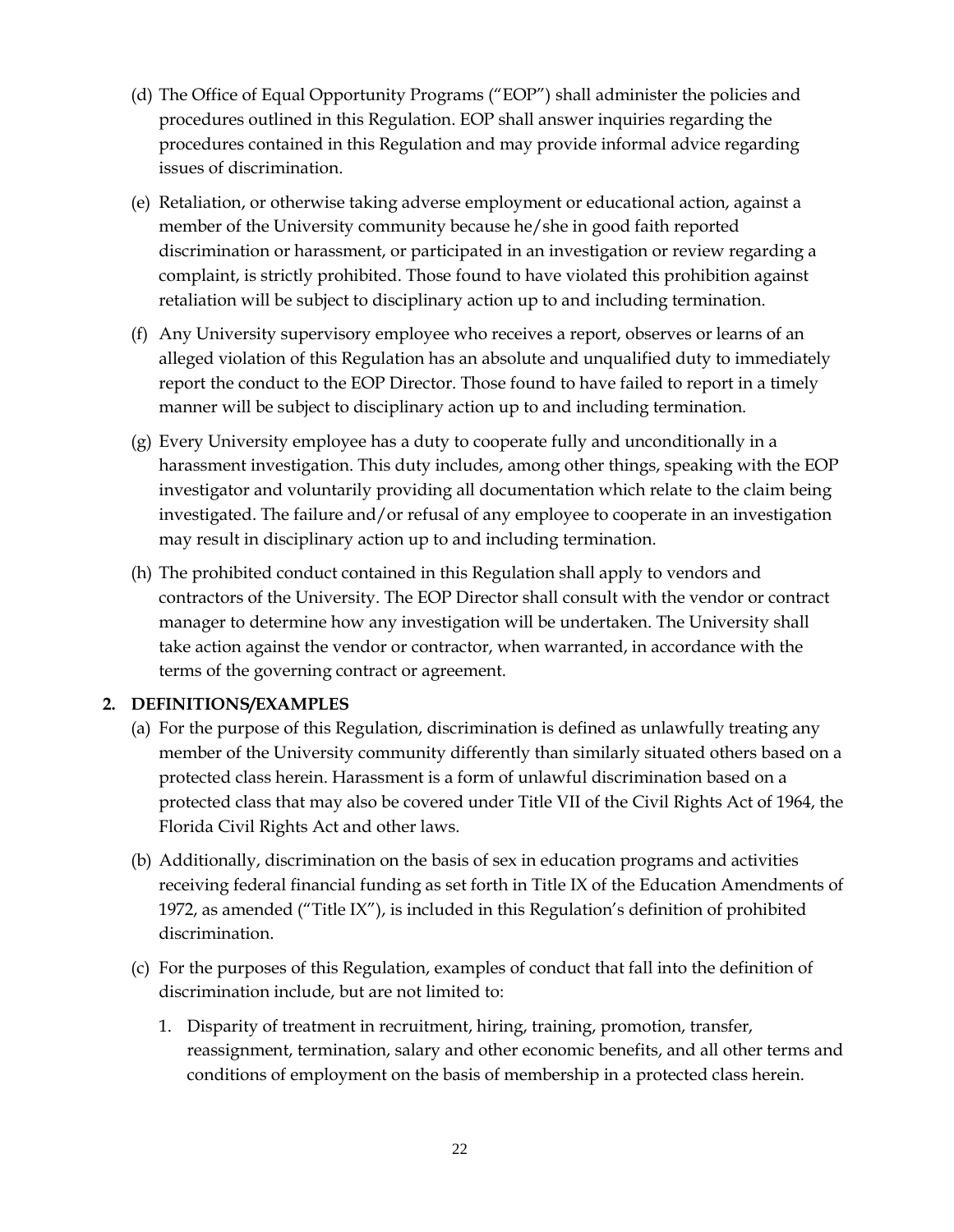- 2. Disparity of treatment in educational programs and related support services on the basis of membership in a protected class herein.
- 3. Limitation in access to housing, or of participation in athletic, social, cultural or other activities of the University because of membership in a protected class herein, and not based on a bona fide requirement or distinction.
- 4. Retaliation for asserting protected anti-discrimination rights, filing complaints or protesting practices, which are prohibited under this Regulation.
- (d) For the purposes of this Regulation, examples of conduct that fall into the definition of harassment include, but are not limited to:
	- 1. Verbal and/or physical conduct based on a protected characteristic that: (A) has the purpose or effect of creating an objectively intimidating, hostile or offensive work or educational environment; (B) has the purpose or effect of unreasonably interfering with an individual's work or learning performance; or (C) otherwise unreasonably adversely affects an individual's employment or educational opportunities.
	- 2. Examples of the foregoing verbal and/or physical conduct that may constitute harassment could include making "jokes" based on a protected characteristic, objectionable epithets/slurs, threatened or actual physical harm or abuse, the display of hostile symbols/objects, and other intimidating or insulting conduct directed against the individual because of their protected characteristic or membership.
- (e) Sexual harassment, which includes acts of sexual violence and may include gender-based harassment, is a form of discrimination on the basis of sex and is prohibited by Title IX.
	- 1. Sexual harassment is unwelcome conduct of a sexual nature. It includes unwelcome sexual advances, requests for sexual favors, and other verbal, nonverbal, or physical conduct of a sexual nature when:
		- a. Submission to such conduct or request is made either explicitly or implicitly a term or condition of an individual's employment;
		- b. Submission to such conduct or request is made either explicitly or implicitly a term or condition of academic achievement;
		- c. Submission to or rejection of such conduct or request by an individual is used as the basis for an employment or academic decision affecting such individual; or
		- d. Such conduct or request unreasonably interferes with an individual's work or academic performance or creates an objectively intimidating, hostile, or offensive environment for working or learning.
	- 2. Examples of unwelcome conduct of a sexual nature that may constitute sexual harassment under this regulation include, but are not limited to:
		- a. Displaying or telling sexually oriented jokes, statements, photographs, drawings, computer images, web sites, videos, slides, graphics, calendars, cartoons, e-mails or other communications.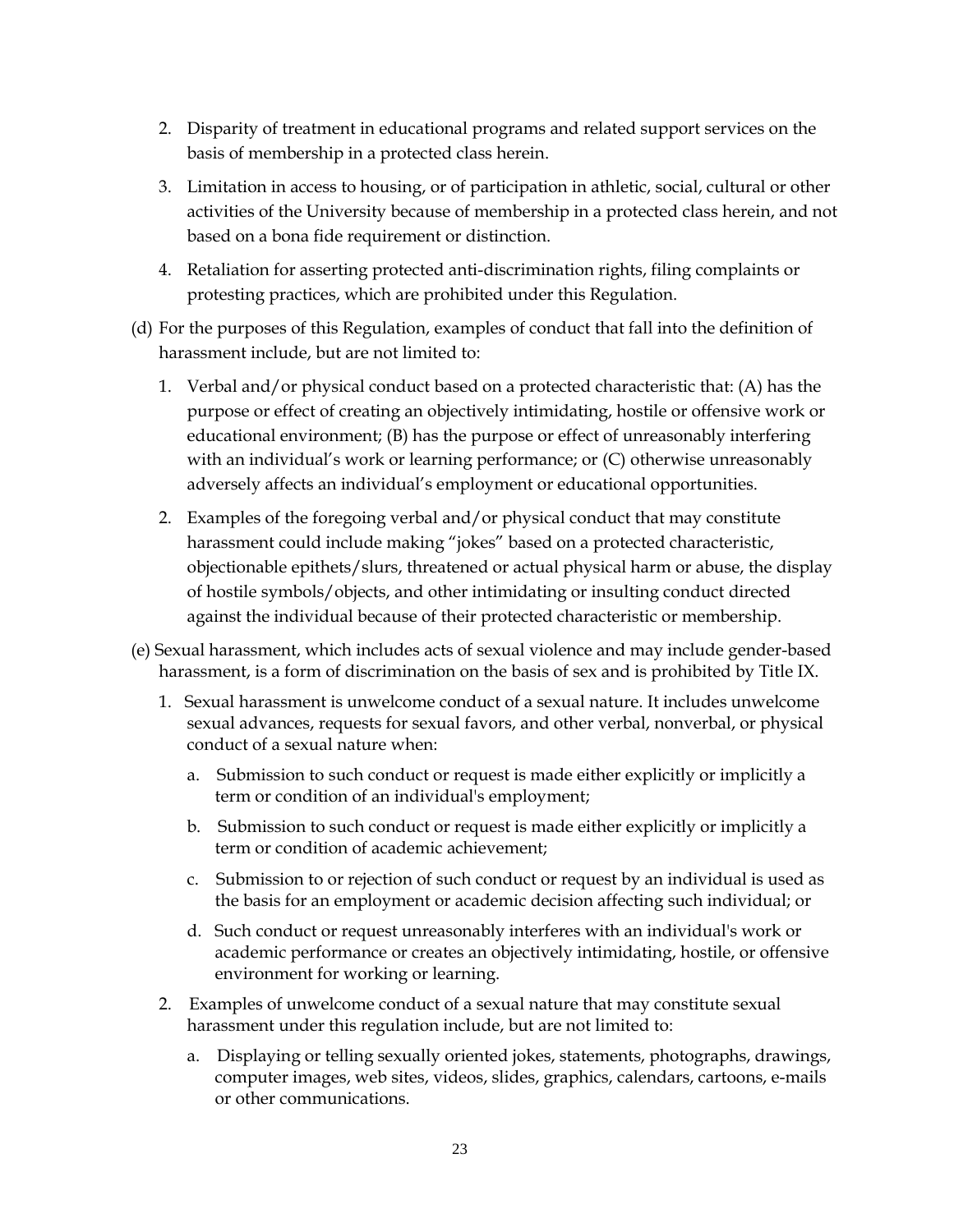- b. Making sexually explicit or suggestive gestures or sounds.
- c. Making actual or implied promises of an employment or educational opportunity or benefit in exchange for sexual activity.
- d. Making actual or implied threats to impede or interfere with employment or educational opportunities or benefits for failing to agree to or engage in sexual activity.
- e. Inappropriate and unwelcome sexual attention or touching, including but not limited to leering, patting, fondling, pinching, sexually-based stalking and/or bullying, and attempted or actual kissing.
- f. Requesting or coercing sexual intercourse or sexual favors, or attempting to or actually engaging in a sexual assault.
- g. Continuing to ask someone for a date after repeatedly being told "no."
- h. Continuing any of the conduct listed in the above examples after being told or being otherwise made aware that the conduct is unwelcome.
- 3. Sexual Violence is a form of sexual harassment and is prohibited under Title IX. Sexual violence includes physical sexual acts perpetrated against a person's will or where a person is incapable of giving consent due to an intellectual or other disability or the victim's use of or exposure to drugs or alcohol. Acts falling into the category of sexual violence include, but are not limited to, rape, sexual assault, sexual battery, and sexual coercion.
- 4. Gender-based harassment may be a form of sexual harassment prohibited under Title IX. Gender-based harassment includes acts of verbal, nonverbal or physical aggression, intimidation, or hostility based on sex or sex-stereotyping, even if those acts do not involve conduct of a sexual nature.
- (f) The definition of sexual harassment excludes the use of sexual material in a classroom setting for academic purposes.
- (g) When referred to in this Regulation, "days" means calendar days unless otherwise noted.
- (h) Disparate treatment on the basis of a class not protected by federal or state law shall not constitute discrimination or harassment if such disparate treatment is required by federal or state law.

#### **3. PROCEDURE FOR REPORTING VIOLATIONS**

(a) The Office of Equal Opportunity Programs is responsible for administering the complaint and investigation process set forth in this Regulation. In cases where the potential complainant chooses not to file a formal complaint, EOP will take action to inform the alleged offender of the concerns, suggesting that the individual monitor and modify (if necessary) his/her behavior. All complaints, formal or informal, must be reported to EOP. The EOP contact information is provided below: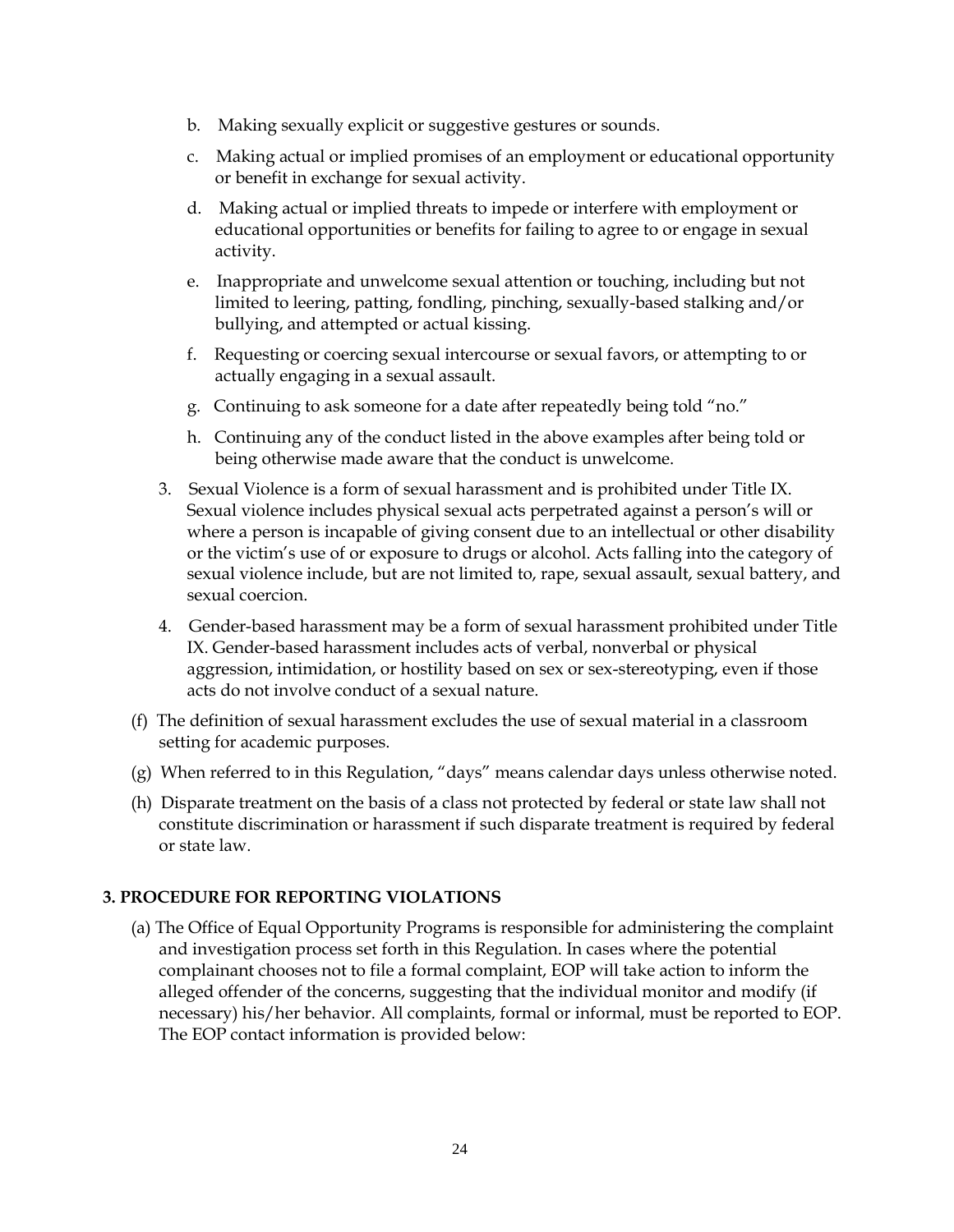Director Equal Opportunity Programs Florida Atlantic University Administration Building 777 Glades Road, Room 265 Boca Raton, Florida 33431-0991 http://www.fau.edu/eop/ (561) 297-3004

The EOP Director is the Title IX Coordinator for the University.

- (b) Any University employee who believes he/she has been harassed or discriminated against in violation of this Regulation must report the facts and circumstances thereof to the EOP Director, the University Provost, the Director of Human Resources, or to his/her College Dean or Vice President, who in turn must notify the EOP Director.
- (c) Any student who believes he/she has been harassed or discriminated against in violation of this Regulation must report the facts and circumstances thereof to the EOP Director, the University Ombudsman, the University Provost, the Dean of Students, or to his/her Department Head/Director or College Dean, who in turn must notify the EOP Director.
- (d) Reports or allegations of an alleged violation of this Regulation will be processed upon the filing of a written complaint with EOP. The Director of EOP may process an alleged violation without a written complaint if deemed necessary by the Director and enough information is available to conduct a responsible investigation.
- (e) A complaint must be filed with EOP within one-hundred eighty (180) days of the alleged act(s) of discrimination/harassment. The Director of EOP may process an alleged violation outside of this time limitation if deemed necessary by the Director. The filing of a complaint under this Regulation is independent and does not preclude the complainant from also filing a complaint with federal, state or local enforcement agencies. The filing of a complaint with EOP does not constitute a filing with, or have any effect on the filing time limitations of those external agencies. All complainants are urged to contact these external agencies directly to learn the filing deadlines and procedures for each agency. Contact information for these agencies is available from the EOP office.
- (f) All complaints shall contain the name of the complainant and state the nature of the act(s) complained of, including such details as the name of the alleged offender and the date(s) or approximate date(s) on which the offending act(s) occurred, the name(s) of any witnesses, and the desired resolution(s). Any portion of a complaint file that is exempt from public disclosure under the Florida Public Records law shall remain confidential to the extent permitted by law.

#### **4. PROCEDURE FOR INVESTIGATION OF COMPLAINTS**

(a) EOP shall investigate all complaints that contain enough information to allege prohibited discrimination or harassment. This investigation must include, but shall not be limited to, interviewing the alleged offender and the complainant. Each party shall have an equal opportunity to present relevant witnesses and other evidence. The investigation may include the interview of other persons who may have information relevant to the allegations, preparation of witness statements for all persons interviewed, and review of any relevant documents. Upon completion of the investigation, a final report shall be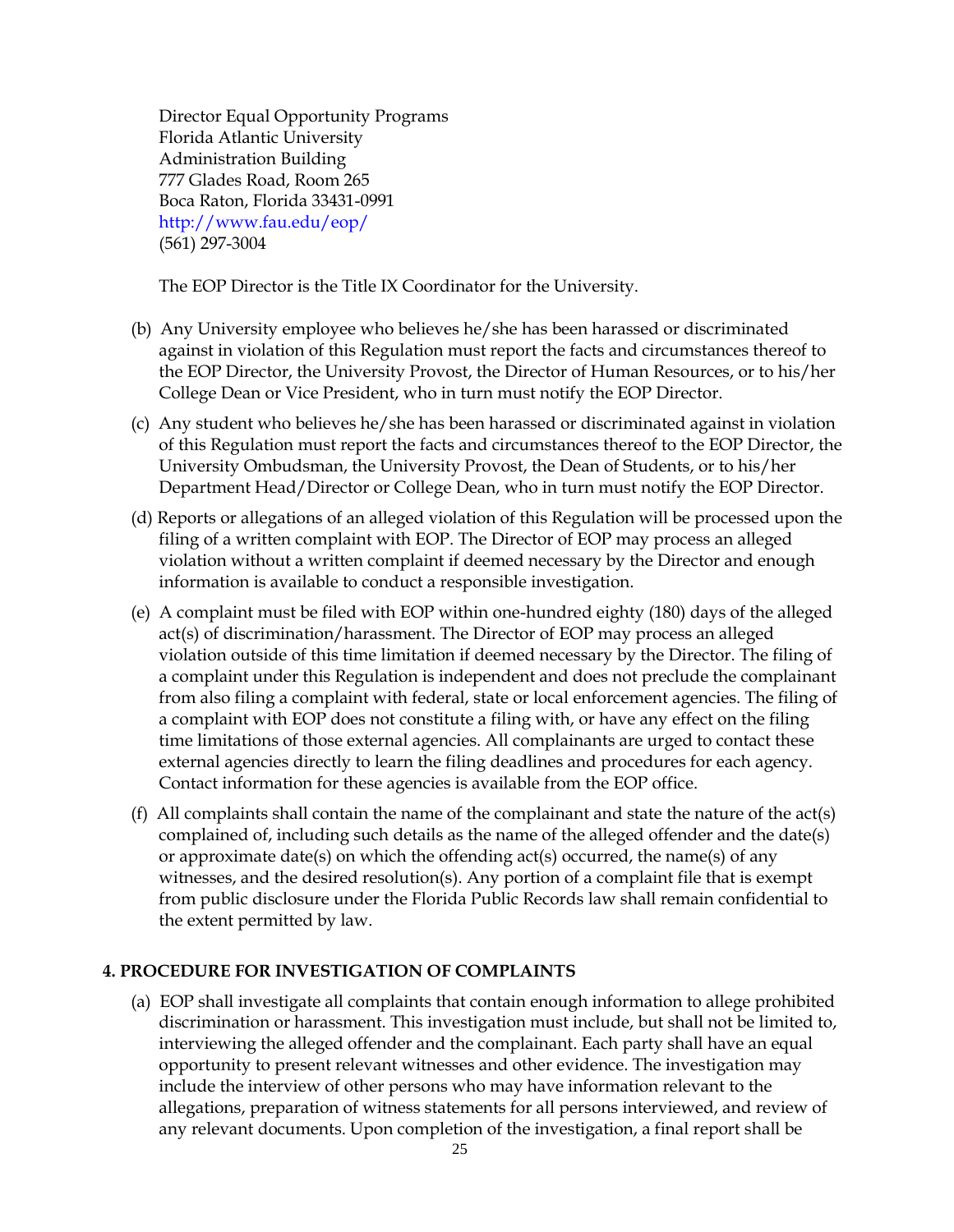prepared which includes a summary of the complaint, a description of the investigation, whether a violation of University Regulation was found, based on a preponderance of the evidence, and recommendations for disposition.

- (b) The Office of Equal Opportunity Programs may attempt conciliation before or during the course of an investigation of a complaint. If conciliation is not achieved, then EOP shall continue to investigate the complaint, and shall issue a final report.
- (c) EOP shall conclude its investigation and issue its final report within seventy-five (75) days of the filing of the complaint. If additional time is required, the complainant and alleged offender will be notified in writing no less than ten (10) days prior to the seventy-five (75) day deadline of the reason(s) for the delay and the expected date of completion.
- (d) The final report by EOP shall be submitted to the appropriate Vice President or Associate Provost if an employee is involved, and/or to the Dean of Students if a student is involved. The alleged offender and complainant will each be notified in writing of the outcome of the complaint and any appeal. Corrective or disciplinary action up to and including dismissal or expulsion will be considered and implemented, if warranted, by the Vice President, Provost or Dean of Students in consultation with the EOP Director. Corrective or disciplinary action will also be considered and implemented if EOP determined the complaint was unfounded and made maliciously or recklessly. All disciplinary action shall be subject to applicable University Regulations (including but not limited to University Regulation 5.009 (Grievance Procedure) and University Regulation 4.007 (Student Code of Conduct)), policies and applicable collective bargaining agreements.

#### **5. PROCEDURE FOR RECONSIDERATION**

- (a) Any party may submit a written response or statement to be attached to the EOP final report and maintained in the same file.
- (b) Either the complainant or alleged offender may request reconsideration of the finding in the EOP final report. The party must submit this request in writing to the EOP Director within ten (10) days of receipt of the EOP final report.
- (c) The request for reconsideration must be in writing and shall specify the basis of the request. Typically, reconsideration will be granted only in cases where relevant evidence was not reviewed and/or new evidence is available.

*Specific Authority: Article IX of the Florida Constitution; Florida Board of Governors Regulation 1.001; Formerly 6C5-5.012, Amended 11-11-87, 7-5-99, 11-9-05, 6-28-06, 11-16-11.*

Approved by GMEC 8-27-2013 Approved by GMEC 12-17-2014

Reviewed, no changes 09-01-2015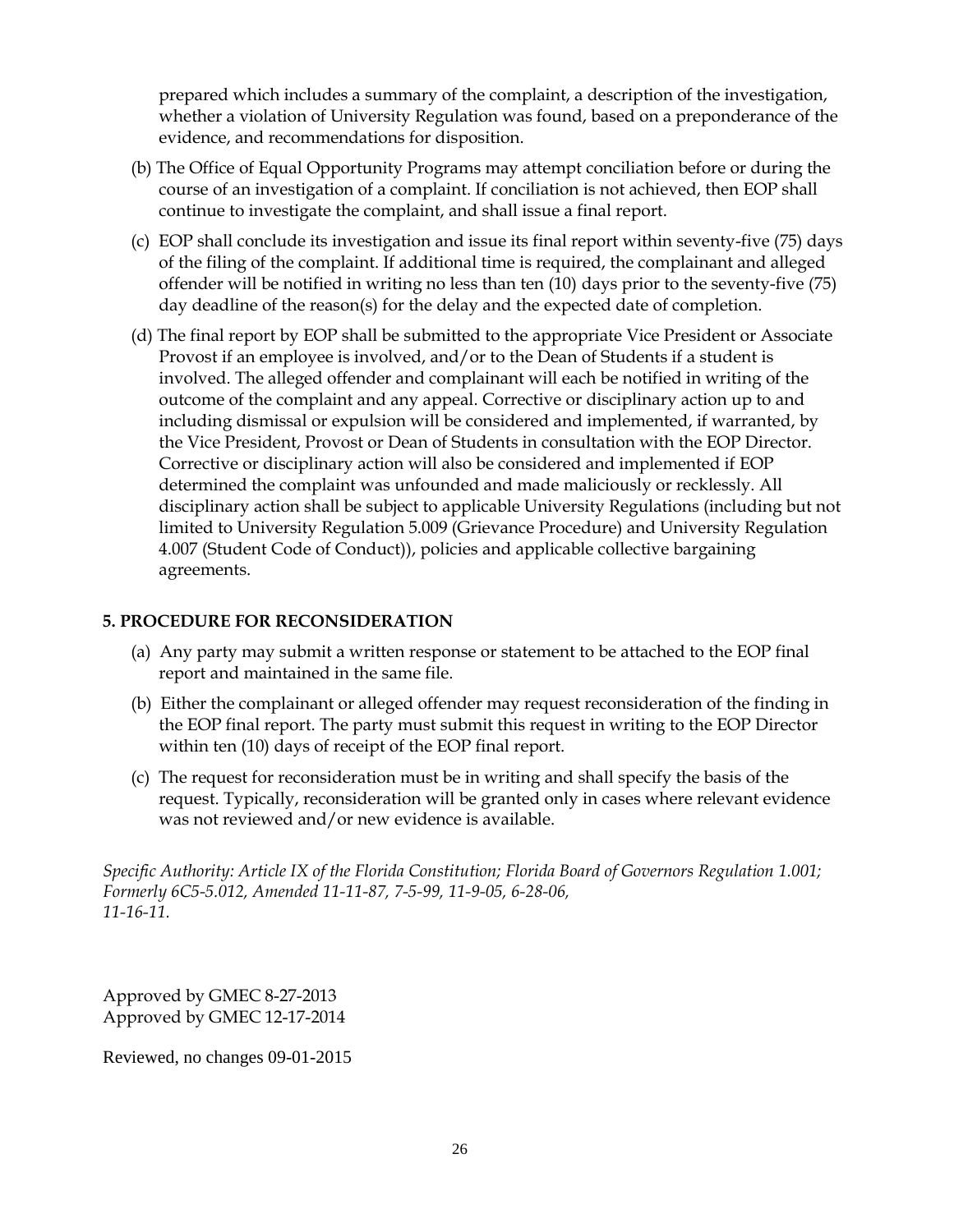#### **Policy Statement Evaluation, Promotion and Completion of Training**

<span id="page-26-0"></span>As part of the ACGME Institutional Requirements, the College of Medicine is required to provide documentation that each Residency Program has written criteria on the evaluation, promotion and completion of the resident's program.

#### **Policy**

Residents will be evaluated at the end of each rotation using the rotation's goals and objectives and the six (6) ACGME Core Competencies as a guide.

1. Formative Semi-annual Resident Evaluations: Each resident shall be evaluated at least twice yearly, in writing, on his/her knowledge, skills, professional growth, professional attitude, moral and ethical development, as well as professional demeanor and rapport with patients, colleagues, supervisors, and others.

These evaluations are formative and utilize multiple evaluation sources [to include teaching physicians, peers, nurses, physician assistants, patients and others as applicable] and multiple evaluation tools [360-degree evaluation] designed to obtain a comprehensive assessment of the resident's abilities and technical skills.

- a) Milestone Evaluation: One part of the semi-annual resident evaluation shall be completion of the ACGME / Specialty Board defined Milestone Evaluation; this evaluation shall be done byacgme the Clinical Competency Committee [CCC] and results reported on the ACGME Web-based Accreditation System [WebADS] site before the specified deadlines.
- b) Evaluation for Promotion: One of the semi-annual resident evaluations shall specifically include consideration of promotion of the resident to the next level of training; that annual evaluation shall include a decision to promote the resident to the next level (or completion) of training, with or without a specific (written) plan for improvement or remediation. The decision of promotion or non-promotion to the next level of training must be made by the Program Director.

The resident shall be presented with this decision in writing, along with his/her new contract [if applicable], at least 120 days prior to termination of his/her current contract. Such time shall be allowed for the by the resident of a grievance or an appeal.

The program Director should meet with the resident, discuss the specific findings of the evaluation, and a specific plan for remediation/performance improvement, as applicable. The resident shall acknowledge the evaluation and plan by signing the evaluation document.

2. Final Summative Evaluation: Each program shall provide a final written [summative] evaluation of each resident who completes his/her applicable residency program. This final review shall include a review of the resident's performance during the final period of training and shall demonstrate that the resident has developed sufficient professional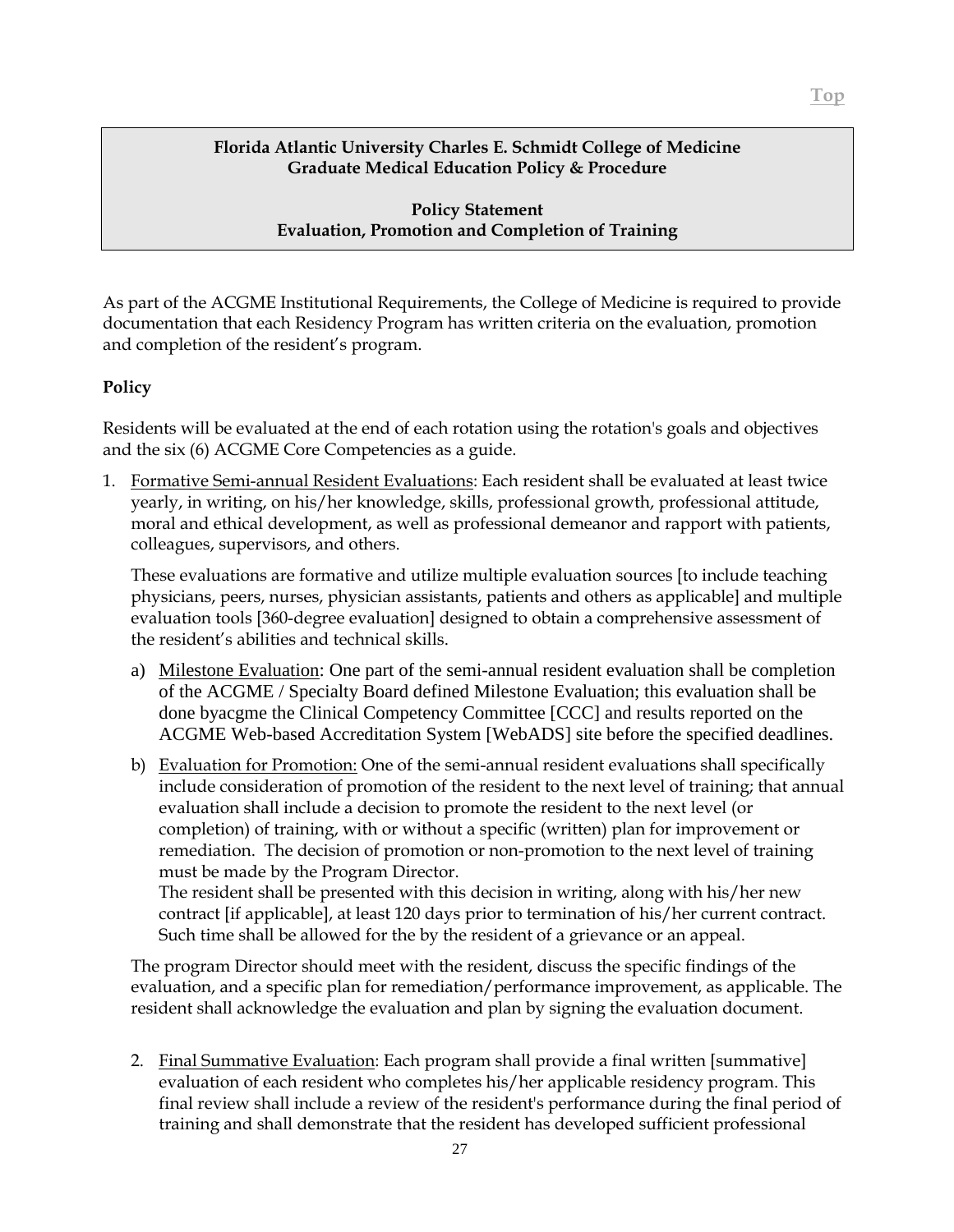ability to practice in his/her area of specialization without supervision. This final evaluation shall remain a part of the resident's permanent record maintained by each residency program.

#### **Procedure**

| <b>Responsible Party</b> | Action                                                                                                                                                                                                                                                                                                                                                                                                                                                                                                                                                                                                    |
|--------------------------|-----------------------------------------------------------------------------------------------------------------------------------------------------------------------------------------------------------------------------------------------------------------------------------------------------------------------------------------------------------------------------------------------------------------------------------------------------------------------------------------------------------------------------------------------------------------------------------------------------------|
| <b>GME Office</b>        | Communicates with Program Directors to assure timely<br>completion of semi-annual evaluations. Milestone evaluations, and<br>final summative evaluations; maintains a copy of the resident's<br>final summative evaluation in the permanent record and provides<br>this documentation to future licensing/credentialing agencies and<br>employers, if authorized in writing by the (former) resident                                                                                                                                                                                                      |
| Program Director         | Directs appropriate teaching faculty to complete, in writing,<br>an evaluation of the resident at the end of each rotation.<br>Evaluations must be based on the goals and objectives of the<br>specific rotation and on the ACGME Core Competencies                                                                                                                                                                                                                                                                                                                                                       |
|                          | Provides the resident with a twice-annual formative evaluation, in<br>writing, according to criteria and procedures established by the<br>specific program, to include the knowledge, skills, and<br>professional growth of the resident as defined by the ACGME<br>Core Competencies. Ensures that a record is maintained in the<br>resident's file, which is accessible for review by the resident.<br>Once Yearly this evaluation must include the decision whether or<br>not to promote the resident to the next level of training, with or<br>without a specific plan for improvement or remediation |
|                          | Completes the semi-annual ACGME/Specialty Board Milestone<br>evaluation for each resident and uploads the information on the<br><b>ACGME WebADS database</b>                                                                                                                                                                                                                                                                                                                                                                                                                                              |
|                          | Provides the resident, in writing with the outcome of evaluation<br>and, as applicable, with specific performance improvement or<br>remediation plans                                                                                                                                                                                                                                                                                                                                                                                                                                                     |
| Residents                | Complies with established milestones set by the program for each<br>level of training                                                                                                                                                                                                                                                                                                                                                                                                                                                                                                                     |
|                          | Complies with the remediation/performance improvement plans,<br>if applicable and strives to remedy any deficiencies noted by the<br>evaluation, as appropriate.                                                                                                                                                                                                                                                                                                                                                                                                                                          |

Approved by GMEC 8-27-2013 Approved by GMEC 12-17-2014

Revision approved by GMEC 09-16-2015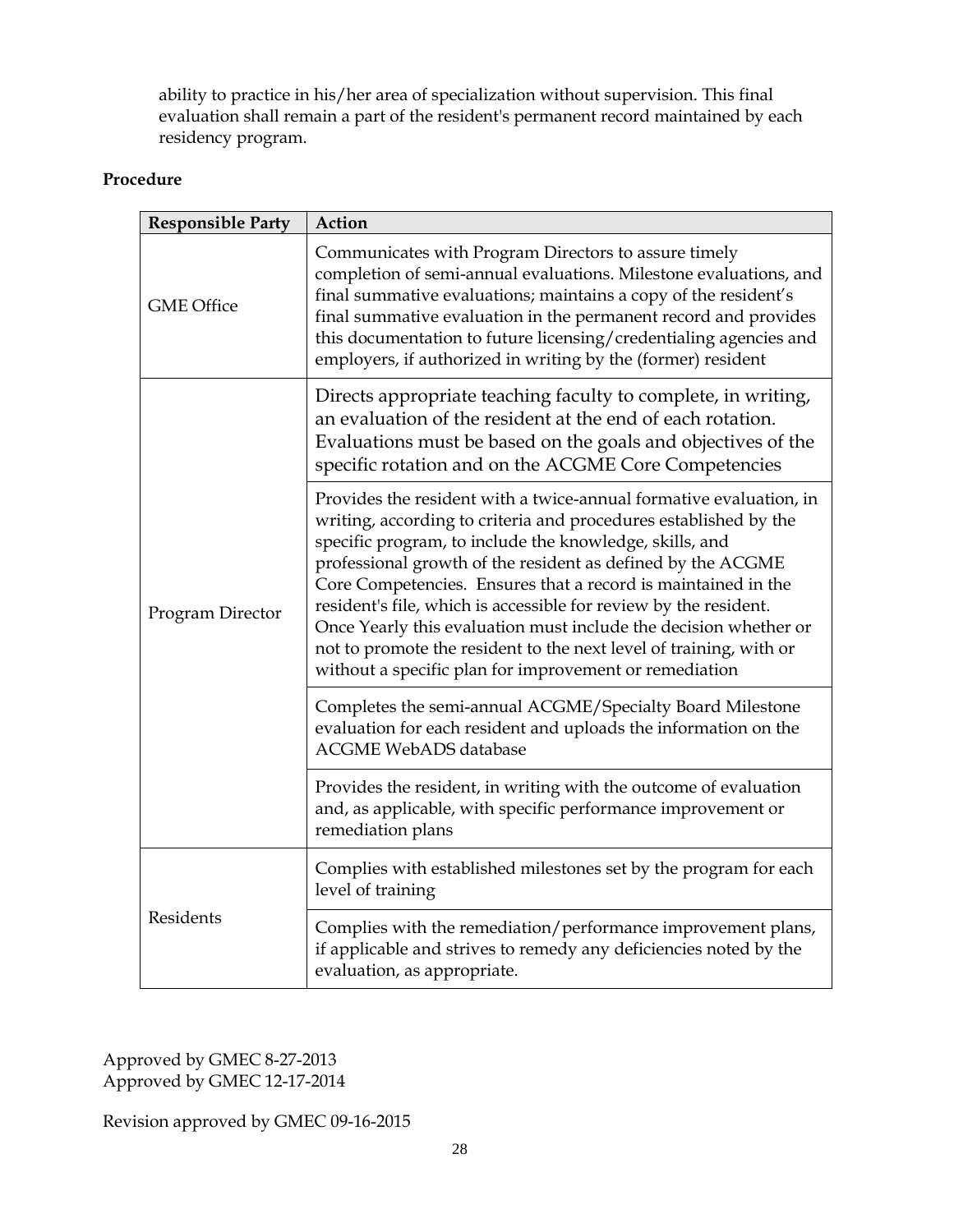#### **Policy Statement**

#### <span id="page-28-0"></span>**Process for Performance Improvement for Residents/Fellows in FAU COM Training Programs**

The purpose of this policy is to establish guidelines for addressing deficiencies in a resident's performance in the six (6) ACGME Core Competencies, as well as areas of clinical judgment or proficiency, patient care and interpersonal and communication skills necessary for the practice of medicine, and to ensure that the resident is given a clear explanation regarding the area(s) of unsatisfactory or sub-optimal performance and the opportunity to improve**.**

#### **Policy**

When a Program Director and/or a Clinical Competency Committee determines that a resident has been performing in a unsatisfactory or sub-optimal manner, the Program Director or designee will review the evidence and schedule a meeting with the resident to explain the details surrounding specific incidents, deficiencies, or problems that serve as the basis for concern. At this meeting a written Performance Improvement Plan (PIP), designed by the Program Director or designee, will be presented to the resident. If needed, the resident will be assigned a faculty mentor to monitor and support the resident's performance improvement efforts. A timeframe for improvement/resolution of the performance issue, and re-evaluation shall be set.

#### **Procedure**

- 1. The Performance Improvement Plan shall be in writing and include the following:
	- a. Key Concerns/ Background: A list of the key concerns that have led to the initiation of the Performance Improvement Plan.
	- b. Objectives and Expectations: A list of the goals and expectations that the resident is expected to meet within a defined period of time. The goals shall set forth the level of improvement that will be expected for each specified concern.
	- c. Evaluation Process and Timeline: An explanation of how performance will be measured. In addition, a time line shall be assigned to determine when the Program Director and Clinical Competency Committee will reassess the performance of the resident.
	- d. Outcomes: A range of outcomes that are likely to occur in the event the resident does not meet the expectations as set forth in the Performance Improvement plan.
- 2. The contents of the meeting will be documented by the Program Director or designee and be signed by both the Program Director and the resident to acknowledge that all of these elements have been covered during the meeting. This documentation shall be retained in the resident file.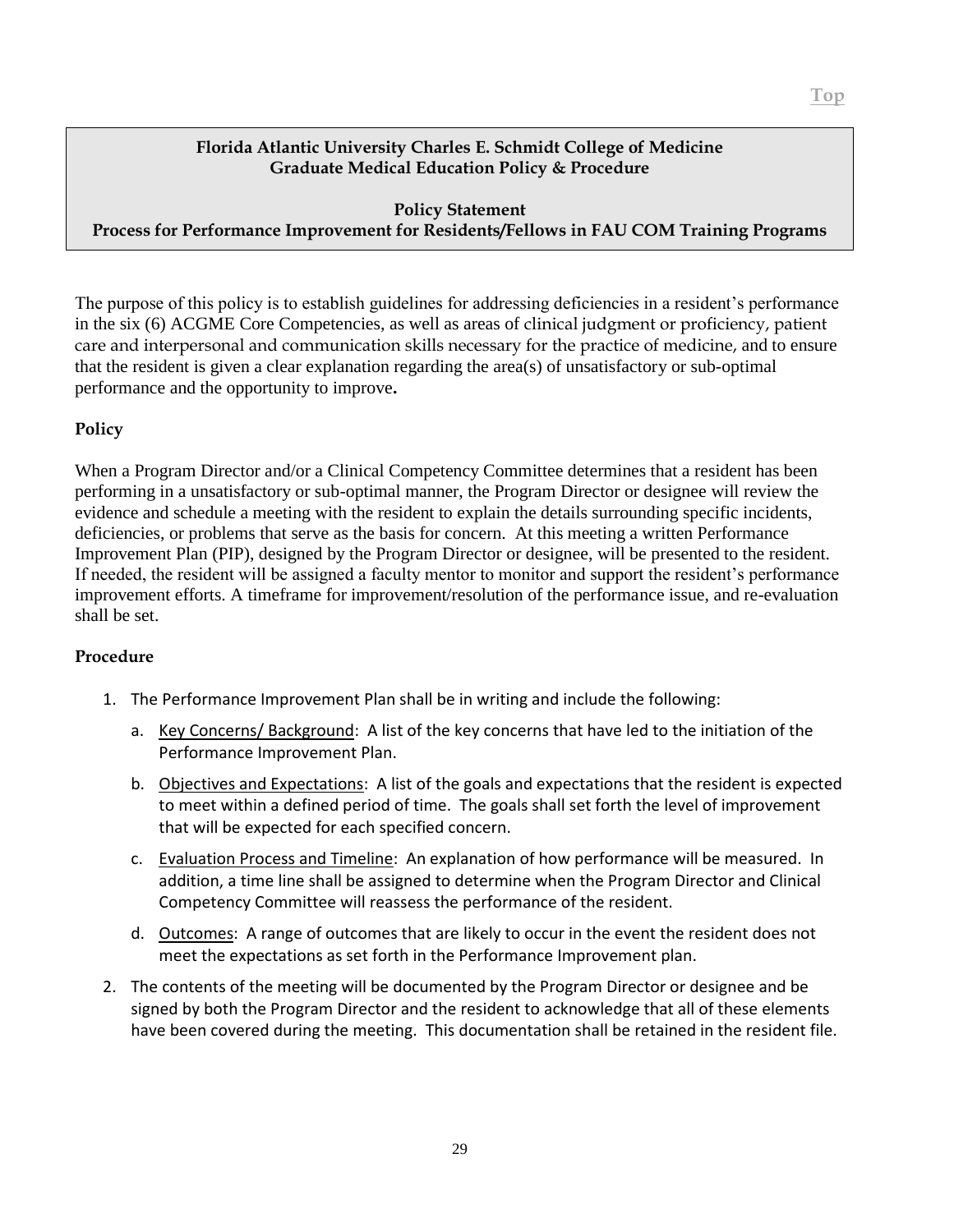- 3. After the specified evaluation period has expired, the Program Director, in consultation with the Clinical Competency Committee and/or a resident performance improvement faculty mentor, as assigned, shall make a determination as to whether the resident met or failed to meet the specified goals and objectives of the PIP.
	- a. If the resident has satisfactorily met the required goals and objectives, the resident shall continue with his/her training without any disciplinary action
	- b. If the resident has not satisfactorily met the required goals and objectives,
		- i. The PIP may be extended or
		- ii. Disciplinary action may be initiated.

New Policy Approved by GMEC 09-16-15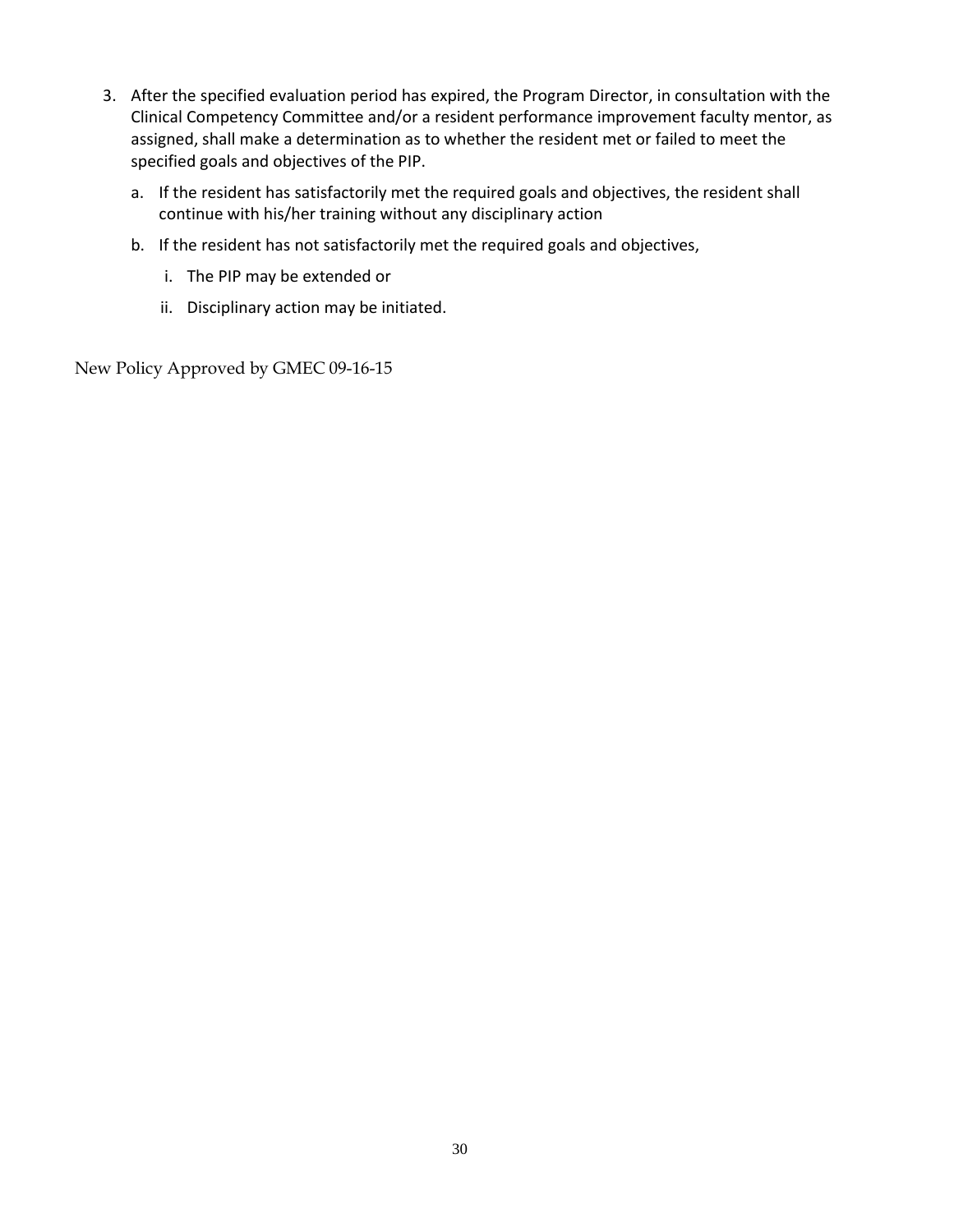**Policy Statement Disciplinary, Appeal and Dismissal Process**

<span id="page-30-0"></span>This policy establishes procedures covering informal and formal discipline. It covers two distinct levels of discipline and a subsequent right of the resident/fellow to initiate the Appeal Procedures outlined below. This policy and the procedures provided herein comprise the exclusive remedies available to residents who are appealing discipline, including formal discipline or nonrenewal of appointment or whose contract of appointment is modified or terminated.

This policy does not and is not intended to constitute an employment contract or alter any resident agreement, nor is it is intended to create for residents any legally enforceable contractual right.

#### **Policy**

Following the receipt of reliable information that the resident's clinical judgment or proficiency in clinical skills, medical knowledge, or patient care necessary to the practice of medicine is deficient or impaired, or the resident is deficient in any of the six Accreditation Counsel for Graduate Medical Education (ACGME) core competencies (patient care, medical knowledge, practice based learning and improvement, systems based practice, professionalism, and interpersonal and communication skills) or in the case of misconduct, policy violation, neglect of duty, violation of the resident contract, failure to maintain a valid license to practice medicine, threat to patient safety, or any other malfeasance, misfeasance, or misconduct, the following disciplinary procedures shall be implemented until the deficiency is corrected or the resident is terminated from the program.

#### **Procedure**

#### LEVEL 1-INFORMAL DISCIPLINARY ACTION

If a program director or the Designated Institutional Official (DIO) deems a resident's performance or conduct to be deficient, and the ordinary elements of the educational program or evaluations appear to be unsatisfactory the program director should informally counsel or administer a verbal or written warning. Informal counseling or a verbal or written warning is given in the following circumstances:

#### **Informal Counseling or Verbal Notice/Warning**

An unstructured formative counseling session between the resident and the program director, following the evaluation process as outlined in the GME Resident Policy and Procedure Manual. Informal counseling or verbal warning is designed to identify a resident's minor infraction.

| <b>Responsible Party</b> | <b>Action</b>                                                                                                                                                                           |
|--------------------------|-----------------------------------------------------------------------------------------------------------------------------------------------------------------------------------------|
| Program Director         | A written record of the date and content of the discussion, as well<br>as the underlying situation precipitating the informal counseling<br>shall be maintained in the resident's file. |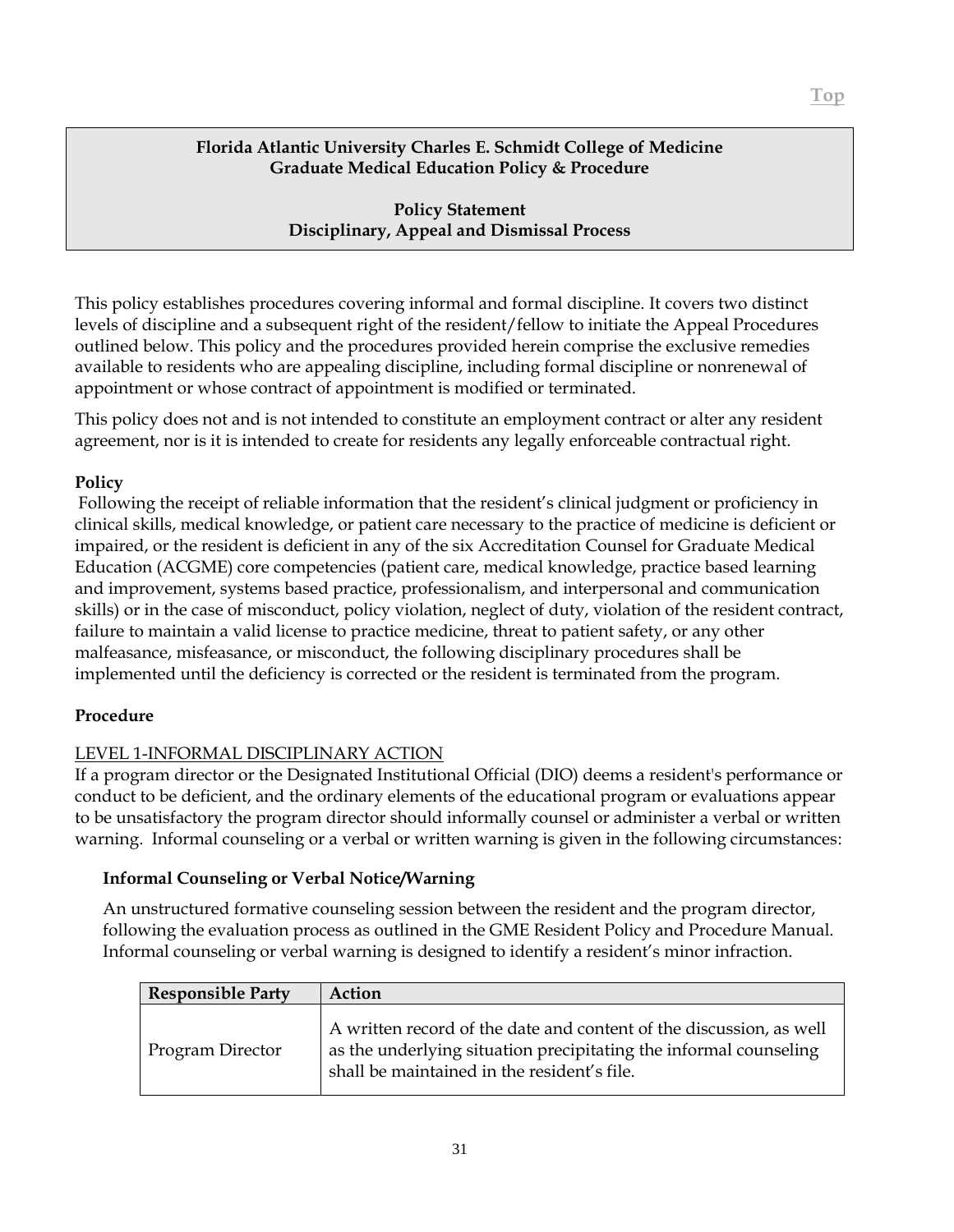#### **Written Notice/Warning**

A written notice or warning is appropriate when a prior verbal notice or warning has not resulted in the needed improvement or when the initial misconduct or performance inadequacy indicates the need for action stronger than a verbal notice or warning. The written notice or warning should note the unacceptable conduct/action of performance deficit that caused the notice/warning, as well as the resident's improvement expectations.

| <b>Responsible Party</b> | Action                                                                                                                                                                                                                                                                                                                                                         |
|--------------------------|----------------------------------------------------------------------------------------------------------------------------------------------------------------------------------------------------------------------------------------------------------------------------------------------------------------------------------------------------------------|
| Program Director         | Meet with the resident to discuss the circumstances surrounding<br>the written notice/warning and the expectations for improvement;<br>A copy of the written notice/warning will be placed in the<br>resident's file; the resident will receive a copy of the written<br>notice/warning and may appeal the decision through the<br>procedures set forth below. |
| Resident                 | Sign a copy of the written warning: the resident may appeal the<br>decision through the procedures set forth below.                                                                                                                                                                                                                                            |

A special form of written notice is the condition of "academic notice" or "academic probation", which may be assigned to the resident by the Program Director at the time of the semi-annual formative resident evaluation. The term academic notice or probation denotes that the resident will be allowed to continue in his/her training, but that there are area(s) of deficiencies that need improvement and that a specific performance improvement plan [the written notice] is being given to the resident.

If the resident succeeds to correct the identified performance deficiencies within the time specified, the condition of academic notice or probation will be terminated and no further action taken; if the resident fails to successfully complete the performance improvement plan, academic notice/probation may be continued, the resident placed on probation or other disciplinary action may be taken by the Program Director.

Informal counseling and corrective action, including oral or written notice or warnings, are distinct from the categories of formal discipline set forth below, and accordingly, should not be cited as disciplinary in the event a reference, credentialing or training verification is requested.

#### LEVEL II – FORMAL DISCIPLINARY ACTION

If informal disciplinary action above fails to resolve an issue, or in cases of serious or repeated misconduct or policy violations, a program director may administer formal discipline as set forth below. In certain cases and at the discretion of the Program Director, formal disciplinary action may be appropriate without the administration of informal disciplinary action. A resident's appointment in the residency program may be conditioned, suspended or terminated in the following circumstances:

#### **Probation**

Probation is generally the second step of a series of disciplinary actions for a resident (after a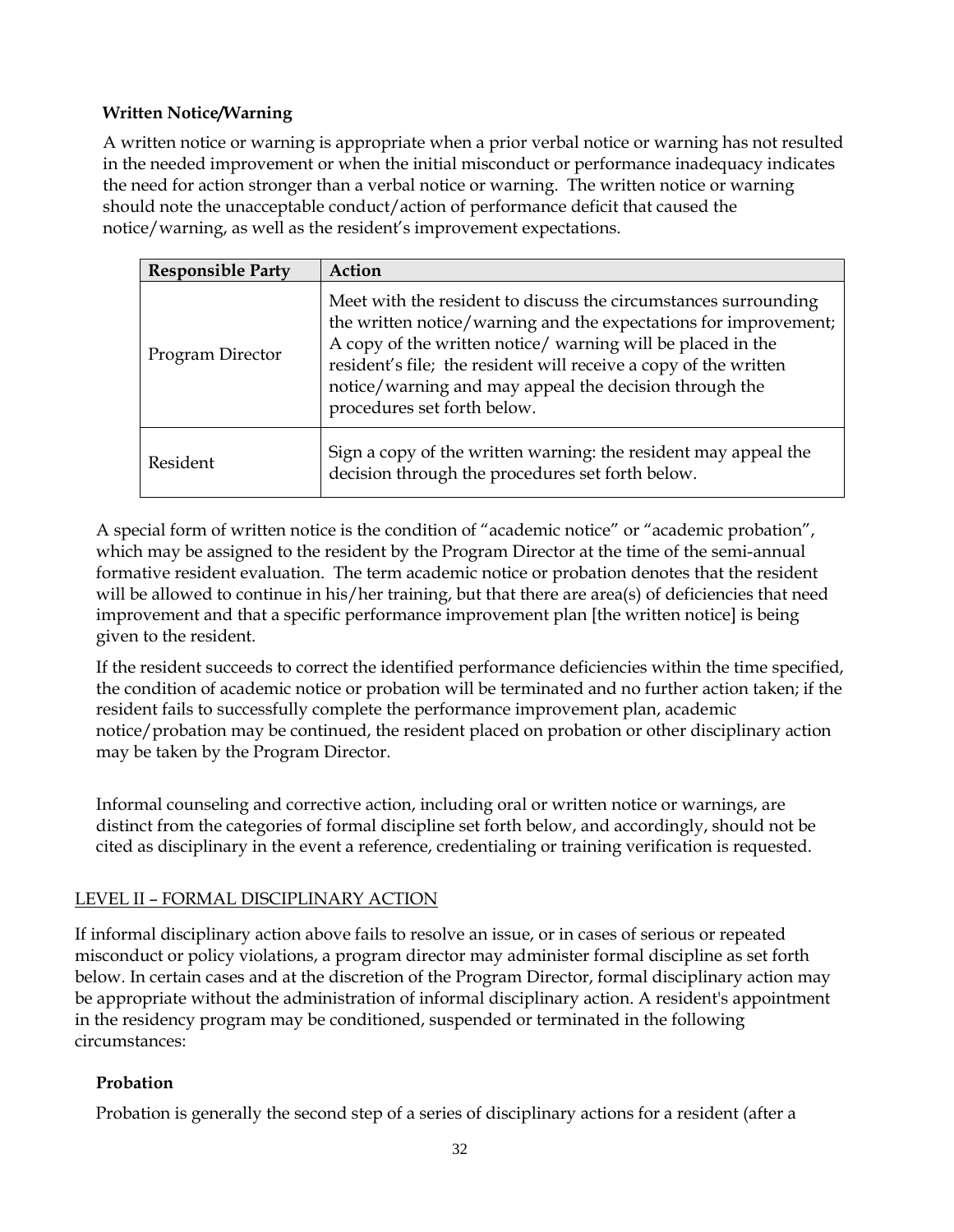written notice or warning). A resident may also be placed on probation without a preliminary or written warning if circumstances warrant an immediate probation decision.

Probation is appropriate in circumstances that include, but are not limited to, failure to meet the academic expectations of the training program, a lapse in complying with the responsibilities of the program, the resident contract or GME policies and procedures, or other serious misconduct and/or performance problems.

| <b>Responsible Party</b>     | <b>Action</b>                                                                                                                                                                                                                                                        |
|------------------------------|----------------------------------------------------------------------------------------------------------------------------------------------------------------------------------------------------------------------------------------------------------------------|
| DIO / GME office             | Review each case of probation with the Program Director to<br>discuss the circumstances and the validity of the action with<br>regard to the issues.                                                                                                                 |
|                              | Keep a copy of the probation and probation evaluation<br>statements, as well as copies of the remediation/performance<br>improvement and further action plans                                                                                                        |
| Office of General<br>Counsel | Review of the wording of the statement of probation and<br>advise the Program Director on drafting the required<br>documents.                                                                                                                                        |
|                              | Notification of the DIO of intent to place the resident on<br>probation; the Program Director meets with DIO to discuss<br>the circumstances and the validity of the action with regard to<br>the issues.                                                            |
|                              | Construct a statement of probation that outlines due process<br>and right to appeal within 14 days of receipt.                                                                                                                                                       |
|                              | The statement shall identify:<br>$(1)$ the areas of deficiency and the reason $(s)$ for the decision                                                                                                                                                                 |
| Program Director             | (2) a specific plan for improvements that must be achieved by<br>the resident during the probation period (performance<br>improvement plan, remediation plan or remediation steps)                                                                                   |
|                              | (3) the length of the probation period, including the date the<br>probation began or will begin and the date by which the<br>resident will be re-evaluated or his/her status<br>reconsidered or when probation will end if performance<br>has sufficiently improved. |
|                              | During the probation, monitor the residents performance and<br>improvement; the Program Director may also assign an<br>appropriate faculty mentor to assist the resident in his/her<br>remediation efforts                                                           |
|                              | At the specified time, conduct a probation evaluation of the<br>resident and his/her progress with performance<br>improvement/remediation; based on that evaluation, the<br>Program Director will decide to:                                                         |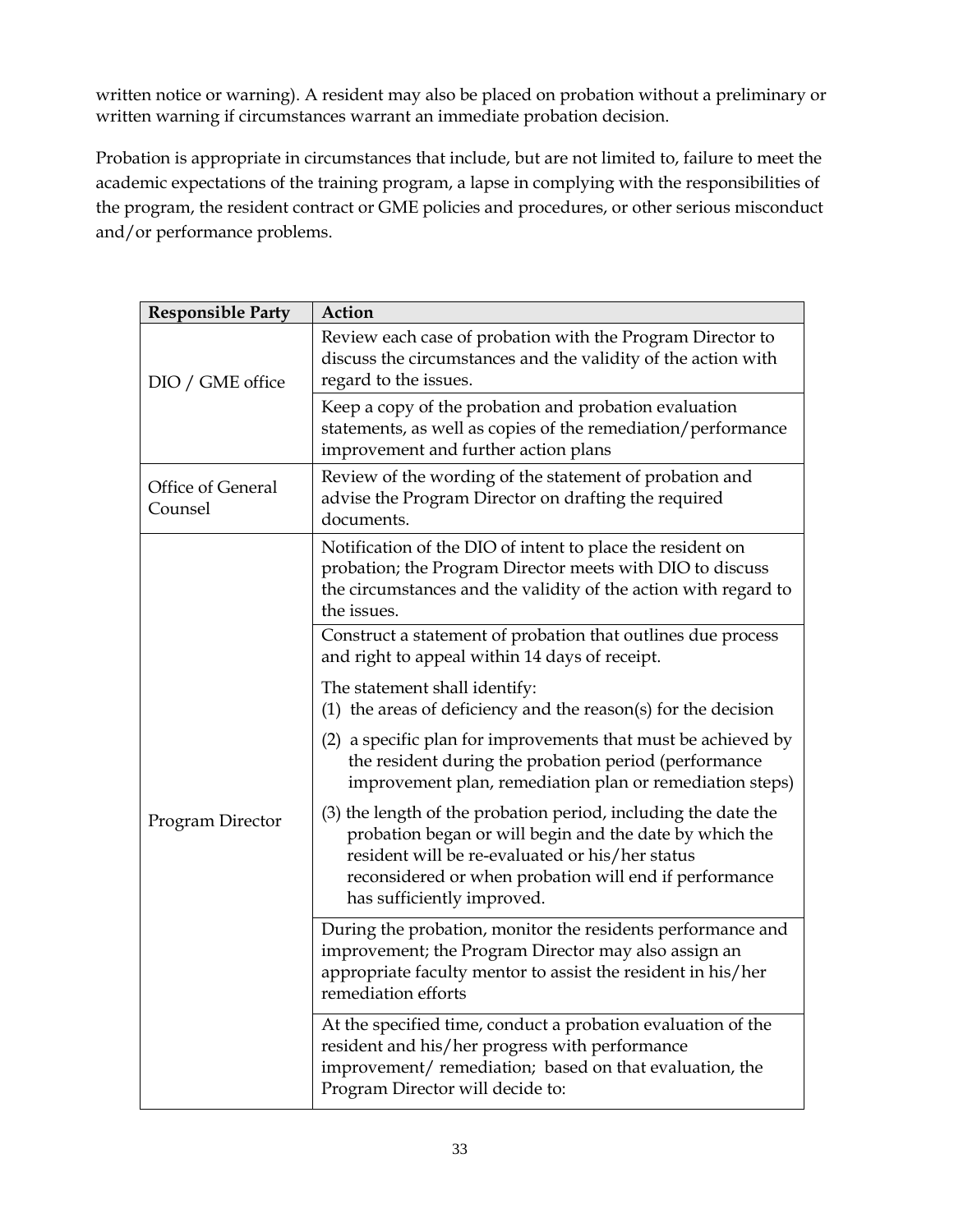| <b>Responsible Party</b> | Action                                                                                                                                                                                                                                                                              |
|--------------------------|-------------------------------------------------------------------------------------------------------------------------------------------------------------------------------------------------------------------------------------------------------------------------------------|
|                          | (1) Terminate probation, if the resident has successfully<br>completed his/her remediation/performance<br>improvement plan [PIP] (2) Continue probation and<br>modify the remediation plan/PIP<br>if the resident has not successfully completed [all elements<br>of<br>the PIP, or |
|                          | (3) Initiate further disciplinary action [including suspension,<br>termination, requirement to repeat a specific educational<br>activity<br>(i.e. project, rotation, other) or entire training year]                                                                                |
| Program Director         | The Program Director shall meet with the resident and discuss<br>the outcome of his/her probation evaluation;                                                                                                                                                                       |
|                          | The Program Director shall provide the resident with a<br>written copy of the probation evaluation and further actions<br>taken                                                                                                                                                     |
|                          | The Program Director shall notify the DIO and provide the<br>DIO with copies of the probation evaluation and further<br>actions taken                                                                                                                                               |
|                          | Copies of the probation evaluation and further action taken<br>shall be placed in the resident's file                                                                                                                                                                               |
| Resident                 | Must meet with the Program Director to discuss the statement<br>of probation and remediation/performance improvement<br>plan;<br>the resident must sign the probation statement and<br>remediation/performance improvement plan, acknowledging<br>receipt and its content           |
|                          | Must meet with the Program Director and/or assigned faculty<br>mentor periodically to assess his/her progress with<br>remediation; the resident must sign the probation evaluation<br>statement and further action plan, acknowledging receipt and<br>its content                   |
|                          | Must meet with the Program Director and/or assigned faculty<br>mentor periodically during the duration of the probation to<br>discuss his/her progress with remediation/performance<br>improvement                                                                                  |

A probation period occurring during training will be noted in all letters of reference, training verification and credentialing requests.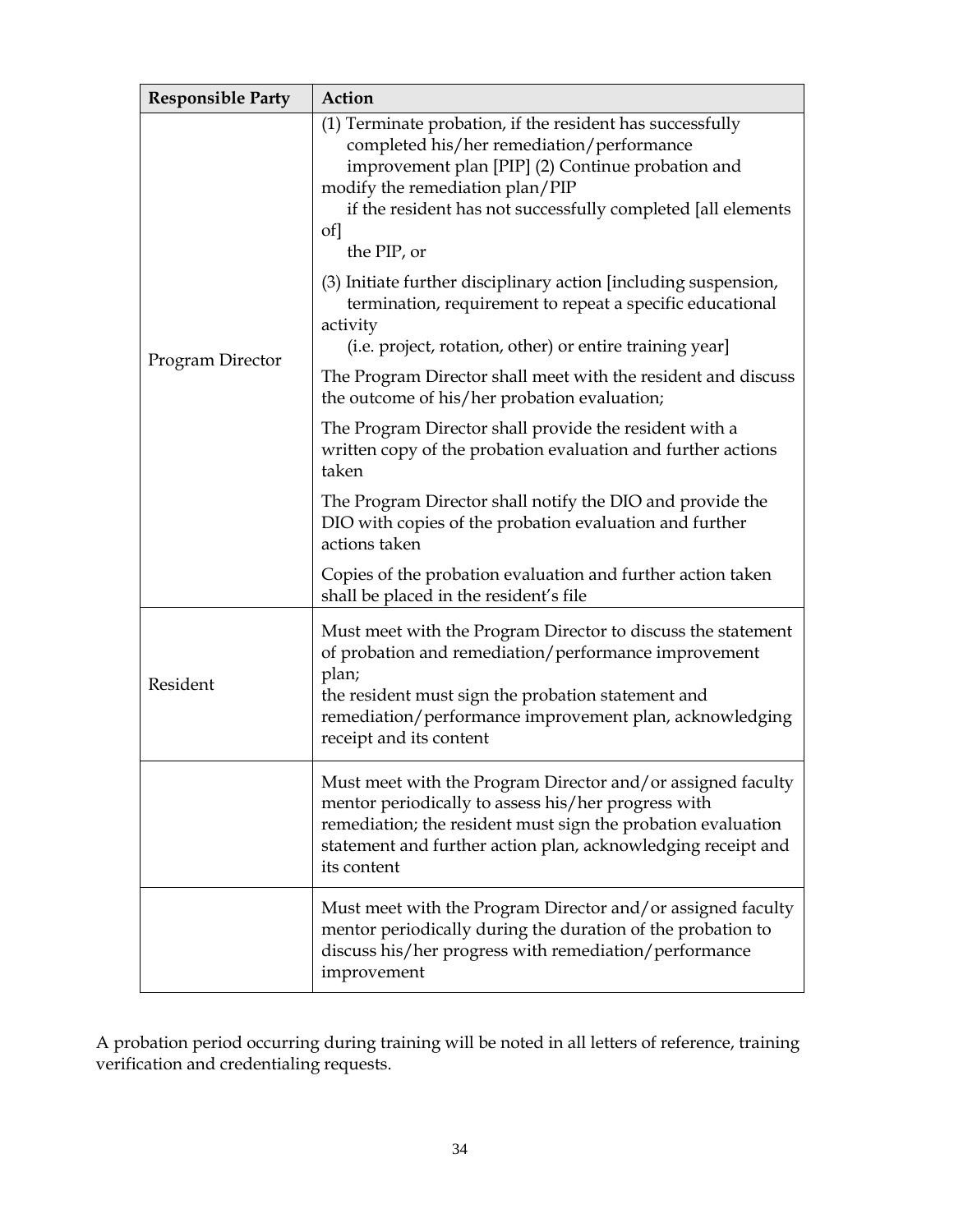#### **Suspension**

A Program Director, at his/her discretion, may impose immediate summary suspension with or without pay for some or all of the resident's duties and training for circumstances including, but not limited to, violations of policies, rules, laws and misconduct, recurring administrative lapses and/or performance and academic problems, including but not limited to failure to provide patient care consistent with expectations, disregard for patient safety or welfare, failure to work in a collegial manner with others, failure to obtain or renew resident's license for the practice of medicine, or conduct of a resident that is reasonably likely to threaten the safety or welfare of patients. The time during which a resident is suspended will not be counted toward completion of the training time required to be eligible for board examination(s).

| <b>Responsible Party</b>     | Action                                                                                                                                                                                                     |
|------------------------------|------------------------------------------------------------------------------------------------------------------------------------------------------------------------------------------------------------|
| DIO / GME office             | Review each case of suspension with the Program Director to<br>discuss the circumstances and the validity of the action with<br>regard to the issues.                                                      |
|                              | Keep a copy of the suspension statements, as well as copies of<br>the remediation/performance improvement and further action<br>plans                                                                      |
| Office of General<br>Counsel | Review of the wording of the statement of suspension and<br>advise the Program Director on drafting the required<br>documents.                                                                             |
| Program Director             | Notification of the DIO of intent to place the resident on<br>suspension; the Program Director meets with DIO to discuss<br>the circumstances and the validity of the action with regard to<br>the issues. |
|                              | Construct a written statement of suspension that outlines due<br>process and right to appeal within 14 days of receipt.                                                                                    |
|                              | The statement shall identify:<br>(1) the areas of deficiency and the reason(s) for the decision                                                                                                            |
|                              | (2) a specific plan for improvements that must be achieved by<br>the resident during the suspension period (performance<br>improvement plan, remediation plan or remediation steps)                        |
|                              | (3) the effective date of the suspension and the end date [if the<br>end date is not indefinite due to the need to investigate or<br>for other reasons                                                     |
|                              | (4) any specific duty or requirement or remediation the<br>resident must fulfill and/or achieve in order to return to<br>the program                                                                       |
|                              |                                                                                                                                                                                                            |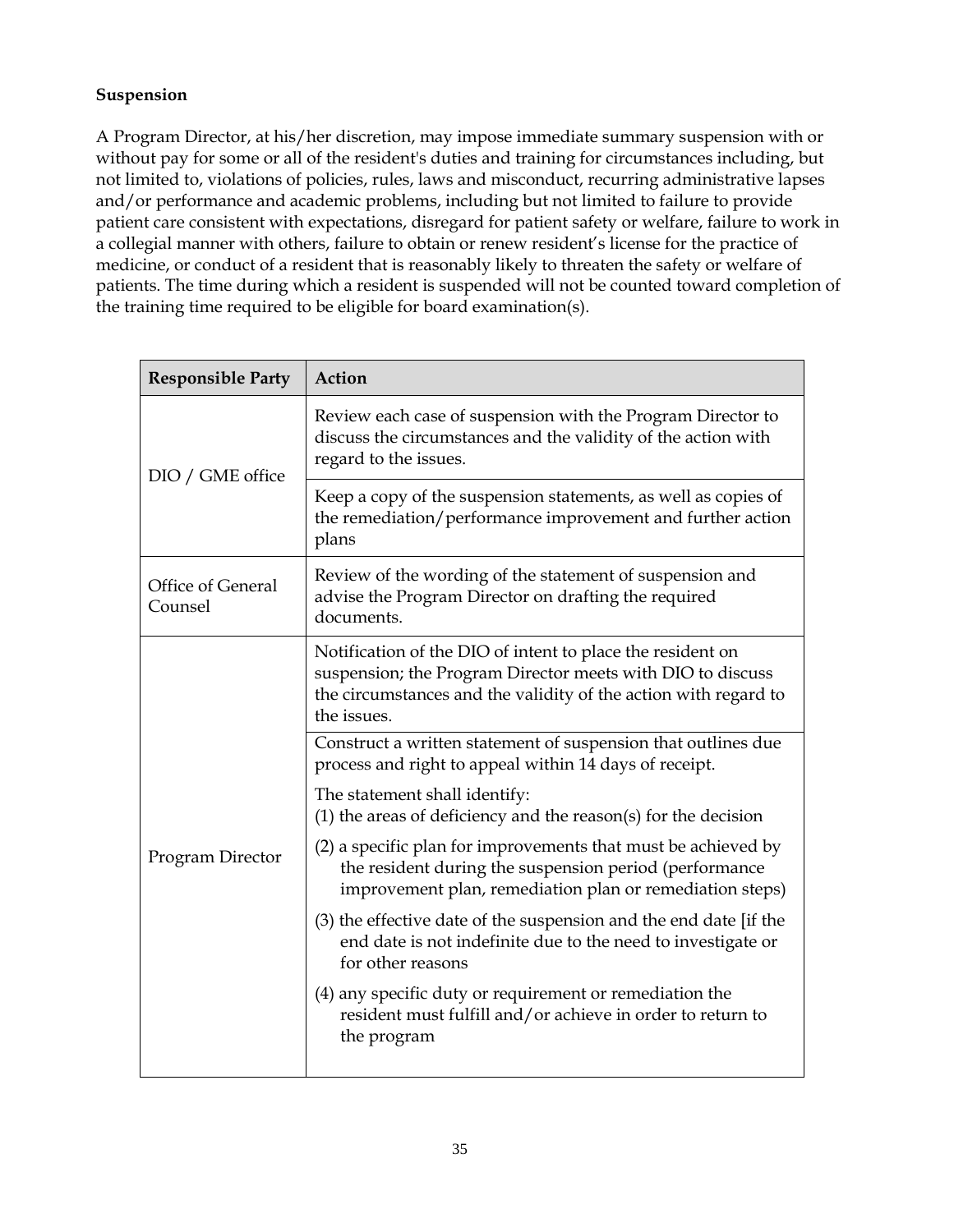| <b>Responsible Party</b> | Action                                                                                                                                                                                                                                                                                                                                 |
|--------------------------|----------------------------------------------------------------------------------------------------------------------------------------------------------------------------------------------------------------------------------------------------------------------------------------------------------------------------------------|
| Program Director         | (5) whether the resident will be paid while on suspension; and                                                                                                                                                                                                                                                                         |
|                          | (6) the fact that the suspension will not be counted toward<br>completion of the training time required to be eligible for<br>board examination(s).                                                                                                                                                                                    |
|                          | During the suspension, monitor the residents<br>improvement/remediation; the Program Director may also<br>assign an appropriate faculty mentor to assist the resident in<br>his/her remediation efforts                                                                                                                                |
|                          | At the specified time, conduct an suspension evaluation of the<br>resident and his/her progress with performance<br>improvement/ remediation; based on that evaluation, the<br>Program Director will decide to:                                                                                                                        |
|                          | (1) Terminate suspension, if the resident has successfully<br>completed his/her remediation/performance<br>improvement plan [PIP]                                                                                                                                                                                                      |
|                          | (2) Continue suspension and modify the remediation<br>plan/PIP if the resident has not successfully completed [all<br>elements of] the PIP or<br>(3) Initiate further disciplinary action [including termination,<br>requirement to repeat a specific educational activity<br>(i.e. project, rotation, other) or entire training year] |
|                          | The Program Director shall meet with the resident and discuss<br>the outcome of his/her suspension evaluation;                                                                                                                                                                                                                         |
|                          | The Program Director shall provide the resident with a written<br>copy of the suspension evaluation and further actions taken                                                                                                                                                                                                          |
|                          | The Program Director shall notify the DIO and provide the<br>DIO with copies of the evaluation and further actions taken                                                                                                                                                                                                               |
|                          | Copies of the evaluation and further action taken shall be<br>placed in the resident's file                                                                                                                                                                                                                                            |
| Resident                 | Must meet with the Program Director to discuss the statement<br>of suspension and remediation/performance improvement<br>plan; the resident must sign the suspension statement and<br>remediation/performance improvement plan, acknowledging<br>receipt and its content                                                               |
|                          | Must meet with the Program Director and/or assigned faculty<br>mentor periodically to assess his/her progress with<br>remediation; the resident must sign the suspension evaluation<br>statement and further action plan, acknowledging receipt and<br>its content                                                                     |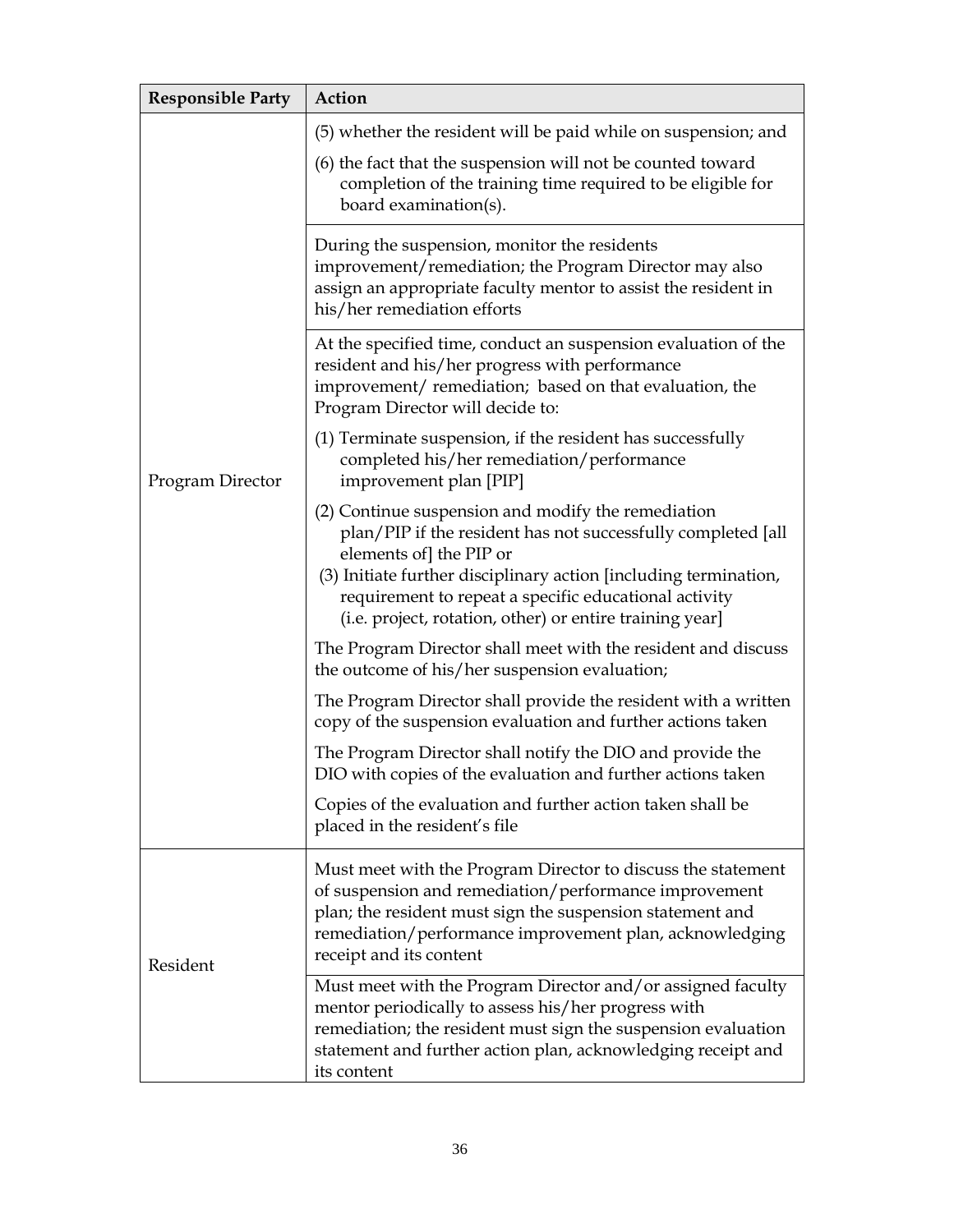| <b>Responsible Party</b> | Action                                                                                                                                                                                           |
|--------------------------|--------------------------------------------------------------------------------------------------------------------------------------------------------------------------------------------------|
| Resident                 | Must meet with the Program Director and/or assigned faculty<br>mentor periodically during the duration of the suspension to discuss<br>his/her progress with remediation/performance improvement |
|                          | The resident may appeal the decision through the procedures set<br>forth below.                                                                                                                  |

A suspension period occurring during training will be noted in all letters of reference, training verification and credentialing requests.

### **Termination, Intent Not To Renew, and Intent to Repeat an Educational Experience or Year**

The Program Director, based on patient care, professional and performance issues may decide to:

- 1. Have the resident repeat an educational experience [i.e.] rotation This action is generally necessary, as part of a remediation/performance improvement effort, because the resident is considered to have failed to achieve the set goals and objectives for that learning experience.
- 2. Have the resident repeat a year of training

This action is generally necessary when the resident is considered to have failed to achieve set goals and objectives for more than one educational activity of has failed to achieve core milestones set for his/her year of training, and required to move on to the next level and/or has failed to successfully complete prior remediation/performance improvement plans.

3. Provide the resident with a year of leave of absence Instead of repeating a year a resident may be offered a year of leave of absence, to address deficiencies or performance issues.

During that year:

- a. The resident is not formally part of the FAU COM accredited residency/fellowship program for the purposes of ACGME and Specialty Board reporting.
- b. The resident is not employed by FAU COM and will not receive pay or benefits
- c. It is not the responsibility of FAU COM or the program to provide the resident with an alternate source of income/benefits

The resident may return to the program and resume training only after he/she has successfully completed the remediation/performance improvement plan set for him/her and has been evaluated as ready to return to clinical training by the Program Director

4. Terminate the resident

This action is generally necessary if the resident is considered unsuitable to continue residency training at FAU COM. The decision to terminate lies with the Program Director.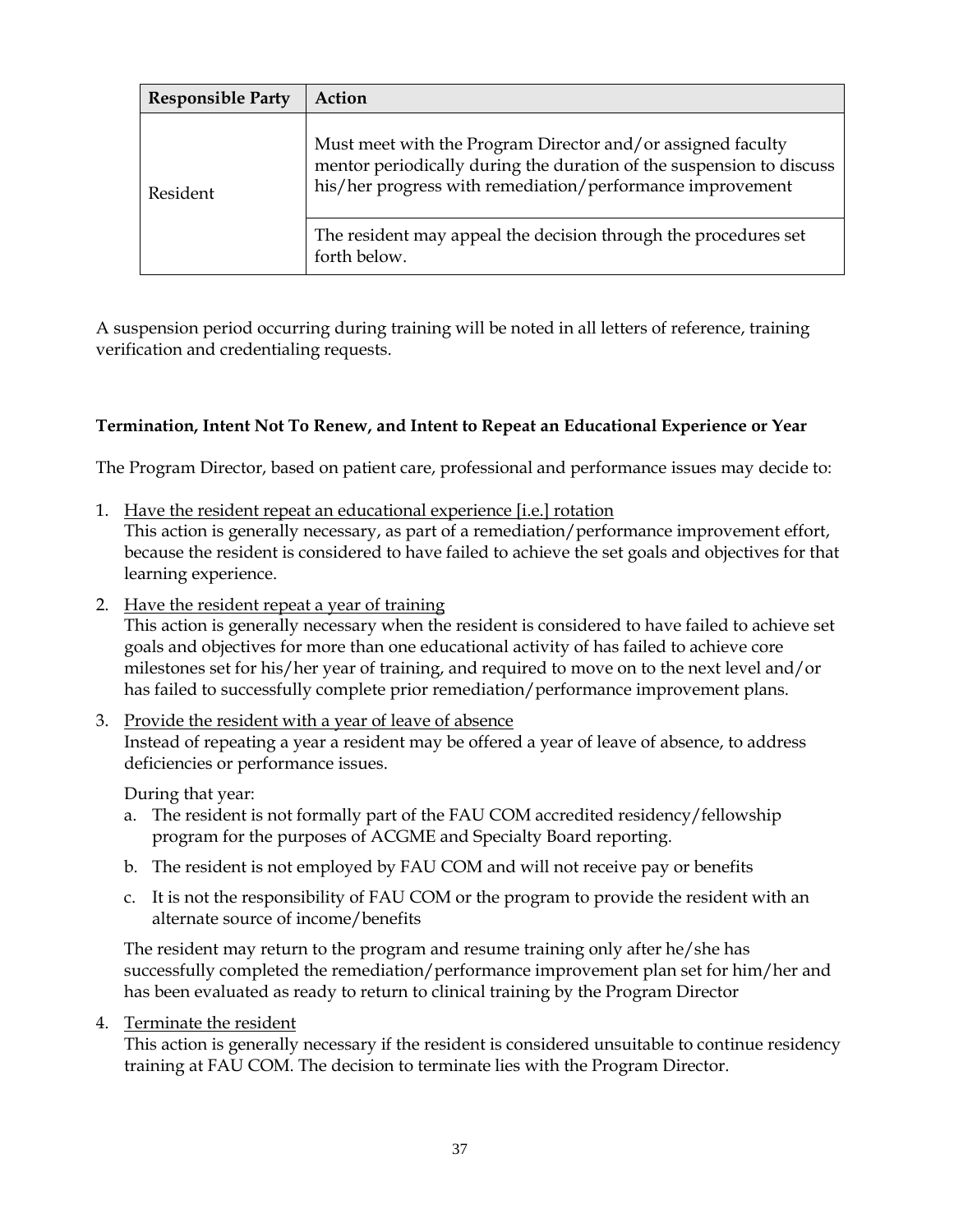| <b>Responsible Party</b>     | Action                                                                                                                                                                                                                                                                                                                                                                                                                                                                                                                                                                                                                                                                                                                                                                                                                  |
|------------------------------|-------------------------------------------------------------------------------------------------------------------------------------------------------------------------------------------------------------------------------------------------------------------------------------------------------------------------------------------------------------------------------------------------------------------------------------------------------------------------------------------------------------------------------------------------------------------------------------------------------------------------------------------------------------------------------------------------------------------------------------------------------------------------------------------------------------------------|
| DIO / GME office             | Review each case of proposed repeat educational experience,<br>repeat year, leave of absence, and termination with the Program<br>Director to discuss the circumstances and the validity of the action<br>with regard to the issues.                                                                                                                                                                                                                                                                                                                                                                                                                                                                                                                                                                                    |
| Office of General<br>Counsel | Review of the wording of the statement of suspension and advise<br>the Program Director on drafting the required documents.                                                                                                                                                                                                                                                                                                                                                                                                                                                                                                                                                                                                                                                                                             |
| Program Director             | Reviews the available evidence/evaluations, seeks direct<br>communication with the faculty [evaluators] for that educational<br>activity as appropriate.<br>As appropriate, the Program Director involves the resident's<br>faculty mentor and the program's clinical competency committee<br>[CCC], the GMEC and/or others to aid in the discussion and<br>decision making.<br>The Program Director shall document the evaluation review, all<br>discussions with the resident, faculty and [as applicable] resident<br>mentor and CCC, as well as the written notice and specific<br>performance improvement plan for the resident or the notice of<br>termination.<br>Place a copy of the documentation will in the resident's program<br>file; for termination a copy should also be placed in the GME/DIO<br>file. |
|                              | Notify the GME Office/DIO that the resident is repeating an<br>educational experience, a year, taking a year leave of absence or is<br>being terminated                                                                                                                                                                                                                                                                                                                                                                                                                                                                                                                                                                                                                                                                 |
|                              | In all cases, except termination provide the resident with a specific<br>remediation/performance improvement plan and set evaluation[s]<br>[date, methods, and metrics] to determine if the resident has<br>successfully completed remediation.                                                                                                                                                                                                                                                                                                                                                                                                                                                                                                                                                                         |
|                              | Notify and meet with the resident to discuss the implications and<br>reasons for repeating an educational experience, as well as the set<br>goals and the specific remediation/performance improvement<br>plan                                                                                                                                                                                                                                                                                                                                                                                                                                                                                                                                                                                                          |
| Resident                     | Must meet with Program Director to discuss the need to repeat an<br>educational experience<br>May file an appeal within 14 days, in accordance with existing<br>policies and procedures<br>Must meet the set goals and objectives for the educational activity<br>and/or remediation/performance improvement plan                                                                                                                                                                                                                                                                                                                                                                                                                                                                                                       |

The resident may appeal the decision[s] through the procedures set forth below. The notification of termination or notification of intent not to renew or notification to repeat a year will be noted in all letters of reference, training verification and credentialing requests.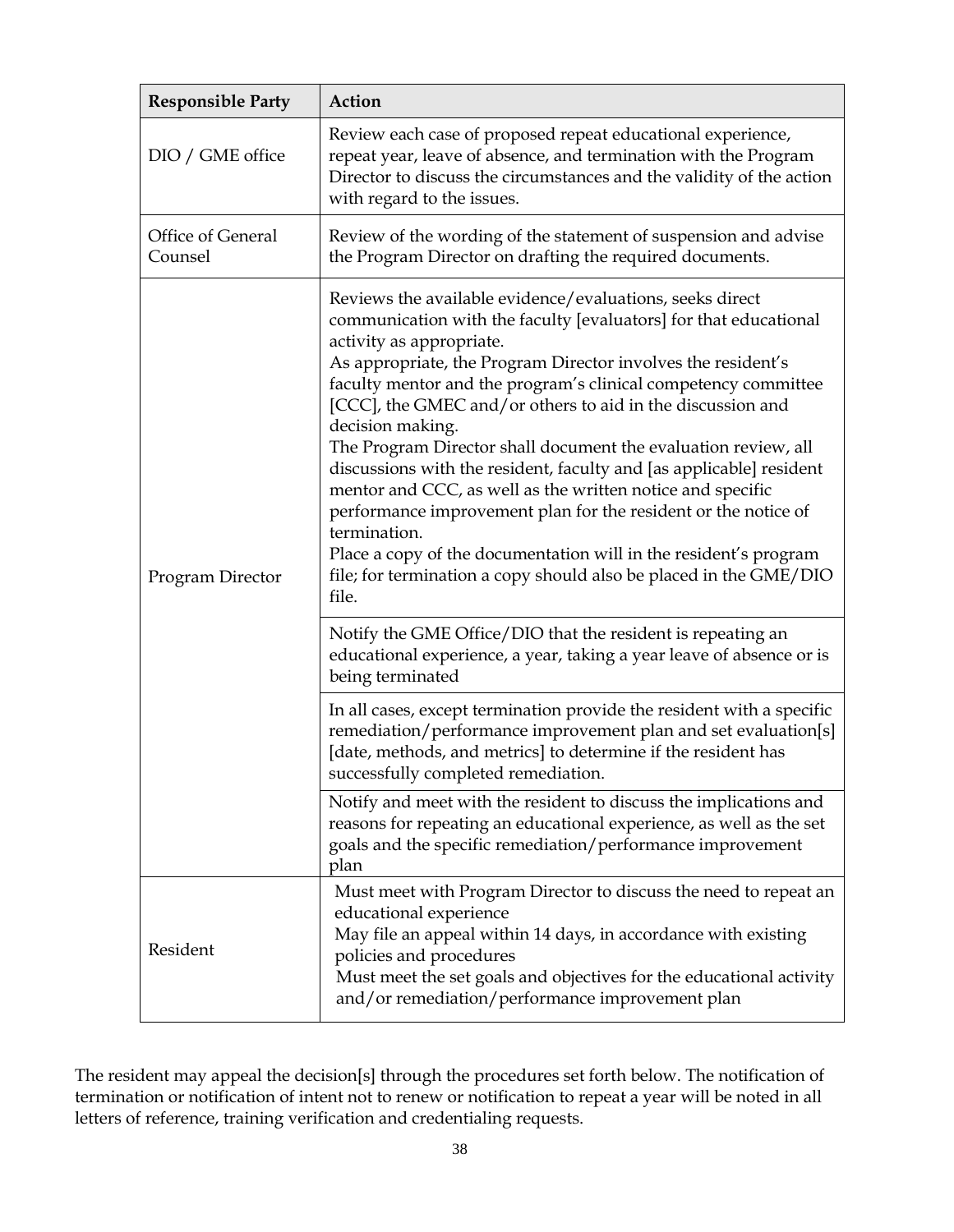### **Appeal Procedure**

The Appeal Procedures set forth below apply only to a resident who has received a written warning, notice of probation, notice of suspension, notice of termination, notice of intent not to renew, notice of intent to repeat a year or any notice of continuation of probation or suspension (formal discipline).

- STEP 1: DIO REVIEW The resident has fourteen calendar (14) days from the receipt of a written warning, notice of probation, notice of suspension, notice of termination, notice of intent not to renew, notice of intent to repeat a year or any notice of continuation of probation or suspension to file an appeal by filing a written letter of dispute with the DIO. Upon receipt of such a letter of dispute, the DIO shall meet with the resident, review the situation and seek to settle the dispute. The DIO will issue a written statement to the resident concerning his/her decision. If the resident fails to file a written letter of dispute with the DIO within the fourteen (14) calendar day time fame, his/her rights pursuant to this procedure shall be deemed to be waived.
- STEP 2: APPEAL Assuming Step 1 above is followed, if the dispute is not resolved to the satisfaction of the resident, the resident may appeal the decision of the DIO within fourteen (14) calendar days of receipt of the DIO's decision by filing a written letter of dispute with the Dean. If the resident fails to file a written letter of dispute with the Dean within the fourteen (14) calendar day time fame, his/her rights pursuant to this procedure shall be deemed to be waived.
- STEP 3: HEARING Such appeal to the Dean shall be considered at a hearing by a Performance Dispute Resolution Committee.

#### **Performance Dispute Resolution Committee Members**

The Performance Dispute Resolution Committee ("Committee") members shall be comprised of:

- 1 Two residents appointed by the DIO to serve one academic year on the Committee. The residents shall not be from the same Department.
- 2 Two members of FAU COM faculty appointed by the DIO to serve one academic year on the Committee. Such faculty shall not be Program Directors or Chairs of a Department. Each faculty member shall be from different departments.
- 3 One resident and one FAU COM faculty shall be appointed by the DIO to serve as an alternate ("Alternate") for one academic year and should be (although not required to be) from different departments than the faculty member and resident serving on the Committee during the academic year.
- 4 One faculty member of the Committee shall be selected as chair of the Committee by the members but shall not vote. The Committee shall make a recommendation to the Dean to adopt, reject or modify the discipline that has been imposed.

#### **Hearing Procedures:**

1. The resident will be given written notice of the time and place of the hearing to occur before the Committee.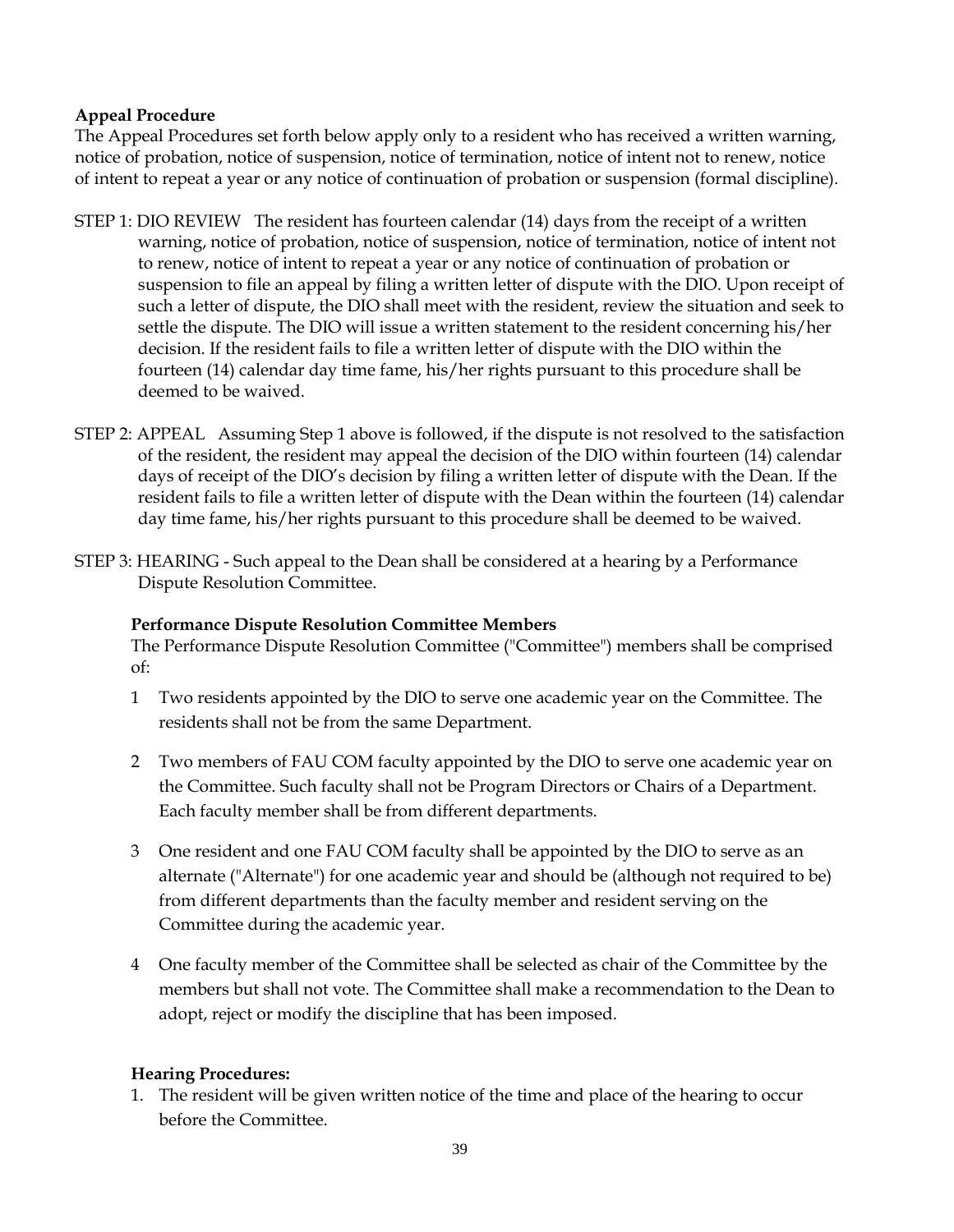- 2. The GME Office will provide all material relevant to the Committee, including the resident's letters of dispute.
- 3. The Committee will permit the resident to submit whatever material the resident believes to have bearing on the dispute for the Committee's consideration.
- 4. All Committee members should be present throughout the hearing. The resident must personally appear at the hearing.
- 5. The resident may bring an attorney, or other advisor, who can assist the resident; however, the attorney/advisor will not be allowed to represent the resident during the hearing or participate in the hearing or in the deliberation of the Committee.
- 6. The resident may examine his/her residency/fellowship files prior to or at the hearing.
- 7. The resident will be afforded an opportunity to make an oral presentation to the Committee at the hearing.
- 8. Although evidence may be presented, the hearing is not a legal proceeding, does not
- 1. Follow the rules of law or of evidence, and is not subject to laws relating to the conduct of legal proceedings.
- 9. The Committee will review all material relevant to the dispute, including material presented at the hearing, will interview appropriate individuals (prior to, during or following the hearing), and will issue a written report of findings and a recommendation to the Dean.
- 10. Because the Committee is advisory to the Dean and is not serving as the institutional official, the committee report is not subject to appeal, cross-examination or negotiation.

The appellate review shall not be deemed to be concluded until all the procedural steps provided above have been completed or waived by the resident.

STEP 4: FINAL DECISION The Dean shall review the findings and recommendations of the committee. The Dean shall render the final agency decision for the College of Medicine and Florida Atlantic University. Notwithstanding any other provision in this policy, no resident shall be entitled to more than one hearing or additional appellate review of the same matter. The resident will be informed of the steps necessary for the resident to further challenge the action of the University.

#### DISMISSAL

The Florida Atlantic University Charles E. Schmidt College of Medicine recognizes that the performance of a resident may result in disciplinary actions leading to the discontinuation of the individual in the residency program. In conjunction with the grievance process described above, every effort is made to review and document the situation in a reasonable, straightforward, collegial, and ethical manner consistent with the values of the academic community. In the event that the grievance and appeal process results in the dismissal of the resident from the residency program, the final authority for dismissal of the resident is vested in the Dean of the College of Medicine.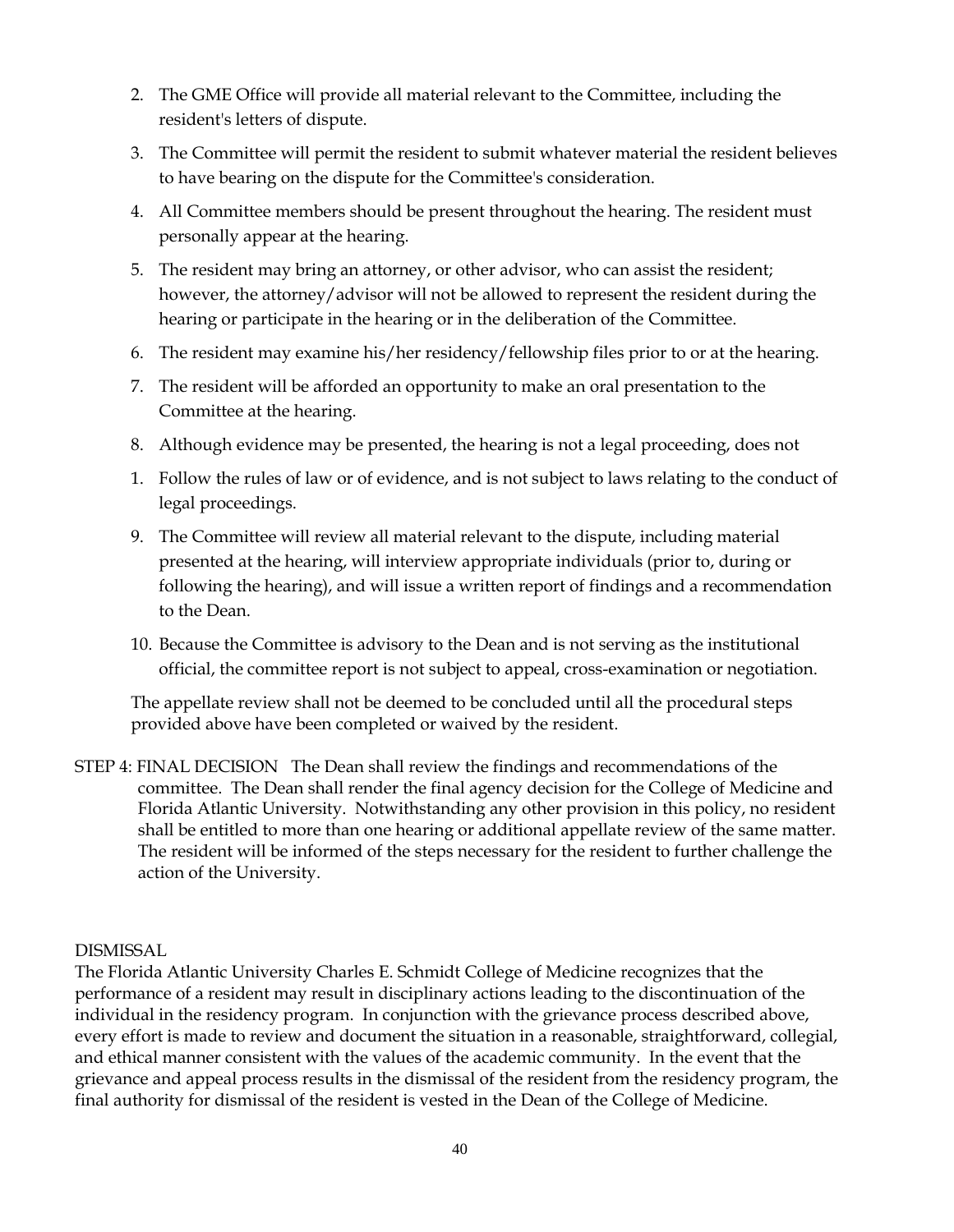| <b>Responsible Party</b>                    | Action                                                                                                                                                                                                                                                  |
|---------------------------------------------|---------------------------------------------------------------------------------------------------------------------------------------------------------------------------------------------------------------------------------------------------------|
| Dean, College of<br>Medicine or<br>Designee | Advises the resident of the outcome of the appeal process and that<br>the resident is to be dismissed from the Florida Atlantic University<br>Charles E. Schmidt College of Medicine residency program.<br>Advises GME Office/DIO of pending dismissal. |
| Office of GME / DIO                         | Advises Program Director of the pending dismissal.                                                                                                                                                                                                      |
| Program Director                            | Informs resident of the pending dismissal                                                                                                                                                                                                               |
| Program<br>Coordinator                      | Contacts resident to ensure that resident is up to date on all files,<br>medical records, residency paperwork, and has completed a sign-<br>out sheet.                                                                                                  |
|                                             | Advises resident to return keys, parking tags, etc. to the<br>department or to the GME Office.                                                                                                                                                          |
|                                             | Contacts Information Services to delete resident's server accounts.                                                                                                                                                                                     |

Recognizing that it is in everyone's best interest to resolve disputes expeditiously, it is difficult to meet or enforce strict time lines. Every effort will be made to expedite each step in the appeal process, but emphasis will be placed on fairness rather than speed.

Approved by GMEC 12-17-2014 Approved by GMEC 8-27-2013

Revision approved by GMEC 09-16-2015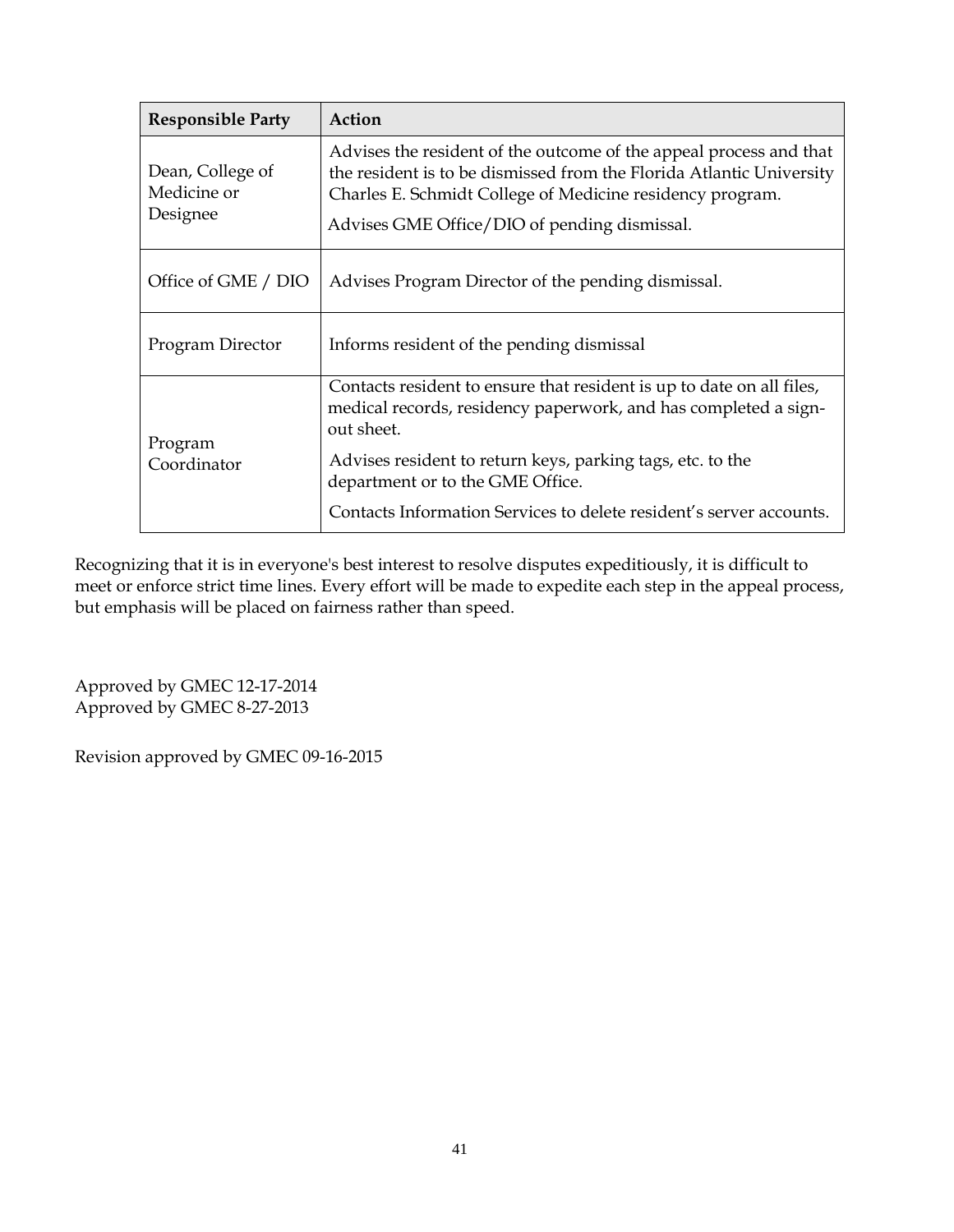This policy provides a mechanism for resolving significant disputes and complaints which may arise between a resident or fellow in training at one of the FAU COM sponsored programs, and his/her residency program, peer, hospital staff, faculty member, Program Director or GME officer or staff, including disputes or complaints about working conditions, benefits, or the failure of Florida Atlantic University Charles E. Schmidt College of Medicine to fulfill its obligations to the resident under the terms of his/her resident contract.

# **Policy**

Residents may appeal significant disagreements, disputes, or conflicts with their program using the procedure outlined below.

Grievances should be dealt with in a confidential manner and without fear of retaliation by any involved party. This grievance procedure does not cover:

- (1) disputes or complaints arising out of informal or formal discipline, including probation, suspension, or termination of a resident during an annual contract period, which is addressed in the policy on Disciplinary Action, Appeal and Dismissal in the Graduate Medical Education manual;
- (2) Alleged harassment or discrimination;
- (3) Alleged violation of the Americans with Disabilities Act;

The foregoing items (2) and (3) are addressed in other FAU regulations, policies and procedures, including but not limited to, FAU Regulation 5.010, the terms of which shall govern as applicable. Assistance in identifying the appropriate/applicable FAU policies and regulations can be obtained through the FAU website, the GME office, the FAU COM Human Resources Department and the Office of General Counsel, and FAU COM administration.

Only residents/fellows currently undergoing training in a graduate medical training program, including any mandated research training experiences that are part of the program, sponsored by FAU COM [residency, fellowship] may utilize the Grievance Procedures described hereunder.

A former resident is not eligible to utilize this Grievance Procedure. Once a resident has used the process outlined in the procedure, the resident cannot re-initiate the process for the same issue.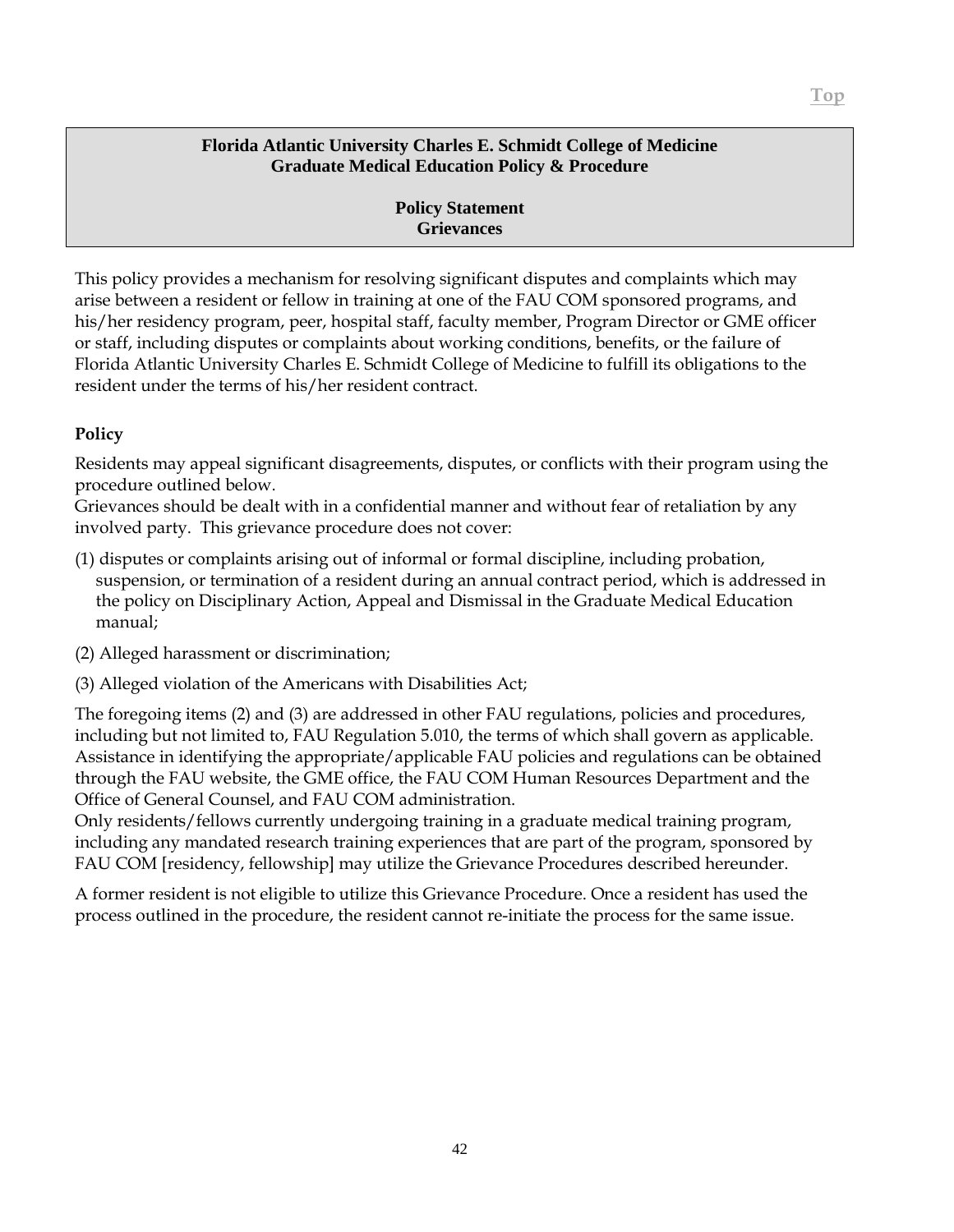## **Procedure**

## Filing a Grievance

A resident/fellow who has a grievance shall initiate action by filing a signed, written account of the alleged grievance with the Program Director within thirty (30) calendar days of the event serving as the basis for the grievance.

## Program Response

1. Informal resolution: The Program Director has the discretion to discuss the grievance with the resident and any other involved parties in an effort to resolve the grievance. If the grievance is resolved in this manner, a brief summary of the grievance, and the terms of the resolution will be put in writing and signed by the Program Director and the resident and filed in the resident's program file.

In general, unless the cause for grievance is felt to be severe or egregious, a good faith attempt should be to resolve any grievances in this informal manner, first. If the grievance is not resolved through this process or the resident is uncomfortable approaching his/her Program Director, the resident should submit a written request for a formal Grievance Review to the GME office/DIO within 14 days of the attempt at informal resolution or the occurrence leading to the grievance complaint, if no informal resolution attempt has been made. The request must outline the details of the issues and concerns the resident wants to be addressed.

- 2. Formal Resolution: Within 14 days of receipt of a formal grievance, the GME office/DIO shall request a report from the Program Director on what investigation was conducted and what steps were taken to resolve the issues/concerns. The DIO will review the Program Director's report and meet with the resident/fellow[s]. Based on this the DIO may:
	- a) Conduct a further investigation with the involved parties in an attempt to resolve the issues and concerns. If the grievance can be resolved in this manner, the DIO shall, within thirty (30) calendar days, write a summary report; this report should contain a description of the issues and concerns, specific recommendations for the Program Director, resident, and other significant involved parties on how to resolve the issues or concerns and avoid similar grievances in the future. If the grievance cannot be resolved in this manner, the DIO shall convene a formal grievance committee and hearing.
	- b) Grievance Committee and Hearing: If the resident's issues/concerns [grievance] have not been resolved by the processes described above or if the grievance is considered severe or egregious, as the initial step, the resident, Program Director or DIO may request in writing, the appointment of, and investigation of the issues by a Grievance Committee.
		- i. The GME office/DIO shall convene the Grievance committee within 14 business days of the request
		- ii. The committee shall consist of
			- The DIO as chair of the Grievance Committee
			- At least one program Director of a FAU COM residency program that is not the program of the resident
			- One chief resident of a FAU COM residency program that is not the program of the resident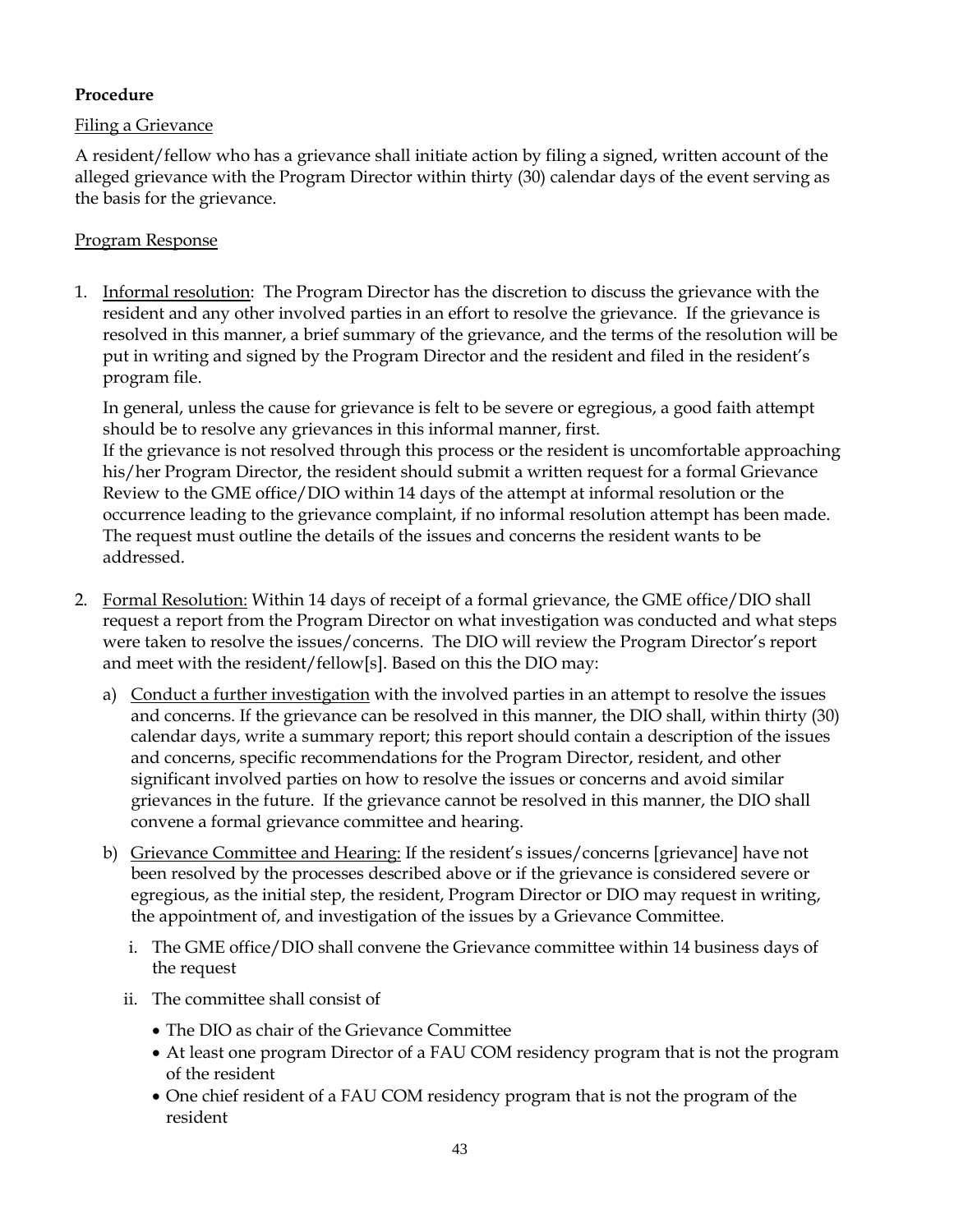- The Director of GME
- The CMO of one of the affiliated hospitals or his/her designee
- Any other faculty or hospital staff, as deemed necessary by the Chair of the Grievance Committee,

The Chair of the Grievance Committee will notify the resident of the place, time and date of the meeting at least five business days in advance of the meeting.

The hearing need not be conducted strictly according to the rules of law relating to the examination of witnesses or presentation of evidence.

In all cases that do not involve suspension or termination or non-renewal of the resident's employment contract, each party involved in the dispute may present his/her findings, testimony, and recommendations to the Grievance Committee. Neither party is entitled to legal representation at the Grievance Committee meeting; however each party may have legal representation present.

The parties to the grievance and the program director shall be permitted to:

- i. be represented by counsel or other advocate of choice;
- ii. call, examine and cross-examine witnesses;
- iii. present relevant evidence (as determined by the Grievance Committee);
- iv. submit a written statement at the close of the hearing; and
- v. request that a transcript (or summary) of the hearing may be made.

[For further details regarding Disciplinary Action, Grievance and Dismissal, please refer to the policy with the same title in the GME manual]

The Grievance Committee reviews the facts and materials presented to it under the preponderance of the evidence standard.

Decisions of the Grievance Committee are made by majority vote.

The Grievance Committee will provide a written report with recommendations to the involved parties and the program director, and DIO. The Program Director, GME office and/or hospital administration as appropriate will monitor implementation any such recommendations. If the resident or program director disputes the findings of the Grievance Committee, the Committee will forward the report and the hearing record, if applicable, and all other documentation to the Dean Of FAU COM. The Dean will render a written decision within 30 days to the resident physician. Such decision will be final. A copy of the Grievance report will be kept in the GME office.

Approved by GMEC 8-27-2013 Approved by GMEC 12-17-2014

Revision approved by GMEC 09-16-2015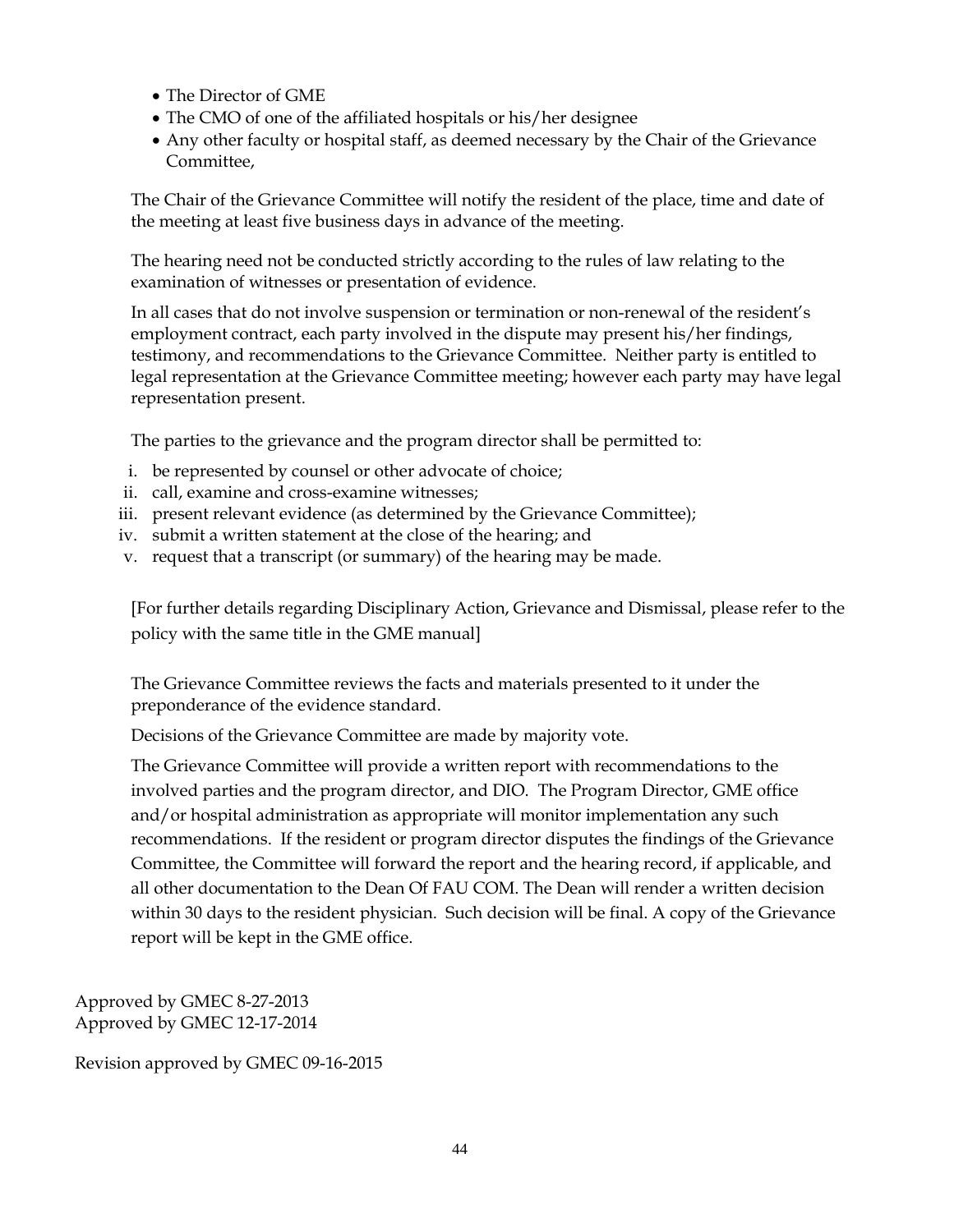**Policy Statement Supervision of Residents and Fellows**

It is the policy of Florida Atlantic University Charles E. Schmidt College of Medicine [FAU COM] and in keeping with the statutes of the State of Florida, the Accreditation Council for Graduate Medical Education [ACGME], and the respective Specialty Boards that postgraduate trainees function under supervision of a faculty member or (or licensed independent practitioner as approved by each Review Committee) who is ultimately responsible for that patient's care.

"The specialty education of physicians to practice independently is experiential, and necessarily occurs within the context of the health care delivery system. Developing the skills, knowledge, and attitudes leading to proficiency in all the domains of clinical competency requires the resident physician to assume personal responsibility for the care of individual patients. For the resident, the essential learning activity is interaction with patients under the guidance and supervision of faculty members who give value, context, and meaning to those interactions. As residents gain experience and demonstrate growth in their ability to care for patients, they assume roles that permit them to exercise those skills with greater independence. This concept of graded and progressive responsibility is one of the core tenets of American graduate medical education. Supervision in the setting of graduate medical education has the goals of assuring the provision of safe and effective care to the individual patient; assuring each resident's development of the skills, knowledge, and attitudes required to enter the unsupervised practice of medicine; and establishing a foundation for continued professional growth." [ACGME Common Program Requirements 2017, Introduction]

"Fellows who have completed residency are able to practice independently in their core specialty. The prior medical experience and expertise of fellows distinguish them from physicians entering into residency training. The fellow's care of patients within the subspecialty is undertaken with appropriate faculty supervision and conditional independence. Faculty members serve as role models of excellence, compassion, professionalism, and scholarship." [ACGME Common Program Requirements 2019, Introduction]

## **Policy**

- 1. All FAU COM sponsored programs for each participating site must have a program letter of agreement (PLA) between the program and the participating site. The PLA should:
	- a. identify the faculty who will assume both educational and
	- b. supervisory responsibilities for residents/fellows; and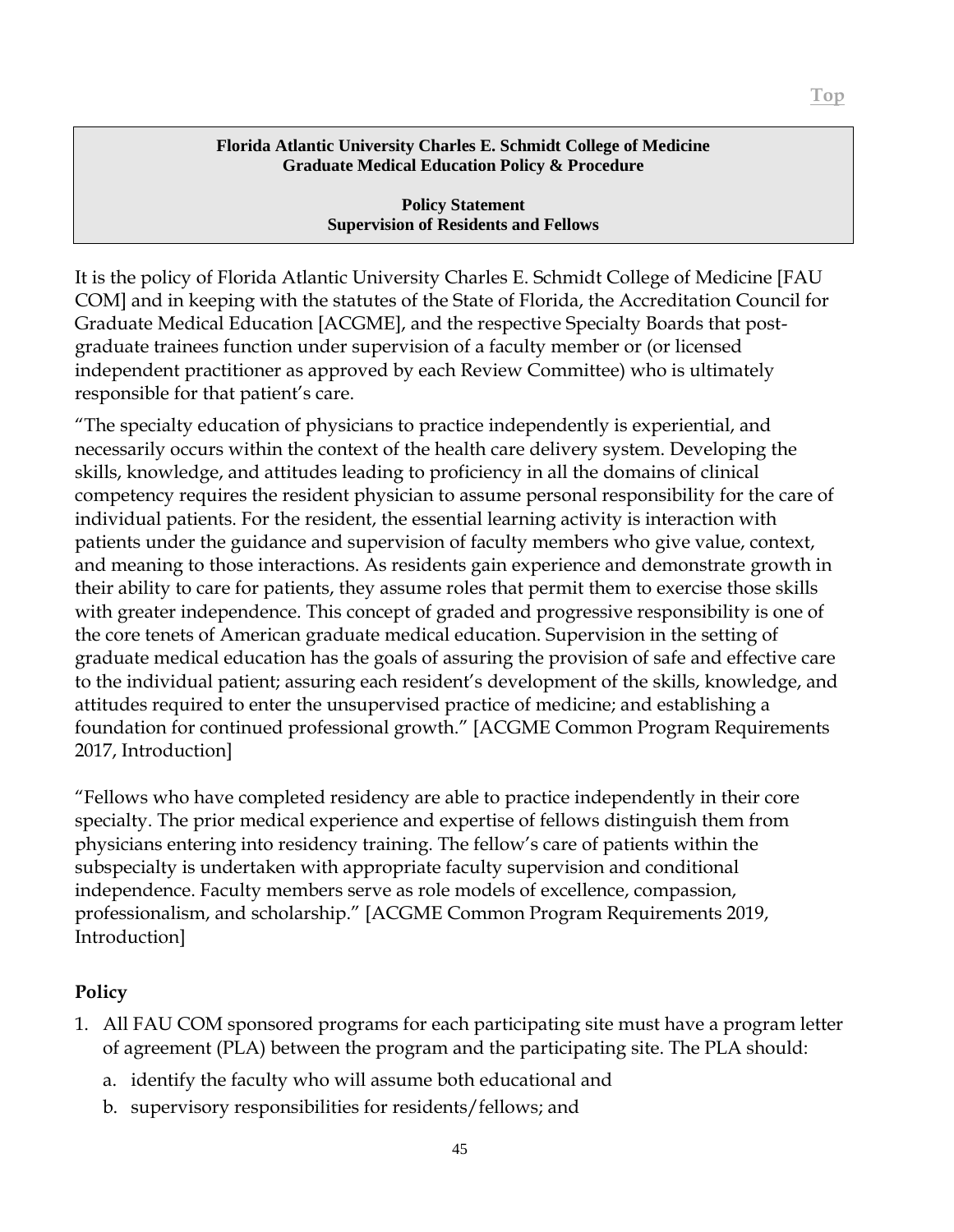- c. specify their responsibilities for teaching, supervision, and
- d. evaluation of residents/fellows
- 2. The program director must:
	- a. monitor resident/fellow supervision at all participating sites
	- b. designate other well-qualified teaching physicians to assist in the supervision and education of the residents/fellows
	- c. design a curriculum that contains delineation of resident/fellow responsibilities for patient care, progressive responsibility for patient management, and supervision of residents/fellows over the continuum of the program
- 3. In the clinical learning environment, each patient must have an identifiable, appropriately-credentialed and privileged attending physician (or licensed independent practitioner as approved by each Review Committee) who is ultimately responsible for that patient's care.
	- a. The names of the responsible healthcare providers should be available to residents/fellows, faculty members, ancillary health providers involved in the patient's care, hospital administration and patients.
	- b. Residents/fellows and faculty members should inform patients of their respective roles in each patient's care, as appropriate.
	- c. The program must demonstrate that the appropriate level of supervision is in place for all residents/fellows who care for patients.

Supervision may be exercised through a variety of methods. Some activities require the physical presence of the supervising faculty member. For many aspects of patient care, the supervising physician may be a more advanced resident or fellow. Other portions of care provided by the resident/fellow can be adequately supervised by the immediate availability of the supervising faculty member or resident physician, either in the institution, or by means of telephonic and/or electronic modalities. In some circumstances, supervision may include post-hoc review of resident-delivered care with feedback as to the appropriateness of that care. To ensure oversight of resident supervision and graded authority and responsibility, the program must use the following classification of supervision:

- 4. Levels of Supervision
	- a) **Direct:** The supervising physician is physically present with the resident/fellow and the patient.
	- b) **Indirect Supervision with Direct Supervision Immediately Available:** The supervising physician is physically present in the hospital or other site of patient care, and is immediately available to provide Direct Supervision. The supervisor may not be engaged in any activities (such as a patient care procedure) which would delay his/her response to a resident/fellow requiring direct supervision.
	- c) **Indirect Supervision with Direct Supervision Available:** The supervising physician is not required to be physically present in the hospital or site of patient care, or may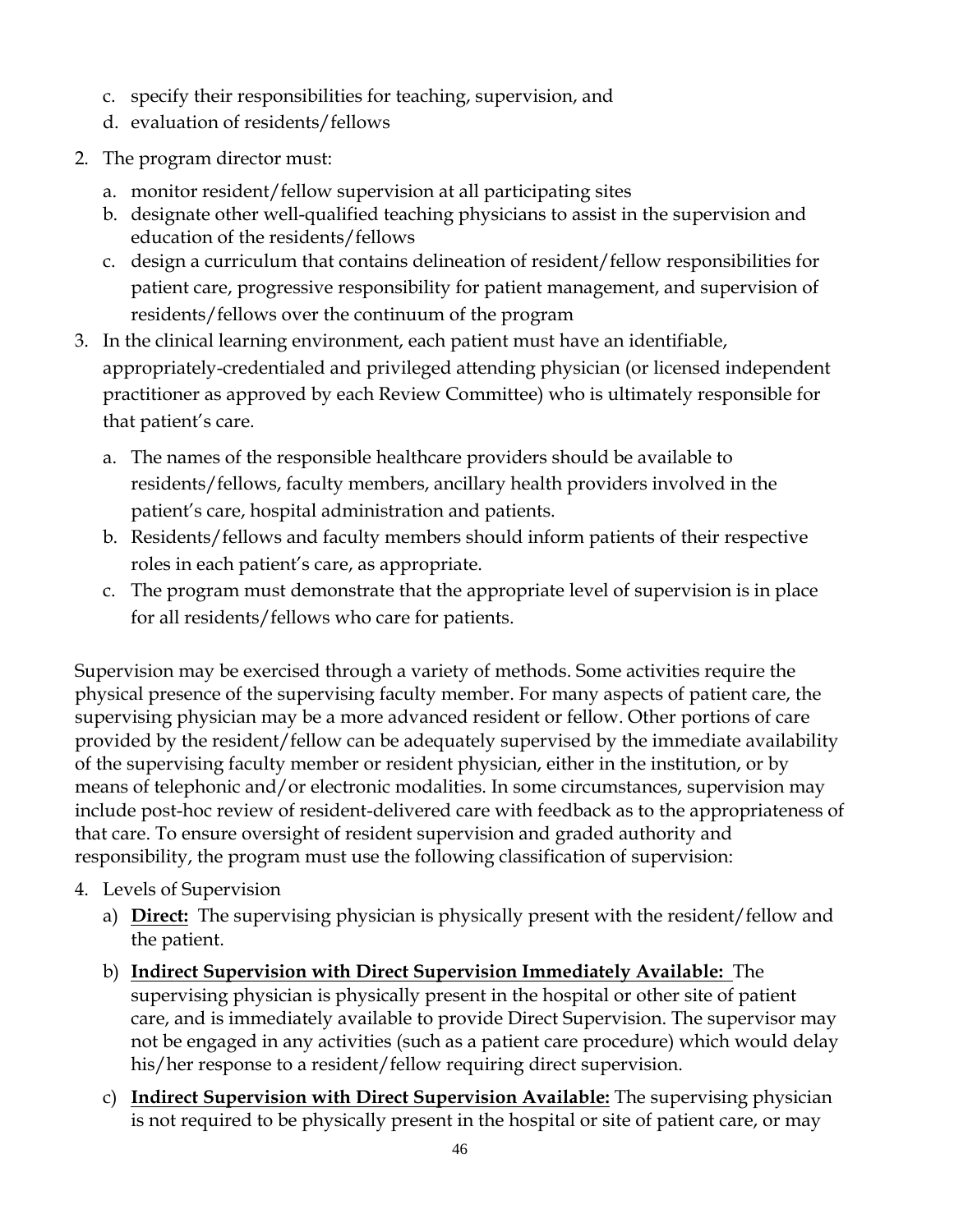be in-house but engaged in other patient care activities, but is immediately available through telephone or other electronic modalities, and is available to provide Direct Supervision.

d) **Oversight:** The supervising physician is available to provide review of procedures/encounters, with feedback provided after care is delivered.

Residency/fellowship Programs recognize and support the importance and privilege of graded and progressive authority and responsibility, conditional independence, and a supervisory role in patient care in graduate medical education.

Principles of supervision and accountability:

- 1. The privilege of progressive authority and responsibility, conditional independence, and a supervisory role in patient care delegated to each resident/fellow must be assigned by the program director and faculty members.
- 2. The program director must evaluate each resident's/fellow's abilities based on specific criteria. When available, evaluation should be guided by specific national standardsbased criteria.
- 3. Faculty members functioning as supervising physicians should delegate portions of care to residents/fellows, based on the needs of the patient and the skills of the residents/fellows and guided by the Milestones for the specialty/subspecialty as defined by the ACGME.
- 4. Senior residents or fellows should serve in a supervisory role of junior residents in recognition of their progress toward independence, based on the needs of each patient and the skills of the individual resident or fellow.
- 5. Each Program must set guidelines for circumstances and events in which resident/fellows must communicate with appropriate supervising faculty members, such as the transfer of a patient to an intensive care unit, or end-of-life decisions.
- 6. Each resident/fellow must know the limits of his/her scope of authority, and the circumstances under which he/she is permitted to act with conditional independence. In particular, PGY-1 residents should be supervised either directly or indirectly with direct supervision immediately available.
- 7. Faculty supervision assignments should be of sufficient duration to assess the knowledge and skills of each resident/fellow and delegate to him/her the appropriate level of patient care authority and responsibility.

Should a Resident/Fellow need to report an incident of perceived inadequate supervision or accountability, they may do so in one of the following ways:

- 1. Residents/fellows are encouraged to report such incidents directly to their Program Director, Associate Program Directors, or Coordinator.
- 2. A report may be logged online through the FAU Graduate Medical Education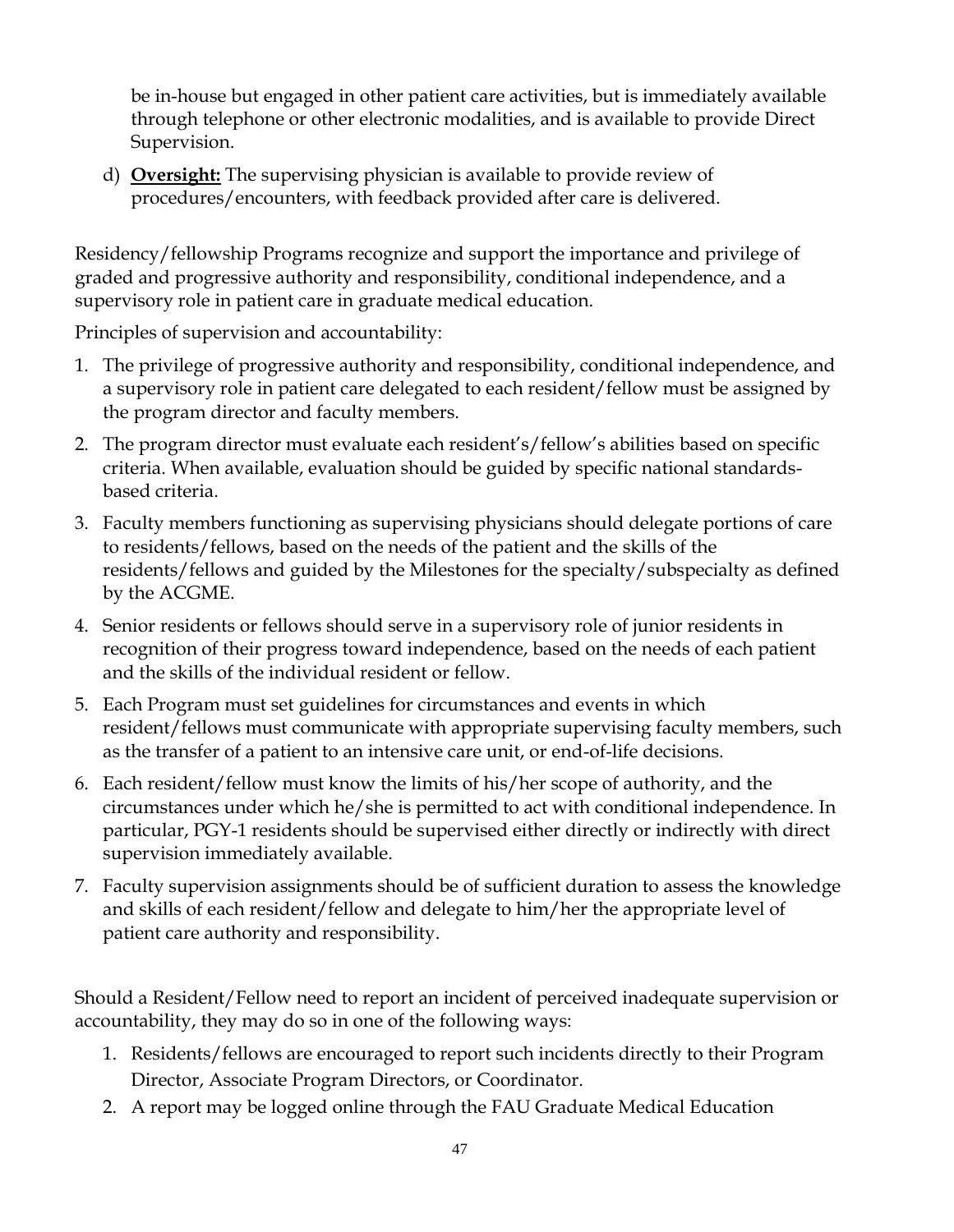Anonymous Resident/Fellow Reporting System.

- 3. Reports may be filed through the clinical site's incident reporting system, if applicable, or to the Chief Medical Officer or Risk Manager. Instructions for these reports can be found on the intranet system of the particular site. These reports may also include incidents of patient safety events at the clinical site, including near misses.
- 4. Residents/fellows may report an incident involving program or GME leadership to the GME Ombudsman, who will act as an impartial intermediary.

Recipients of the reports will treat such reports with sensitivity but cannot ensure confidentiality in all circumstances. The College of Medicine encourages residents/fellows to submit reports as outlined above and has a zero tolerance policy for intimidation or retaliation against residents/fellows who submit reports.

Approved by GMEC 8-27-2013 Approved by GMEC 12-17-2014 Revision approved by GMEC 09-16-2015 Revision approved by GMEC 03-25-2019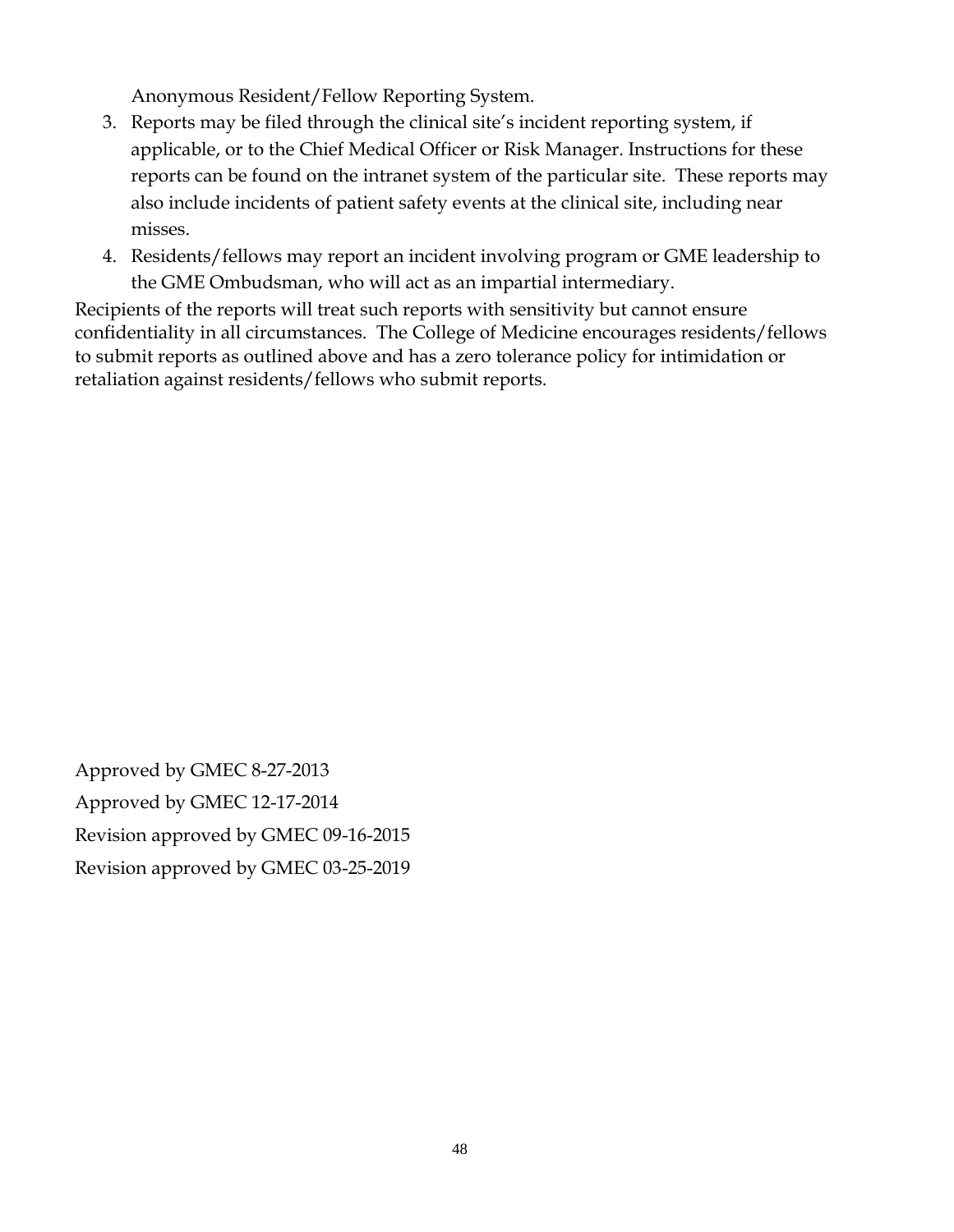**Policy Statement Clinical Experience and Educational Work Hours**

Florida Atlantic University Charles E. Schmidt College of Medicine is committed to promoting patient safety and Resident/Fellow well-being and to providing a supportive educational environment. The procedures set forth below have been developed to monitor Resident/Fellow clinical experience and educational work hours ("work hours") and to comply with the Accreditation Council for Graduate Medical Education (ACGME) Institutional and Common Program Requirements.

Work hours are defined as all clinical and academic activities related to the training program, i.e., patient care, administrative duties related to patient care, the provision for transfer of patient care, time spent in-house during call activities, time spent on clinical work done at home, and scheduled academic activities such as conferences. Work hours do not include reading, studying, and research done from home and preparation time spent away from the work site.

### **Policy**

- 1. The Program Director must implement policies and procedures consistent with the institutional and program requirements for Resident/Fellow work hours and the working environment, including moonlighting, and, to that end, must:
	- a. distribute these policies and procedures to the Resident/Fellows and faculty;
	- b. monitor work hours with a frequency sufficient to ensure compliance with ACGME requirements;
	- c. adjust schedules as necessary to mitigate excessive demands and/or fatigue and, if applicable, monitor the demands of at-home call;
	- d. monitor the need for and ensure the provision of back up support systems when patient care responsibilities exceed the resident's capabilities to provide such care; and
	- e. comply with the sponsoring institution's written policies and procedures
- 2. Each program's Residents/Fellows and supervising faculty must understand and accept their personal role in the following:
	- a. assurance of the safety and welfare of patients entrusted to their care
	- b. assurance of their fitness for work
	- c. management of their time before, during, and after clinical assignments
	- d. recognition of impairment, including illness and fatigue, in themselves and others
	- e. honest and accurate reporting of work hours
- 3. Work Hours
	- a. Maximum Hours of Clinical and Educational Work per Week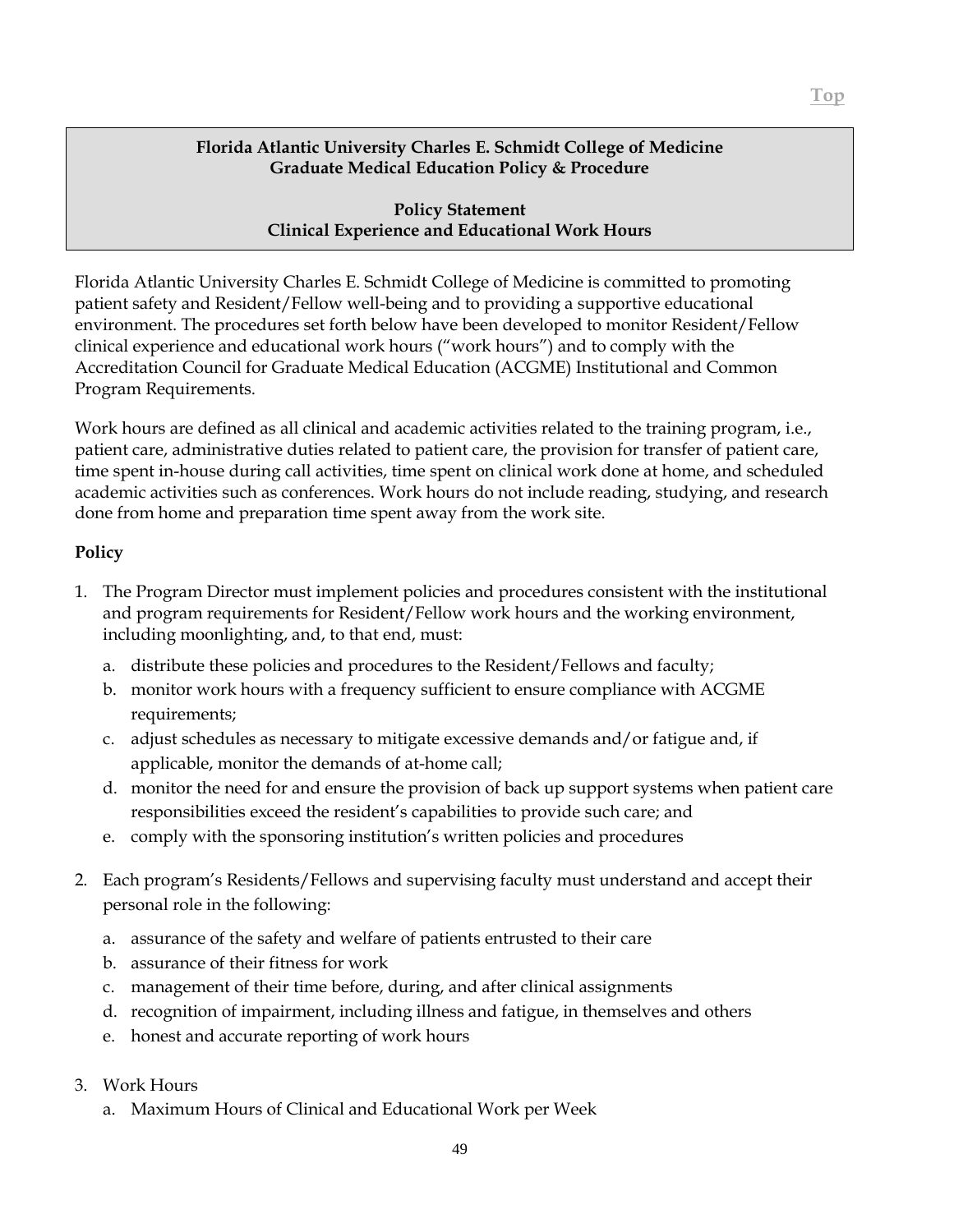- i. Clinical and educational work hours must be limited to no more than 80 hours per week, averaged over a four-week period, inclusive of all in-house clinical and educational activities, clinical work done from home, and all moonlighting.
- b. Mandatory Time Free of Clinical Work and Education
	- i. The program must design an effective program structure that is configured to provide residents with educational opportunities, as well as reasonable opportunities for rest and personal well-being.
	- ii. Residents should have eight hours off between scheduled periods of clinical work and/or education periods.
		- 1. There may be circumstances when residents choose to stay to care for their patients or return to the hospital with fewer than eight hours free of clinical experience and education. This must occur within the context of the 80-hour and the one-day-off-inseven requirements.
- iii. Residents must have at least 14 hours free of clinical work and education after 24 hours of in-house call.
- iv. Residents must be scheduled for a minimum of one day in seven free of clinical work and required education (when averaged over four weeks). At-home call cannot be assigned on these free days.
- c. Maximum Clinical Work and Education Period Length
	- i. Clinical and educational work periods for residents must not exceed 24 hours of continuous scheduled clinical assignments.
		- 1. Up to four hours of additional time may be used for activities related to patient safety, such as providing effective transitions of care, and/or resident education.
			- a. Additional patient care responsibilities must not be assigned to a resident during this time.
- d. Clinical and Educational Work Hour Exceptions
	- i. In rare circumstances, after handing off all other responsibilities, a resident, on their own initiative, may elect to remain or return to the clinical site in the following circumstances:
		- 1. to continue to provide care to a single severely ill or unstable patient;
		- 2. humanistic attention to the needs of a patient or family; or,
		- 3. to attend unique educational events.
	- ii. These additional hours of care or education will be counted toward the 80-hour weekly limit.
- iii. Other duty hour exceptions or exemptions require the approval of the Designated Institutional Official and the satisfaction of all other applicable ACGME requirements related thereto.
- e. Moonlighting
	- i. Moonlighting must not interfere with the ability of the resident to achieve the goals and objectives of the educational program and must not interfere with the resident's fitness for work.
	- ii. Time spent by residents in internal and external moonlighting (as defined in the ACGME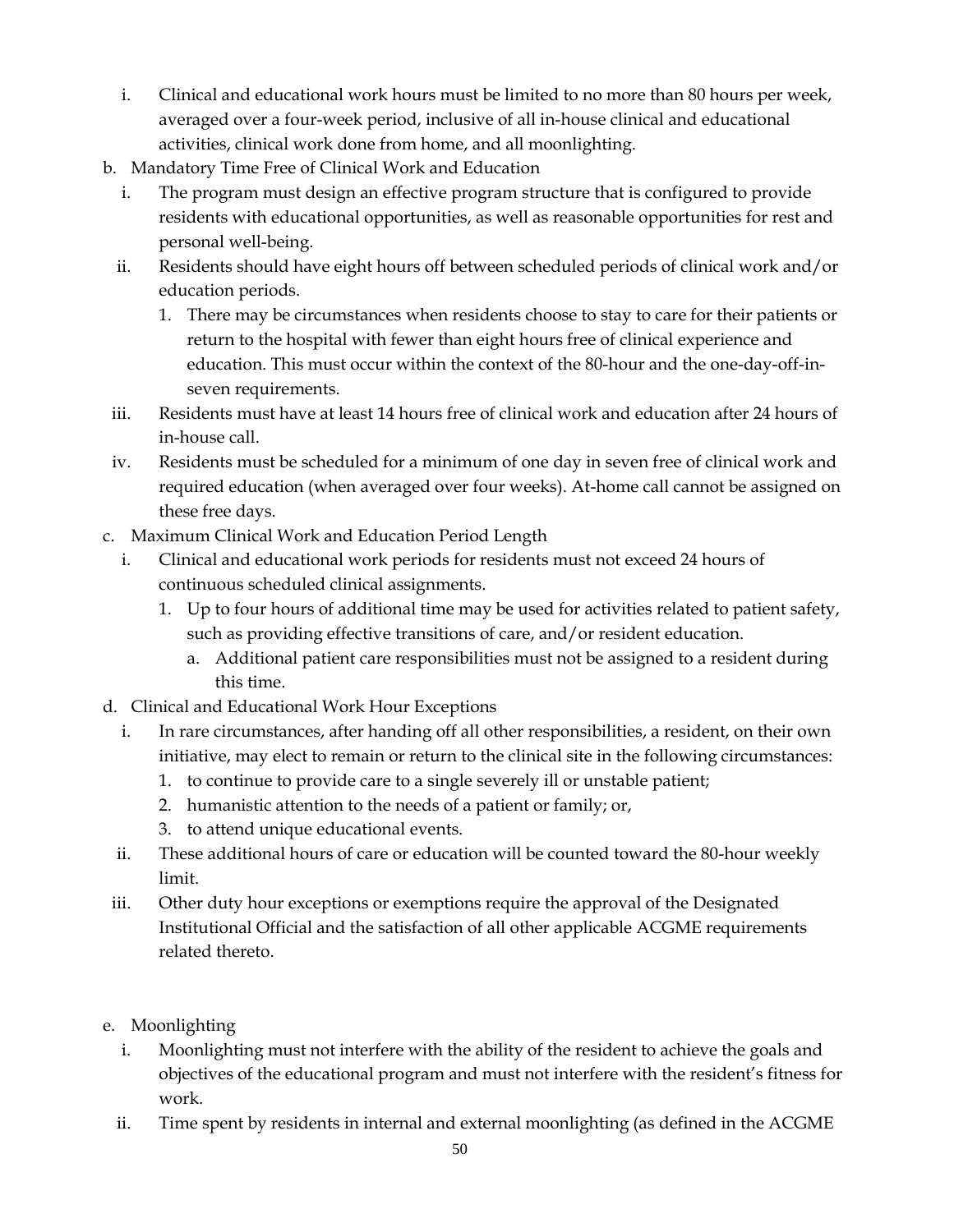Glossary of Terms) must be counted toward the 80-hour maximum weekly limit.

- iii. PGY-1, PGY 2, and J1 VISA-sponsored residents are not permitted to moonlight.
- iv. The GME Policy and Operations Manual and program specific policies on moonlighting provide further guidelines and procedures regarding moonlighting.
- f. In-House Night Float
	- i. Night float must occur within the context of the 80-hour and one-day-off-in-seven requirements.
	- ii. The maximum number of consecutive weeks of night float, and the maximum number of months of night float per year may be further specified by specialty specific program requirements and program policies.
- g. Maximum In-House On-Call Frequency
	- i. Residents must be scheduled for in-house call no more frequently than every third night (when averaged over a four-week period).
- h. At-Home Call
	- i. Time spent on patient care activities by residents on at-home call must count toward the 80-hour maximum weekly limit. The frequency of at-home call is not subject to the everythird-night limitation but must satisfy the requirement for one day in seven free of clinical work and education, when averaged over four weeks.
		- 1. At-home call must not be so frequent or taxing as to preclude rest or reasonable personal time and must not interfere with the resident's fitness for work. Residents are permitted to return to the hospital while on at-home call to provide direct care for new or established patients. These hours of inpatient patient care must be included in the 80-hour maximum weekly limit.
- 4. Resident/Fellow Fatigue

The Policy for Resident/Fellow Well-being is set forth in the GME Policies and Operations Manual. Faculty and Residents/Fellows shall be educated to recognize the signs and symptoms of fatigue and sleep deprivation, and methods/processes for fatigue mitigation and prevention. Each program shall develop policies and procedures to prevent and counteract the potential negative effects of fatigue and ensure continuity of care in the event that a Resident/Fellow becomes unable to perform their patient care responsibilities (An option for this includes the completion of the Sleep, Alertness and Fatigue Education in Residency (SAFER) module, produced by the American Academy of Sleep Medicine).

5. Logging Work Hours

Residents/Fellows will log work hours no less than weekly, accounting for all hours in the electronic residency management system. Programs will monitor and address work hour violations regularly. Residents/Fellows who fail to log work hours are subject to disciplinary action up to and including termination.

# 6. Compliance and Reporting

1) It is expected that programs collect data on work hours on a schedule sufficient to ensure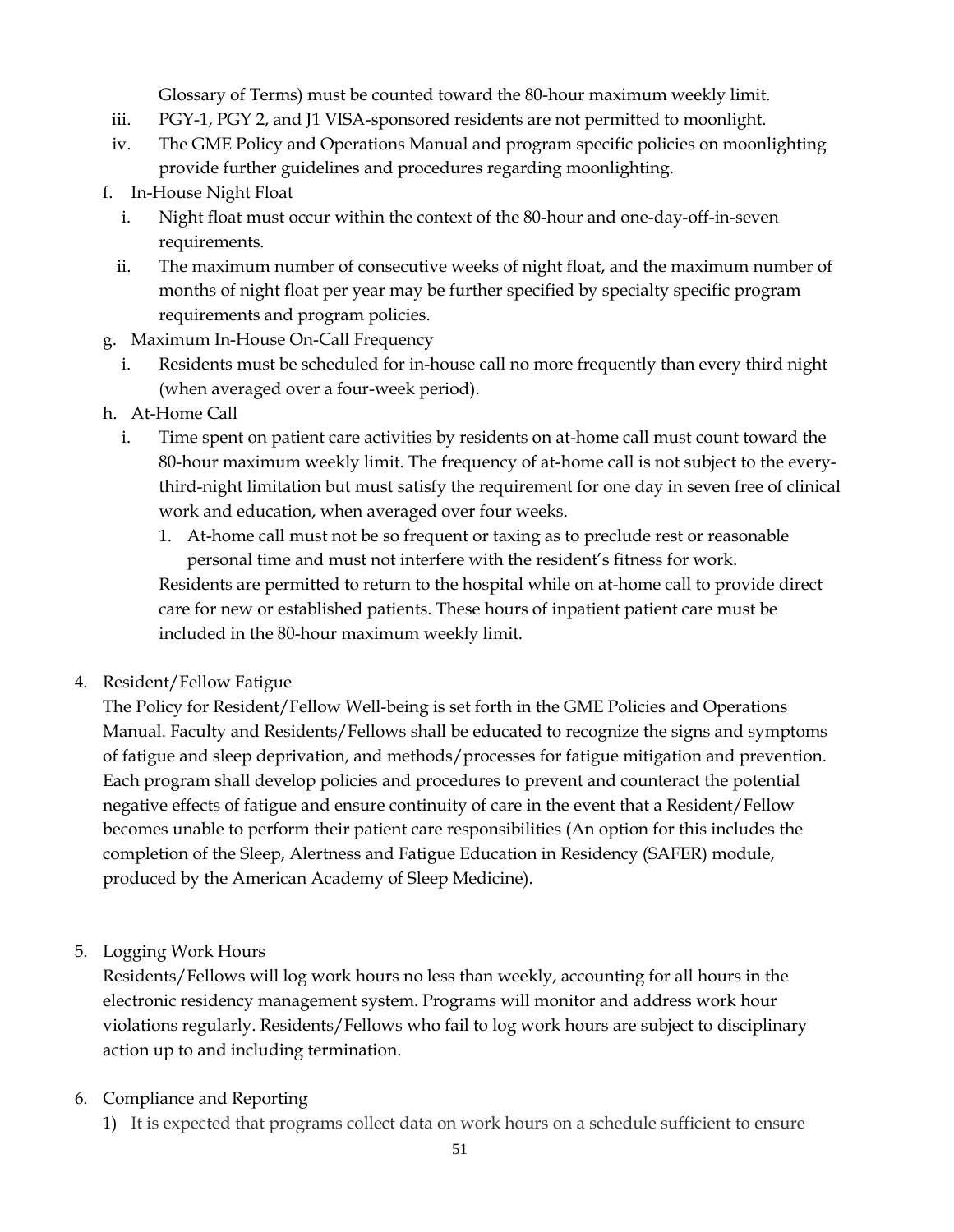compliance. Each program will review resident work hours on a monthly basis. Program Directors will review any violations, document any trends and take appropriate actions to prevent future violations, such as counseling of residents and faculty and/or modification of shifts, rotations or other assignments.

- 2) A compliance report will be presented quarterly to the GMEC for all programs. Thresholds for non-compliance are a) any violation of the 80-hour requirement that exceeds 10% (i.e. work weeks > 88 hours), b) any month where more than 10% of residents reported violation of any work-hour requirement, or c) any violations of the minimum one day per seven off requirement. Any program in non-compliance will be placed on special monitoring and its compliance will be reported monthly to the GMEC.
- 3) During special monitoring, the Program Director may be asked to provide additional information for any instances of non-compliance and may be asked to develop an action plan to prevent future violations. If the program cannot achieve compliance during the monitoring period a more detailed review and action plan will be requested by the DIO and monthly monitoring will continue. Once a monitored program achieves work-hour compliance for three consecutive months, it will resume regular quarterly reporting to the GMEC.

## **References**

ACGME Institutional Requirements effective July 1, 2018: [https://www.acgme.org/Portals/0/PFAssets/InstitutionalRequirements/000InstitutionalRequirem](https://www.acgme.org/Portals/0/PFAssets/InstitutionalRequirements/000InstitutionalRequirements2018.pdf?ver=2018-02-19-132236-600) [ents2018.pdf?ver=2018-02-19-132236-600](https://www.acgme.org/Portals/0/PFAssets/InstitutionalRequirements/000InstitutionalRequirements2018.pdf?ver=2018-02-19-132236-600)

ACGME Common Program Requirements effective July 1, 2019: <https://www.acgme.org/Portals/0/PFAssets/ProgramRequirements/CPRResidency2019.pdf>

# **Approval**

Florida Atlantic University Graduate Medical Education Committee Approved by GMEC 8-27-2013 Approved by GMEC 12-17-2014 Revision approved by GMEC 10-21-2015 Reviewed and Approved by GMEC 11-18-2019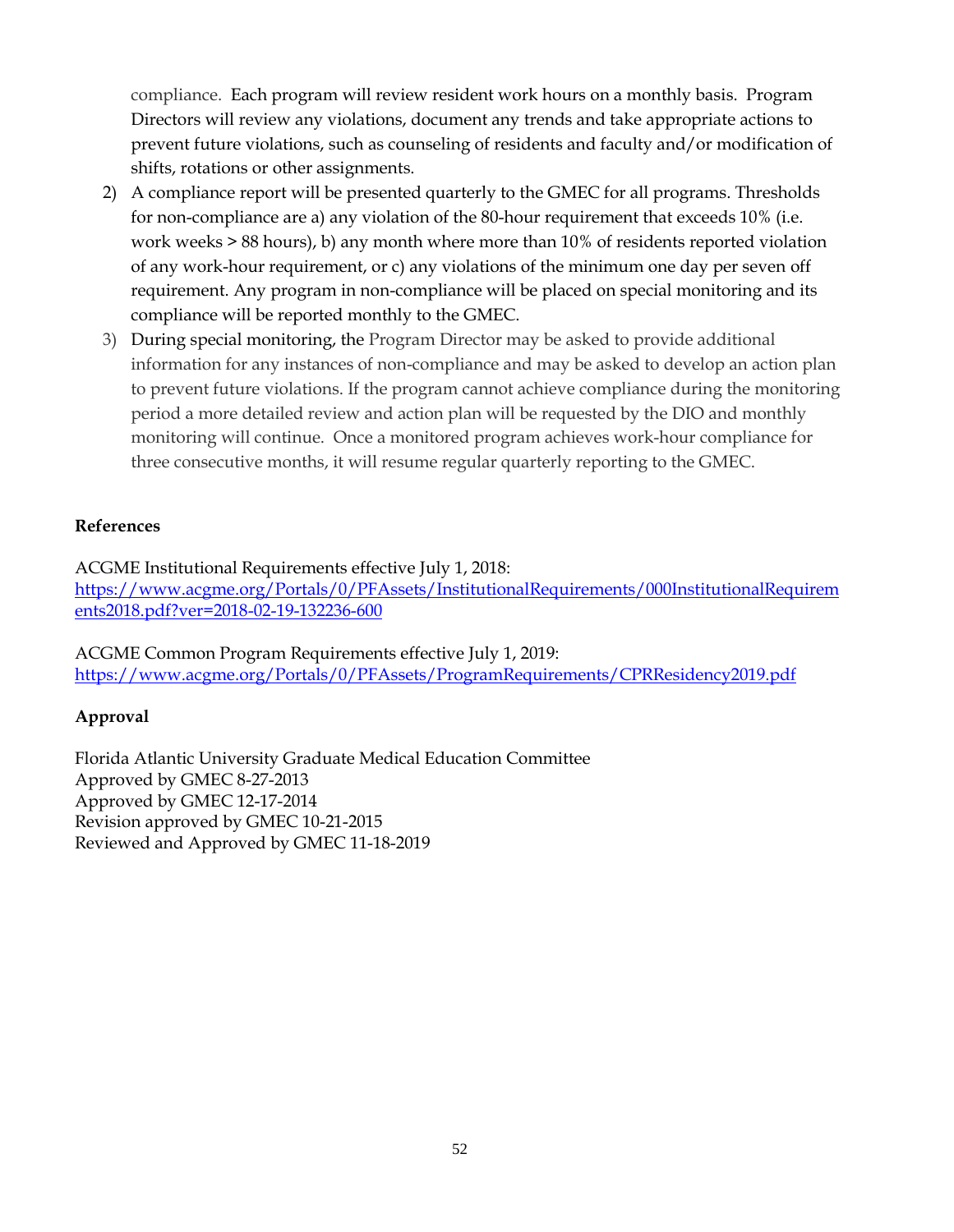#### **Policy Statement Moonlighting**

Florida Atlantic University Charles E. Schmidt College of Medicine is committed to providing the highest quality work environment for physicians in training to master their chosen disciplines. Residency and Fellowship training is a full-time educational experience. Residents and Fellows appointed to a program are expected to achieve the goals and objectives of the educational program. Any professional, patient care or medical practice activities performed by Residents/Fellows outside of the educational program ("moonlighting") must not interfere with the Residents' or Fellows' achievement of the goals and objectives of the educational program or adversely affect patient safety. Therefore, institutions and Program Directors must closely monitor all moonlighting activities, as outlined below.

In accordance with the ACGME requirements, Residents and Fellows must not be required to engage in moonlighting, and all hours of moonlighting must be counted towards the 80-hour maximum weekly work hour limit (defined by the ACGME as 80 hours per week, averaged over a four-week period, inclusive of all in-house call activities and all moonlighting). Oversight of total work hours is the responsibility of the Graduate Medical Education Committee and the Office of Graduate Medical Education. In a limited number of circumstances and consistent with the provisions set forth below, Residents and Fellows may engage in moonlighting during their period of appointment.

- 1. Residents and Fellows seeking approval to moonlight and who engage in moonlighting *must* be individually and fully licensed for the unsupervised medical practice in the state where the moonlighting occurs.
- 2. PGY-l and PGY-2 Residents are not permitted to moonlight.
- 3. Residents/Fellows holding a J-l or H1B Visa are expressly prohibited from moonlighting under federal regulations.
- 4. Residents/Fellows must complete and sign an authorization to moonlight form (see attached). The Program Director and Designated Institutional Official (DIO) must review, approve and sign the form (physically or electronically) before the trainee begins moonlighting. A copy of the form will be placed in the Resident's/Fellow's program file.
- 5. Residents/Fellows must be in good standing prior to seeking approval from their Program Director and DIO to moonlight. Good standing is defined as: (a) satisfactory Resident/Fellow conference attendance, as determined in the sole discretion of the Program Director and/or chief Residents; and (b) satisfactory performance of daily Resident/Fellows responsibilities, including logging all work hours on a biweekly basis.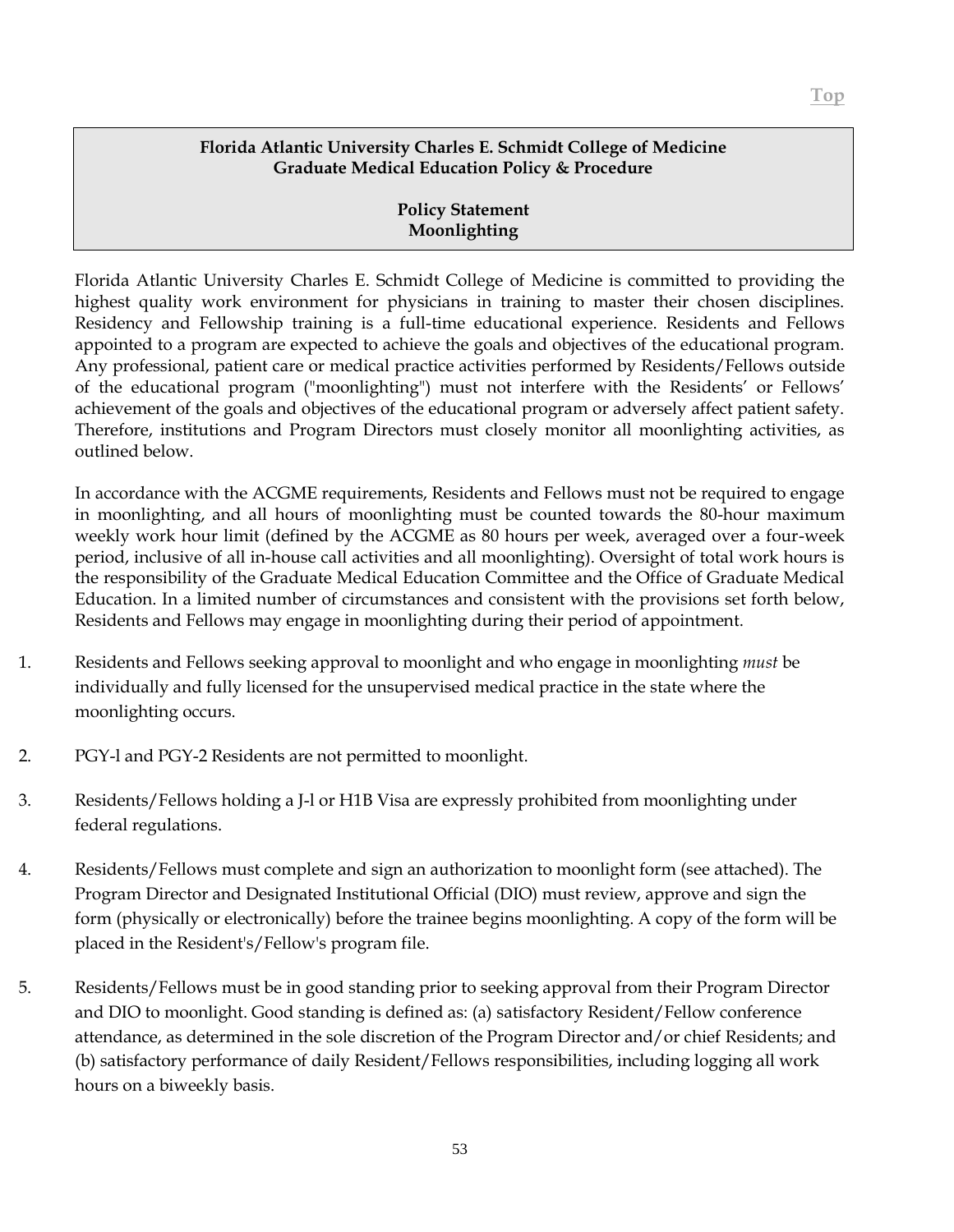- 6. Residents/Fellows who have received informal discipline related to academic performance or any form of formal discipline for any reason, or who are on academic probation, suspension, or administrative leave, are prohibited from engaging in any moonlighting activities during the period of remediation.
- 7. A Program Director or DIO has the discretion to permit, prohibit, limit, or revoke permission to moonlight as s/he deems appropriate. Moonlighting is a privilege. The Program Director and DIO's decision concerning moonlighting is not subject to appeal.
- 8. Any approval by a Program Director and DIO allowing a Resident/Fellow to moonlight is valid for the academic year in which it is granted, unless limited or revoked sooner. Each academic year, Residents/Fellows must seek approval from the Program Director and DIO to moonlight. Approval of moonlighting requires that all hours worked in such employment combined with all FAU COM training hours be in compliance with the work hour limitations set forth by the ACGME, regardless of the accreditation status of the program. The Resident/Fellow is responsible for reporting and logging all hours worked including all moonlighting hours, with their regular duty hour reporting. Residents/Fellows who are moonlighting and have been found to be in violation of the ACGME work hour rules or fail to report any hours worked will be deemed to have voluntarily relinquished their privilege to moonlight and may be subject to other disciplinary action up to and including termination.
- 9. Regardless of the total number of hours worked, recurring episodes of excessive fatigue, interference with the Resident/Fellow's achievement of the goals and objectives of the educational program, or any adverse effect on patient safety shall trigger reevaluation of the approval to accept supplementary employment and may result in the rescission of approval to moonlight. The performance of Residents/Fellows will be monitored by the Program Director for the effect of moonlighting activities. Adverse effects may lead to withdrawal of permission to moonlight.
- 10. Residents/Fellows may not moonlight during regular work hours or while on call. Residents/Fellows may not accept outside employment or engage in other outside activity that may interfere with the full and faithful performance of clinical duties.
- 11. Residents/Fellows generally may not moonlight by performing work that is within the scope of their FAU training program. Fellows may obtain a waiver of this requirement on a case by case basis with the approval of the DIO.
- 12. Residents/Fellows are not allowed to moonlight or do locum tenens activity during an approved leave of absence unless pre-approved by the Program Director and the DIO.
- 13. FAU COM Self Insurance Program (SIP) does not cover the malpractice or professional liability of the trainee for any activity related to moonlighting or outside of the official FAU training program. Any professional liability (malpractice) insurance for moonlighting is the sole responsibility of the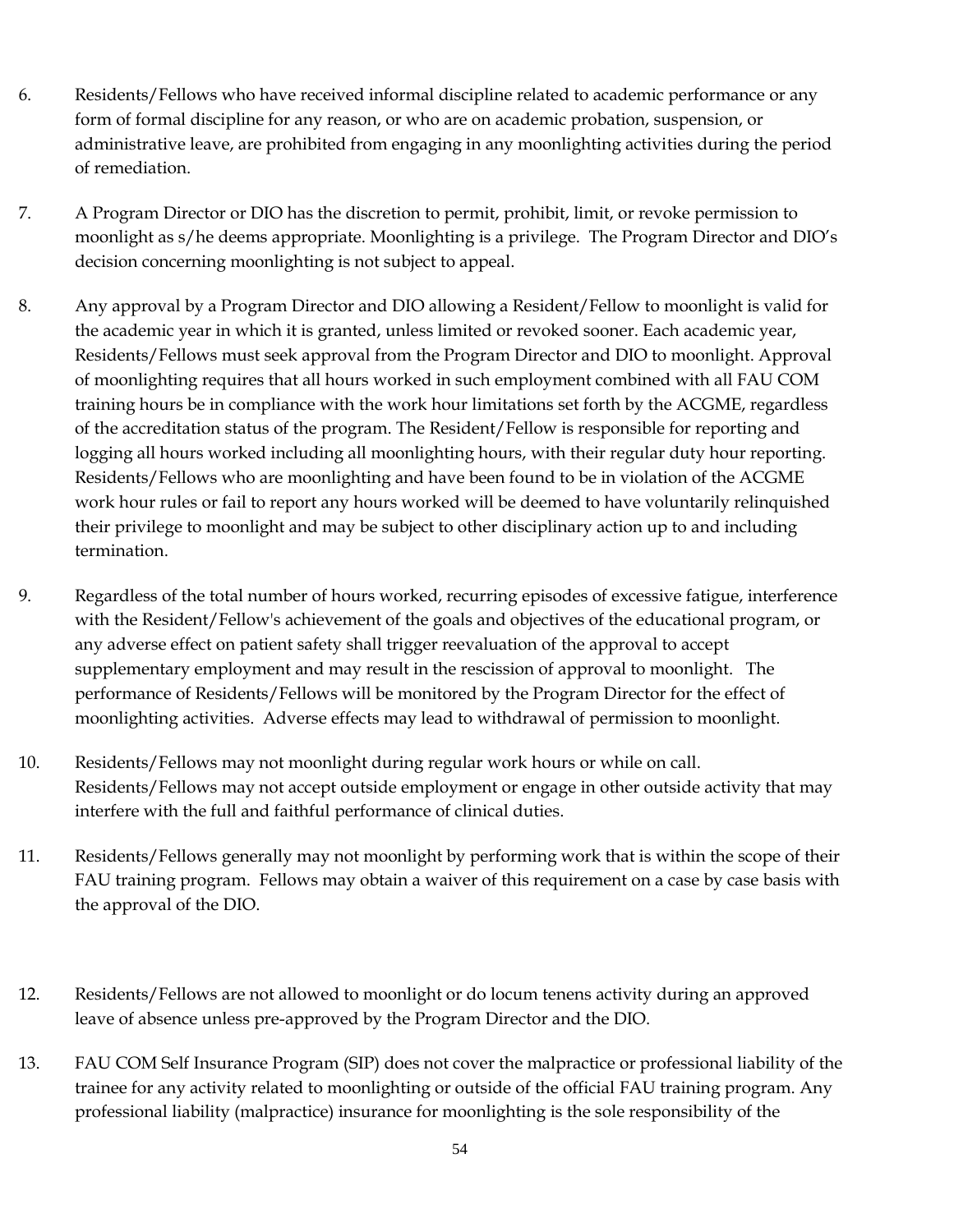Resident/Fellow. Residents/Fellows must either purchase sufficient malpractice insurance to cover his/her moonlighting activities or obtain written assurance from the hiring institution or entity that it will provide malpractice insurance and workers' compensation coverage. Any statutory immunity otherwise available to the Residents/Fellows with respect to their FAU training activities will not apply to their moonlighting activities

- 14. Use of an affiliate hospital's DEA number is not valid for activities outside the scope of the FAU residency training program.
- 15. It is the responsibility of the institution or entity hiring a Resident/Fellow to moonlight to confirm whether the Resident/Fellow is individually and fully licensed for the unsupervised medical practice in the state where the moonlighting occurs and that the Resident/Fellow has obtained adequate liability coverage for professional or medical malpractice. No supervision will be provided by FAU COM faculty, and no salary income will be provided by FAU to Residents/Fellows for moonlighting activities.
- 16. Residents/Fellows are required to communicate to the Program Director and DIO information on any changes that occur with any previously approved moonlighting.
- 17. Violation of this moonlighting policy may include disciplinary action up to and including dismissal.
- 18. It is discouraged for Residents/Fellows to moonlight in locations where the Resident/Fellow would work with faculty from the FAU training program. In the event that such circumstances arise, however, such faculty shall be recused from participating in the Clinical Competency Committee evaluation of the Resident/Fellow with respect to the FAU training program.

The College of Medicine and the University take no responsibility for any action or problem arising from professional activities which are initiated by the Resident/Fellow and do not involve any agreement between the College of Medicine and the outside employer.

| Responsible Party<br>Resident/Fellow | Action<br>Requests written approval to moonlight. Obtains a full<br>license to moonlight and ensures adequate professional<br>(medical) malpractice liability coverage for such<br>activities. |
|--------------------------------------|------------------------------------------------------------------------------------------------------------------------------------------------------------------------------------------------|
|                                      | Notifies program, Program Director and DIO when<br>moonlighting activity is terminated. Seeks approval to<br>moonlight on an annual basis.                                                     |
| Program Director                     | Notifies Resident/Fellow of approval or denial of<br>moonlighting request and documents in writing that<br>decision in the Resident's/Fellow's file.                                           |
|                                      | Ensures moonlighting will not interfere with residency<br>training and that moonlighting, once approved, is<br>55                                                                              |

#### **Procedure**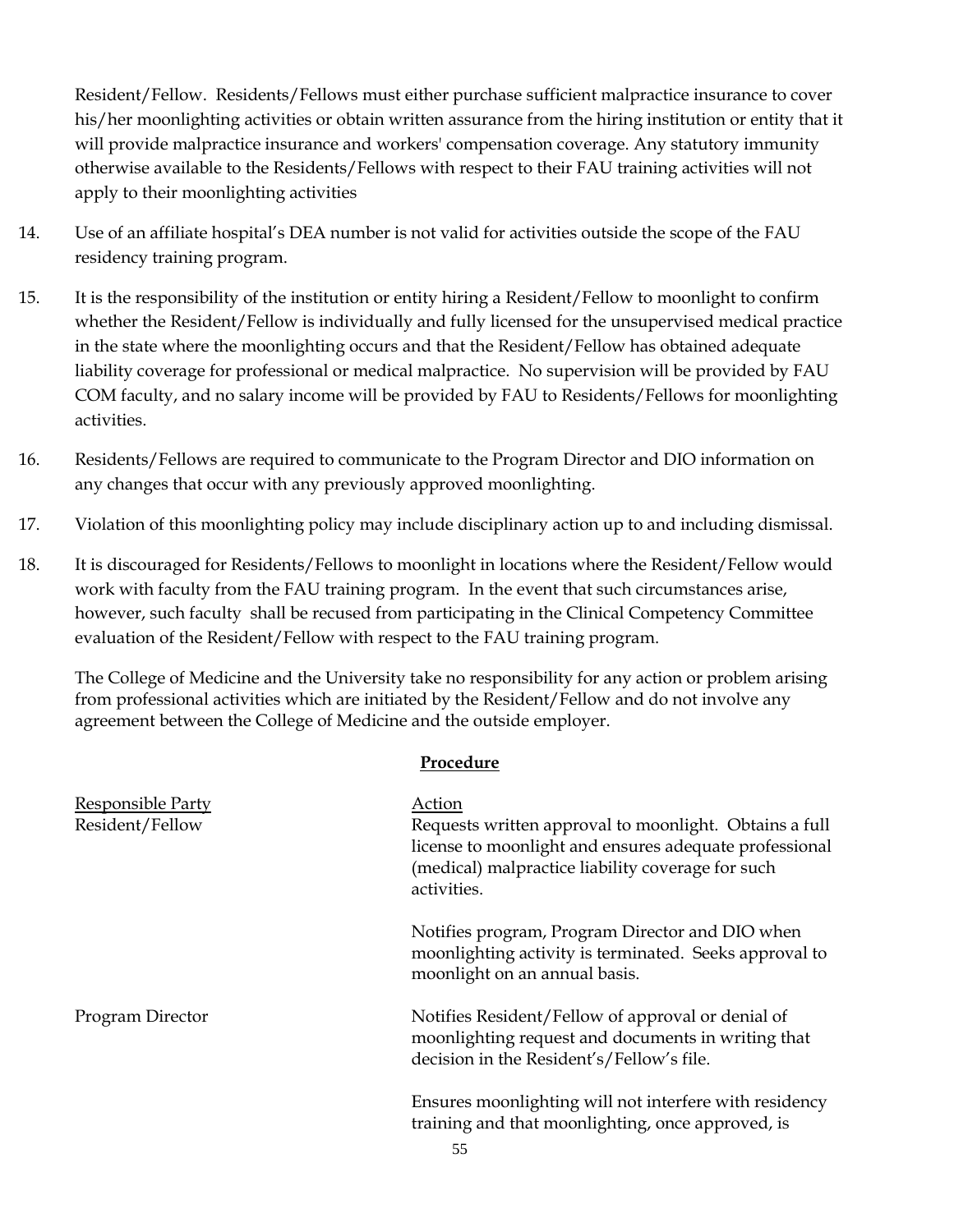counted in the total weekly work hour limits for patient care activity set forth by the ACGME. Monitors Resident/Fellow for any stress and fatigue or any other interference that moonlighting has on training. Monitors the level of moonlighting activity and submit reports for GMEC review at the time of each institutional work hour survey. Limits or revokes permission to moonlight as appropriate. Designated Institutional Official Permits, prohibits, limits, or revokes permission to moonlight.

Approved by GMEC 8-27-2013 Approved by GMEC 12-17-2014 Approved revision by GMEC 4-19-2021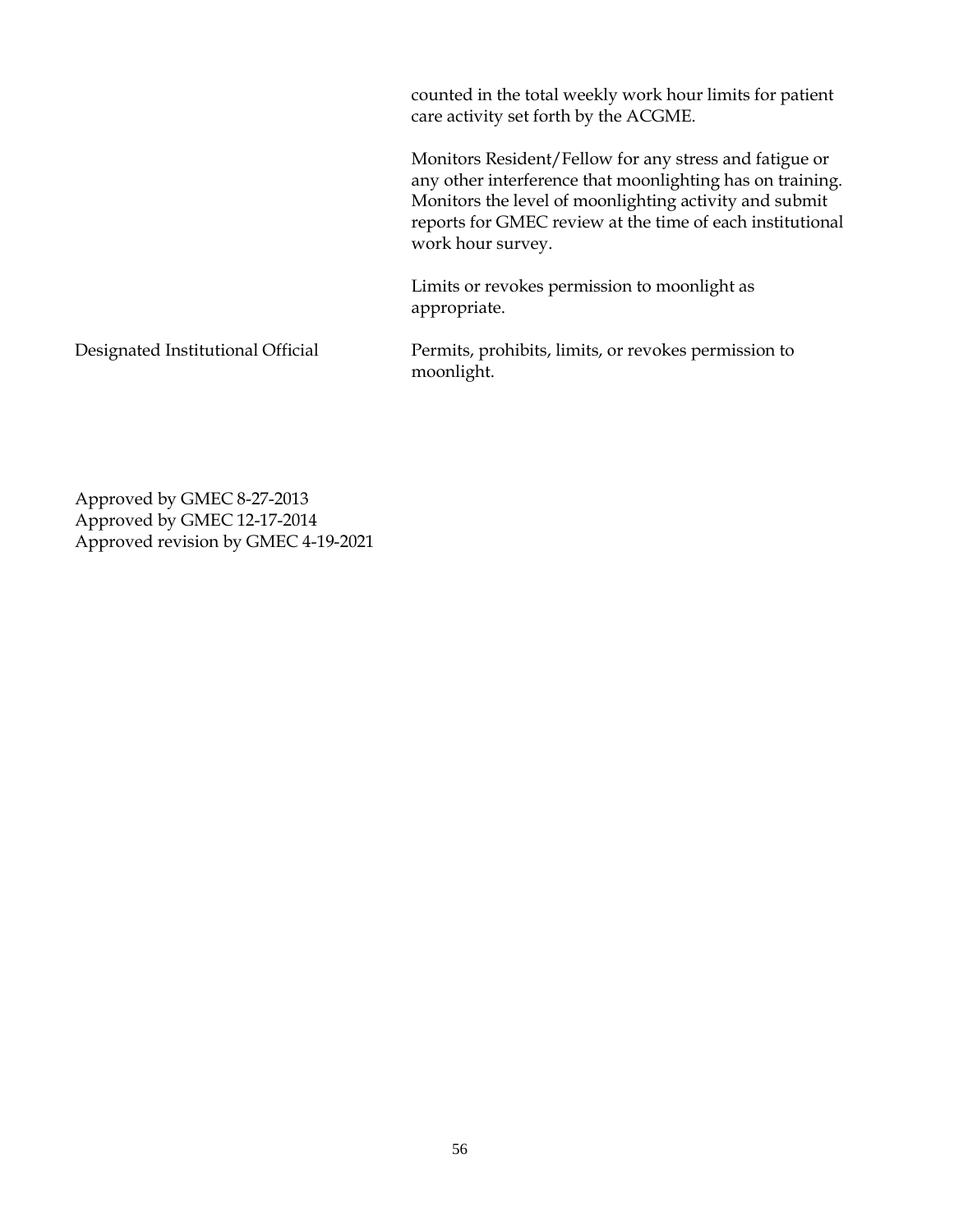#### **FAU COM Graduate Medical Education Moonlighting Privileges Request**

For Academic Year July l, to June 30,

Achieving the goals and objectives of the educational program must be the highest professional responsibility of the Resident/Fellow: Moonlighting is not a right. Many programs do not allow moonlighting, and any moonlighting must be voluntary. Trainees requesting permission to moonlight must be a PGY-3 or higher, and must be in good standing.

By completing this form, I \_\_\_\_\_\_\_\_\_\_\_\_\_\_\_\_\_\_\_\_\_\_\_\_\_\_\_\_\_\_\_\_\_\_\_\_\_\_\_\_\_\_\_\_\_\_\_\_\_\_\_\_\_\_(print name), attest to the following:

- I have read and understand the GME/program policies and procedures relating to moonlighting, work hours, and recognition, monitoring and mitigation of Resident/Fellow stress and fatigue and will adhere to the rules and regulations therein, as well as any other applicable ACGME regulations and professional standards during the time engaged in moonlighting.
- I cannot and will not be approved to moonlight without a full license in the state where the moonlighting will occur.
- I must have received approval by both my Program Director and the Designated Institution Official (DIO) PRIOR to beginning any moonlighting activity.
- I understand that I must receive approval for all moonlighting activity (new or previous) annually.
- I will record all moonlighting hours, as well as any regular work hours through the program's work hour reporting process on a timely basis, at a minimum weekly.
- I understand that despite receiving approval, my Program Director or the DIO office may terminate or limit my right to moonlight at any time.
- I agree that if I engage in moonlighting activity without express written approval or fail to comply with any GME/program policies and procedures or ACGME standards, I will be subject to immediate revocation of moonlighting privileges, and may be subject to other disciplinary actions up to and including termination from the program.
- I understand that this activity is apart from my assignment and in no way related to my employment as a Resident/Fellow of FAU COM. In that case, I understand that the FAU COM is not responsible for and does not provide medical professional liability coverage, disability insurance or workers' compensation coverage for non-programmatic professional activity. I agree that FAU COM has no obligation, responsibility, or liability whatsoever for any injury or harm which I may cause to others, incur to myself or others or which may befall me during my performance of or a result of this outside activity.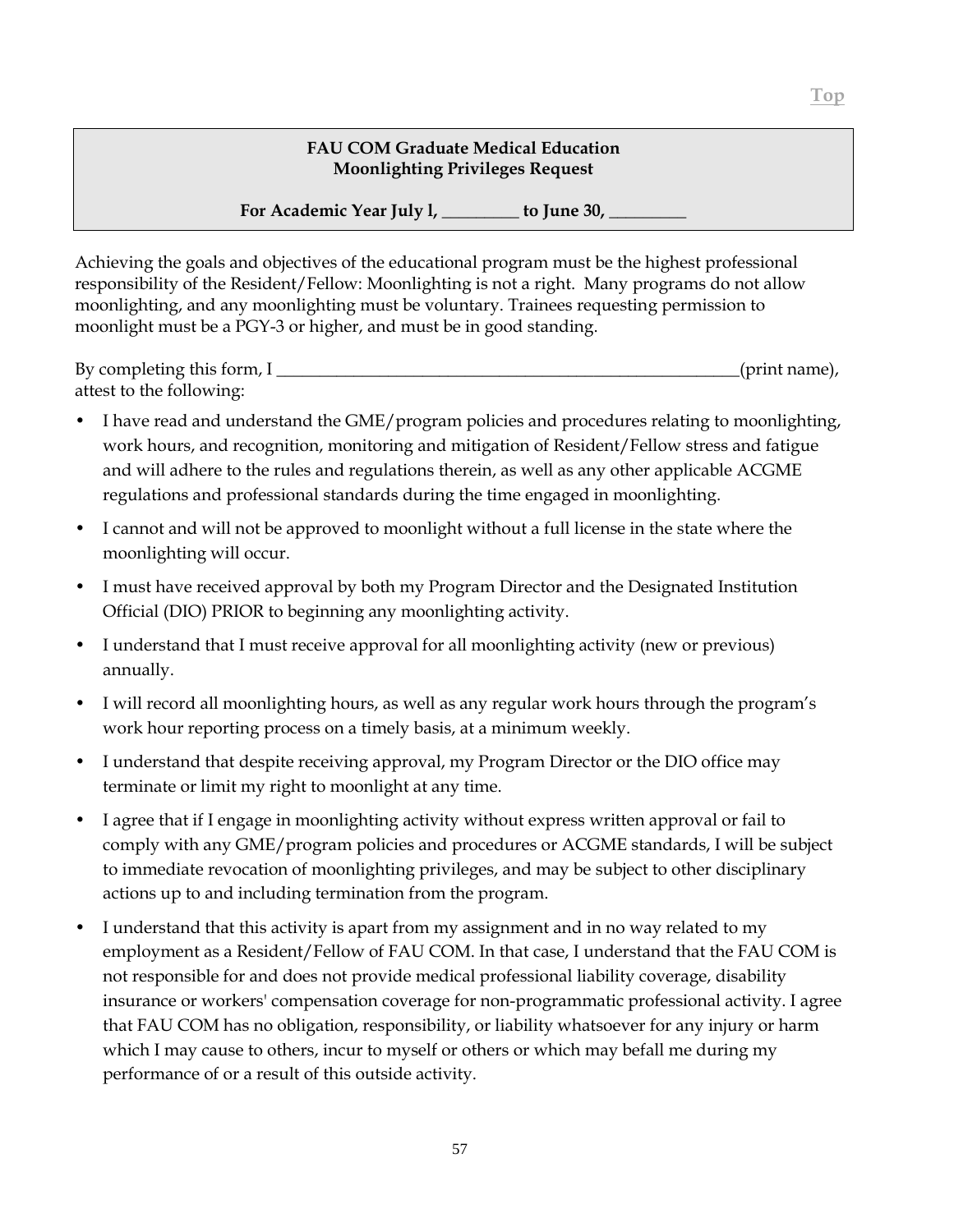I hereby release, forever discharge, and waive any and all claims I may have now or in the future arising out of/or connected with my outside employment activities against the FAU Board of Trustees, the FAU COM, the Florida Board of Governors, the State of Florida, and any and all of their respective officers, agents, employees, underwriters and insurers, all individually and in their respective official capacities.

## **Description of Moonlighting activity approved (by approved site):**

| Site 1:                                                                                                                                                                   |       |
|---------------------------------------------------------------------------------------------------------------------------------------------------------------------------|-------|
| Activity description:                                                                                                                                                     |       |
|                                                                                                                                                                           |       |
|                                                                                                                                                                           |       |
|                                                                                                                                                                           |       |
|                                                                                                                                                                           |       |
|                                                                                                                                                                           |       |
|                                                                                                                                                                           |       |
|                                                                                                                                                                           |       |
|                                                                                                                                                                           |       |
| Signature of Trainee                                                                                                                                                      | Date: |
| I certify that this trainee is in good standing. I will monitor this trainee to ensure<br>moonlighting does not negatively impact his/her medical education and training. |       |
| Signature of Program Director                                                                                                                                             | Date: |
| Approved by GMEC 8-27-2013                                                                                                                                                |       |
| Approved by GMEC 12-17-2014                                                                                                                                               |       |
| Approved by GMEC 10-21-2015                                                                                                                                               |       |

Approved revision by GMEC 4-19-2021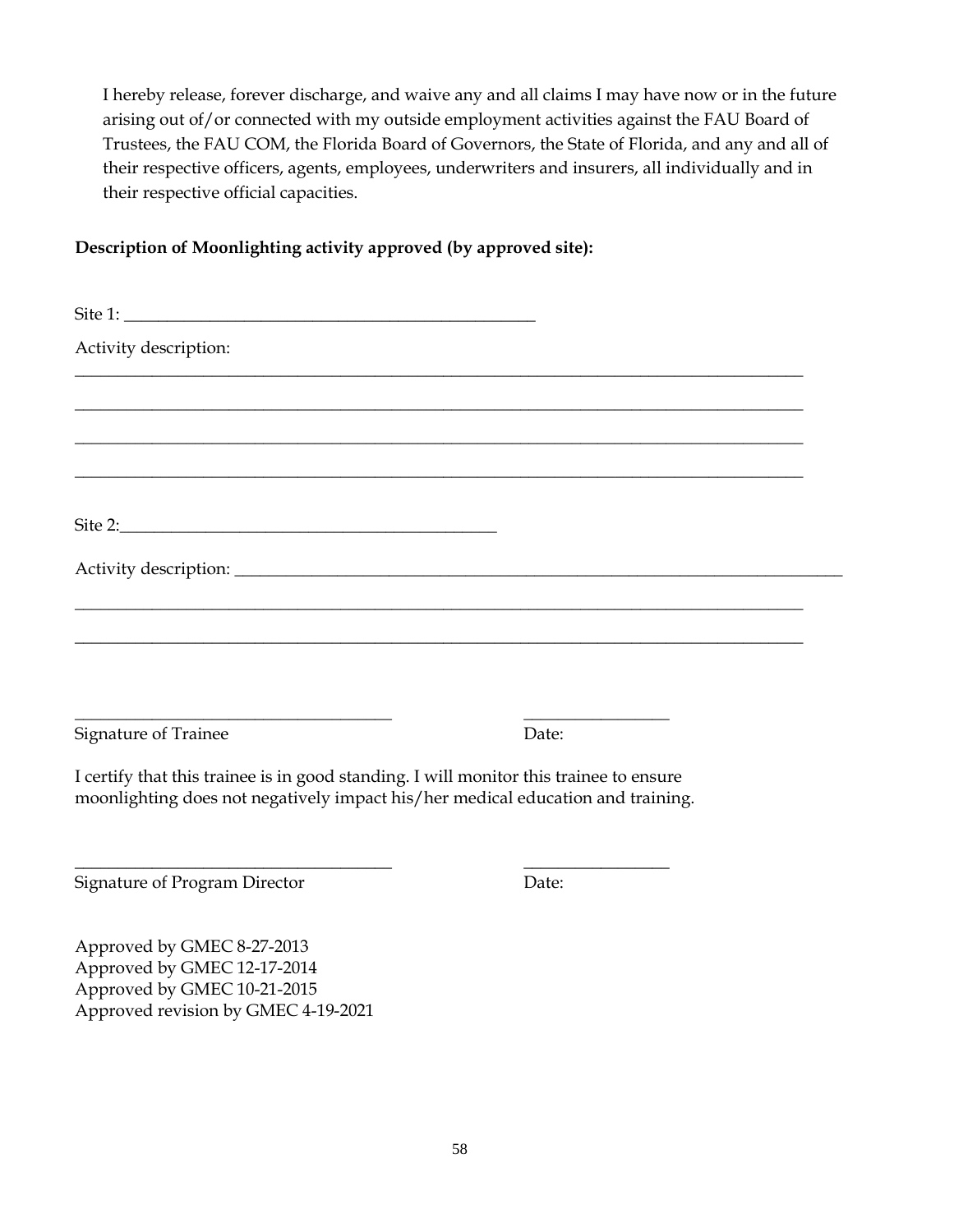#### **Policy Statement Monitoring Resident Stress; Prevention of & Counteracting the Effects of Fatigue**

The purpose of this policy is to provide guidelines for monitoring and dealing with resident impairment due to stress, and for the management of alertness and fatigue mitigation for residents.

### **Policy:**

Under ACGME requirements, the sponsoring institution and program must be committed to and responsible for promoting patient safety and resident well-being in a supportive educational environment. The FAU COM office for Graduate Medical Education and Program leadership commit to the following:

- 1. They are responsible for educating faculty and residents:
	- a. On the signs of fatigue and sleep deprivation, and
	- b. In alertness management and fatigue mitigation techniques, and
- 2. They shall adopt processes to manage the potential negative effects of fatigue on learning and patient safety and care.
- 3. They shall respond promptly and in a supportive fashion to help resident manage stress that affects the resident's performance.

### **Procedure: Fatigue Prevention and Mitigation**

1. Residents will be scheduled for on-duty time in compliance with the duty hour regulations as described in the ACGME Common Program Requirements, Section VI.G.

Each resident's participation in the program's organized teaching activities (e.g., grand rounds, morning reports, simulation activities, courses and conferences, etc.) is included in the total duty hours allowed per week.

- 2. Programs must inform residents about and encourage them to use alertness management strategies in the context of patient care responsibilities.
	- a. At a minimum, at orientation, residents are provided with information material on the signs and symptoms of fatigue, risks associated with continuation of work despite fatigue, and ways to minimize the risks for fatigue in daily life and at work.
	- b. Faculty, residents or hospital staff that observes a resident that appears to be too fatigued to provide safe and effective patient care should contact the resident's chief resident, the Program Coordinator or Program Director to address and resolve the situation.
	- c. Strategic napping, especially after 16 hours of continuous duty and between the hours of 10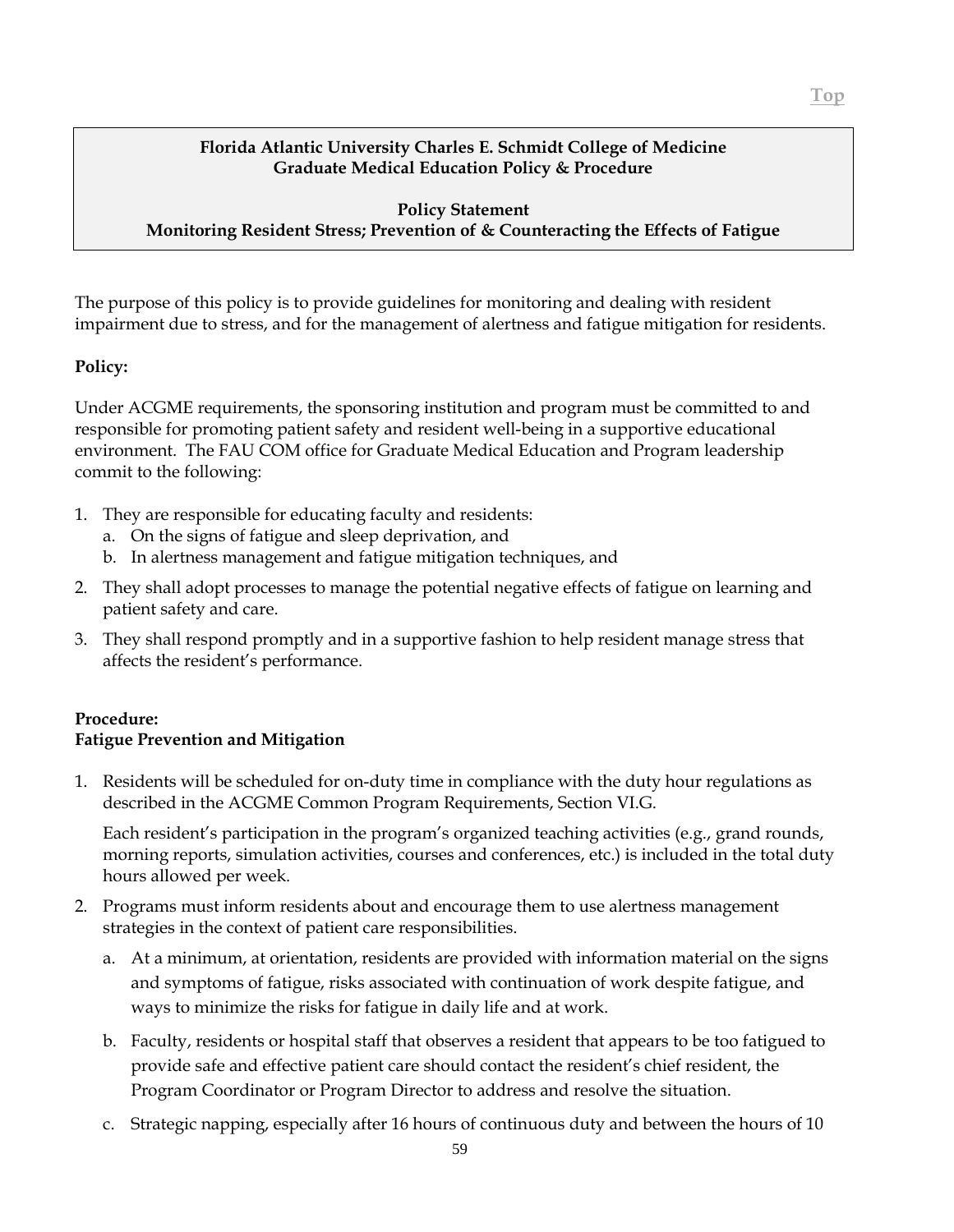p.m. and 8 a.m. is strongly suggested [measures must be taken by the resident to assure continued safe patient care; i.e transition of care].

- d. Programs must put in place procedures and resources [i.e. backup systems] to allow for the safety and recovery of a fatigued resident, including mechanisms to transfer the resident's patient care responsibilities, rest facilities and/or transportation of the resident to his/or her home.
- 3. Sleep rooms are provided to residents on call by each FAU COM affiliated teaching hospital, that are secure, private, clean, stocked with clean linen, have a telephone, and access to a bathroom and shower. The Sleep rooms should be in the main hospital building and in close proximity to the resident's principal area of work [i.e. floors, Emergency Department, Operating Rooms, Intensive Care Unit], which may vary depending on the resident's training specialty and rotation.
	- a) Residents utilizing on-call sleep rooms are prohibited from having any guests which includes spouses and/or significant others. Sleep rooms are to be used by residents only when they are on-call and when mitigating the effects of stress/fatigue under the direction of the program leadership
	- b) Residents should report any deficiencies in a call room and its cleanliness to the Residency Coordinator and/or the Chief Resident. To correct the issue immediately, the resident should contact an Environmental Service Manager through the hospital operator. Issues that go unresolved should be reported to the Program Director
- 4. Residents who are too fatigued to drive may use a taxi service to return home and will be reimbursed by the Graduate Medical Education Office upon presentation of the receipt.

## **Stress Recognition and Management**

- 1. The Program Director is responsible for monitoring resident stress and, if necessary, providing support for the resident in a confidential fashion.
- 2. Residents must be informed at orientation, periodically thereafter, and as needed of the resources that exist at FAU and its affiliated teaching hospitals to help them deal with stress.

To seek help, the resident may contact:

- a. The Chief Resident
- b. Any attending or faculty mentor
- c. The Program Coordinator, the Associate or Program Director
- d. The FAU Department Chairman of the resident's specialty
- e. The Director of Graduate Medical Education or Designated Institutional Officer [DIO] 561-297-4241 or 561-297-0128 [hotline]
- f. FAU COM Employee Assistance Program
- g. Any personal resource (i.e. private physician, psychologist, therapist, or psychiatrist, etc.).
- 3. Based on the resident's needs, in the interest of expediting the resident's recovery, the Program Director may make the decision to provide the resident with: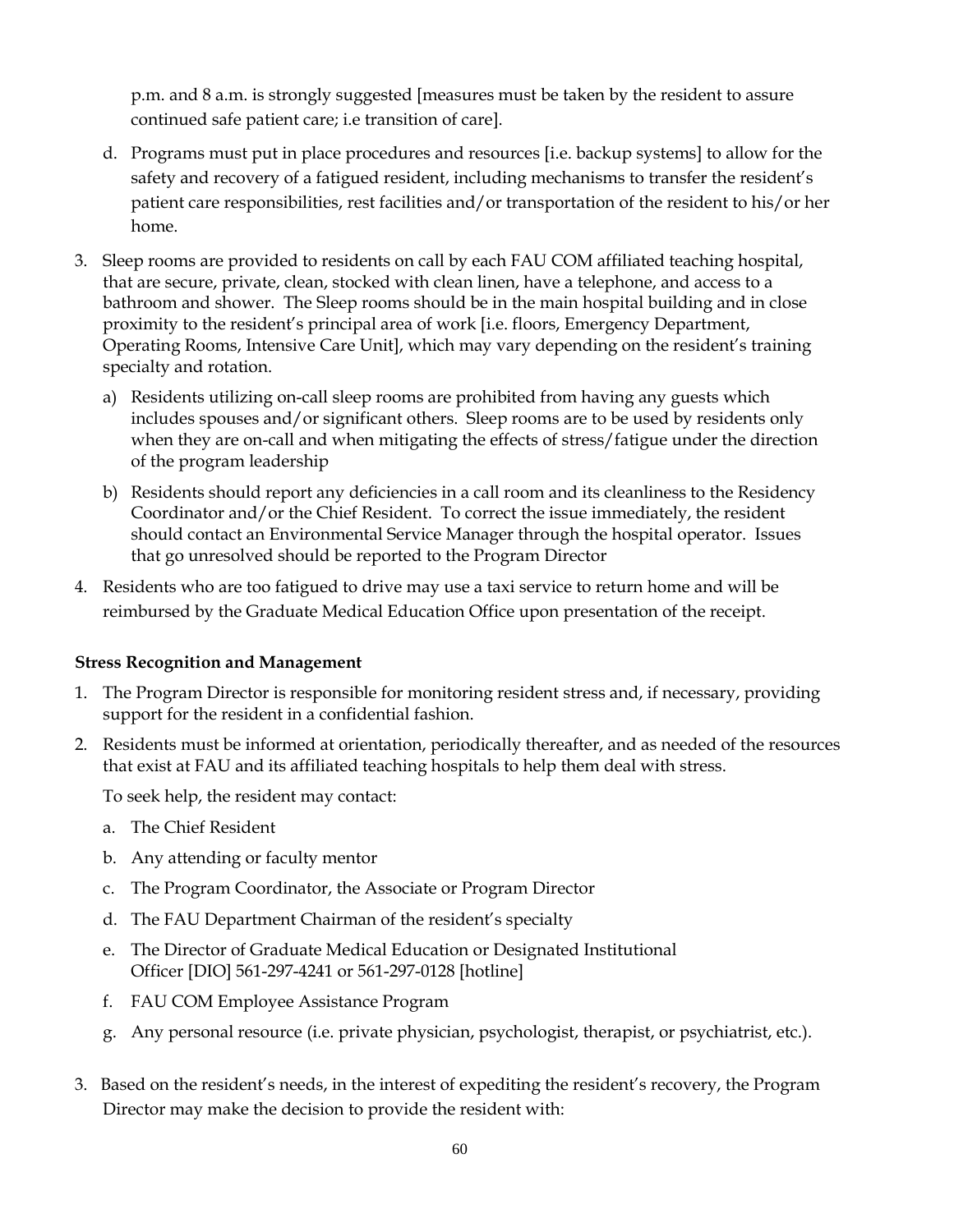a. A voluntary or mandatory period of time off.

The Program Director will decide if and when return to work is appropriate and if a fitness for duty evaluation is necessary through employee health or an appropriate specialist.

If time off is necessary the Program Director and Chief Resident will make appropriate arrangements to have the resident's patient care duties transferred.

Time off in excess of available leave may have to be made up at a later time in order to fulfill specialty board requirements for length of training.

- b. A change of assignment or call schedule
- c. Informational meetings and problem solving sessions and/or access to faculty mentors
- d. A system of open communication and rapid feedback

New Policy 08/30/15 Approved by GMEC 09-16-15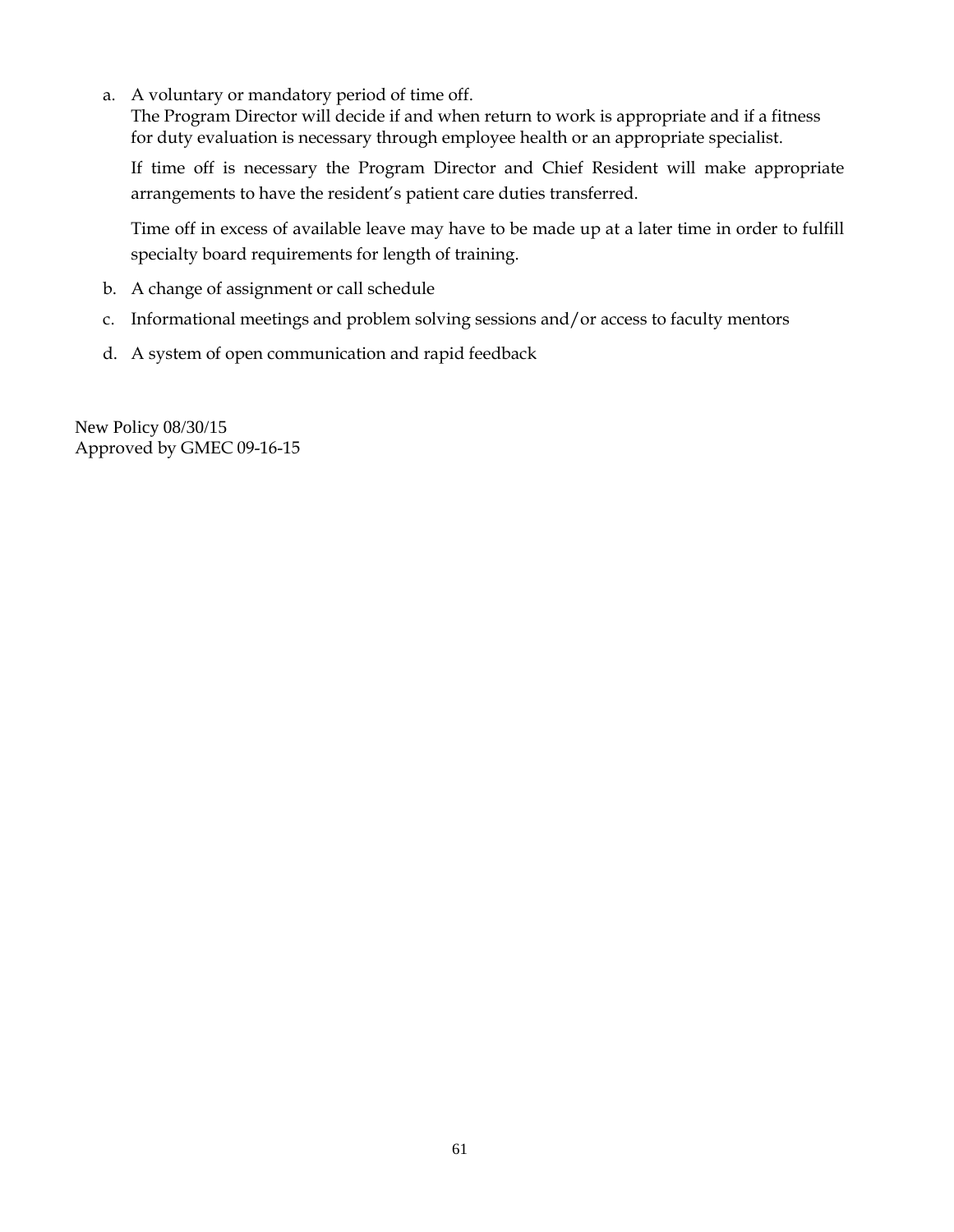#### **Policy Statement Resident Impairment**

Florida Atlantic University 's Charles E Schmidt College of Medicine and its participating hospitals intend the successful training of resident physicians in a safe medical practice within their specialty without impairment by medical diseases, physical risk, drug, alcohol or chemical dependency or mental incompetence. In the event an impairment in a resident poses possible safety risk to the resident themselves, their peers or patients, this policy is the primary effort to define a solution by FAU for the impaired resident.

FAU will abide by the Florida Medical Practice Act, the rules of the Florida Board of Medicine and the Florida Department of Professional Regulation.

**Policy Statement**: Florida Atlantic University's Charles E Schmidt College of Medicine recognizes the critical importance of the role placed by resident physicians and insists upon professional behavior by all residents appointed by FAU at all times. For this reason, any defect in the resident's ability to perform their public duties due to impairment by substances, physical, emotional or mental incompetence will be addressed confidentially (to the greatest extent possible) and promptly for the safety of all, including patients.

FAU adheres to all rules and regulations governing educational licensure of residents in Florida and abides by those rules in identifying and investigating a resident's potential impairment. All residents must pass medical and drug testing prior to appointment.

If Florida Atlantic University 's Charles E Schmidt College of Medicine or its participating hospitals process a valid report of impairment the resident will be confidentially and promptly informed regarding actions of the residency program. The resident may be suspended pending further investigation. The program director or DIO may concurrently report the impairment to the Florida Professional's Resource Network (PRN) (1-800-888-8PRN) of the Florida Medical Society.

Decisions about intervention, treatment and after care are determined by PRN. The resident must abide by these recommendations or risk termination from the residency program. FAU will abide by the recommendations of PRN, and a resident may be suspended if he/she voids his/her contract with PRN or places patients or peers at risk while under a contract with PRN.

The resident may incur medical and psychiatric care expenses to seek recovery. These expenses are the resident's responsibility and may or may not be covered by his/her health insurance. FAU is not responsible for sustained medical or psychiatric expenses for an impaired resident referred to PRN.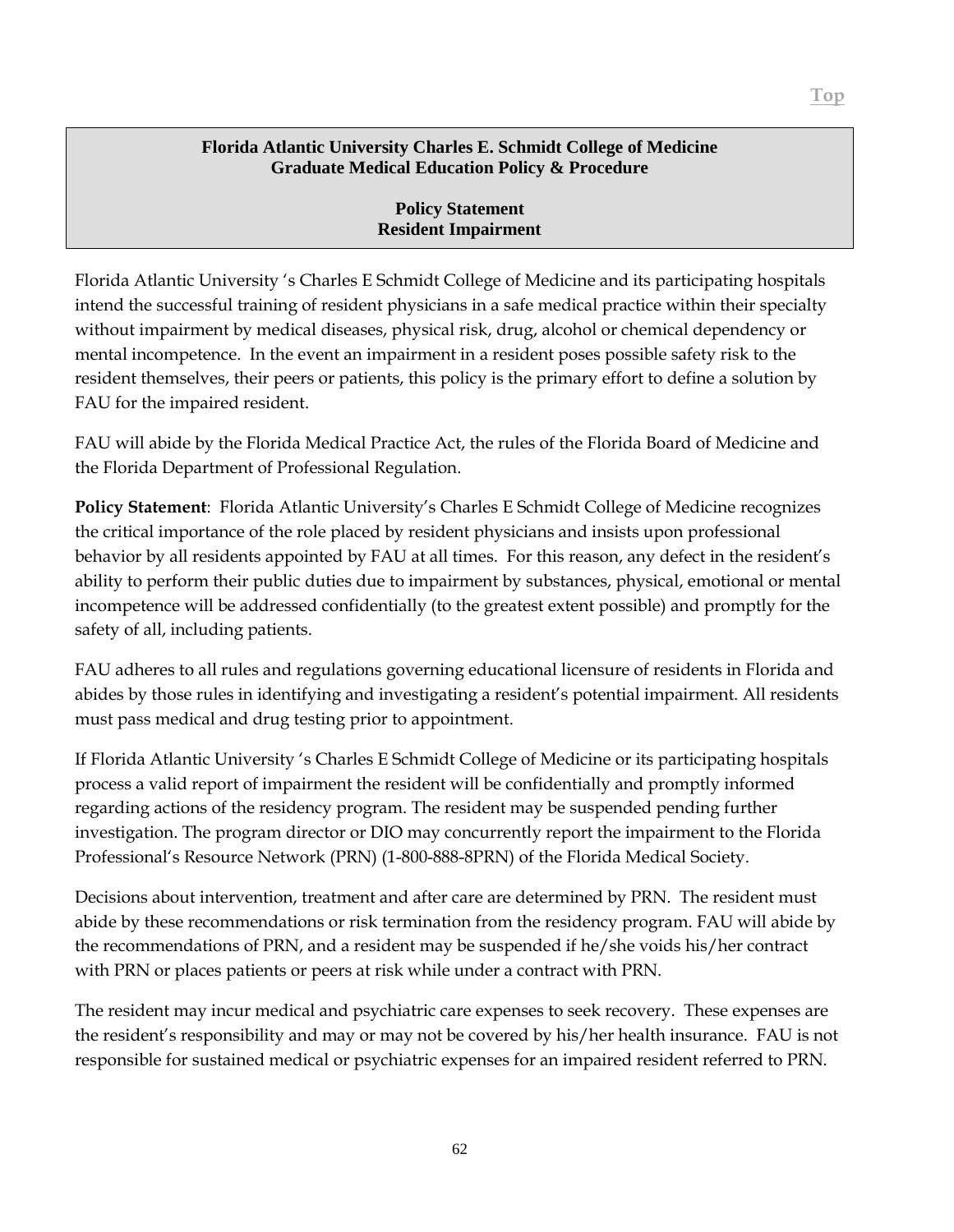The resident, if in danger to him/herself or others will be immediately referred for acute detoxification or assessment for risk to a crisis center. The recommendations of this crisis assessment will be confidentially relayed to the program director or DIO.

If the resident is deemed to be competent to practice medicine, the resident may return to his/her duties while PRN defines a possible monitoring process.

If the resident is deemed too impaired to practice medicine, the crisis center will make arrangements for appropriate hospitalization or admission to a recovery center. PRN will be so notified by the DIO or program director. The resident may apply for FMLA for departure from the residency program.

If the impairment has been previously identified to PRN, the resident physician's monitoring physician must be notified by the resident. The resident physician with recurrence of impairment may be placed on suspension pending feedback from the PRN monitoring physician.

Any concerned party may at any time report physician impairment to PRN. This includes residents, faculty, program director, patients, nurses and others. PRN has confidential protocols to respond to suspected behaviors of physicians. Due to the impact that impairments may have on a resident's career progression, it is important for an objective party such as PRN to be part of the assessment of all allegations of impairment.

Definitions of impairment:

- 1. Chemical dependency including abuse of alcohol, prescription medications and illicit drugs and mental altering substances
- 2. Cognitive impairment by acquired infections, trauma and medical conditions
- 3. Psychiatric illness uncontrolled in Axis I and II
- 4. Physical illness impairing consciousness or ability to achieve duty schedules
- 5. Infectious disease posing risks to the public (patients and peers) such as HIV, Hepatitis C, active tuberculosis

6. Psychosocial impairment with lack of appropriate professional boundaries and behavioral problems e.g. harassment, sexual harassment, inappropriate touching, unsolicited sexual behaviors

7. Fraudulent prescribing or signing of prescriptions, forms or documents.

Educational responsibility

The FAU College of Medicine and its participating hospitals provide ongoing education for all residents about recognition and intervention for impairment in physicians and other health professionals. This starts during the PGY 1 orientation. FAU emphasizes that it is every physician's responsibility to seek a safe work environment and make it safe for patients. Impairment in health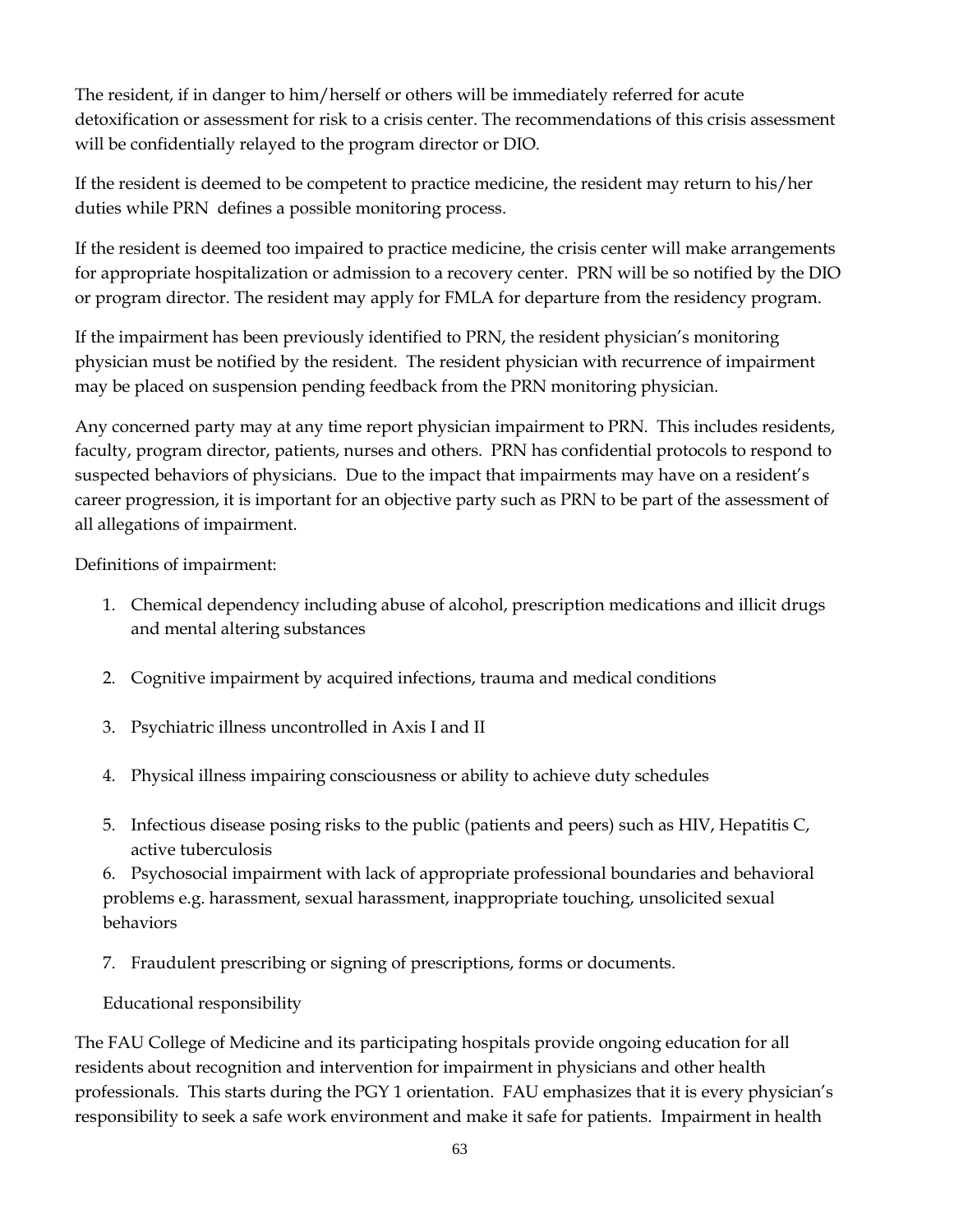professionals must be identified early on for the sake of patient safety. The road to recovery for a physician with impairment may be long and have many challenges. FAU seeks to support its residents to lifelong awareness of their risks for impairment and the opportunities to maintain a safe career path.

Approved by GMEC 8-27-2013 Approved by GMEC 12-17-2014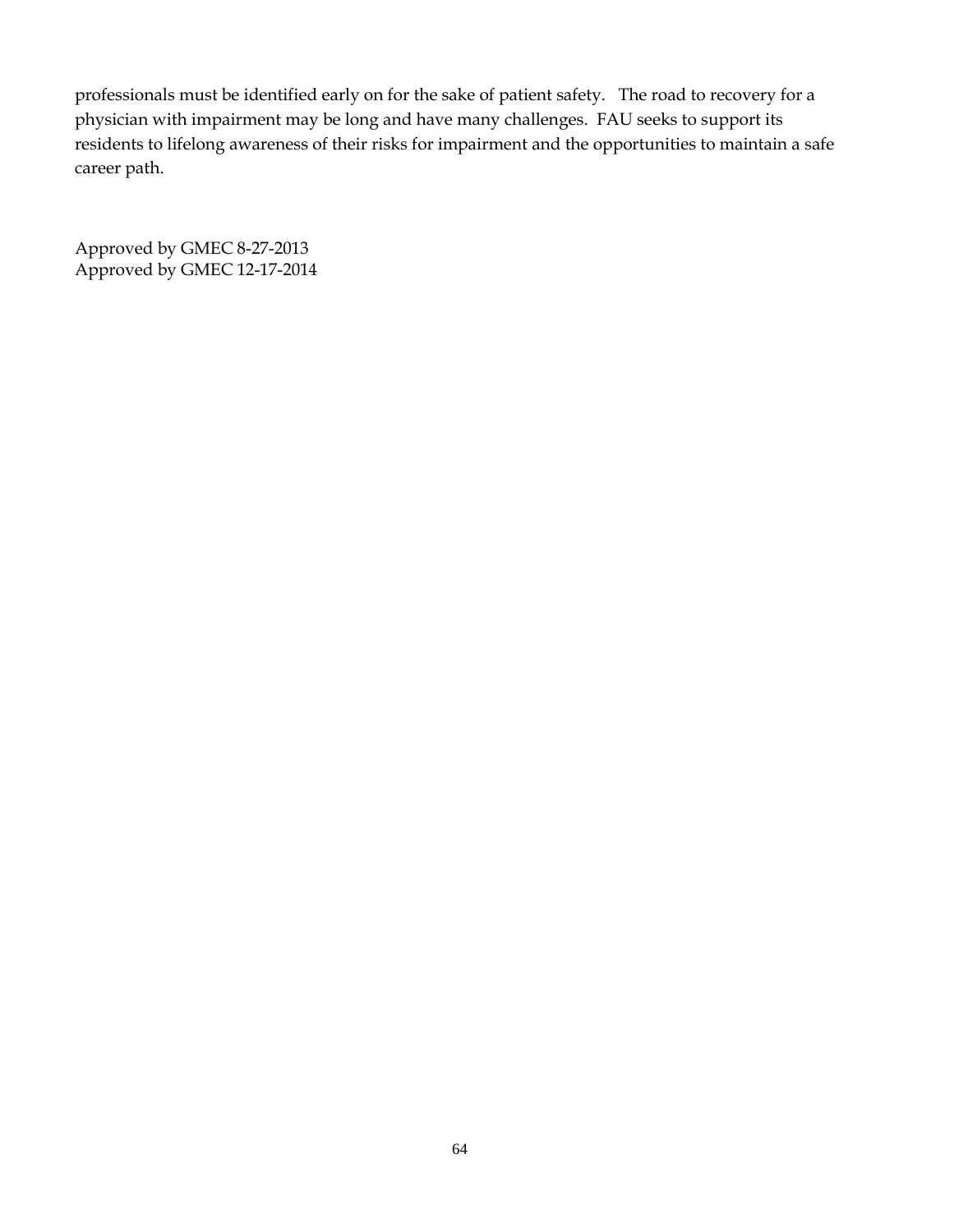#### **Policy Statement Clinical Competency Committee and Program Evaluation Committee**

In accordance with ACGME regulations, each accredited residency program must conduct regular [at least semi-annual] formative evaluations on its residents and regular [at least annual] evaluations on the program, with the goal of ongoing structured performance improvement. The purpose of this policy is to establish a common definition of the role and responsibilities of the Residency Program Clinical Competency Committee [CCC] and Program Evaluation Committee [PEC].

## **Policy:**

## Clinical Competency Committee [CCC]:

Each residency program must have a Clinical Competency Committee and must have a description of the responsibilities and duties of the committee.

- 1. Membership
	- a) The program director must appoint the members of the Clinical Competency Committee
	- b) The program director may be a member of the Clinical Competency Committee
	- c) At a minimum the Clinical Competency Committee must be composed of three core faculty members
	- d) Others eligible for appointment to the committee include faculty from other programs, assessment specialists, members of the health care team and non-medical educators
	- e) Residents may not be members of the Clinical Competency Committee; but may contribute information [peer evaluations] that may be considered, at the request of the Program Director
- 2. Responsibilities of the Clinical Competency Committee
	- a) Discuss the milestone descriptions and come to a general agreement of their meaning.
	- b) Review existing evaluation tools for appropriateness.
	- c) Modify tools or identify new tools for milestone assessment.
	- d) Set guidelines for remediation for trainees who are not progressing well.
	- e) Prepare and assure the reporting of milestones evaluations of each resident.
	- f) Advise the program director of recommendations regarding resident progress, including promotion, remediation, and dismissal.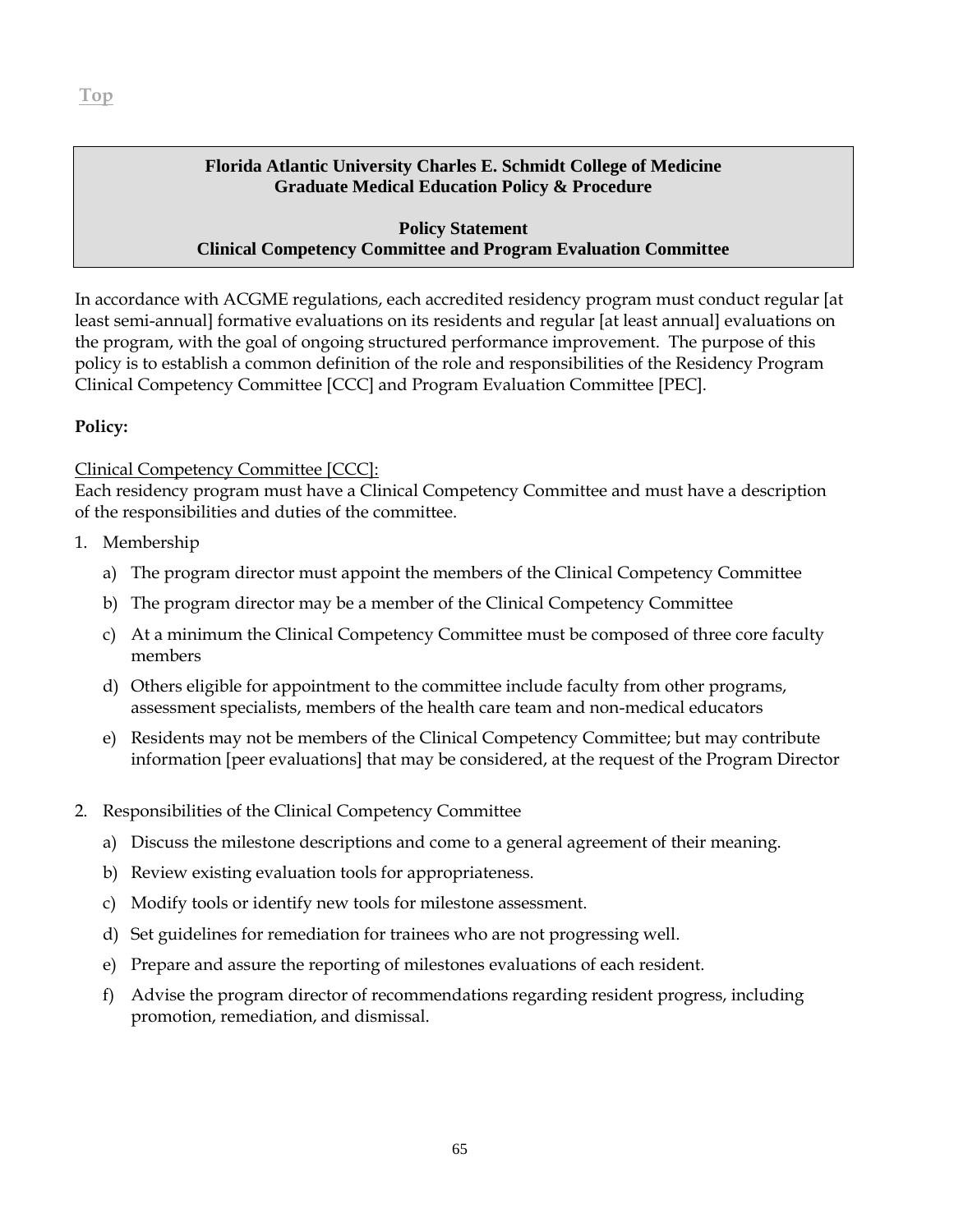- g) Receive input from many different assessors and relevant allied health professionals groups using a 360-degree evaluation approach.
- h) Take the data from the evaluations and apply them to the milestones to mark the progress of residents.
- i) Identify residents who are not progressing as well as their peers and suggest appropriate remediation and/or interventions.
- j) Document the resident assessment.
- k) Serve in a consultative role to the program director.
- l) The program director has final responsibility for the evaluation and promotion of the program's residents.

#### Program Evaluation Committee [PEC]:

Each residency program must have a Program Evaluation Committee and must have a description of the responsibilities and duties of the committee. Residents and faculty must have the opportunity to evaluate the program confidentially and in writing at least annually. The Program Director must use the results of residents' and faculty members' assessments of the program together with other program evaluation results to improve the program.

- 1. Membership
	- a) The program director must appoint the members of the Program Evaluation Committee
	- b) At a minimum the committee must be composed of two program faculty members and one resident.
	- c) Others eligible for appointment to the committee include faculty from other programs, assessment specialists, members of the health care team and non-medical educators
	- d) There must be a written description of the responsibilities of the committee, and the PEC should participate actively in:
		- i. Planning, developing, implementing, and evaluating educational activities of the program
		- ii. Reviewing and making recommendations for revision of competency-based curriculum goals and objectives
		- iii. Addressing areas of non-compliance with ACGME standards; and
		- iv. Reviewing the program annually using evaluations of faculty, residents, and others
	- e) The Program through the PEC, must document a formal, systematic evaluation of the curriculum at least annually, and is responsible for rendering a written Annual Program Evaluation (APE). The APE focuses on assessing the learning environment and the quality of the curriculum and the extent to which the educational goals have been met and should track: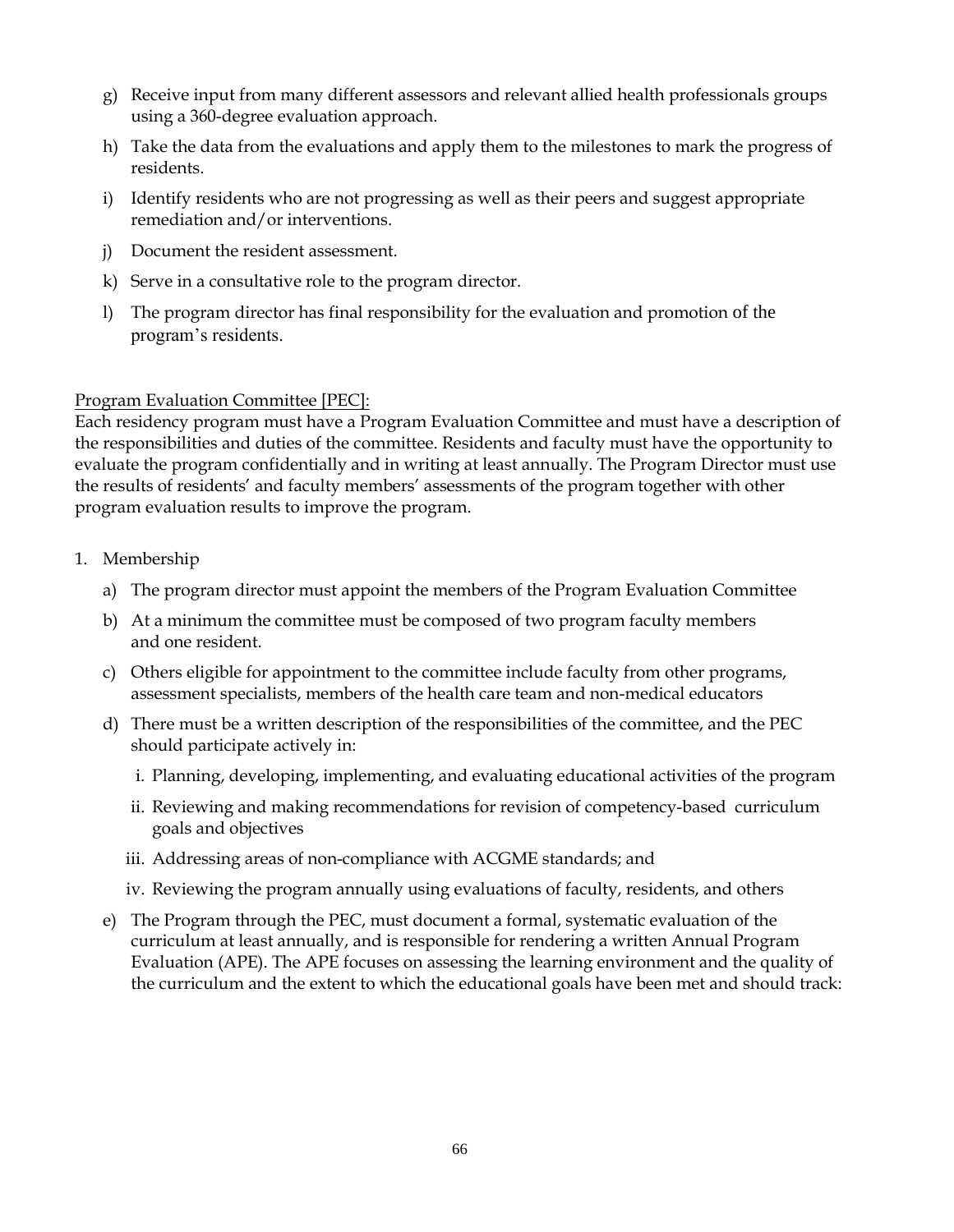- i. Resident performance
- ii. Faculty development
- iii. Graduate performance, including performance of program graduates on the certification examination; and,
- iv. Program quality
- f) The PEC must prepare a written plan of action to document initiatives to improve performance in one or more of the areas listed above, delineating how performance improvement will be measured and monitored. The action plan should be reviewed and approved by the teaching faculty and documented in meeting minutes. The program, through the PEC, must monitor and track progress on the previous year's action plan.

New Policy 08/30/15 Approved by GMEC 09-16-15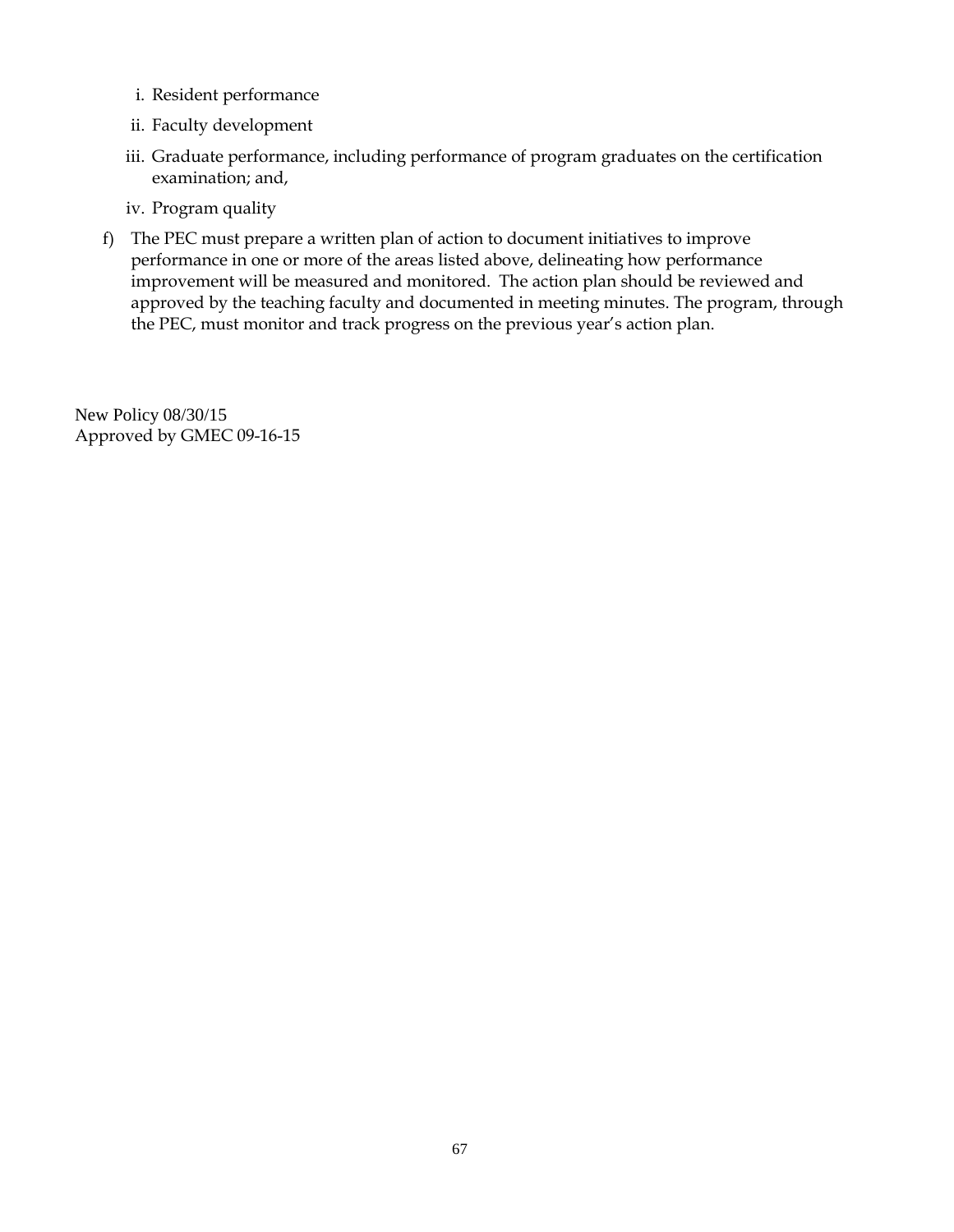# **Standards of Professional Conduct**

# **Purpose**

Professionalism is a core value in medical education. The Accreditation Council for Graduate Medical Education (ACGME) requires the Sponsoring Institution, in partnership with its ACGME-accredited programs, to educate residents/fellows and faculty members concerning the professional responsibilities of physicians, including their obligation to be appropriately rested and fit to provide the care required by their patients.

# **Scope**

This policy applies to all FAU-sponsored ACGME and non-ACGME accredited residency and fellowship programs in all clinical learning environments.

# **Policy**

Residents/Fellows shall adhere to the ACGME professionalism requirements, which state: "Residents must demonstrate a commitment to carrying out professional responsibilities and an adherence to ethical principles. Residents are expected to demonstrate:

- compassion, integrity, and respect for others
- responsiveness to patient needs that supersedes self-interest
- respect for patient privacy and autonomy
- accountability to patients, society and the profession
- sensitivity and responsiveness to a diverse patient population, including but not limited to diversity in gender, age, culture, race, religion, disabilities, and sexual orientation.

In addition Residents/Fellows in FAU-sponsored programs are subject to, and shall adhere to the Standards of Conduct described in, University Regulation 5.012. Residents/Fellows shall exhibit behavior supporting the mission, purposes and best interests of their residency or fellowship program. Possession and demonstration of critical thinking skills, sound judgment, emotional stability and maturity, empathy for others, and the ability to learn and function in a variety of settings are required. Acts of misconduct, including off-duty offenses, and/or other departures from the Standards of Conduct described in University Regulation 5.012 will subject the Resident/Fellow to discipline, up to and including the termination of his/her employment agreement with FAU at the discretion of the program. Residents/Fellows are required to adhere to the following personal, educational and administrative responsibilities:

Personal responsibilities include:

• Dressing appropriately, using appropriate language, refraining from actual or perceived harassment, and interacting with patients, families, and co-workers in a congenial,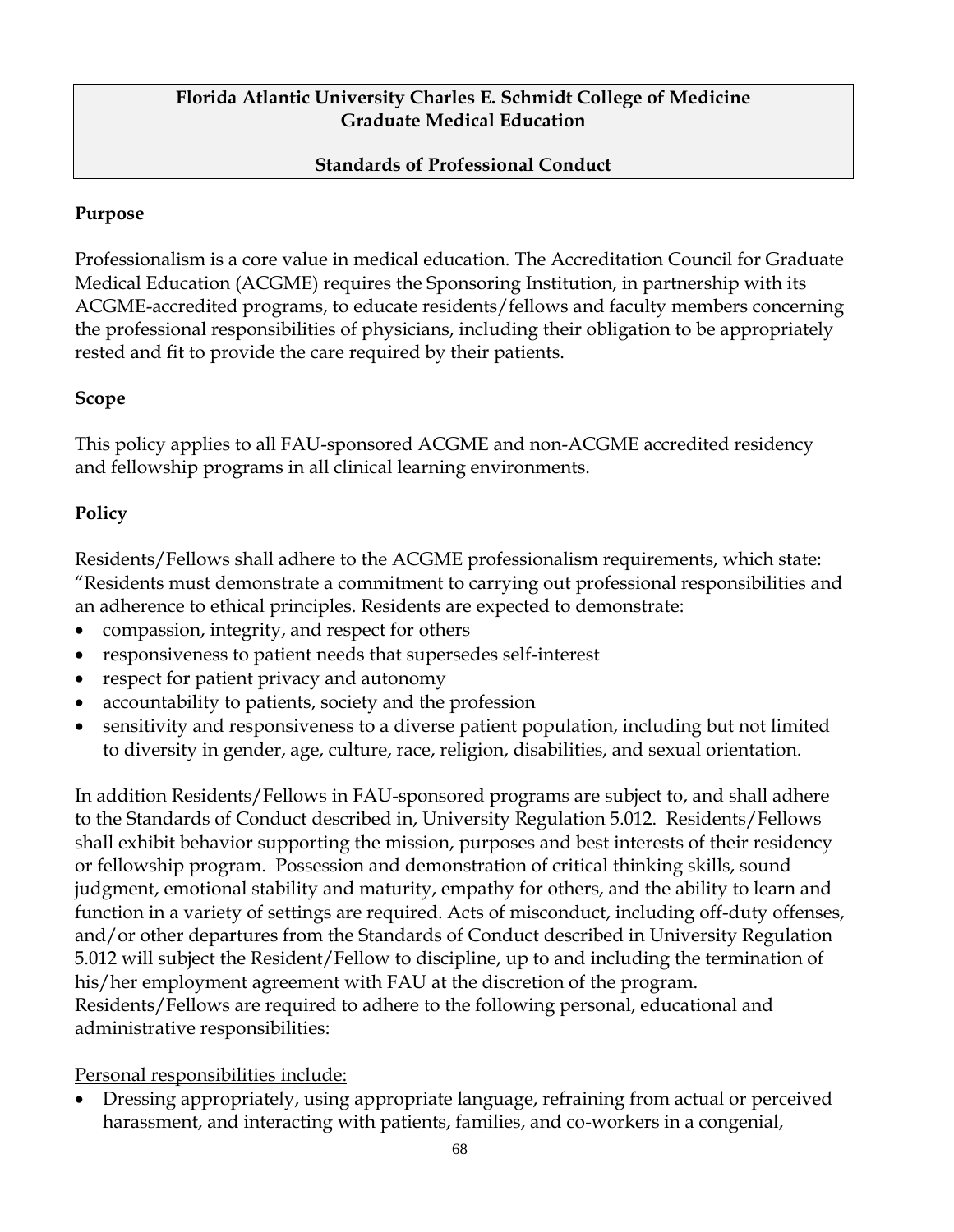professional and constructive manner.

- Demonstrating a commitment to excellence in all aspects of their activities.
- Positively representing the University and the affiliated institutions and affiliated hospitals in all activities, both within and outside of the workplace.
- Developing and following a personal program of self-study and professional growth under guidance of the Program's teaching faculty.
- Developing an understanding of ethical, socioeconomic and medical/legal issues that affect the practice of medicine and graduate medical education training.

Educational responsibilities include:

- Executing all duties assigned under the clinical rotation and on-call schedule as may be established and amended by the Program Director.
- Participating in safe, effective and compassionate patient care under supervision, commensurate with the clinical trainee's level of advancement and responsibility at sites specifically approved by the Program Director.
- Participating fully and performing satisfactorily in the educational and scholarly activities of the Program, including the performance of scholarly and research activities as assigned by the Program Director and/or as necessary for the completion of applicable graduation requirements.
- Assuming responsibility for participation in the teaching of more junior trainees and medical students.
- Attending all educational conferences as required and participating in educational programs, activities and required courses.
- Participating in applicable departmental and institutional committees, especially those relating to patient care review activities.
- Completing faculty and program evaluations and any other paperwork required by the Program.
- Complying with all ACGME requirements including but not limited to those regarding clinical and educational work hours and moonlighting. Please refer to specific ACGME institutional requirements and RRC program requirements at www.acgme.org, as well as the FAU GME Policies and Operations Manual for additional information.
- Complying with institutional and program-specific requirements regarding record keeping, logging and/ or reporting clinical and educational work hours and work hour violations.
- Complying with the scope of practice documents pertinent to the training program and obtaining an appropriate level of supervision for all patient care activities.
- Applying for USMLE Step 3 or COMLEX Level 3 by the end of the first year of training (PGY1). Failure to pass by the end of PGY 2 will result in non-promotion to the PGY 3 level or non-renewal of the FAU employment agreement.

Administrative responsibilities include:

• Fully cooperating with the Program and University in coordinating and completing RRC and ACGME accreditation submissions and activities. This includes participation in any review of a clinical trainee's own training program as well as participation on Review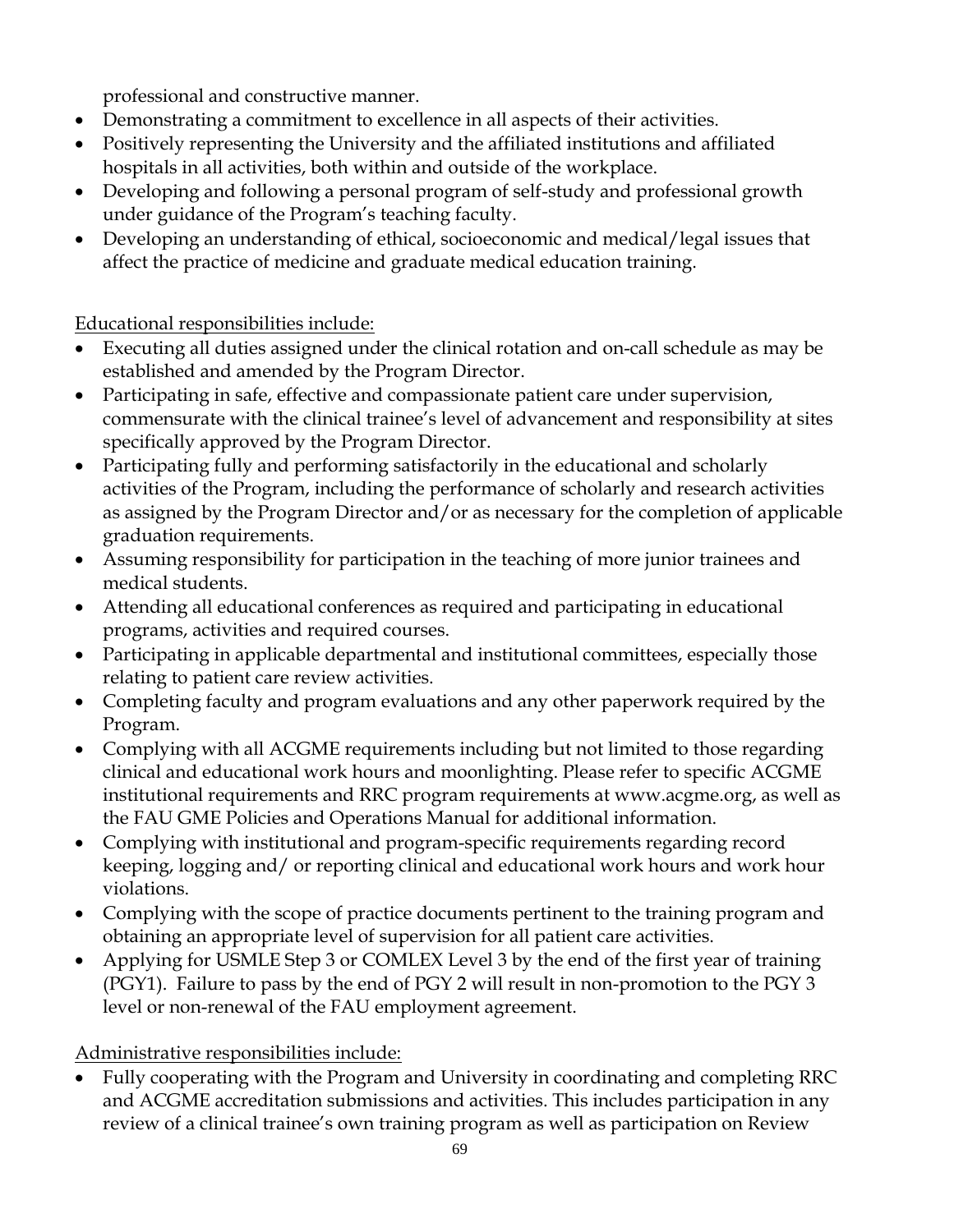Teams to assess other training programs.

- Abiding by and adhering to all applicable state, federal and local laws, as well as the standards required to maintain accreditation by the Joint Commission, ACGME, and any other relevant accrediting, certifying or licensing organizations.
- Participating in institutional programs and activities involving the medical staff and adhering to established regulations, practices, procedures, policies, and medical staff bylaws (if any) of the University and of the relevant affiliated institutions and affiliated hospitals.
- Submitting to health screenings that may include tests for drug & tobacco use.
- Applying for in a timely manner, obtaining and providing the University with evidence that he/she has obtained certifications, licenses, visas, test results, work permits and registrations required by state, federal or local laws and regulations to enroll and remain in graduate medical education training in the State of Florida.
- Abiding by and adhering to hospital standards including the legible and timely completion of patient medical records, charts, reports, statistical operative and procedure logs.
	- Complying with the regulations, policies and procedures of the University and College of Medicine pertaining to all employees as well as those specific to clinical trainees that are contained in the FAU GME Policies and Operations Manual.
- Paying all financial obligations to the University in a timely manner. The Resident/Fellow agrees that, in the event he/she has any unpaid financial obligation(s) to the University, the University is authorized to withhold issuance of the certificate of program completion until all such financial obligations are paid in full.

# **References**

ACGME Institutional Requirements effective July 1, 2018: [https://www.acgme.org/Portals/0/PFAssets/InstitutionalRequirements/000InstitutionalR](https://www.acgme.org/Portals/0/PFAssets/InstitutionalRequirements/000InstitutionalRequirements2018.pdf?ver=2018-02-19-132236-600) [equirements2018.pdf?ver=2018-02-19-132236-600](https://www.acgme.org/Portals/0/PFAssets/InstitutionalRequirements/000InstitutionalRequirements2018.pdf?ver=2018-02-19-132236-600)

ACGME Common Program Requirements effective July 1, 2017: [https://www.acgme.org/Portals/0/PFAssets/ProgramRequirements/CPRs\\_2017-07-01.pdf](https://www.acgme.org/Portals/0/PFAssets/ProgramRequirements/CPRs_2017-07-01.pdf)

Florida Atlantic University Regulation 5.012 <http://www.fau.edu/regulations/chapter5/Reg%205.012%20v2%205-22-15.pdf>

# **Approval**

Florida Atlantic University Graduate Medical Education Committee

Date: June 17, 2019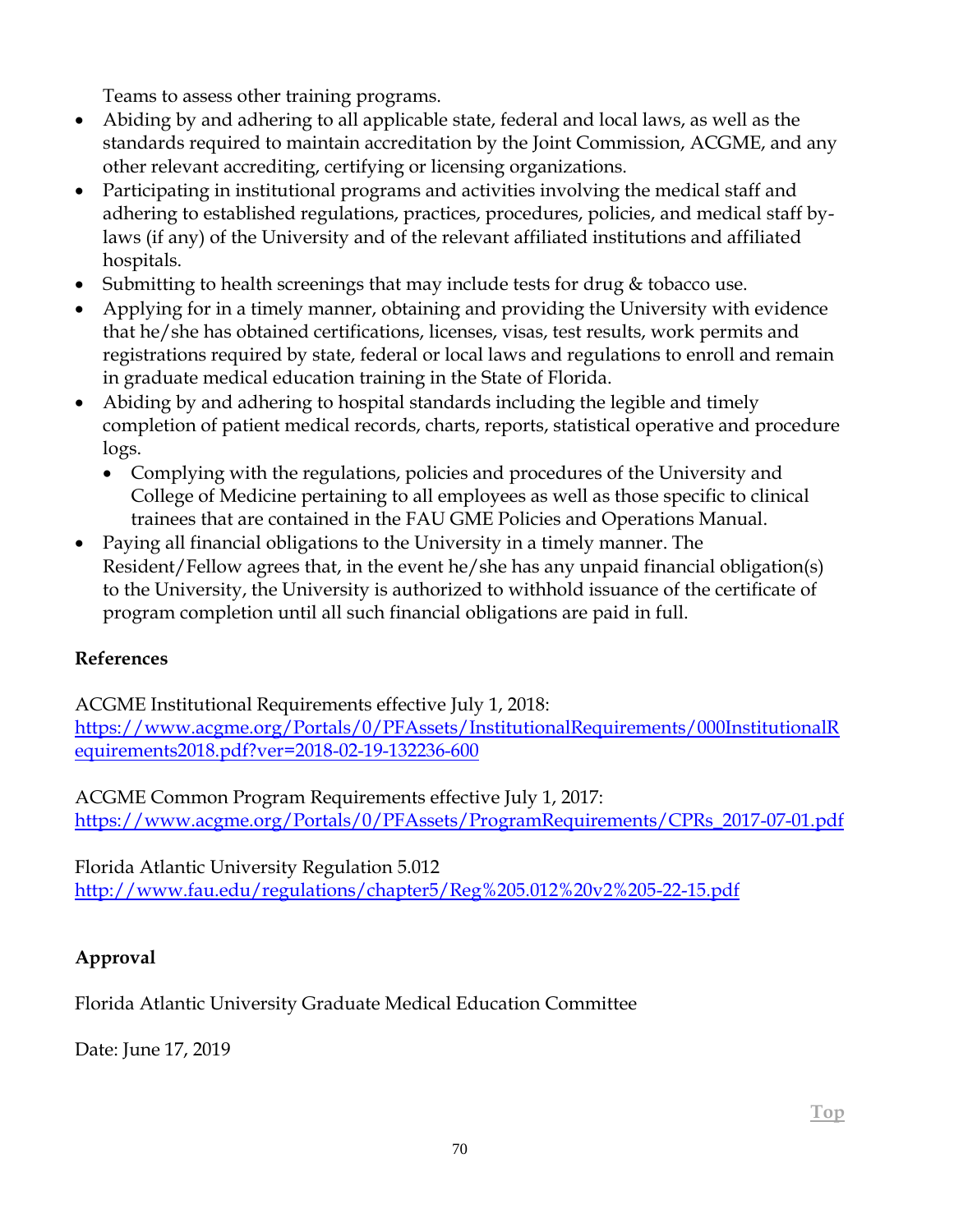#### **Policy Statement Transitions of Care**

Each residency program must have a written program-specific policy addressing transitions of care that is consistent with hospital and ACGME policies and/or requirements and should align with the ACGME CLER pathways for excellence.

# **Policy:**

Transitions of care between residents, teams of residents and/or program affiliated allied health professionals involved in the care of the patients may be needed for

- 1. Change of shift
- 2. Change of care team or primary provider
- 3. Change of patient location [i.e. unit transfers to higher or lower levels of care]
- 4. To cover a resident in need of relief for illness or fatigue
- 5. To address patient or family wishes or concerns

## **Procedure:**

- 1. Each program must ensure and periodically monitor effective, structured hand-over processes that reflect best practices and facilitate both continuity of care and patient safety.
- 2. Optimal handoffs should include:
	- a. Pertinent patient summary ( brief [interval] history, procedures, exam findings, recent diagnostic/laboratory data, important medications/allergies, any clinical changes)
	- b. Assessment of illness severity *[green]* mild/stable, no or only minor active issues *[yellow]* moderate/need for follow up, potential areas for deterioration or problem development *[red]* severe/unstable/critical illness, need for close observation and management
	- c. Active issues (including pending studies) that need follow up or management
	- d. Contingency plans ("if/then" statements)
	- e. Important patient/family contacts
	- f. Responsible attending physician and important consultants
	- g. Synthesis of information (e.g. "read-back" by receiver) and opportunity to ask questions
	- h. Other information, as needed
- 3. Faculty oversight:

Faculty oversight of the handoff process may occur directly or indirectly, depending on trainee level and experience.

4. Resident communication Skills: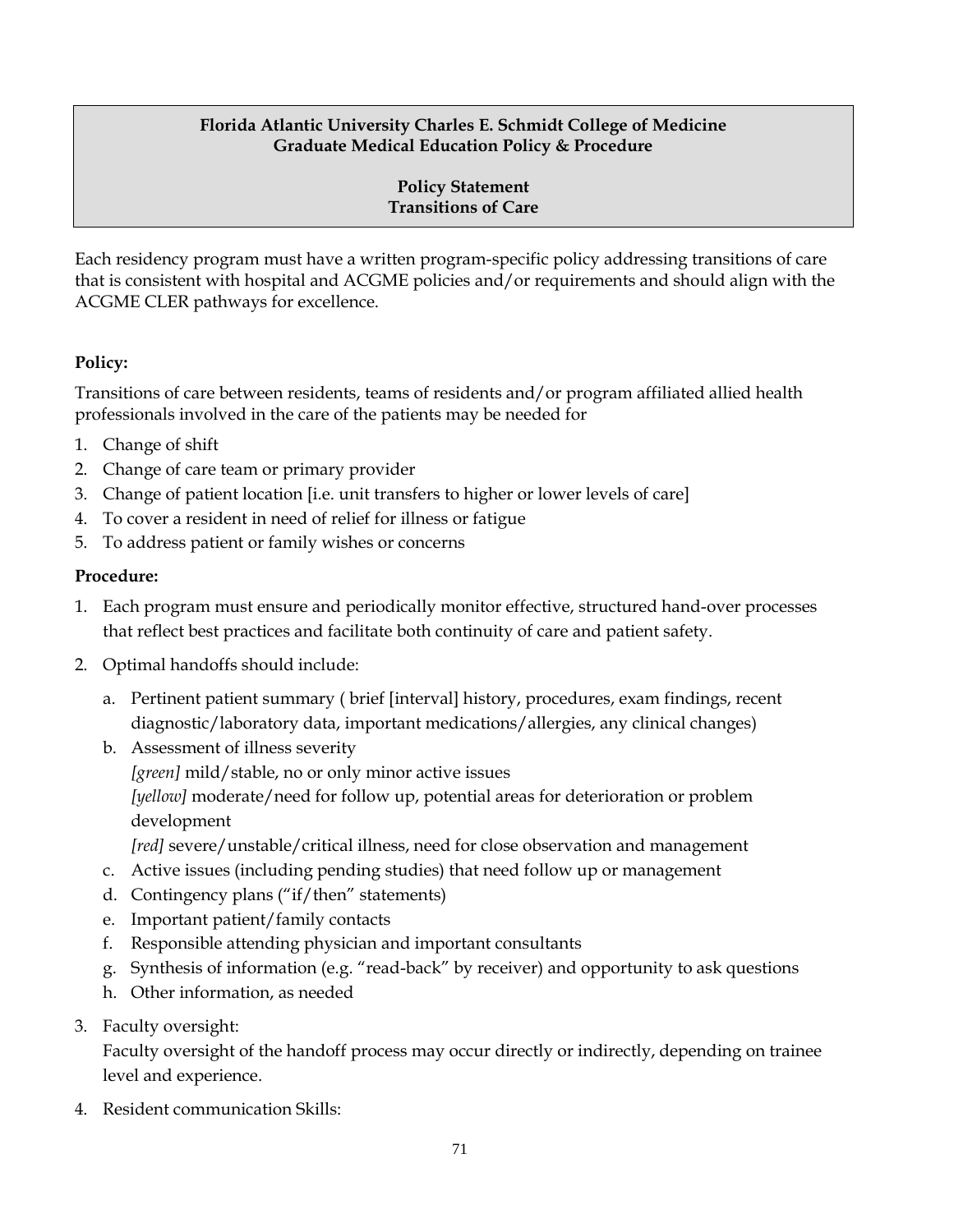Each program must periodically assess trainee interpersonal and communication skills, and programs should, as part of their curriculum, deliver relevant training to build these skills.

Assignment Schedules:

Programs must ensure the availability of published schedules that inform all members of the health care team of attending physicians and residents currently responsible for each patient's care.

New Policy 08/30/15 Approved by GMEC 09-16-15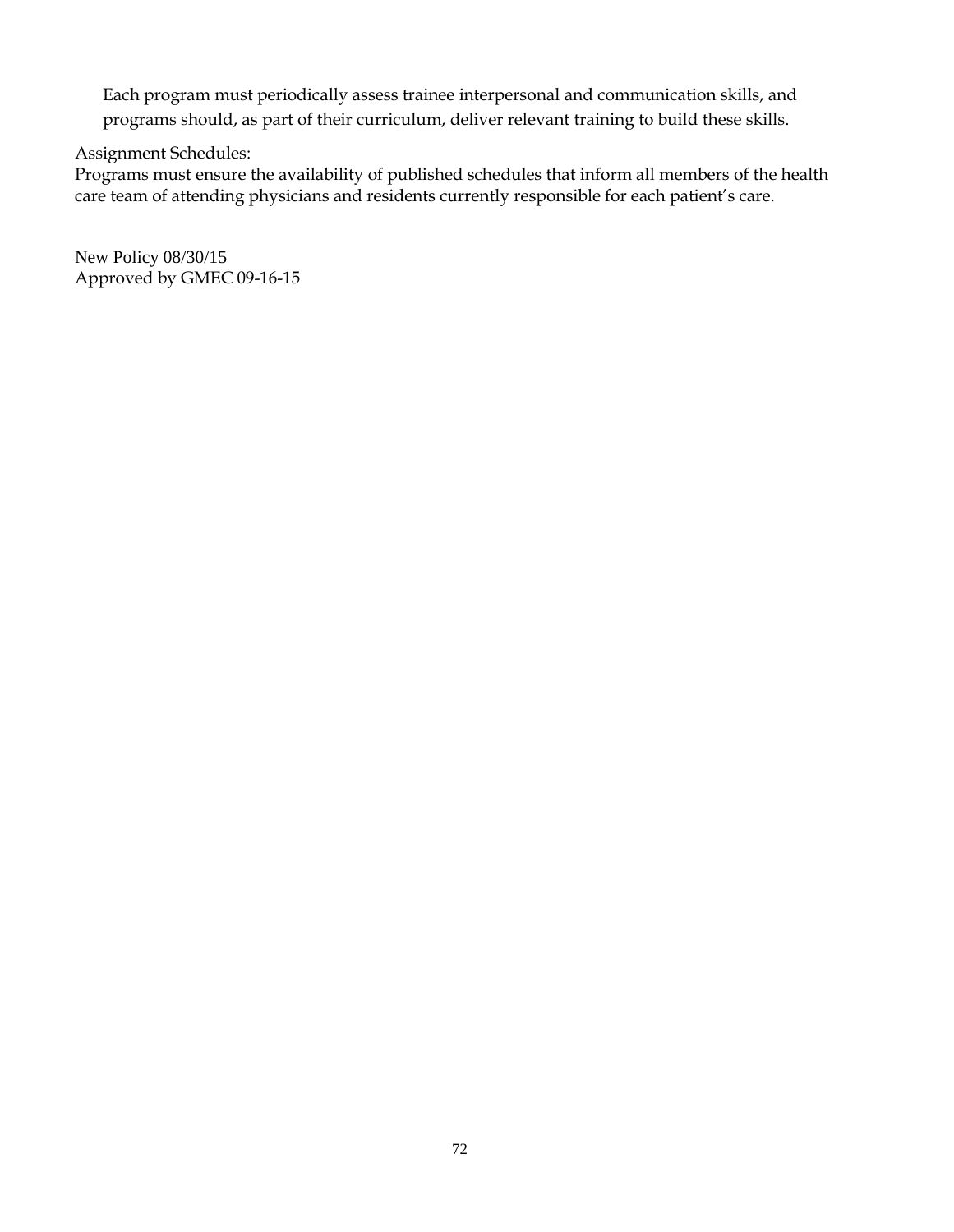**Policy Statement Scholarly Activity in Residency Programs**

The purpose of this policy is to establish guidelines for scholarly activity within the residency curriculum in each program.

# **Policy**

In each program, the Program Director is responsible for establishing and maintaining the educational curriculum in accordance with ACGME and specialty board requirements; the curriculum should include and maintain an environment of inquiry and scholarship.

The program director at each site must appoint faculty that

- 6. Assist the Program Director in establishing and maintaining an environment of inquiry and scholarship with an active research component.
- 7. Demonstrate scholarship by one or more of the following:
	- a. peer-reviewed funding
	- b. publication of original research or review articles in peer-reviewed journals, or chapters in textbooks
	- c. publication or presentation of case reports or clinical series at local, regional, or national professional and scientific society meetings; or
	- d. participation in national committees or educational organizations
- 3. Encourage and support residents in scholarly activities.

While not all members of the teaching staff must be investigators, the staff as a whole must demonstrate broad involvement in scholarly activity, and clinical and/or basic science research must be ongoing in the residency program. The faculty must collectively document active involvement in scholarly activity. Research must be based at the institution where residents spend the majority of their clinical time and performed by faculty with frequent, direct resident involvement. Resident research is not a substitute for the involvement of the program director and faculty in research.

### Residents' Scholarly Activities

The curriculum must advance residents' knowledge of the basic principles of research, including how research is conducted, evaluated, explained to patients, and applied to patient care.

Residents should participate in scholarly activity, and the participation of residents in clinical and/or laboratory research is encouraged. The sponsoring institution and program should allocate adequate educational resources to facilitate resident involvement in scholarly activities.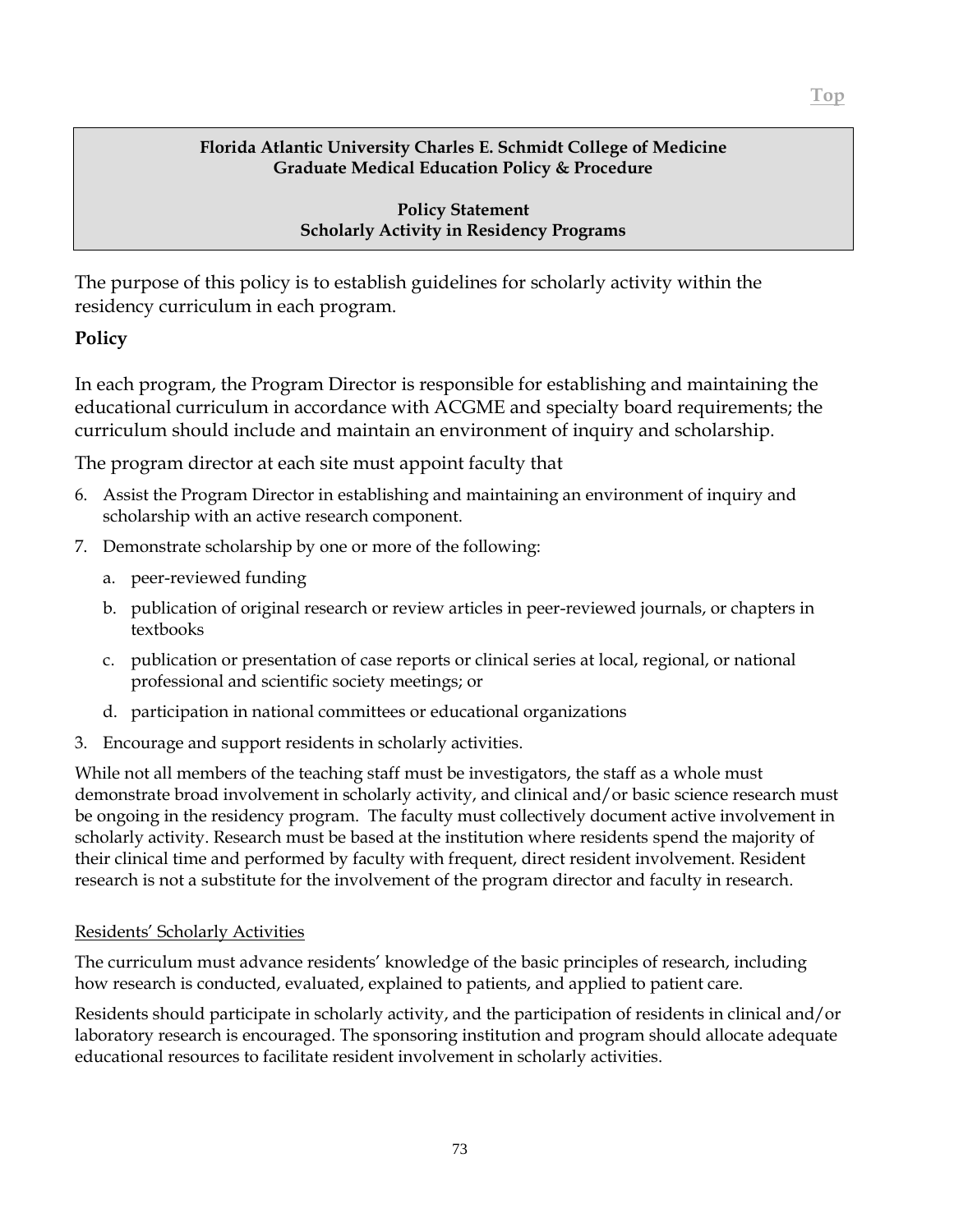# Procedure:

The GMEC will annually review the individual programs to assure that scholarly activities are included in the curriculum. The GMEC and hospital administration should support resident participation in scholarly activities. Examples of scholarly activities are listed below:

- 1. Clinical discussions
- 2. Rounds and conferences
- 3. Journal club
- 4. Research conference
- 5. Peer reviewed findings
- 6. Participation in professional and/or scientific societies, particularly through presentations at meetings, and publications in journals
- 7. Research activities within the department or the hospital that are funded and/or result in publications or presentations at scientific meetings.

The above list is not inclusive of all scholarly activities available to residents.

Approved by GMEC 09-16-15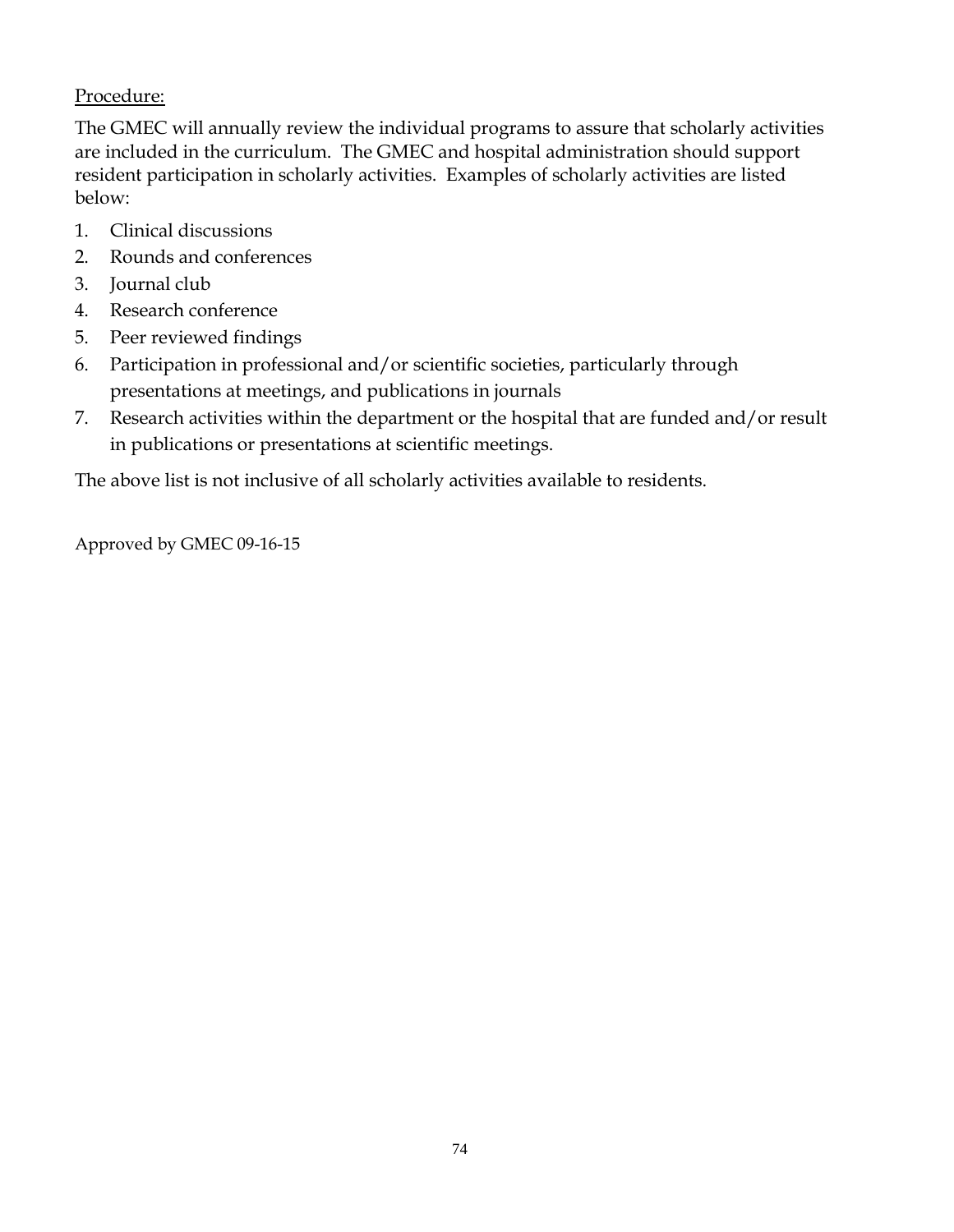### **Policy Statement Program Reduction or Closure**

From time to time, the reduction in size or closure of a residency-training program or closure of the Institution may be necessary due to a decrease in funding, lack of required number of qualified residents, faculty issues, etc.

### **Policy**

Should a program require reduction in the resident complement or total closure:

- 5. All efforts will be made to afford the affected resident the means to continue his/her training, i.e., program continuation until training is completed or assistance in provide assistance in transferring to another residency training program.
- 6. In the event of such a reduction in size or closure, the Florida Atlantic University Charles E. Schmidt College of Medicine will notify as soon as possible all residents whose continued medical training will be affected

### **Procedure**

Program reduction in size or closure:

- 1. Program Reduction or Closure
	- a. The recommendation to change the resident complement of a program will be made by the individual Program Director, in accordance with ACGME program requirements, to the chief of the department and the Designated Institutional officer/GMEC for approval.
	- b. The recommendation to close a program will be made by the Dean of the College of Medicine.
	- c. The appropriate RRC will be notified in accordance with Institutional and Program requirements.
- 2. Residency Notification
	- a. The Program Director will notify, in writing, the residents that will be affected by either a program closure or reduction in size of the program. The letter will include the specific date and the terms by which the program is closing or downsizing.
	- b. Residents not completing their program prior to closing or down-sizing will be assisted by the Program Director and the Graduate Medical Education Office in enrolling in another program in which they can continue their education.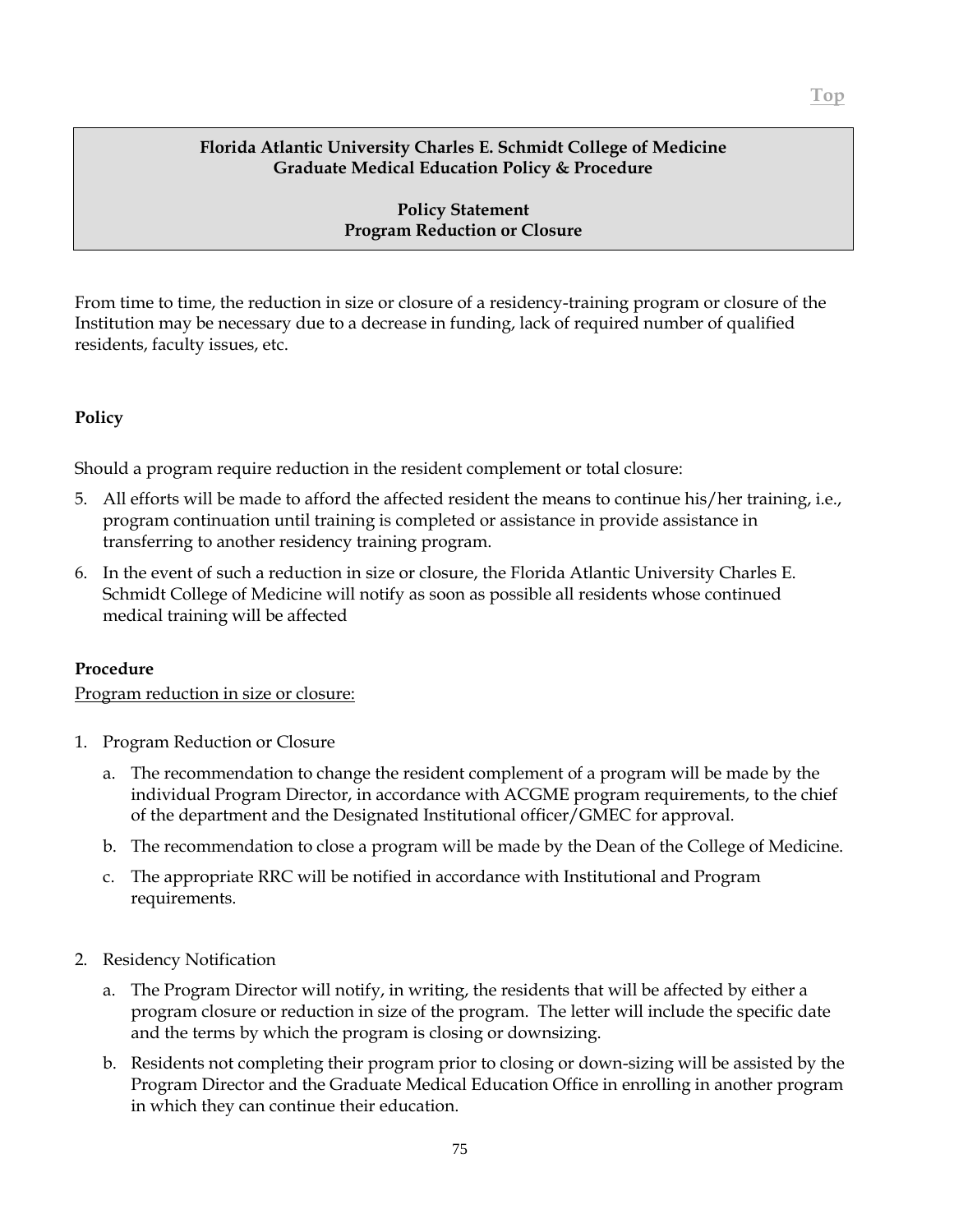- i. The affected residents will meet with the Program Director and the Medical Education Office staff to determine the best plan for relocation to a new program.
- ii. Letters and/or phone calls will be made on behalf of the displaced resident(s) to locate a new position.
- iii. The Medical Education Office will assist with the credentialing process for the placement of the resident(s) in another program.
- iv. The Human Resources Department will assist the resident with the transition of benefits etc.
- c. The College of Medicine and its affiliated teaching hospitals, through the GME Consortium, will not be responsible for any financial reimbursement for relocation.

#### Institutional reduction in size or closure:

| <b>Responsible Party</b> | Action                                                                                                                                                                                                                                                                                                 |
|--------------------------|--------------------------------------------------------------------------------------------------------------------------------------------------------------------------------------------------------------------------------------------------------------------------------------------------------|
| Dean / DIO               | Notifies the Graduate Medical Education Committee, Program<br>Directors and residents affected by the reduction in size and/or<br>closure of a residency training program or closure of the<br>Institution as soon as possible.                                                                        |
|                          | Stipulate to the affected resident(s) that they will be allowed to<br>continue with training, provided they continue to meet the<br>requirements for advancement and graduation, until completed,<br>or will be assisted in the enrollment at another ACGME-<br>accredited residency training program. |
| Program Director         | Proceeds as outlined under Program Reduction in Size or Closure                                                                                                                                                                                                                                        |

Approved by GMEC 8-27-2013 Approved by GMEC 12-17-2014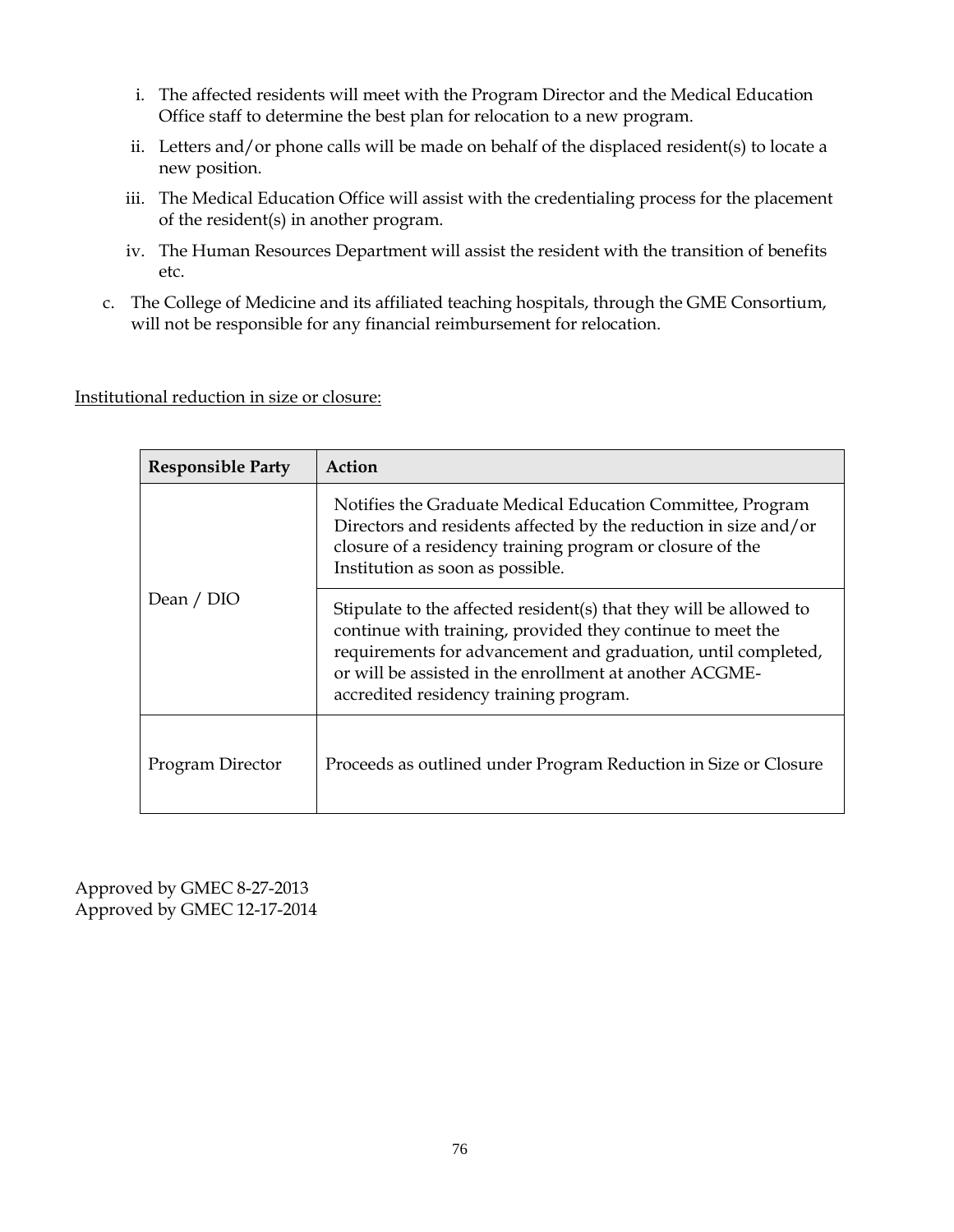### **Policy Statement Disaster Operation Plan**

Florida Atlantic University ("University" or "FAU") Graduate Medical Education and the Florida Atlantic University Charles E. Schmidt College of Medicine ("FAU COM"), with its participating hospitals and GME partners, strive to provide a stable educational environment for residents. It is an ACGME requirement that the Sponsoring Institution (FAU) have a policy that addresses administrative support for Graduate Medical Education ("GME") programs and residents in the event of a local, regional or national disaster or interruption of patient care (i.e., an event or a set of events causing significant alteration to the residency experience in one or more residency programs). As FAU has various distinct participating hospitals and training clinical sites in which graduate medical education may occur, this plan tries to assess the response needed if one or more participating sites have a disabling disaster.

The policy and procedure set forth below acknowledges that there are many possible types of disasters. This document addresses disaster and disruption in broad terms and shall be utilized in conjunction with the applicable disaster and emergency policies and plans of affiliated hospitals and clinics, as well as University disaster and emergency plans and policies [\(www.fau.edu/admin/EmergencyInformation.php\)](http://www.fau.edu/admin/EmergencyInformation.php). The GME Office will comply with the ACGME Plan (defined below). At all times the FAU residencies will comply with regional and national priorities and policies of disaster planning under FEMA [\(www.fema.gov\)](http://www.fema.gov/) and its regional authorities during and in the aftermath of a disaster.

This Disaster Operation Plan ("Plan") sets forth a plan to assist in restructuring residents' educational experiences as quickly as possible after a designated disaster and shall comply with ACGME Institutional Requirements. The ACGME sets forth in its Policies and Procedures a "Plan to Address a Disaster that Significantly Alters the Residency Experience at One or More Residency Programs"[\(http://www.acgme.org/acgmeweb/tabid/303/ProgramandInstitutionalGuidelines/ReviewandCo](http://www.acgme.org/acgmeweb/tabid/303/ProgramandInstitutionalGuidelines/ReviewandComment/ArchiveIndex.aspx) [mment/ArchiveIndex.aspx\)](http://www.acgme.org/acgmeweb/tabid/303/ProgramandInstitutionalGuidelines/ReviewandComment/ArchiveIndex.aspx) (''ACGME Plan") and should be reviewed by Residents, Program Directors, and the GME Office. This ACGME policy sets forth the priority for training America's physicians while recovering from a significant disruptive event for the sponsoring institution. Residents' education is a priority as soon as immediate safety is established in the involved community.

# **Procedure**

University Communication: Consistent with the University Emergency Operations Plan [\(www.fau.edu/admin/EmergencyInformation.php\)](http://www.fau.edu/admin/EmergencyInformation.php), the FAU President has the authority to direct and coordinate disaster operations for the University and may delegate this authority to members of the FAU leadership team. FAU has several campuses and the president's office determines operations at all those locales.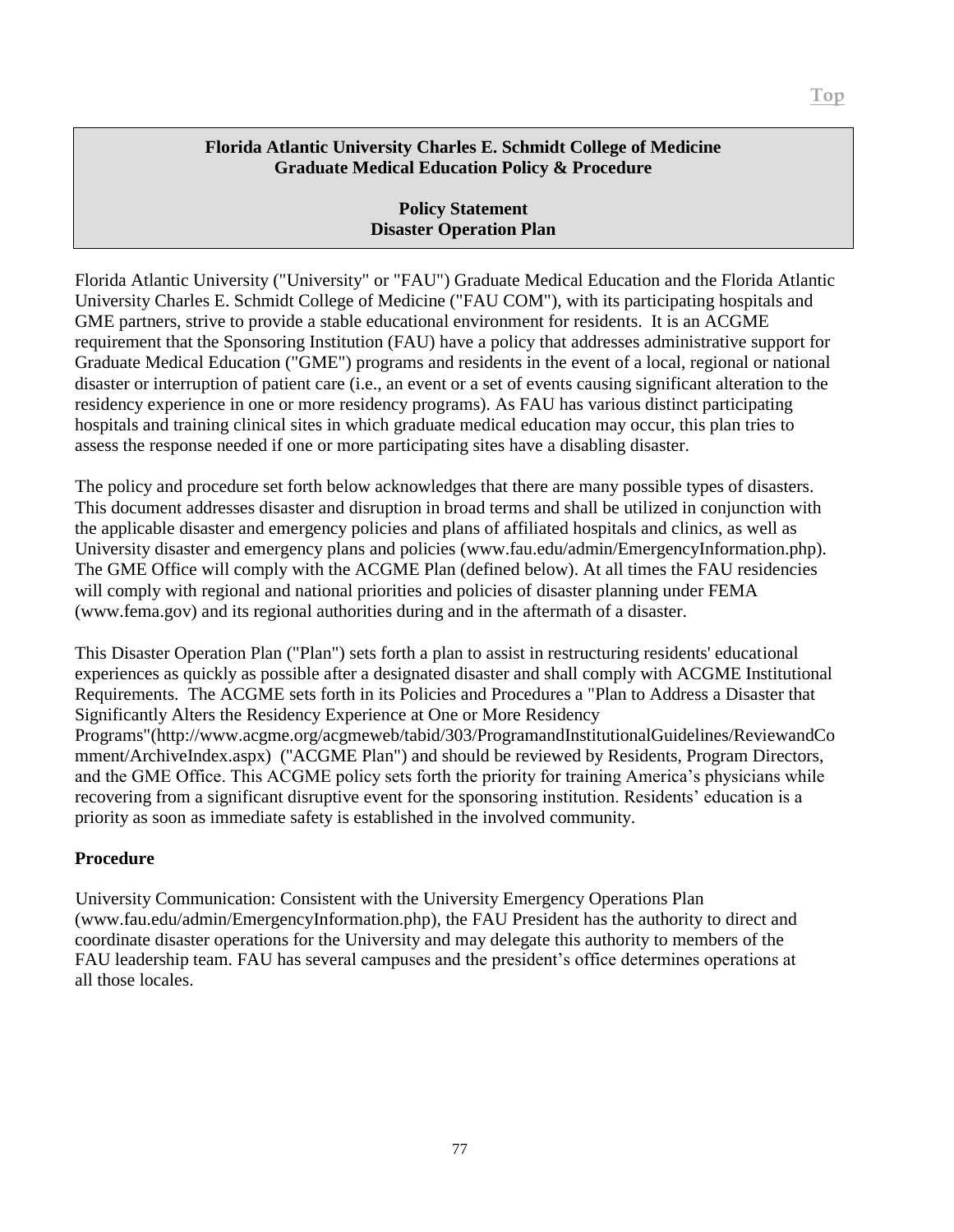Information concerning disaster operations of the University can be found on the FAU website home page which will be updated as necessary with detailed information about the emergency situation at the following link [\(www.fau.edu/admin/EmergencyInformation.php\)](http://www.fau.edu/admin/EmergencyInformation.php). Information concerning disasters affecting the University can also be found on local news and radio stations. A toll-free hotline at 1-888-8FAUOWL (832- 8695) offers callers important information about the status of the University during emergency situations, including approaching hurricanes.

Residents may be assigned to various other hospitals and facilities not on FAU campuses for GME, in which the local participating hospital may be involved in a disaster. The incident command procedures of a hospital with an active disaster will coordinate the residents assigned to the affected hospital in a disaster. The FAU GME Office has agreed to serve as an information clearinghouse for residents during a disaster. Residents may call 561-297-4241 or visit the FAU College of Medicine website for updated information (www.med.fau.edu).

The primary safe meeting point for residents in a major disaster will be the front lobby of Building 71, which is the Charles E Schmidt College of Medicine on the FAU Boca Raton university campus. The secondary meeting point and contact point will be at the medical staff office at St Mary's Hospital in West Palm Beach, as it is the most removed from the FAU Boca Raton University campus locale and removed from ocean swells.

Immediately after notification of a disaster, residents should notify the residency office of their location and safety by calling 561-297-4241. Then residents should report for assigned disaster responsibilities within their participating hospital or clinic until notified to return to routine duties.

|  |  |  |  | The table below delineates actions to be taken in an emergency and the responsible party. |  |
|--|--|--|--|-------------------------------------------------------------------------------------------|--|
|--|--|--|--|-------------------------------------------------------------------------------------------|--|

| <b>Responsible Party</b> | Action                                                                                                                                                                                                                                                                                                                                      |
|--------------------------|---------------------------------------------------------------------------------------------------------------------------------------------------------------------------------------------------------------------------------------------------------------------------------------------------------------------------------------------|
| Dean/DIO                 | Monitor healthcare delivery within the participating hospitals<br>and the functional state of residency programs during and<br>following a disaster. Communicate emergency and post-<br>emergency instructions and assignments via the FAU COM<br>website (www.med.fau.edu), University email, or other<br>manner technologically possible; |
|                          | Implement GME disaster and emergency procedures relating<br>to administrative support of programs in order to effectively<br>reconstitute and restructure the residents' educational<br>experience as quickly as possible after a disaster to meet<br>ACGME requirements; and                                                               |
|                          | Support the FAU Emergency and Disaster plans as published.                                                                                                                                                                                                                                                                                  |
| Dean / DIO               | Within ten (10) days after the declaration of a disaster by FAU,<br>which has caused significant residency program dysfunction:                                                                                                                                                                                                             |
|                          | Contact the ACGME, specifically the Institutional Review Committee<br>Executive Director, with information and/or requests for information.                                                                                                                                                                                                 |
|                          | Communicate with the ACGME concerning the impact of the disaster.                                                                                                                                                                                                                                                                           |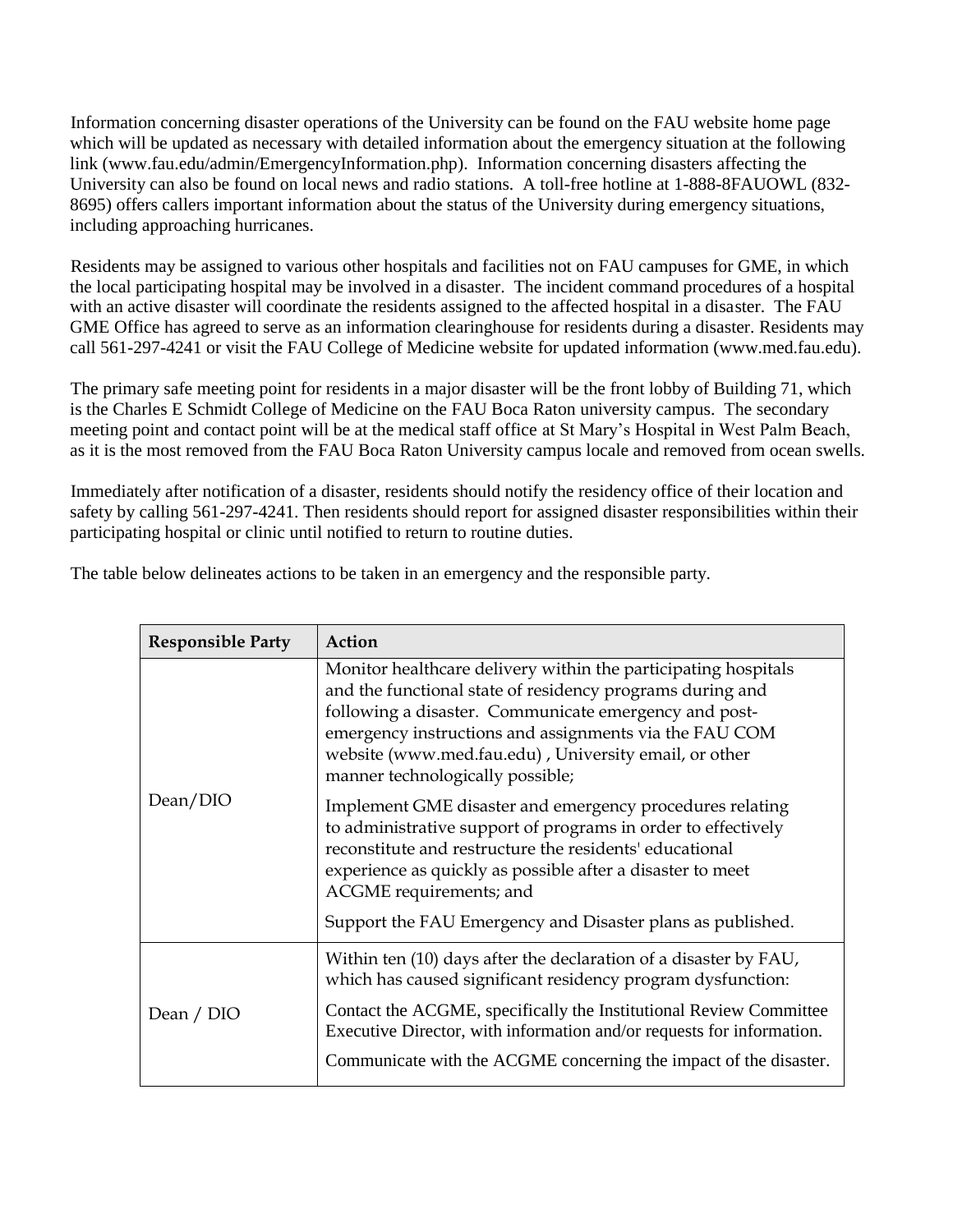| <b>Responsible Party</b> | Action                                                                                                                                                                                                                                                                                                                                                                                                                                                                                                                                                                                                                                                                                                                                                                                 |
|--------------------------|----------------------------------------------------------------------------------------------------------------------------------------------------------------------------------------------------------------------------------------------------------------------------------------------------------------------------------------------------------------------------------------------------------------------------------------------------------------------------------------------------------------------------------------------------------------------------------------------------------------------------------------------------------------------------------------------------------------------------------------------------------------------------------------|
| Dean / DIO               | Discuss with/submit to the ACGME, for all programs:                                                                                                                                                                                                                                                                                                                                                                                                                                                                                                                                                                                                                                                                                                                                    |
|                          | 1) Plans for program reconfigurations and/or resident transfers<br>2) Plans to inform each program's residents of program decisions                                                                                                                                                                                                                                                                                                                                                                                                                                                                                                                                                                                                                                                    |
|                          | Work with the CEO's and CFO's of participating hospitals, CMS<br>and the ACGME to develop temporary adjustment of resident caps<br>and approved positions.                                                                                                                                                                                                                                                                                                                                                                                                                                                                                                                                                                                                                             |
| Program Director         | Maintain operational awareness of the location of all residents<br>within their program as well as methods of contacting each<br>individual during time of a disaster.<br>Identify safe phones (i.e. 561-297-4241) and locations for residents<br>to call or migrate to in case of local or regional disasters (i.e. front<br>Lobby of the Charles E. Schmidt College of Medicine on the FAU<br>Boca Raton campus).                                                                                                                                                                                                                                                                                                                                                                    |
|                          | Assure accuracy of Resident Contact information Database [My<br>Evaluations, other] through periodic verification and [at least<br>annual] updates:<br>- e-mail addresses (FAU and non-campus if available)<br>- phone numbers (cellular and land line, if available)<br>- next of kin/family location information including addresses<br>- Car registrations, and driver's licenses.                                                                                                                                                                                                                                                                                                                                                                                                  |
|                          | Make decision, within 14 days, as to whether the program or<br>affiliate hospital[s] can no longer provide at least an adequate<br>educational experience for each of its residents<br>If minimum educational requirements cannot be met:<br>1) Notify DIO/Dean, and discuss plans for reconfiguration or<br>resident transfers<br>2) Notify appropriate ACGME Review Committee Executive<br>Director with information<br>3) Arrange temporary transfers to other programs institutions<br>until such time as the residency program can provide adequate<br>educational experience for each of its residents; or<br>4) Assist the residents in permanent transfers to other programs/<br>institutions if the interruption appears prolonged or disruptive<br>to the resident's career. |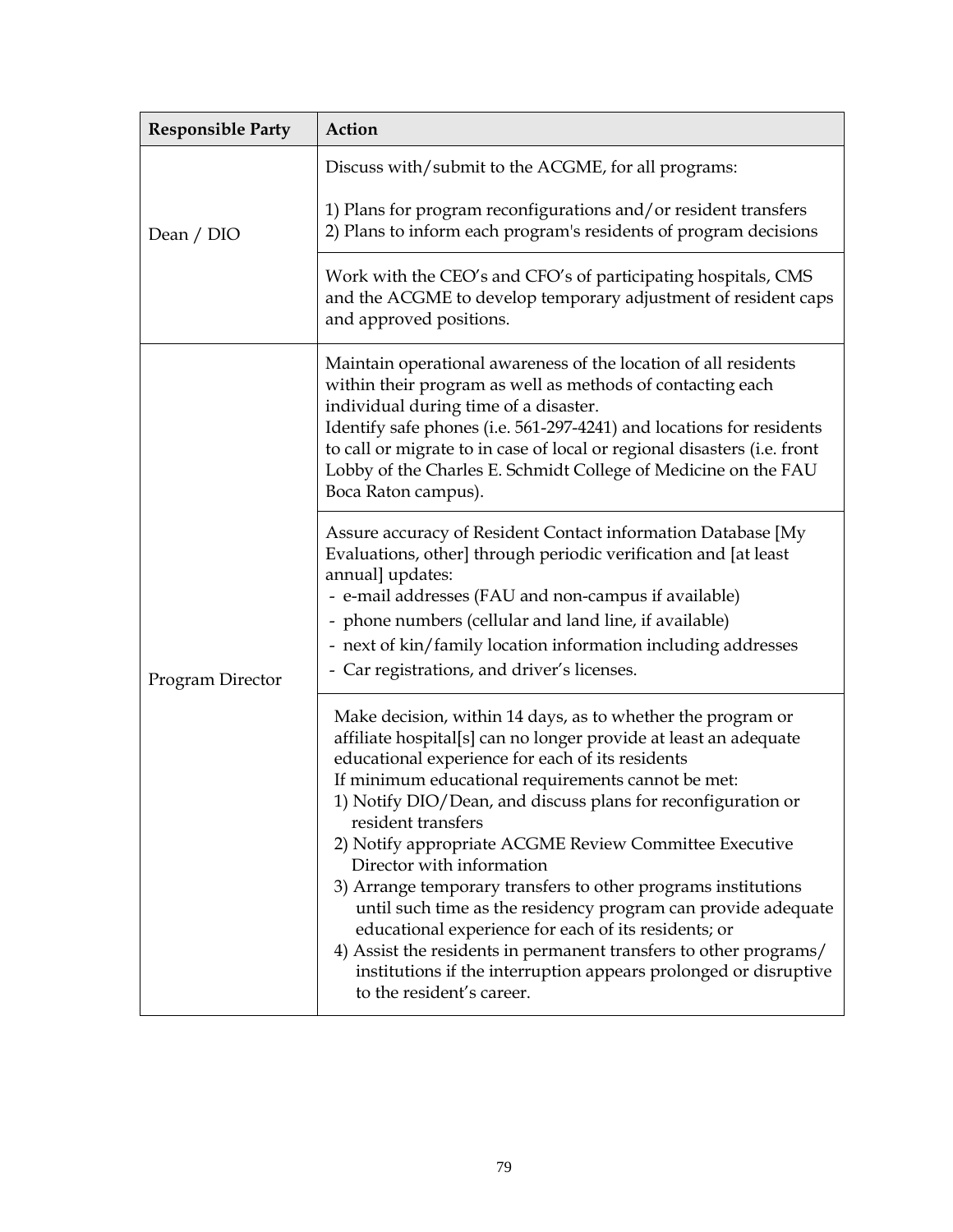| <b>Responsible Party</b> | Action                                                                                                                                                                                                                                                                                                                                                                                                                                                                                                                                                                                                                                                                                                                                                                                                                                                                                                                                                                                                                                                                                                                                                                                                                                                                                                                                                                                                                                                                                                                                                                                                                                                                     |
|--------------------------|----------------------------------------------------------------------------------------------------------------------------------------------------------------------------------------------------------------------------------------------------------------------------------------------------------------------------------------------------------------------------------------------------------------------------------------------------------------------------------------------------------------------------------------------------------------------------------------------------------------------------------------------------------------------------------------------------------------------------------------------------------------------------------------------------------------------------------------------------------------------------------------------------------------------------------------------------------------------------------------------------------------------------------------------------------------------------------------------------------------------------------------------------------------------------------------------------------------------------------------------------------------------------------------------------------------------------------------------------------------------------------------------------------------------------------------------------------------------------------------------------------------------------------------------------------------------------------------------------------------------------------------------------------------------------|
|                          | Programs must make the transfer decision expeditiously so as to<br>maximize the likelihood that each resident will complete the year<br>in a timely fashion.<br>Residents may be accommodated within alternative ACGME<br>approved affiliated hospital facilities among FAU GME programs<br>not previously on the specific resident's schedule.<br>These accommodations may be for months or until graduation as<br>long as the resident receives comparable education towards board<br>certification in their specialty.                                                                                                                                                                                                                                                                                                                                                                                                                                                                                                                                                                                                                                                                                                                                                                                                                                                                                                                                                                                                                                                                                                                                                  |
| Resident                 | During and after a disaster continue in professional role, and:<br>1) Follow applicable disaster and emergency policies and<br>procedures of FAU, the participating hospital affiliates and<br>clinics, including reporting to the assigned roles/sites in the<br>immediate disaster, as appropriate;<br>2) Follow instructions and meet scheduled assignments during<br>and after the disaster or emergency per directives from<br>program directors, DIO/GME Office, or designated<br>supervisors, including attending physicians.<br>[No resident should expect work assignments exceeding<br>the safe practice rules, established by the ACGME.]<br>3) Contact their program director, the established safe number/<br>safe place as soon as possible to establish communication,<br>identify their location and receive instructions about their<br>assignments.<br>4) Assess the safety of their immediate family and dependents in<br>the disaster zone as soon as possible; and<br>5) Visit the FAU/ACGME webpages for further information:<br>www.fau.edu/admin/EmergencyInformation.php<br>www.med.fau.edu<br><u>www.acgme.org</u><br>and any other relevant sources of information concerning the<br>disaster or emergency including radio and television.<br>In the event of a failure of local communications, residents<br>should report to the safe place in the front lobby of the FAU<br>Charles E. Schmidt College of Medicine on the FAU Boca Raton<br>campus or alternative designated location under FEMA.<br>Residents should wear their personal identification tags to<br>identify their role as licensed resident within the FAU GME<br>programs. |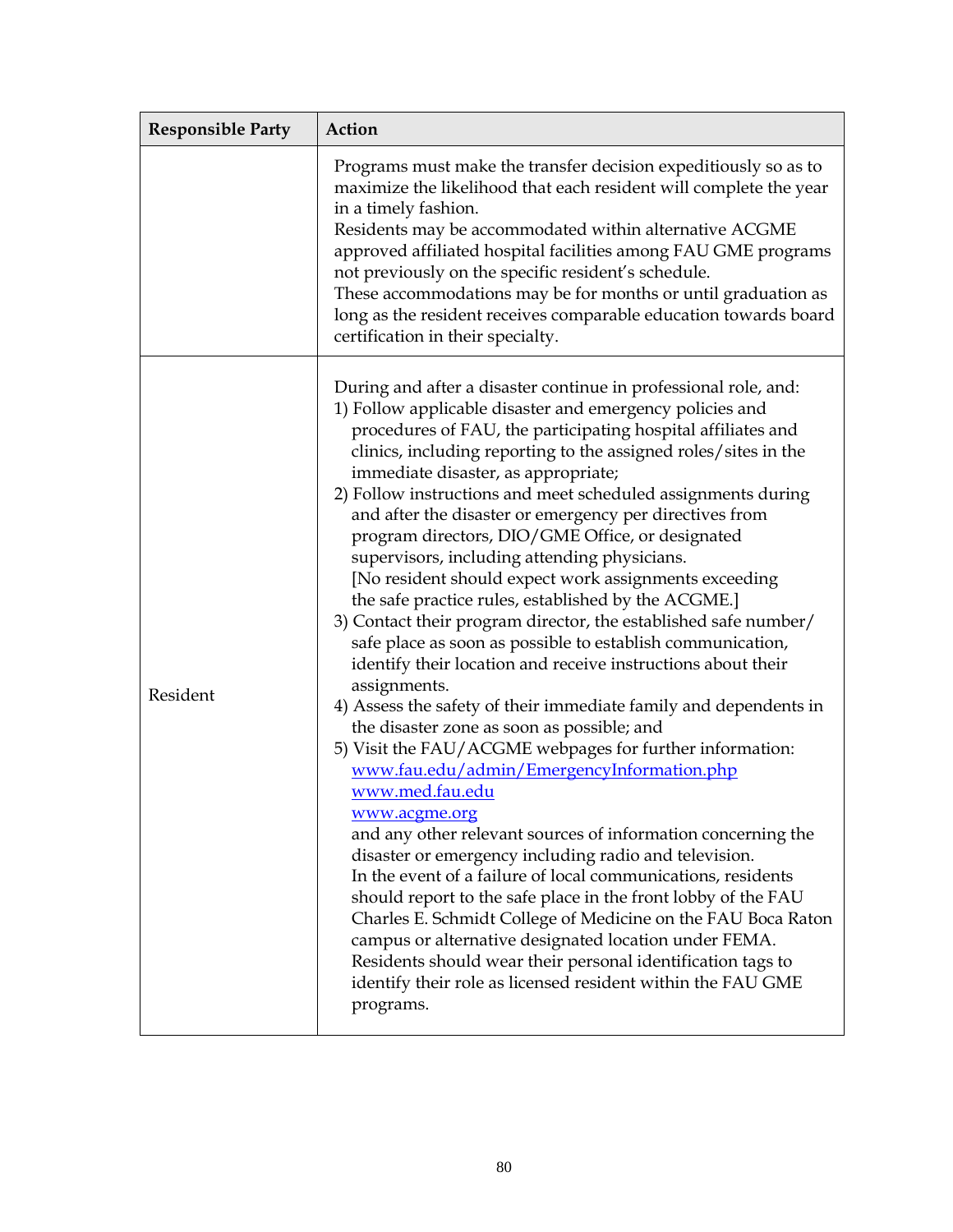| <b>Responsible Party</b> | Action                                                                                                                                                                                                                                                                                                                                                                                                                                                                                                                                                                                                                                                          |
|--------------------------|-----------------------------------------------------------------------------------------------------------------------------------------------------------------------------------------------------------------------------------------------------------------------------------------------------------------------------------------------------------------------------------------------------------------------------------------------------------------------------------------------------------------------------------------------------------------------------------------------------------------------------------------------------------------|
| Resident                 | Follow these assignment guidelines:<br>1) If assigned to a participating hospital, respond as resident<br>physician member of the hospital. Report for instructions to<br>the assigned associate program director responsible for their<br>program at that institution. The resident may be placed under<br>the incident command of the participating hospital as physician<br>work pool or resource until the immediate crisis passes;<br>2) If assigned to an outpatient facility, receive instructions by the<br>facility director as to the status and safety of the facility; and<br>3) If assigned to facilities that are closed, may voluntarily present |
|                          | to one of the nearest FAU participating hospitals where their<br>identification badges will be recognized and they can be<br>incorporated into relief activities.<br>Notify the GME office of location during a declared disaster.                                                                                                                                                                                                                                                                                                                                                                                                                              |
|                          | Provide a disaster evacuation plan to the program director which<br>details where he/she will go, including phone numbers, address<br>and email in the event an evacuation of the area is mandated.                                                                                                                                                                                                                                                                                                                                                                                                                                                             |
|                          | Identify their immediate family and dependents' plan for<br>evacuation and a safe telephone number where they can be found<br>in case of regional catastrophe and evacuation.                                                                                                                                                                                                                                                                                                                                                                                                                                                                                   |

Compensation and Benefits

Residents are employees of FAU whose salaries are reimbursed by CMS payments to the participating hospitals. If there is significant disruption of the residents program or participating hospital the funds for their training may be not forthcoming to their participating hospitals and FAU. Residents may require transfer to alternative funded facilities by the ACGME. However, FAU GME Office will do everything possible to secure continuing support or reassignment for residents pursuant to this Plan and the requirements of the ACGME to minimize resident disruption of income and benefits. Every effort will be made to work with CMS to transfer the resident and their reimbursement "cap" to an alternative site. Benefits will be maintained for residents in the event of such a hospital or program closure until residents may assume their training in alternative facilities.

This institutional plan has various participating facilities and hospitals for resident training that could absorb local disasters with reassignment of residents within the sponsored facilities. In the event of a regional catastrophe of prolonged time, the FAU GME programs will seek solutions through the ACGME for reassignment of residents outside the FAU participating hospitals until the integrity of the FAU GME programs is restored.

Approved by GMEC 8-27-2013 Approved by GMEC 12-17-2014 **Revised 09/09/15**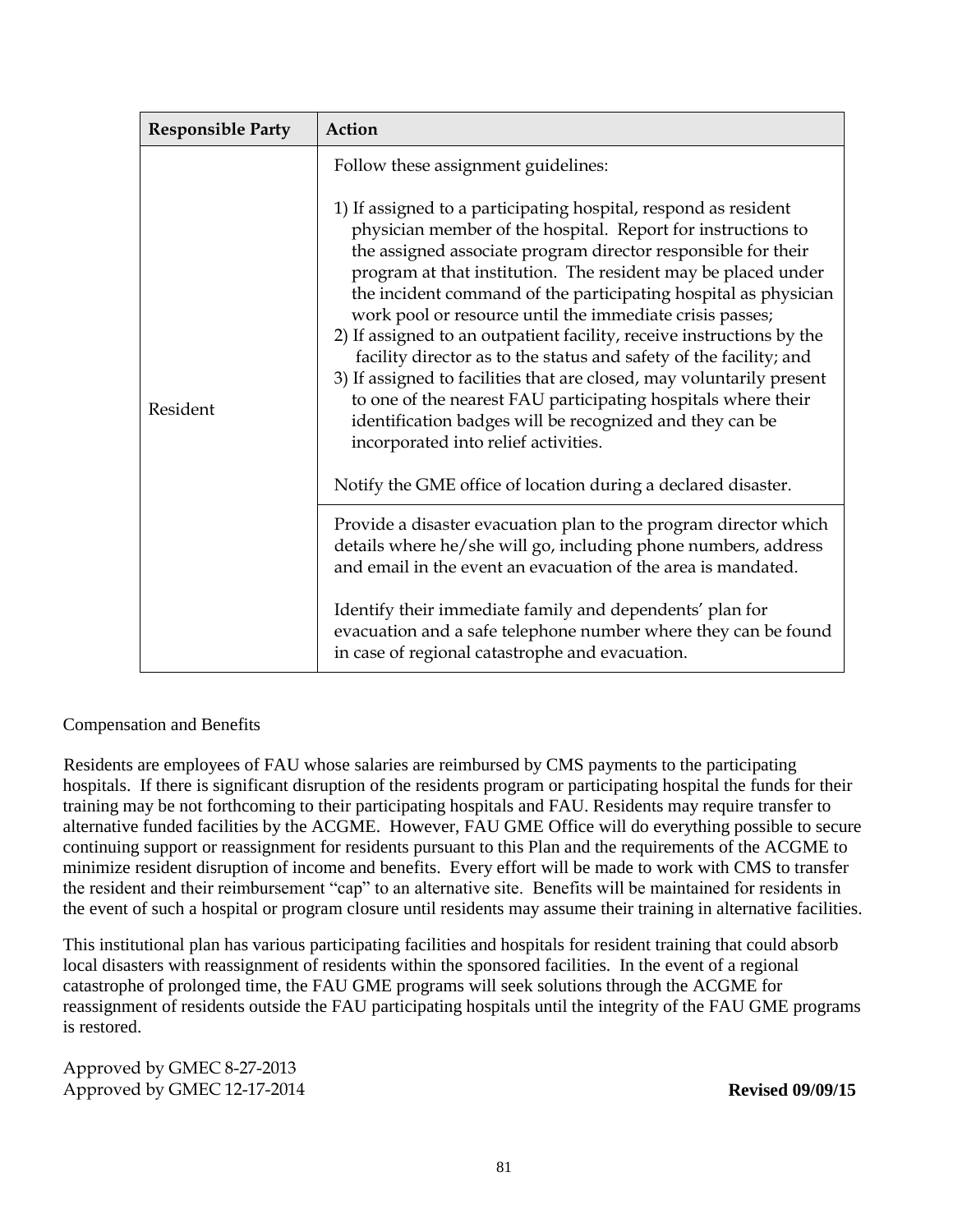### **Policy Statement Vendor/Industry Relation Policy**

The Charles E. Schmidt College of Medicine (COM) at Florida Atlantic University (FAU) recognizes the possibility of conflict of interest or apparent conflict of interest in interactions with corporations, representatives of corporations and other individuals supported by medicallyrelated industries. At the same time COM recognizes that several medically-related industries provide appropriate and legitimate support for educational and patient care activities. This policy serves to describe an acceptable learning environment where faculty, students and residents are shielded from industry bias. This policy incorporates standards of practice comparable to those adopted by medical schools nationwide.

The COM assures the public that it is aware of the risks involving conflict of interest, and takes conflict of interest seriously. Medical students and residents should not be exposed to interactions that may create a conflict or the appearance of a conflict of interest. Faculty interacting with students and residents are expected to model appropriate interactions and to prevent inappropriate exposure of students and residents to representatives of medically-related industries.

Accordingly the COM at FAU follows the following policy concerning interactions with industry, and adheres to the guidelines below. Additionally two university wide policies pertaining to conflict of interest must also be followed, in addition to other applicable university regulations and policies:

General Conflict of Interest Policy [http://www.fau.edu/hr/OE\\_Guidelines.php](http://www.fau.edu/hr/OE_Guidelines.php)

Research Conflict of Interest Policy http://www.fau.edu/research/conflict of interest.php

Full-time COM faculty are subject to this policy at all times. This policy applies to affiliate and part-time faculty when they are acting on behalf of the University within the scope of their appointment (teaching, supervising trainees, etc.) When not acting in their role as an FAU faculty member, affiliate and part-time faculty are not subject to this policy. The COM recognizes that its affiliated hospitals and clinical sites have their own specific policies regarding corporations and vendors, and will actively support and enforce these policies as well, to the extent they are consistent with University policy.

The Senior Associate Dean for Medical Education is responsible for student education on acceptable interactions with industry, so that students can make appropriate choices should a potential conflict arise.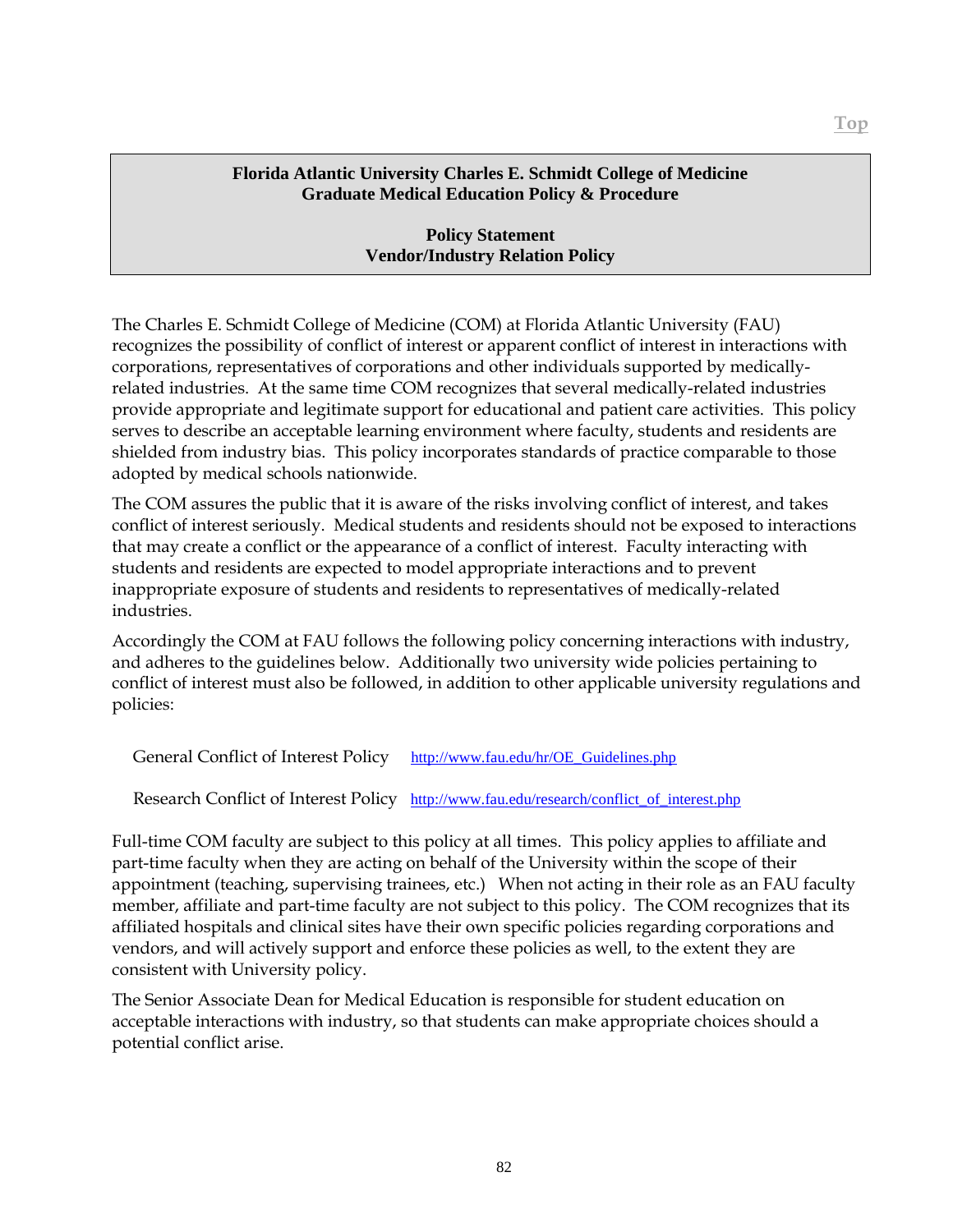The Senior Associate Dean for Graduate Medical Education is responsible for resident education on acceptable interactions with industry, so that residents can make similar appropriate choices. The appropriate Department Chair is responsible for assuring compliance with this policy.

Definitions:

- Industry Includes, but is not limited to, pharmaceutical, device, equipment, biotechnology, service, software, supplies, biomedical investment, and for-profit educational companies, and foundations sponsored by companies such as drug and device companies.
- Faculty Includes the full-time, part-time and affiliate faculty of the COM.
- PHI -Protected Health Information as defined by the HIPAA Privacy Rule: any health related information that can be used to identify an individual.
- Consulting Any relationship where a University employee is retained by an industry business entity to provide professional advice or services outside of his/her University employment.

# GIFTS AND MATERIALS FROM INDUSTRY

Students and residents of the COM may not accept gifts or meals provided by Industry under any circumstances. Students and residents will be educated regarding the potential for gifts and meals to bias objective professional judgment and clinical decision-making, and will be expected to refuse any offers for such items.

Items from Industry that may be perceived as marketing materials, such as pens, notepads and other items, with company or product logos may not be accepted under any circumstances. Gifts in the form of entertainment or recreational activities/items, cash, or cash equivalents (such as gift certificates), and items for personal benefit may not be accepted at any time, regardless of value.

Faculty in a direct supervisory role of residents or students should assure that the learning environment is free from industry influence, including free of meals and gifts as noted above. Part-time and affiliate faculty should make every attempt to schedule industry-sponsored activities or meals during a time when students and residents are scheduled in other locations. If meals are scheduled at a time when students and residents are in the office, they should not be offered the opportunity to participate or offered any gifts. For the privacy of patients, all on-site meals must be scheduled in advance and held in non-patient care areas where PHI is not seen or overheard.

# PHARMACEUTICAL SAMPLES

Pharmaceutical samples can benefit patient care by allowing patients to try a new medication for effectiveness and tolerance prior to incurring a cost, and by expediting access. With these benefits comes the responsibility for managing the medications to ensure security of medication inventory, prevent dispensing of expired medications, and recording of all dispensed medications in the respective patient records. Students and residents may not be involved in the receipt, storage or dispensing of pharmaceutical samples.

COM faculty, residents, and medical students may not accept remuneration of any kind for either receiving or dispensing sample medications.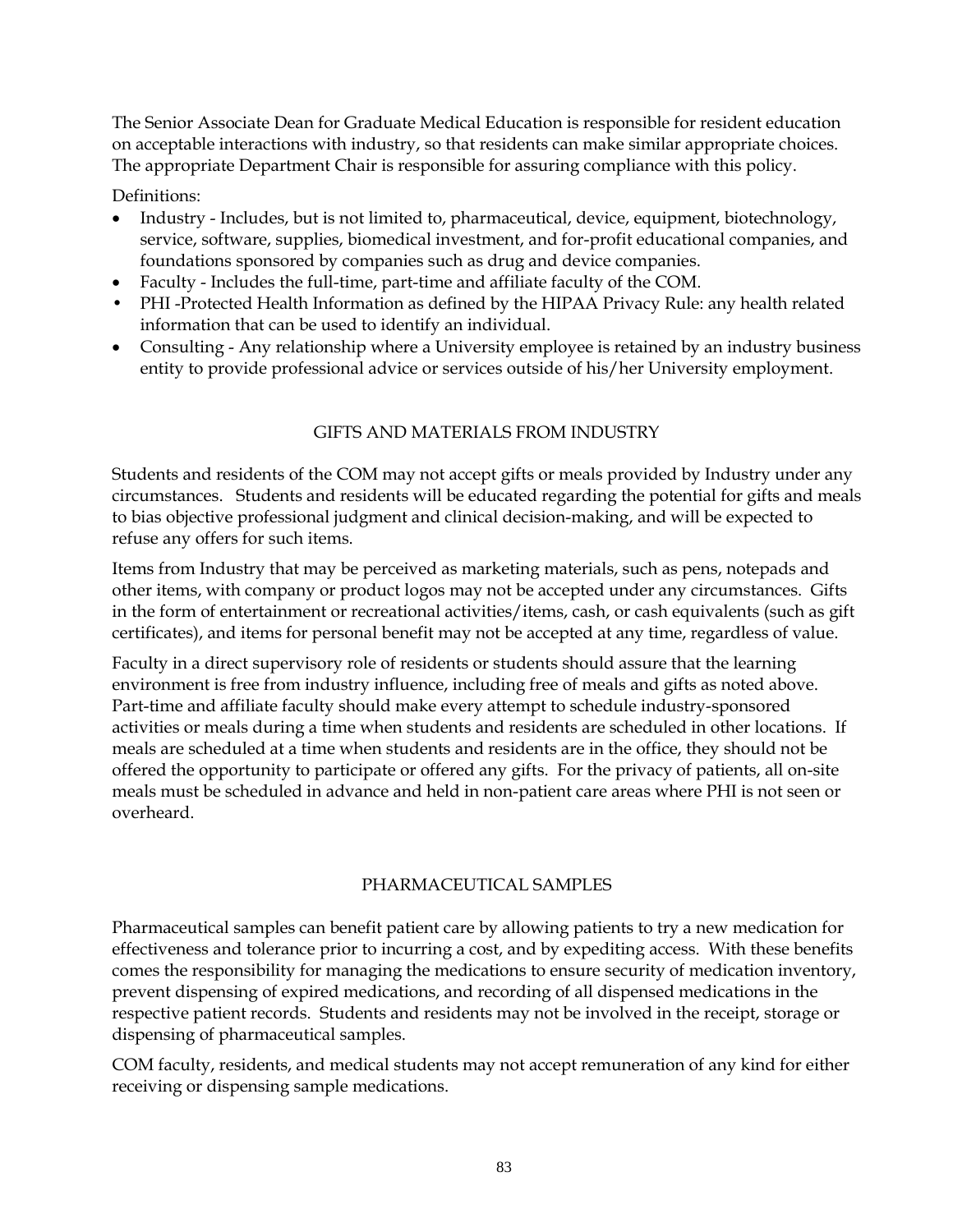#### INDUSTRY REPRESENTATIVE VISITS

Industry representatives are required to schedule an appointment to meet with any COM faculty and must limit their interaction to that physician. Students and residents may participate in discussions with industry representatives where questions are asked; however the Attending Physician must be present and use this as an opportunity to discuss the potential for bias and to look at additional information sources as well. On their initial visit to any COM affiliated site, Industry representatives are to be notified of Industry Relations and Conflict of Interest policies. Industry representatives are not allowed access to patients or PHI unless authorized by the treating physician and patient for involvement in patient care in accordance with appropriate patient consent or in accordance with an IRB/Privacy Board approved research authorization or waiver.

Educational materials, products or product information that may be useful to patients may be directly accepted by the physician and designated clinic staff, but not by students or residents. Industry representatives are not permitted to place educational materials in patient care areas or waiting areas. Any educational sessions presented by Industry representatives are to be held away from patient care areas so that PHI is not viewed or heard.

#### PROFESSIONAL MEETINGS AND PRESENTATIONS

Attendance by COM faculty, residents and students at conferences or meetings where objective scientific and/or educational activities are the primary focus of the conference or meeting ("Professional Meetings") is encouraged. Direct payment or reimbursement by Industry of travel, or other expenses associated with attendance at Professional Meetings, to faculty, residents or students is not permitted.

Participation by faculty as speakers at Professional Meetings is encouraged. Such participation enhances the national reputation of the COM, Florida Atlantic University, and of the individual faculty member. The COM recognizes that faculty spend time and effort apart from their regular University duties in preparing for such engagements, and that compensation based on the faculty member's expertise, experience, regional/national/international reputation, and specialty by the sponsor or organizers of the Professional Meeting for the faculty member's time, expertise and the expenses of attendance may be offered, according to ACCME policies.

Faculty participation as speakers or content experts at Professional Meetings where compensation/honoraria is offered shall normally be conducted as an outside activity. Affiliate faculty may do this on their own time and on their own behalf, and should not utilize or refer to their COM faculty title during the presentation. Part-time and full-time faculty members may also participate in the Professional Meeting as an outside activity on their own time without the use of their COM title; however they must disclose the activity via the outside activity reporting guidelines (Reporting Outside Activities Database), discuss the forum with their Department Chair and obtain approval from their Chair. Approval will not be unreasonably withheld, but will be dependent upon whether the faculty member is meeting his or her departmental assignments/expectations. The faculty member may also need to submit a request for annual leave if the participation will take place during University business hours (Monday - Friday 8am-5pm) or during periods when scheduled for on-call duties, as discussed with the Department Chair.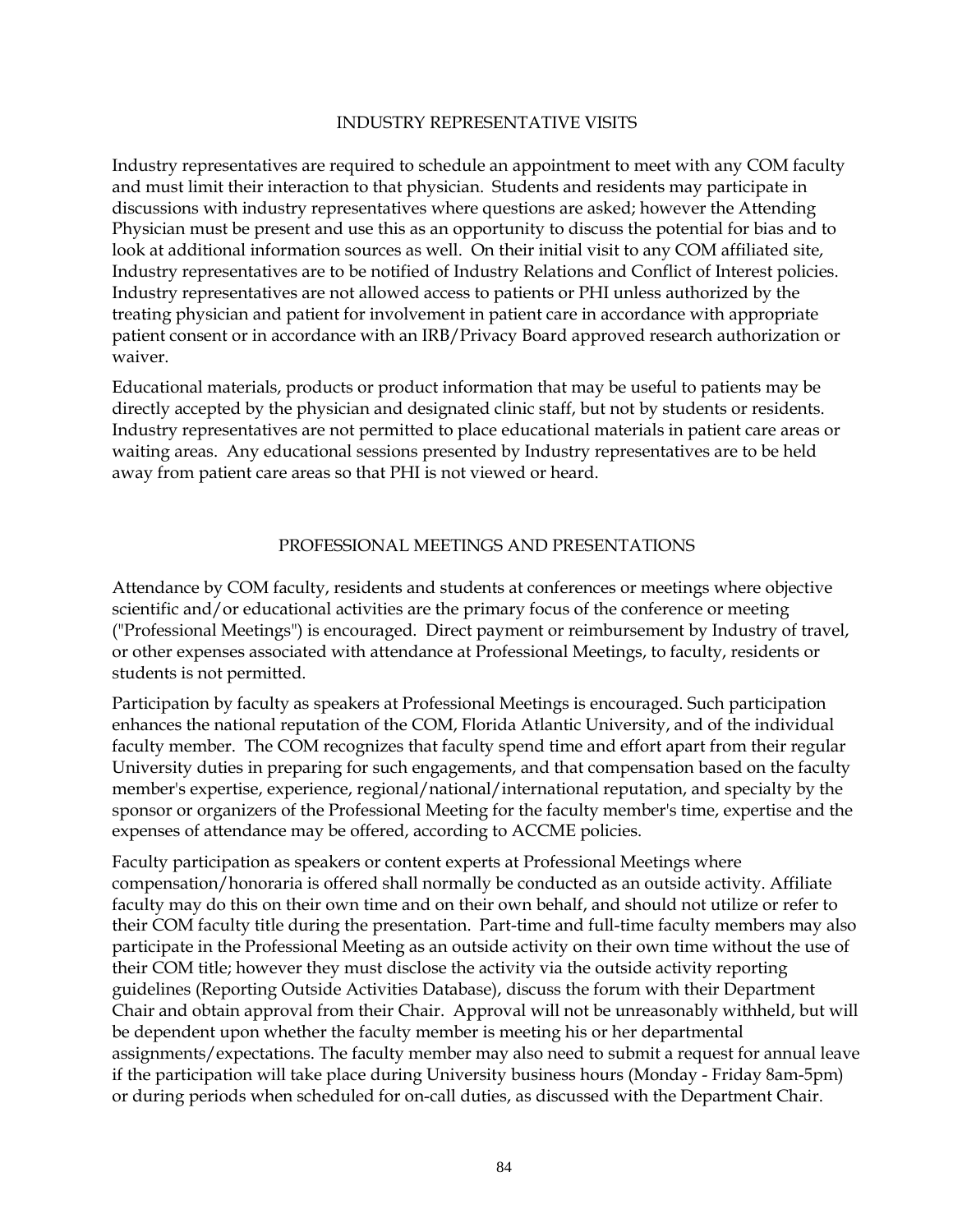Any honorarium or other payments may be made directly to the faculty member and should be fair and reasonable compensation. The actual costs of travel, lodging and other reasonable expenses of attending the event may also be paid or reimbursed by the sponsor or organizer of the meeting but should not be paid directly to the faculty member by Industry.

Faculty participating as speakers at Professional Meetings for which continuing professional education (CPE) credit is offered will be subject to the CPE policies and procedures of the ACCME accredited CME provider. Honorarium and payment or reimbursement of expenses for lecturing at CPE events should be paid by the ACCME accredited CME provider to the faculty member but should not be paid directly to the faculty member by Industry.

Occasionally, faculty members will be invited to lecture at conferences sponsored by nationally recognized professional organizations (e.g. AAMC). In these situations, the professional organization will be the credentialing body for the event and will also require faculty to follow its CPE policies and procedures.

The COM recognizes that its faculty may be sought after as speakers to present information relevant to a company 's products to the medical and health care provider community. Affiliate or part-time faculty may spend time and effort apart from their regular assigned University duties in preparing for such presentations, and compensation by the company for the faculty member's time may be offered.

Faculty participation as speakers on behalf of industry products must be conducted as an outside activity. Any paid faculty member must disclose the activity via the outside activity reporting guidelines (Reporting Outside Activities Database) and obtain approval from their Department Chair. Approval will not be unreasonably withheld, but will be dependent upon whether the faculty member is meeting his or her departmental assignments and obligations. The faculty member must also submit a request for annual leave if the participation will take place during University business hours (8am-5pm, Monday-Friday) or during periods when scheduled for on call duties. Faculty members are prohibited from using or referring to their COM titles when giving such presentations, and may not involve students or residents in these activities.

Payment to faculty members must be reasonable and fair compensation for the work performed based on the faculty member's expertise, experience, regional/national/international reputation, and specialty. The gathering where the information is presented must be primarily dedicated to informing healthcare professionals about a product or treatment, providing scientific information, and promoting educational discourse on the topic presented. The venue must be conducive to informational communication and meals (a) are modest as judged by local standards; (b) are not part of an entertainment or recreational event; and (c) are provided in a manner conducive to informational communication. In addition, inclusion of a healthcare professional's spouse or other guest in a meal accompanying an informational presentation made by or on behalf of Industry is not appropriate.

Presentation materials on drug products must follow pharmaceutical guidelines and present information on the FDA-approved use of the drug product and may not promote the "off- label" use of a drug product. Faculty members may not participate in product promotional activities when acting on behalf of FAU or using their FAU affiliation.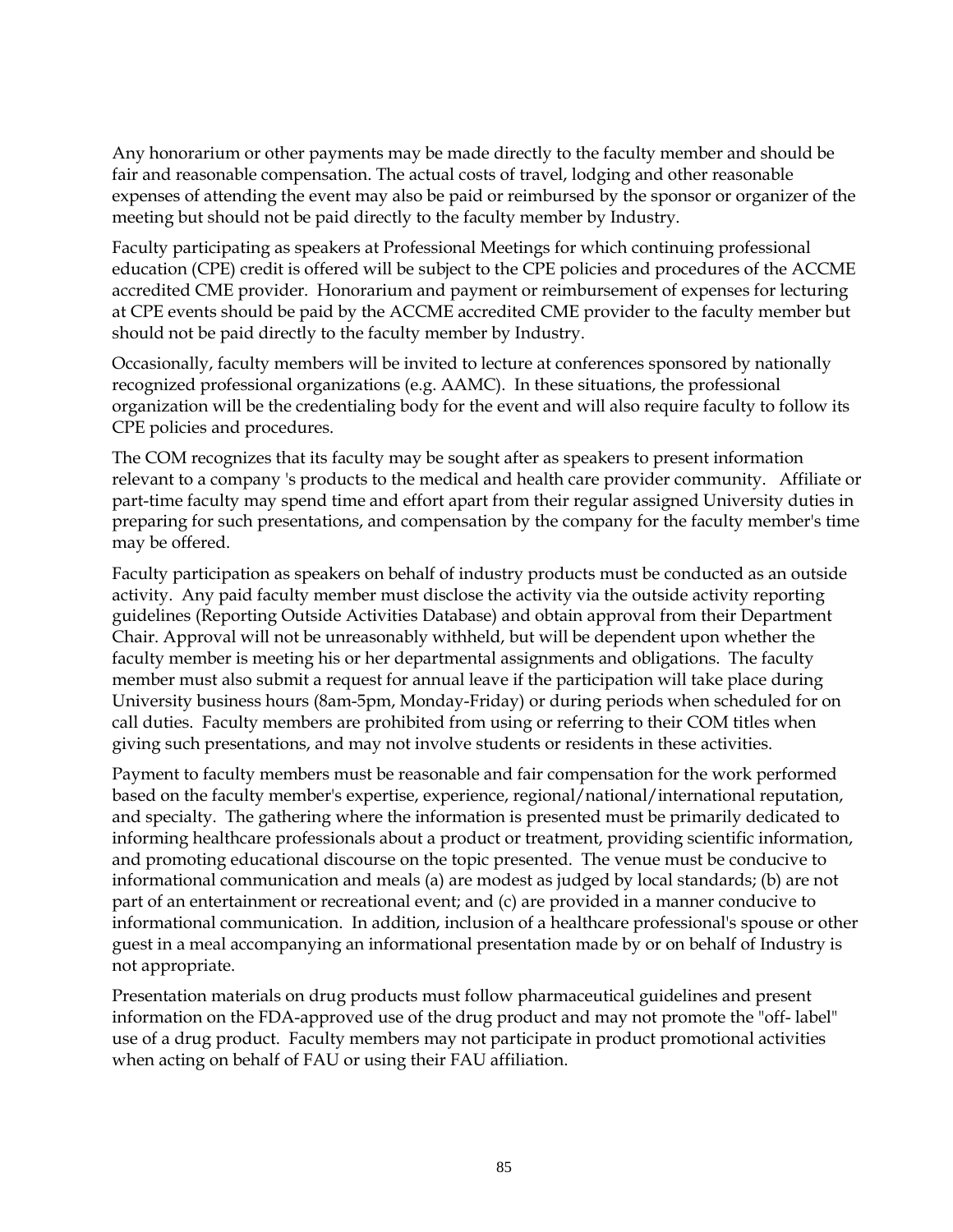#### CONSULTING RELATIONSHIPS WITH INDUSTRY

The COM expects that its faculty will be sought after as consultants to Industry and agrees that such relationships can lead to medical innovation, better medical and surgical products, and can ultimately promote better patient care. Affiliate faculty and part-time paid faculty may enter into these arrangements. However, such consulting relationships must not:

- compromise professional ethics;
- utilize an individual's title as a member of the COM faculty;
- have elements that may be construed by the government as an illegal kickback, resulting in criminal charges;
- be used as a vehicle for direct payment to faculty aimed at convincing them to use a company's products; or
- interfere with university duties, including supervision of medical students and residents.

Accordingly, consulting relationships with Industry are permitted for affiliate faculty and parttime paid faculty under the following conditions:

- for paid part-time faculty the relationship must be disclosed via the outside activity reporting guidelines (Reporting Outside Activities Database); and approved by the Department Chair; and
- paid part-time faculty must submit a request for annual leave if the participation will take place during University business hours (Monday – Friday 8am-5pm) or during periods when scheduled for on-call duties;
- the relationship must be based on a written agreement which documents the specific, legitimate tasks and deliverables; and
- payment amount must reflect reasonable and fair compensation and be commensurate with the tasks performed, considering the faculty member's specialty, expertise and regional/national/international reputation.

A copy of the final, fully executed contract must be submitted to the Department Chair for the department file.

On occasion, a company will ask for a release letter from Florida Atlantic University indicating that the University has authorized the faculty member to engage in the outside activity in question. The faculty member may provide the approved outside activity form in response to this request at the discretion of the Department Chair.

Approved by GMEC 8-27-2013 Approved by GMEC 12-17-2014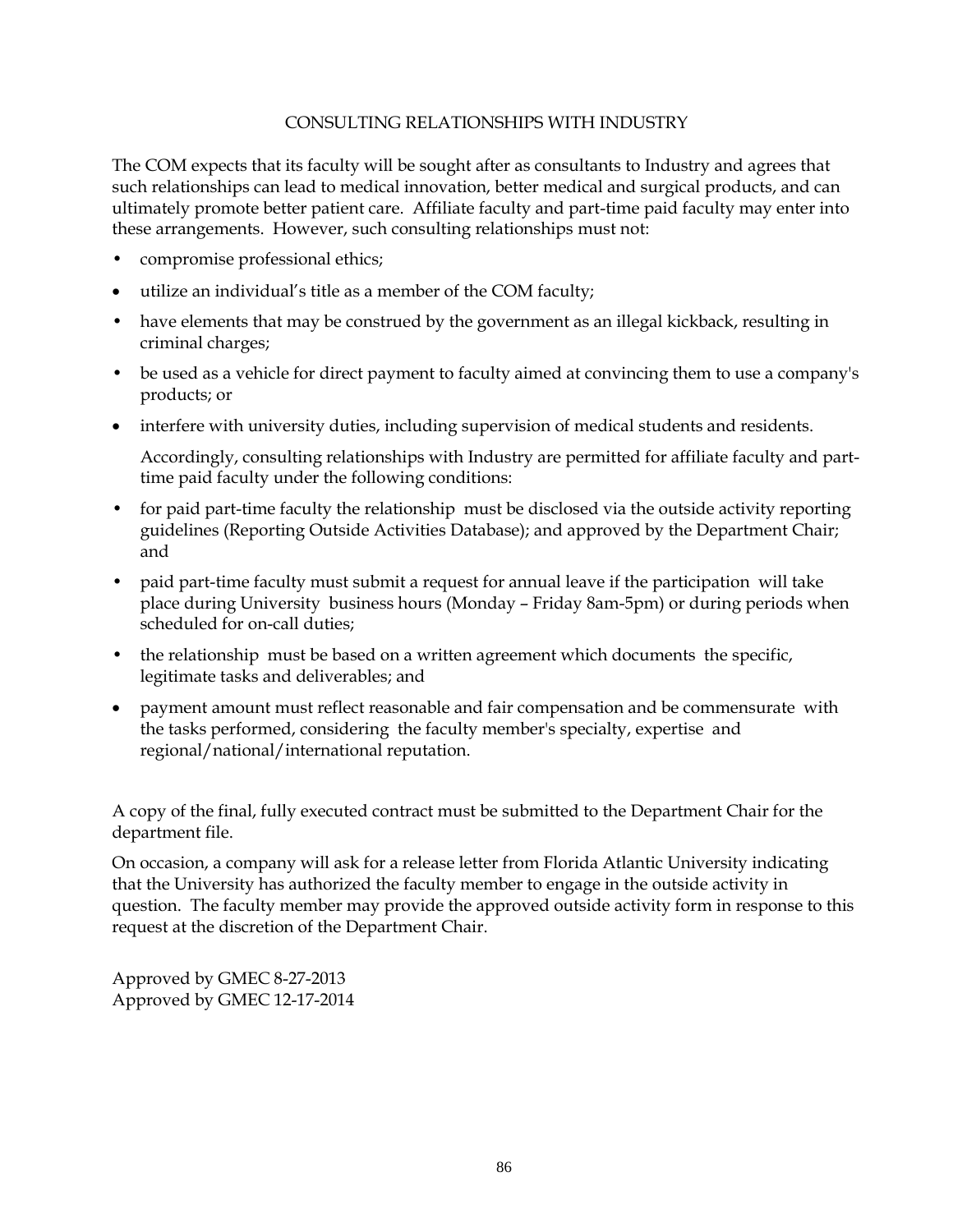### **Policy Statement Restrictive Covenants/Non-Compete**

### **SUBJECT: Restrictive Covenants**

The ACGME requires the residents not be asked to sign restrictive covenant clauses or noncompetition guarantees.

### **Policy**

Resident will not be asked to sign restrictive covenant clauses or non-competition guarantees.

No Florida Atlantic University contract, agreement, policy or other statement will represent to the resident that a restrictive covenant clause or non-competition guarantee is in place relative to their employment as a resident.

Approved by GMEC 8-27-2013 Approved by GMEC 12-17-2014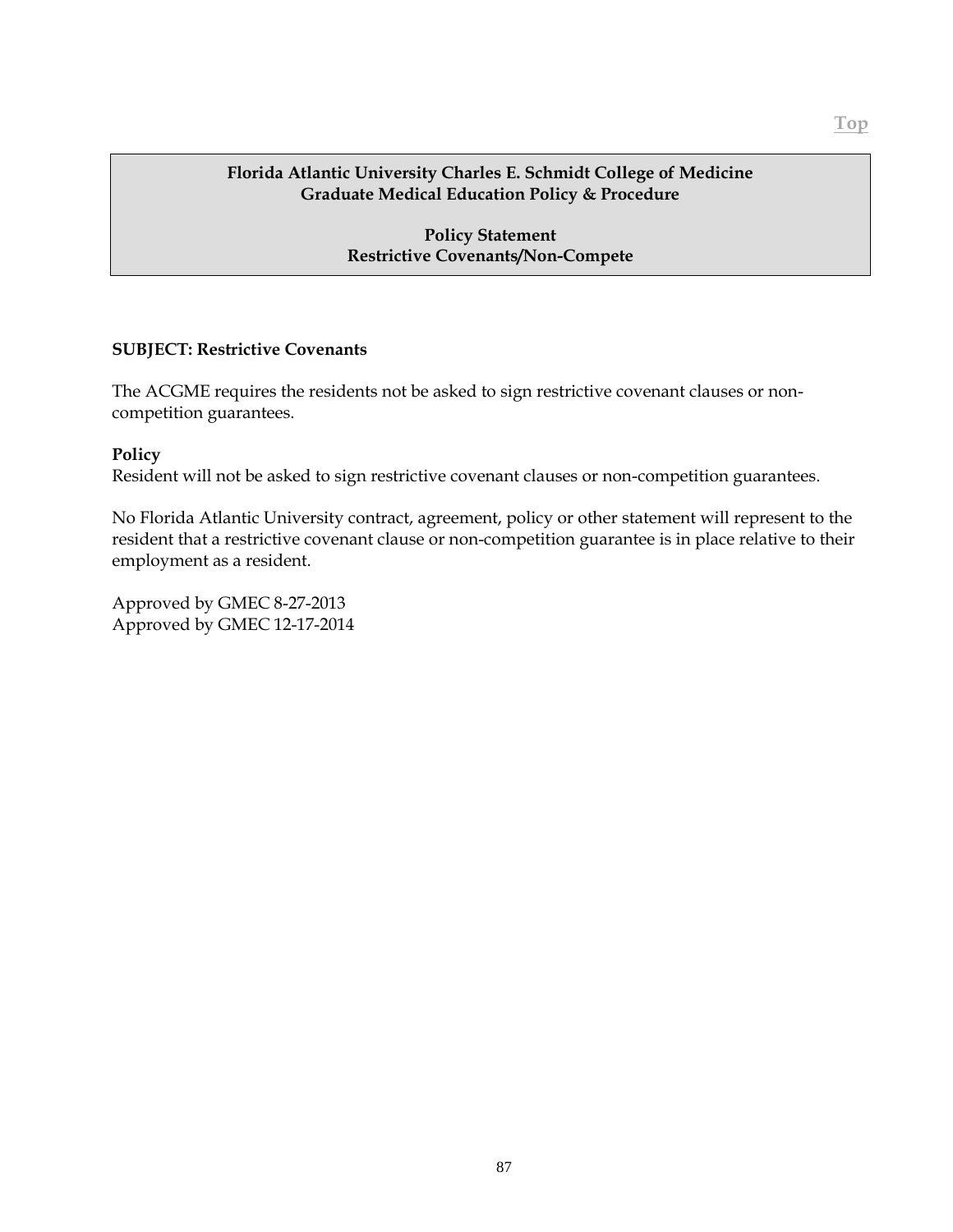### **Policy Statement Promotion and Renewal/Non-Renewal of Resident Contract**

### Conditions for Reappointment/Renewal:

In order to be reappointed for the next year of residency training, a Resident must be in good standing with Florida Atlantic University and the College of Medicine.

Re-appointment requires satisfactory progress in the training program, as outlined in the policy on Evaluation, Promotion and Completion of Training [GME manual] and program specific policies, regulations or guidelines, as applicable. Ultimately, the Program Director will make the decision on promotion, renewal or non-renewal of each resident.

All residency appointments shall be for a period not to exceed (1) one year and may be renewed by the Program Director, in writing, for a period not to exceed (1) one year at the end of each contract period.

Prior to promotion, renewal or non-renewal the Program Director will conduct an evaluation for promotion; this evaluation is part of the semi-annual formative evaluations required by the ACGME and is outlined in the policy for Evaluation, Promotion and Completion of Training [GME manual] and program policies, regulations or guidelines, as applicable.

Letters of promotion, renewal or non-renewal, accompanied by a written specific plan for remediation/performance improvement, as applicable, are mailed during the second half of each academic year, but no later than 4 months before the end of the current contract. Each such letter of promotion/renewal is contingent upon the resident's satisfactory completion of the then current academic year; if for any reason a resident fails to satisfactorily complete the then current academic year [including failure to substantially complete an established remediation or performance improvement plan] or becomes subject to disciplinary action or dismissal, any previously issued letter of promotion shall be considered null and void.

In the event a decision is made not to promote or renew a resident, the resident shall be advised of such a decision in writing by the Program Director at least 4 months prior to the end of the current contract/appointment [if the primary reason(s) for the non-reappointment occur(s) within the (4) four months prior to the end of the contract, the Program Director will provide the resident with as much written notice of the intent not to promote or renew as the circumstances will reasonably allow prior to the end of the current appointment].

The non-promotion/non-renewal notice shall include a brief description of the grounds for the decision not to promote or renew the resident's appointment; the resident has the right of appeal as described in the Residency GME Manual policies and procedures.

Approved by GMEC 8-27-2013 Approved by GMEC 12-17-2014 Revision Approved by GMEC 09-16-15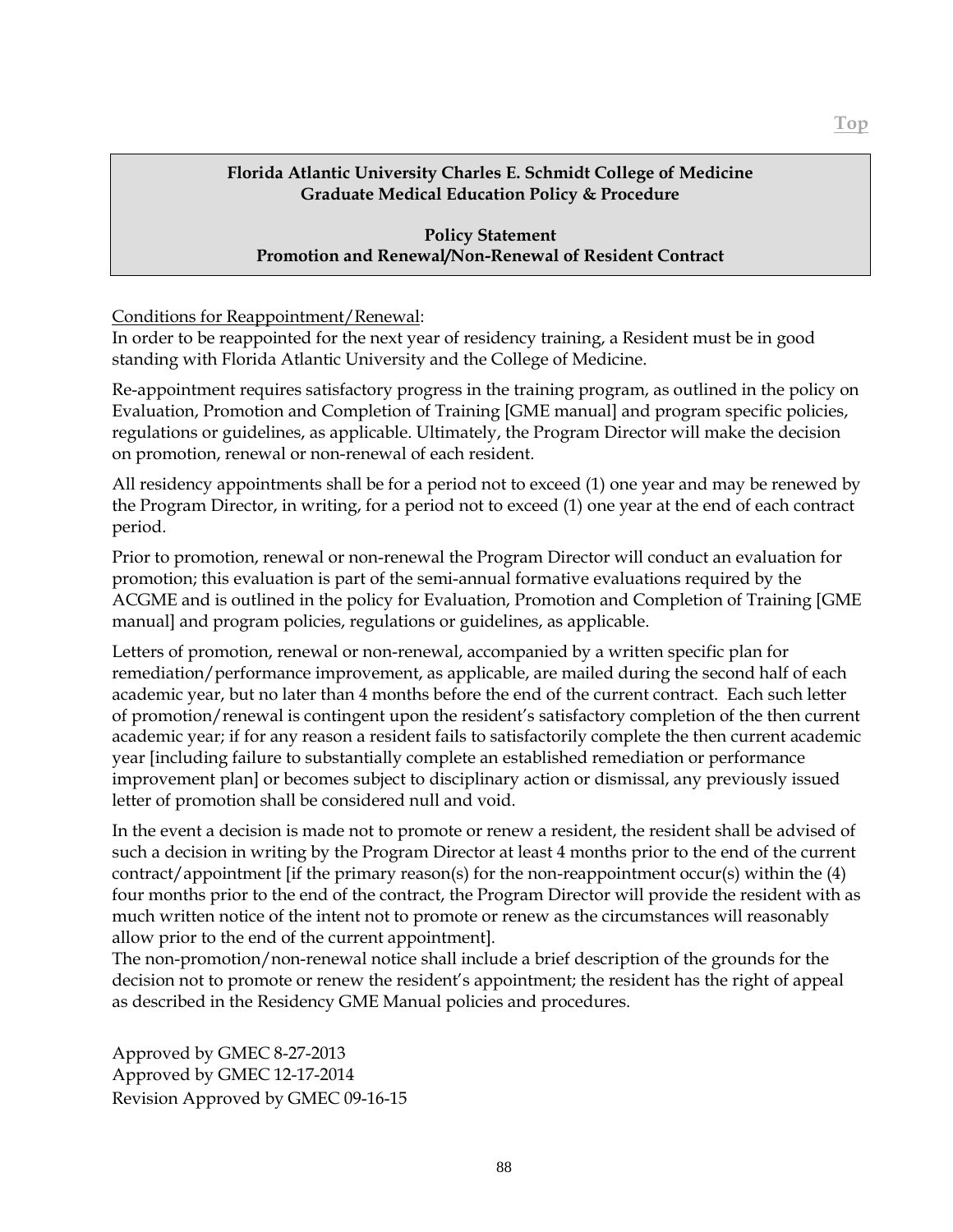### **Policy Statement EO/AA Accommodation for Residents with Disabilities**

The FAU Office of Equity, Inclusion and Compliance [EIC] promotes a working and learning environment free from any form of unlawful discrimination or harassment. The EIC focuses on the needs of the University community through establishing meaningful partnerships with faculty, students, staff, administrators and the public. The Office supports the incorporation of inclusion and diversity in its programming as well as training initiatives.

Florida Atlantic University is committed to the philosophy of equal access to all goods, services, facilities, privileges, advantages and accommodations for all people, regardless of disability. In order to facilitate the implementation of this philosophy, the Equity, Inclusion and Compliance office adopts policies and procedures, and takes other initiatives to ensure equal opportunities for all people and compliance with respective laws and regulations.

FAU complies with all federal, state and local laws and guidelines that provide individuals with disabilities protection. All University policies established for these purposes are in effect for and cover the College of Medicine and its sponsored graduate medical education programs.

For more information. See:

<http://www.fau.edu/eic/>

[http://www.fau.edu/eic/ada\\_coordination/index.php](http://www.fau.edu/eic/ada_coordination/index.php) <http://www.fau.edu/regulations/chapter5/Reg%205.010%206-2015.pdf>

# **Policy**

Graduate medical education programs must require applicants accepted into the program to develop competence in six essential areas: Patient Care, Medical Knowledge, Practice Based Learning, Systems Based Practice, Interpersonal Skills and Communication, and Professionalism. Toward this end, the Designated Institutional Officer, Graduate Medical Education Committee, and Program Directors of each sponsored residency program define the specific knowledge, skills, and attitudes required of residents and provide the educational experiences needed for each resident to develop and successfully demonstrate these competencies.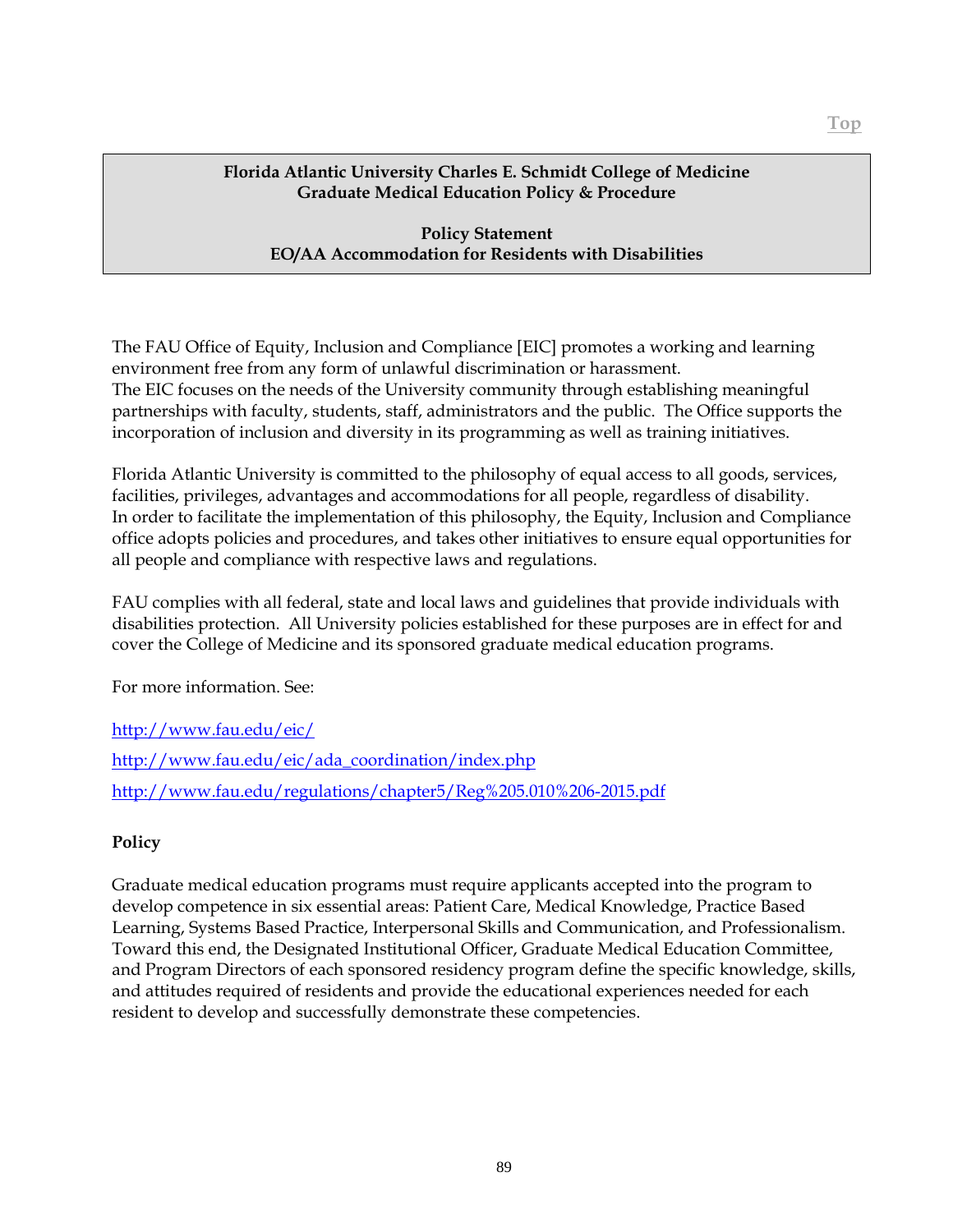In order to be able to achieve competency in the six competency areas, applicants accepted into a program, at a minimum, must have aptitude and abilities in the following areas [essential requirements]:

1. Observation

Necessitates the functional use of the sense of vision and other sensory modalities. Applicants must be able to:

- a. Observe demonstrations and participate in clinical care and in the basic and clinical sciences determined essential by the respective faculties.
- b. Observe a patient accurately at a distance and at close hand, noting non-verbal as well as verbal signals.
- 2. Communication [verbal, written, by use of electronic means] Applicants must be able to:
	- a. Speak intelligibly, hear adequately, and observe closely patients in order to elicit and transmit information accurately, describe changes in mood, activity and posture, and perceive nonverbal communications.
	- b. Communicate effectively and sensitively with patients of various age, gender, cultural and ethnic background and personal orientation, using speech, reading and writing.
	- c. Communicate effectively and efficiently in oral and written English with all members of the health care team.
	- d. Possess reading skills at a level sufficient to accomplish curricular requirements
	- e. Complete medical records and documents and plans according to applicable requirements and in a comprehensive and timely manner.
- 3. Sensory and motor coordination and function

Applicants must:

- a. Possess sufficient sensory and motor function to elicit information from patients by palpation, auscultation, percussion and other diagnostic maneuvers.
- b. Execute motor movements that will be required to provide general care and emergency treatment to patients and perform all the technical skills necessary for the operative procedures included in the scope of the medical specialty discipline. Such movements include both gross and fine muscular movements, equilibrium and function of the senses of touch and vision.
- c. Have somatic sensation and the functional use of the senses of vision and hearing.
- d. Have sufficient exteroceptive sense (touch, pain and temperature), sufficient proprioceptive sense (position, pressure, movement, stereognosis and vibratory) and sufficient motor function to permit them to carry out required activities.
- e. Be able to consistently, quickly, and accurately integrate all information received by whatever senses employed to meet required standards of patient care.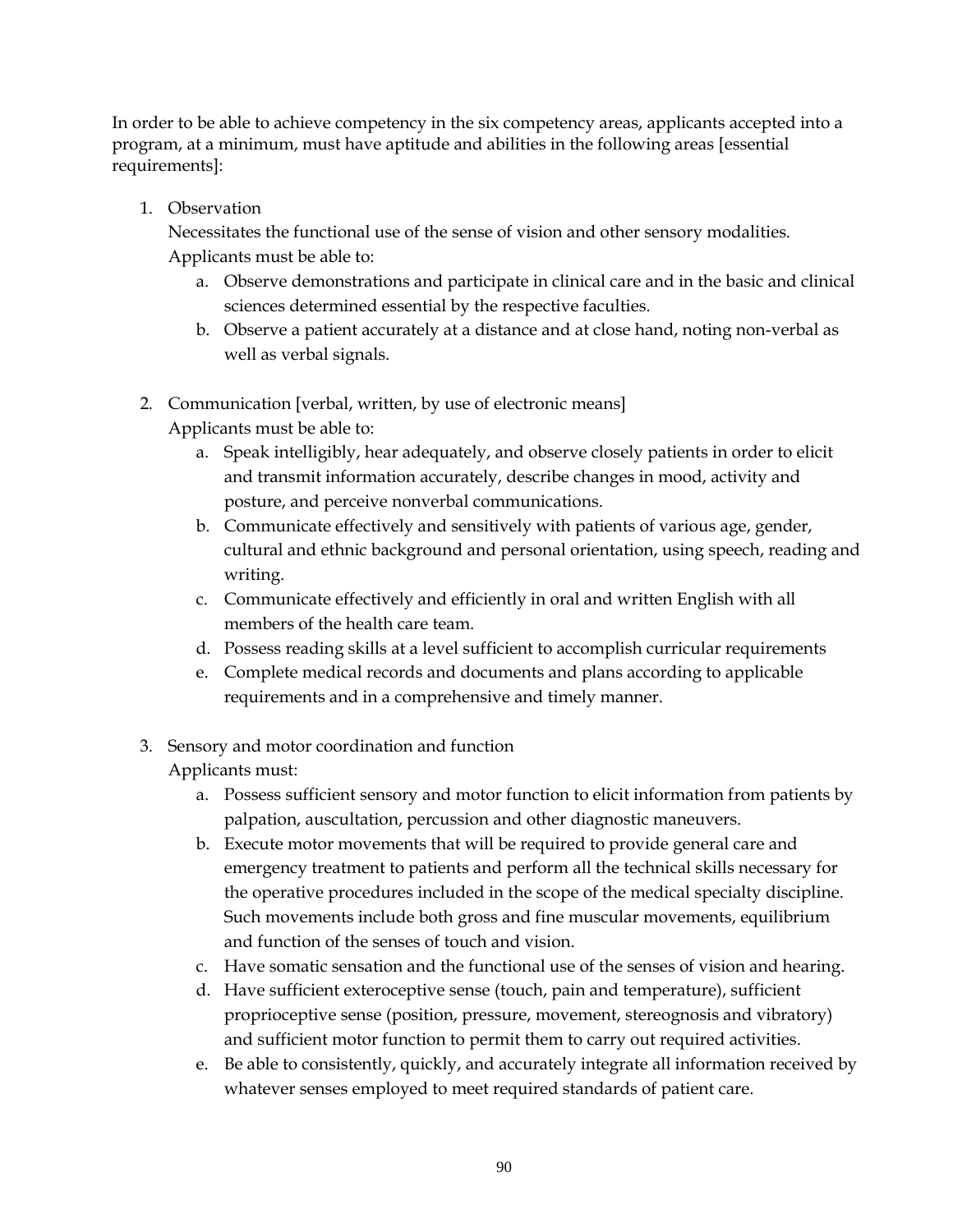- f. Be able to transport oneself or be transported without undue hardship and/or delay to a variety of off-site settings in a timely manner to provide patient care which may involve time sensitive or even critical patient needs.
- g. Be able to participate in rounds and patient care that may require prolonged and/or rapid ambulation or movement, with or without reasonable accommodation.
- 4. Intellectual, Conceptual, Integrative and Quantitative Abilities These abilities include measurement, calculation, reasoning, analysis and synthesis. Applicants must:
	- a. Have sufficient intellectual ability to learn, integrate, analyze and synthesize data and to do so within timeframes essential to meet required standards of patient care.
	- b. Be able to identify significant findings from history, physical examination and laboratory data, provide a reasoned explanation for likely diagnoses, prescribe appropriate medications and therapy and retain and recall information in an efficient and timely manner.
	- c. Possess the ability to incorporate new information from peers, teachers, and the medical literature in formulating diagnoses and plans in an efficient and timely manner.
	- d. Possess judgment in patient assessment and in diagnostic and therapeutic planning and be able to exercise such judgment in an efficient and timely manner.
	- e. Be able to identify, organize and communicate their knowledge to others when appropriate, in an efficient and timely manner.
- 5. Behavioral and Social Attribute Requirements Applicants must:
	- a. Possess the emotional health required for full use of their intellectual abilities, the exercise of good judgment and the prompt completion of all responsibilities attendant to the diagnosis and care of patients.
	- b. Exhibit the development of mature, sensitive and effective relationships with patients, colleagues, clinical and administrative staff, and all others with whom the accepted applicant interacts in the professional or academic setting, regardless of their race, ethnicity, gender, disability, religion, age or other attributes or affiliations that may differ from that of the applicant.
	- c. Tolerate physically taxing workloads and be able to function effectively under pressure or in stressful situations.
	- d. Be able to adapt to changing environments, to display flexibility and to learn to function in the face of uncertainties inherent in the clinical problems of many patients.
	- e. Be able to accept appropriate suggestions and criticism and, if appropriate, respond by timely modification of behavior, diagnosis, clinical approach or regimen.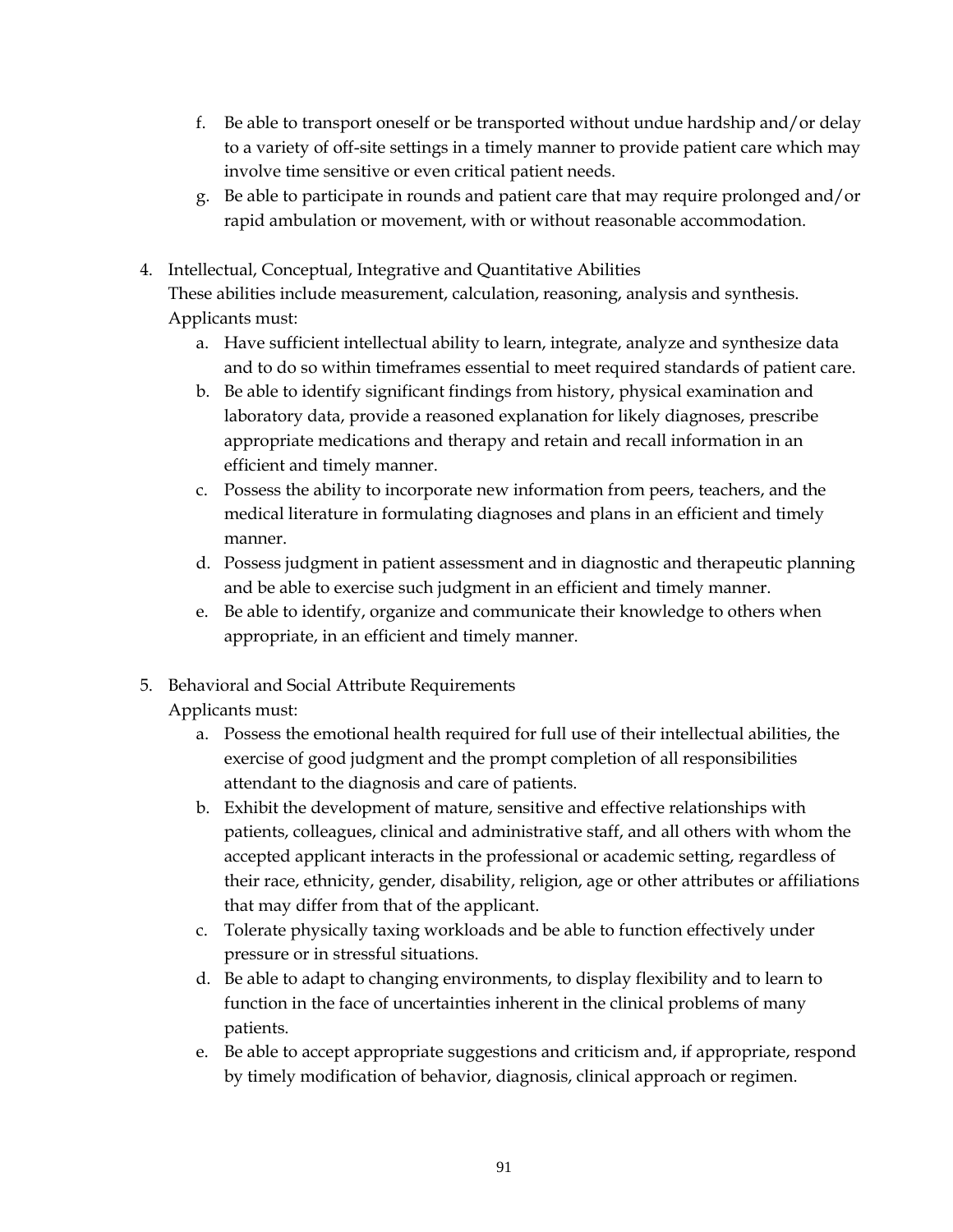State and federal law require that Florida Atlantic University, the College of Medicine and its sponsored Programs provide reasonable accommodations for applicants with disabilities. Given the defined competencies and associated essential abilities, some disabilities can be accommodated, while others may be able to be accommodated.

- 1. An applicant is not disqualified from consideration due to a disability and is not required to disclose the nature of the disability during the application and/or interview process.
- 2. Applicants with questions about the Accreditation Council for Graduate Medical Education Institutional and Program Requirements in relation to disabilities are encouraged to discuss the issue of accommodation with the Program Director prior to the interview process.
- 3. Upon the request of the applicant, provision of documentation of the disability, and any requested information, academic adjustments and/or reasonable accommodations may be provided, if appropriate, and if adjustment or accommodations are not an undue hardship or a fundamental change to the program or its affiliated/participating hospitals. Accommodations will be given due consideration on a case by case basis; reasonable accommodations will be made where consistent with residency program objectives, appropriate patient care, and legal requirements applicable to Florida Atlantic University and/or its affiliated/participating sites where residents receive training. The Program Director, working with the GME office, FAU General Counsel, and hospital human resources personnel will determine if the requested accommodations are feasible and reasonable.
- 4. Some of the aptitudes, abilities, and skills described in the Essential Requirements can be attained by some applicants with technological compensation or other reasonable accommodation. However, applicants using technological supports or other accommodations must be able to perform in a reasonably independent manner. The use of [trained] intermediaries to carry out functions described in the essential requirements will not be permitted.

Approved by GMEC 8-27-2013 Approved by GMEC 12-17-2014

**Revised 09/09/15**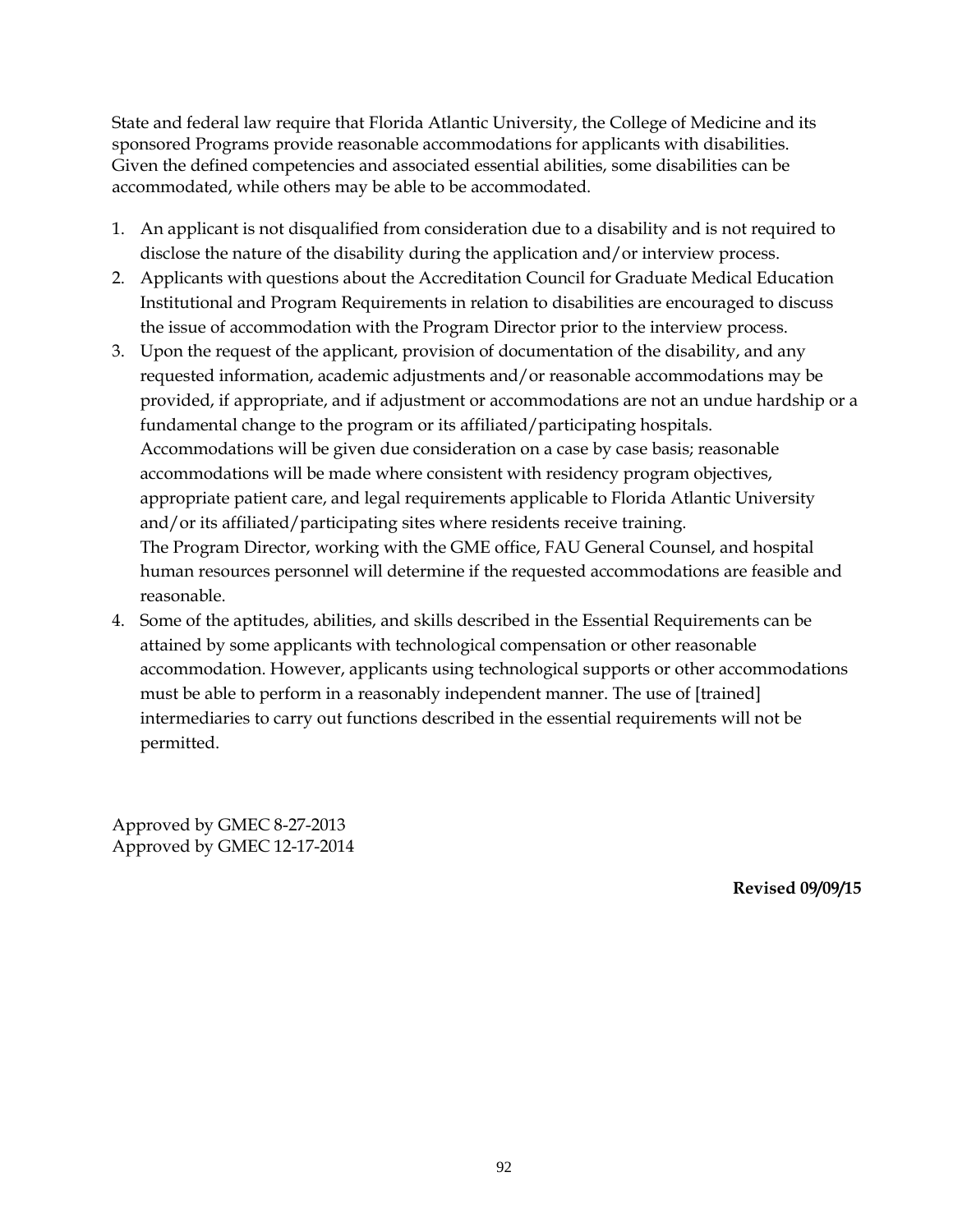### **Policy Statement Employee Relations**

It is not possible that this employee manual will anticipate every circumstance or question about policies in effect for FAU COM employees. During the course of your employment as a resident, you may have questions about certain policies and procedures, which are not answered by this manual. Each resident is strongly encouraged to deal openly and directly and in a professional manner with FAU COM faculty and staff and the faculty and staff of its affiliated/participating sites to receive answers and resolve any questions or concerns that may arise. In particular the resident has the following avenues open for question, concern or conflict resolution [see also GME policy on :

- 1. Chief Resident at the training site
- 2. Faculty Site Director or Associate Program Director assigned to the training site
- 3. Faculty mentor [as applicable]
- 4. Program Coordinator
- 5. Program Director
- 6. GME Office through GME Director and/or DIO
- 7. GMEC through resident representative

in addition, at the participating hospital, as appropriate

- 8. Department of Human resources
- 9. Chief Medical Officer

in addition, if questions, concerns or conflicts cannot be resolved

10. Accreditation Council for Graduate Medical Education

### FAU COM IS AN EQUAL OPPORTUNITY EMPLOYER

Approved by GMEC 12-17-2014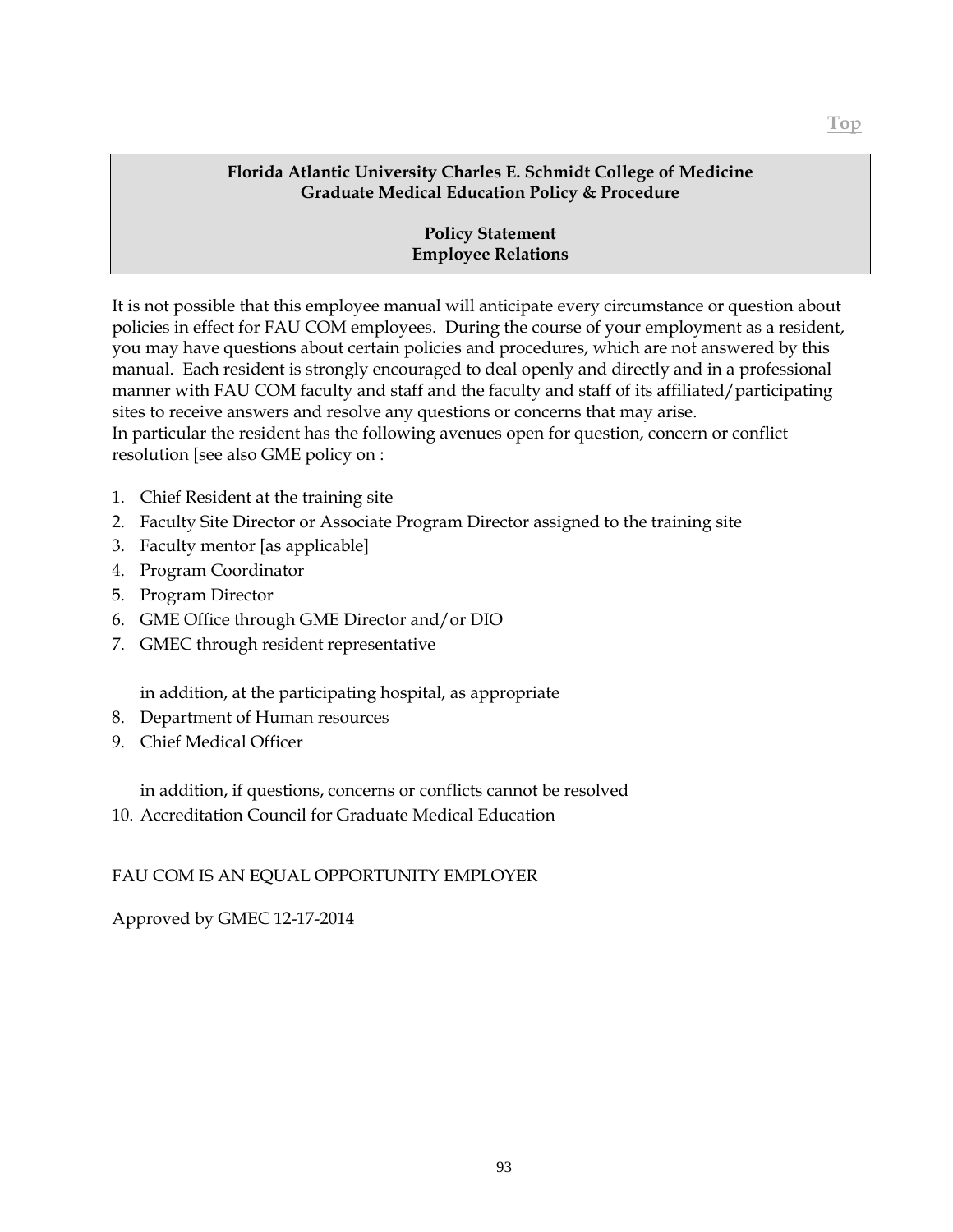**Policy Statement Resident/Fellow Paid Time Off, Leaves of Absence, and Benefits**

The Sponsoring Institution is committed to addressing physician well-being for individuals and as it relates to the learning and working environment. Consistent with the ACMGE Institutional and Common and specialty-/subspecialty Program Requirements, FAU GME oversees the Programs' fulfillment of responsibility to ensure a healthy and safe clinical and educational environment for Residents/Fellows, and faculty. The following outlines the provision for time off, benefits and other Resident/Fellow services.

# **Paid Time Off and Leave of Absence**

The Florida Atlantic University (FAU) Charles E. Schmidt College of Medicine (COM) may provide up to 4 weeks of Paid Time Off per academic year. Paid Time Off is awarded at the start of the academic year and does not accrue over time. Unused time cannot be rolled over into subsequent years or paid out upon separation from the University, unless for specific circumstances outlined in the program policy. Approval or denial of paid time off requests (not inclusive of Family Medical Leave) will be at the discretion of the program director according to limitations or needs of the program schedule, current rotation assignments, and remediation status of the requestor or during times of declared emergencies. Paid time off for special circumstances shall also be provided. For additional details, refer to FAU Policy Number 7.5: Personnel, Section L.- Special Circumstances Paid Leave. <https://www.fau.edu/policies/files/7.5%20Personnel.pdf>

# **Family Medical Leave Act**

In compliance with the Family Medical Leave Act (FMLA), Residents/Fellows are entitled to take up to 12 weeks of Leave within each 12-month period. Residents/Fellows are eligible after having worked at least 12 months (these need not have been consecutive) and who have worked at least 1250 hours in the 12 months prior to the leave. Resident/Fellow should contact FAU Human Resources to discuss the effects of the requested Leave on his/her benefits including earnings and insurance. Parental leave can be taken under the provisions of FMLA. For Full FMLA guidelines, refer to Sections 1- at the following link: [http://www.fau.edu/hr/files/FMLA\\_AND\\_EXTENDED\\_MEDICAL\\_LEAVE.pdf](http://www.fau.edu/hr/files/FMLA_AND_EXTENDED_MEDICAL_LEAVE.pdf)

All requests for personal leave must be submitted in writing to the FAU COM Graduate Medical Education Office and Human Resource offices at least 30 days in advance for approval when foreseeable, possible, and practical.

The Trainee must notify the program of the intent to return to work at least two weeks prior to the FMLA end date or as soon as possible. The Trainee must also provide reasonable notice to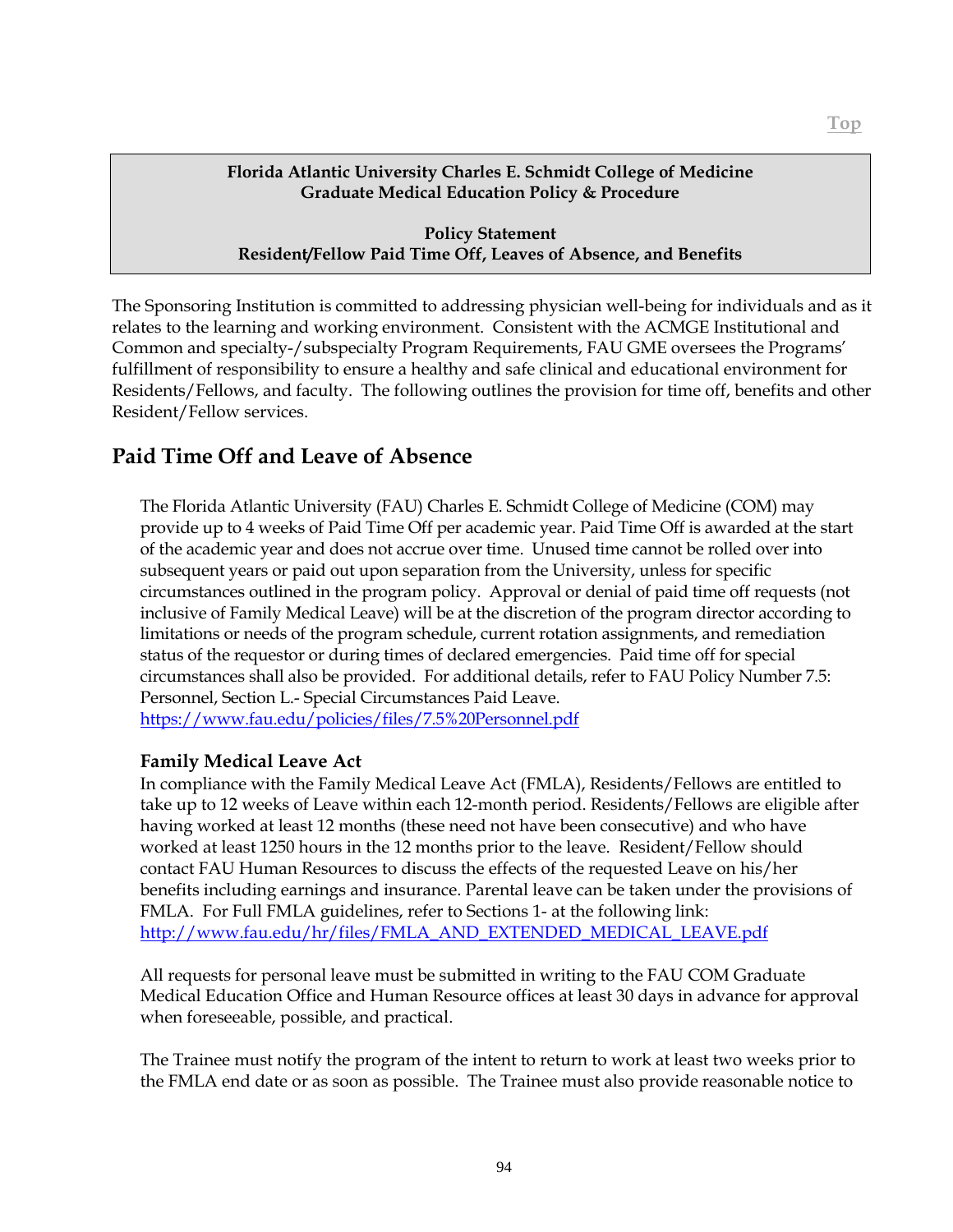the Program if the FMLA will need to be extended or if the Resident/Fellow can return to work earlier than expected.

### **Effect of Leave on Program Completion**

Approved annual leave is subject to the current requirements of all certifying agencies. Please note that an extended leave of absence may negatively impact a Resident's/Fellow's satisfactory completion of the program and/or eligibility for specialty board examination[s]. Resident/Fellows anticipating the need to request leave beyond paid time off, compensated or uncompensated, should discuss the impact on their program completion prior to commencing the additional leave.

Repeat of training and/or make up time required to fulfill criteria for completion of residency is determined by the Program Director consistent with the standards of the American Board of Medical Specialties (ABMS) and the American Osteopathic Association (AOA). The total time allowed away from a graduate medical education program in any given year or for the duration of the graduate medical education program will be determined by the requirements of the specialty board involved. If leave time is taken beyond what is allowed by the University or the applicable specialty board, the Resident/Fellow is required to extend his or her period of activity in the graduate medical training program accordingly in order to fulfill the appropriate specialty board requirements for the particular discipline. The Resident/Fellow will be paid for makeup or extended time if funds are available at that time.

# **Benefits and Services**

### **Salary**

Salary information for each academic year will be posted on the FAU COM website at the following link: [http://med.fau.edu/residencies/salaries.php.](http://med.fau.edu/residencies/salaries.php) Annual surveys of the market salaries will be conducted and adjustments made accordingly with approval from the Graduate Medical Education Committee and budget approval by the Consortium Board of Directors. Salaries will be assigned according to the approved salary for the respective Post Graduate Year (PGY level. Fellow PGY assignments will be based upon the required number of years of the completed pre-requisite residency specialty training (i.e. PGY-4 for Cardiovascular Disease Fellows having completed a three-year Internal Medicine Residency). Salaries will not be reduced. Resident/Fellows will be paid bi-weekly and paychecks will be distributed through direct deposit. Pay stubs can be accessed via FAU Workday personal profile.

# **Professional Education Allowance**

Florida Atlantic University Charles E. Schmidt College of Medicine will provide a professional development allowance. This is to be used for obtaining full Florida State licensure, DEA registration, or for expenses approved by the Program Director and incurred in attending educational conferences or in the purchase of educational equipment and/or materials. Refer to program-specific policy regarding amounts and guidelines on approved usage.

# **Cell Phones/Pagers**

Cell phones/Pagers are provided by FAU COM to all Residents/Fellows under FAU cell phone policy and are the official mode of communication related to patient care and while on duty.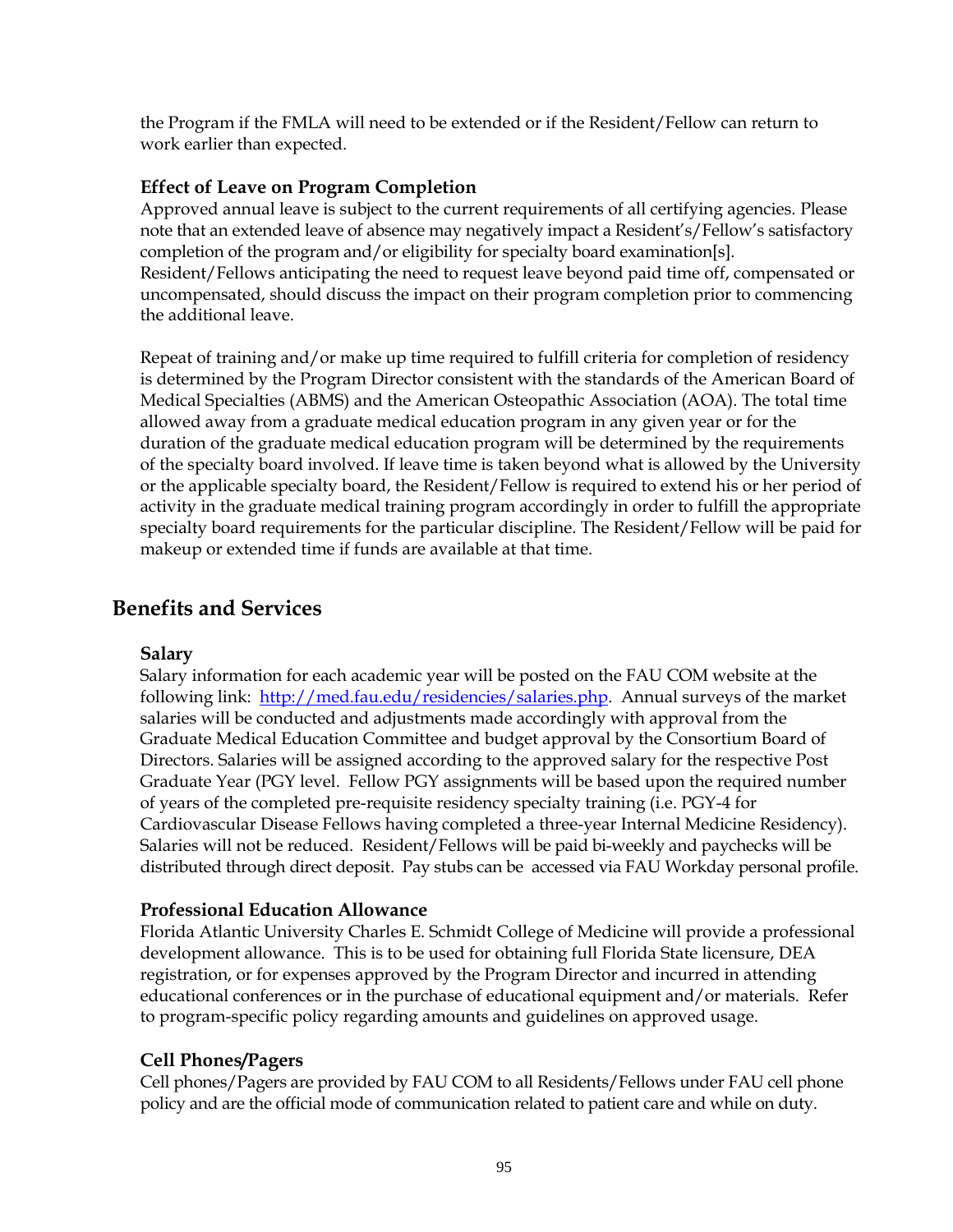# **Parking**

Parking will be provided for at all participating sites.

# **Professional Liability Coverage/Malpractice Insurance**

Malpractice coverage for Residents/Fellows is defined by their employment by FAU COM. As long as the Resident/Fellow works under an assigned FAU COM faculty member they will be covered by FAU liability insurance. Professional liability insurance is NOT provided for any moonlighting activities even if participation is approved by the Program Director. *This coverage does not extend outside of the training program.*

# **Medical Coverage**

Group health insurance, dental insurance, life insurance, short-term disability coverage, and longterm disability coverage will be offered to all Residents/Fellows pursuant to the Florida Atlantic University policy for employee benefits and ACGME requirements. For details on the above benefits provided to Residents/Fellows, refer to the following link <http://med.fau.edu/residencies/salaries.php>

FAU COM reserves the right to add, or otherwise change options under benefits without advance notice at FAU COM's discretion and as FAU COM deems appropriate. RESIDENTS/FELLLOWS ARE RESPONSIBLE FOR REPORTING ANY CHANGE IN BENEFIT STATUS FOR THEMSELVES OR THEIR FAMILY TO THE FAU HUMAN RESOURCE OFFICE WITHIN 30 DAYS OF THE OCCURRENCE.

# **Employee Discounts and Perks**

As Employees, Residents/Fellows have access to several discounts and perks. Refer to the following link for more information on participating companies. <http://www.fau.edu/hr/benefits/discounts.php>

# **Wellness**

Several services are provided to Residents/Fellows to as part of FAU's commitment to employee wellness. Details on these services can be found at <http://med.fau.edu/residencies/wellness.php> These services include but are not limited to the following:

# • **Employee Assistance Program**

Designed to help you with personal problems or work situations that affect your work and home life such as anxiety or depression, alcohol or substance abuse, marital or family problems, legal or financial matters.

- **Well-being and Burnout Self-Assessment** Designed to provide confidential self-assessment and resources for personal well-being
- **FAU Counseling and Psychological Services** Provides crisis/urgent intervention services to Residents/Fellows

# • **Physician Wellness Program**

Provides 24/7access to clinical psychologists and licensed clinical social workers for confidential counseling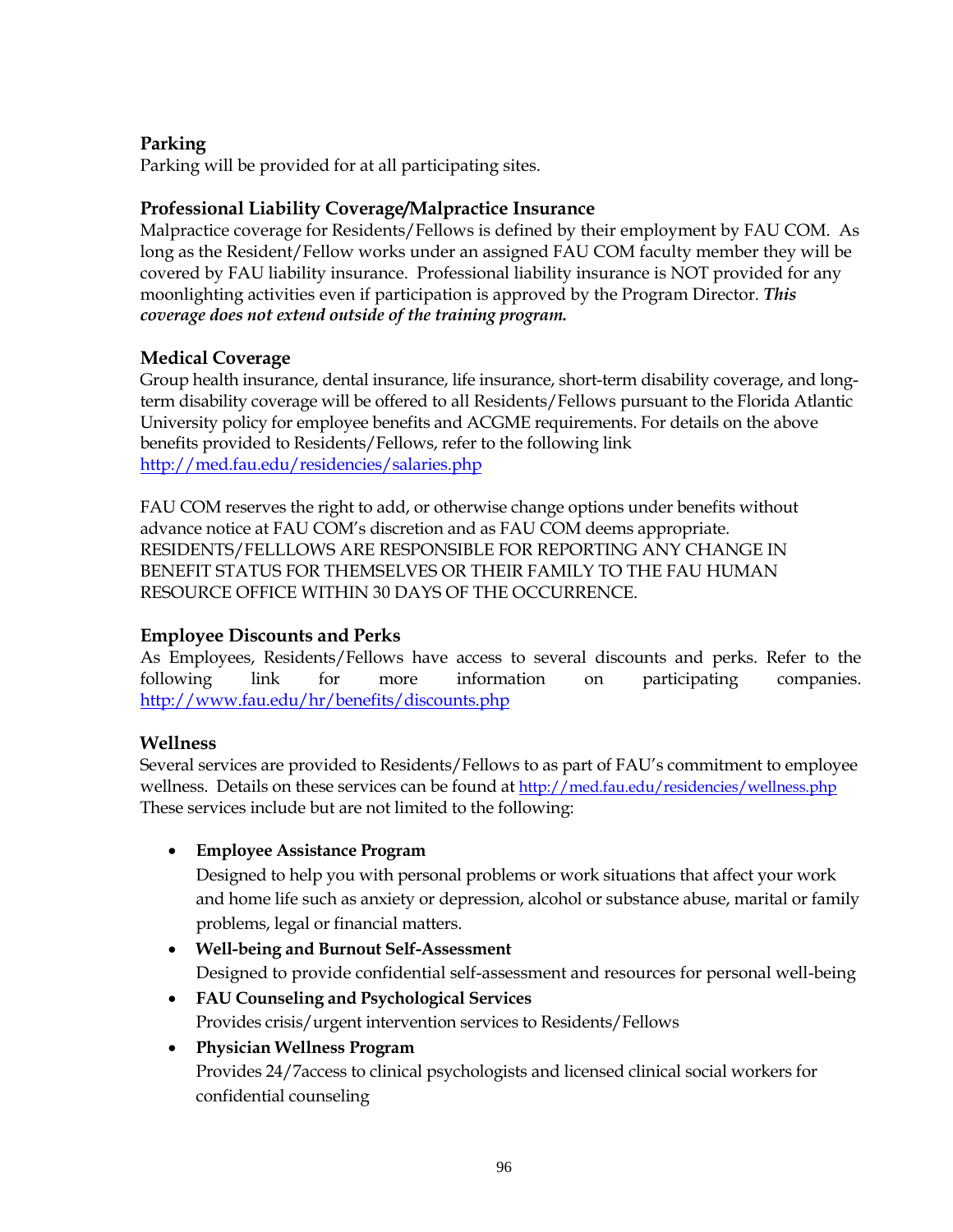# • **Legal and Financial Services**

Provides access to legal, financial and identity theft professionals

Revisions approved by GMEC 2019 Approved by GMEC 12-17-2014 Revision pending GMEC approval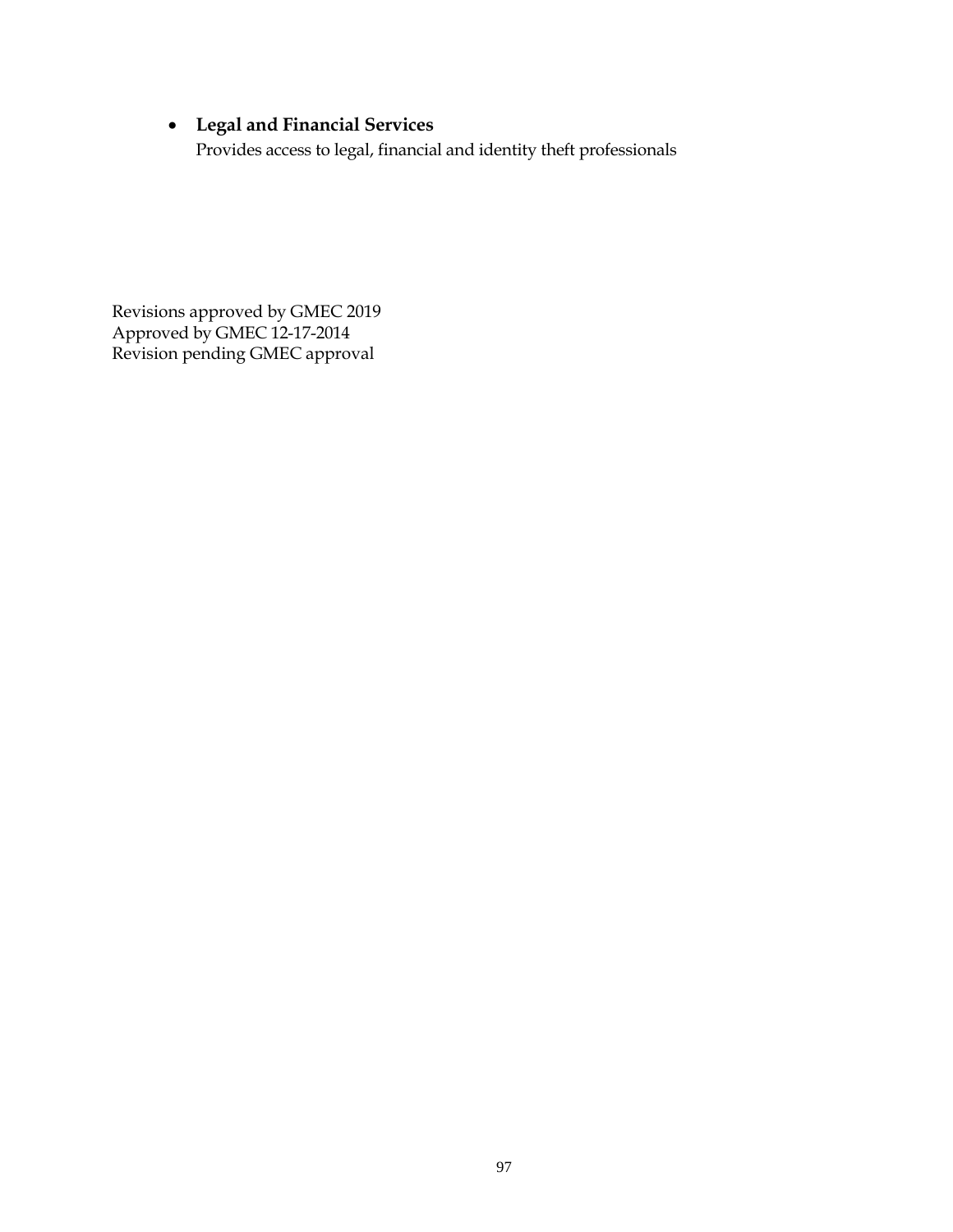### **Policy Statement Professional Dress Guidelines**

As representatives of the medical profession, all residents at the FAU College of Medicine are expected to maintain an image that conveys credibility, trust, respect, and confidence in one's colleagues and patients. Appropriate dress is also essential to enhance patient safety in the clinical setting.

When residents are assigned to clinical activities in any of the College of Medicine's affiliate institutions, they should consider themselves as representatives of the FAU College of Medicine. Attire and behavior should promote a positive impression for the individual resident, the specific rotation, and the affiliate institution/hospital. In addition to the guidelines outlined below, certain departments and some affiliate clinical institutions may require alternate dress guidelines which must be followed. These requirements typically will be included in written course materials, but if any doubt exists, it is the responsibility of the resident to inquire.

The following are basic expectations concerning appropriate dress and personal appearance.

### 1. General Standards

- a. All clothing must be clean, neat, professionally styled, and in good repair.
	- o Men: Slacks and shirt with collar. Tie is not required but strongly encouraged.
	- o Women: Dresses or skirts of medium length, or professional style slacks.
- b. Good personal hygiene and grooming should be maintained at all times
- c. Excessive use of fragrances should be avoided, as some people may be sensitive to scented chemicals.
- d. Hair should be neat and clean. Hairstyle and/or color should not interfere with assigned duties or present a physical hazard to the patient, to the resident, or to another person.
- e. Fingernails should be clean and of short to medium length. Residents may not have acrylic nails while providing patient care services.
- f. Residents should wear their name badges at all times when interacting with patients.
- 2. Standards in the laboratory setting
	- a. Residents should follow the guidelines as established for the laboratory setting.
	- b. OSHA regulations prohibit open-toed shoes.
- 3. Standards in the clinical care setting
	- a. Professional attire and physician-identifying clothing: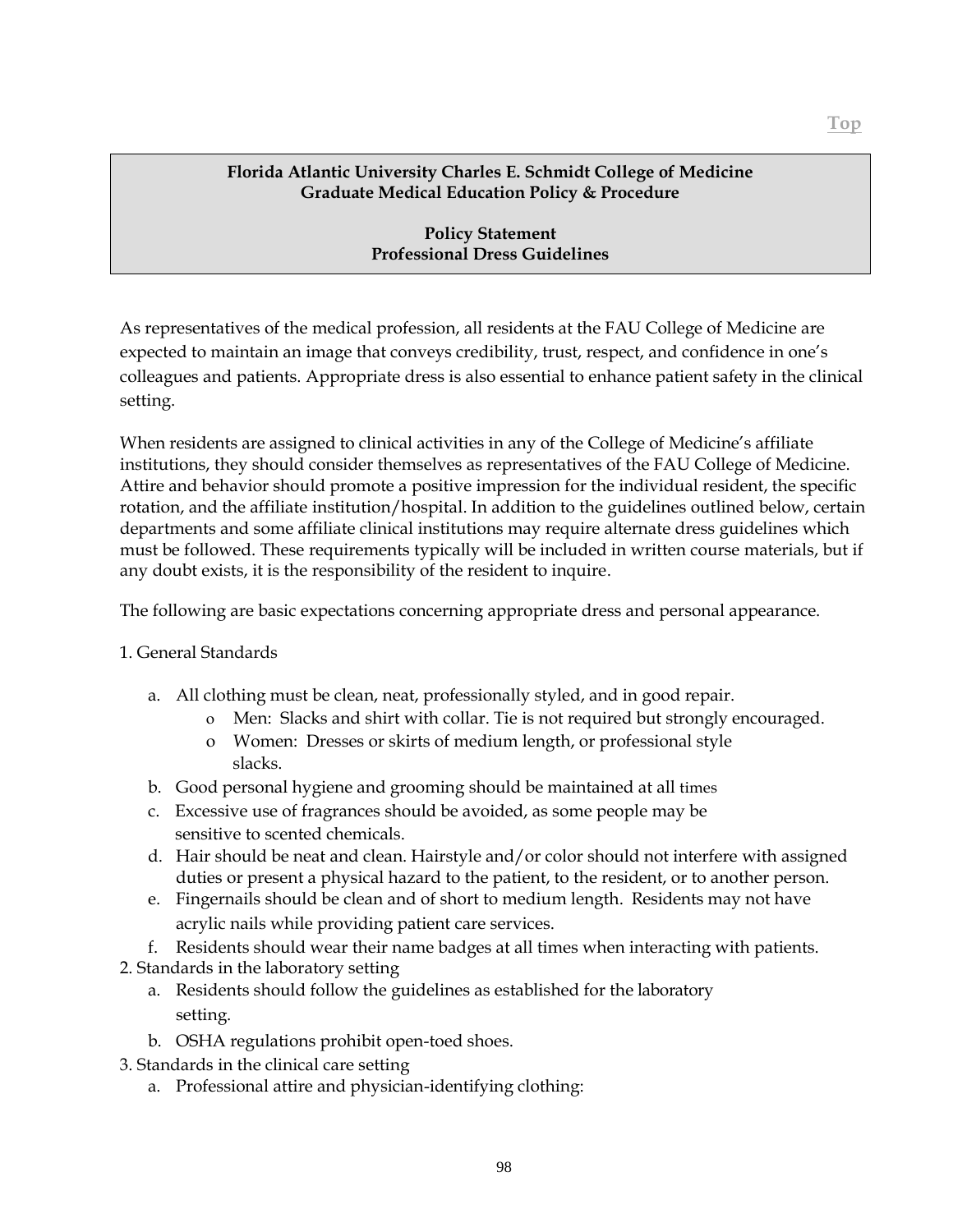- o Men should wear a shirt with collar, tie is strongly encouraged but not required, long pants, socks, and hard-soled shoes.
- o Women should wear dresses or skirts of medium length, or professional style slacks.
- o For women, shirts and blouses must extend to the waistband of the skirt or pants.
- o A white coat with the FAU College of Medicine embroidered logo and a name badge are required.
- o Shoes must be comfortable, clean, in good repair and appropriate to the job and duties. In addition, specific footwear requirements, such as steel-toed shoes, may be defined in areas with special safety concerns. Beach-type shoes (such as thongs or flip-flops), open toed shoes and bedroom slippers are prohibited.
- o Residents should not chew gum.

# *Note: Residents are also expected to identify themselves as residents at all times and must assume responsibility to clarify their role to patients.*

### 4. Standards for home visits

- a. The same as the guidelines for the clinical care setting, except residents should not wear white coats when making home visits.
- b. In general, the dress should be casual professional attire that fits in with community standards and does not draw attention to the resident.
- c. The dress guidelines for the home visits will be reviewed in more detail as a part of the rotation in preparation for the first home visits.
- 5. Additional guidelines
	- a. Jewelry (e.g., necklaces, rings, earrings, bracelets, etc.) and other fashion accessories should be appropriate and not interfere with assigned duties. Jewelry represents a potential for infection. Loose jewelry can be grabbed, causing a potential physical hazard to the resident or the patient.
	- b. Tattoos and body art with wording or images that may be perceived by a reasonable person as offensive should be covered during the time of professional contact with patients and families. Some examples of such offensive art or images include racial slurs, swear words, symbols of death, or inappropriate revealing of body parts in a way that a reasonable person could perceive as inappropriate.
	- c. Visible body piercings must be limited. A maximum of two piercings per earlobe with jewelry is allowed. Facial piercings are not allowed unless worn for medical or religious purposes.

### 6. Hospital attire (scrubs)

- a. In general, residents should wear their own clothes (rather than scrubs) for patient care assignments in clinics and when performing inpatient services.
- b. Scrubs must be worn in compliance with the policies of the institution/hospital in which the resident is assigned for patient care rotations. They should never be worn in public places outside of the clinical care facility.
- c. Scrubs may be worn in specific patient care areas only. If scrubs must be worn outside of the designated clinical area, they should be covered with a white coat.
- d. Scrubs should not be taken home without prior written authorization from the providing institution/hospital.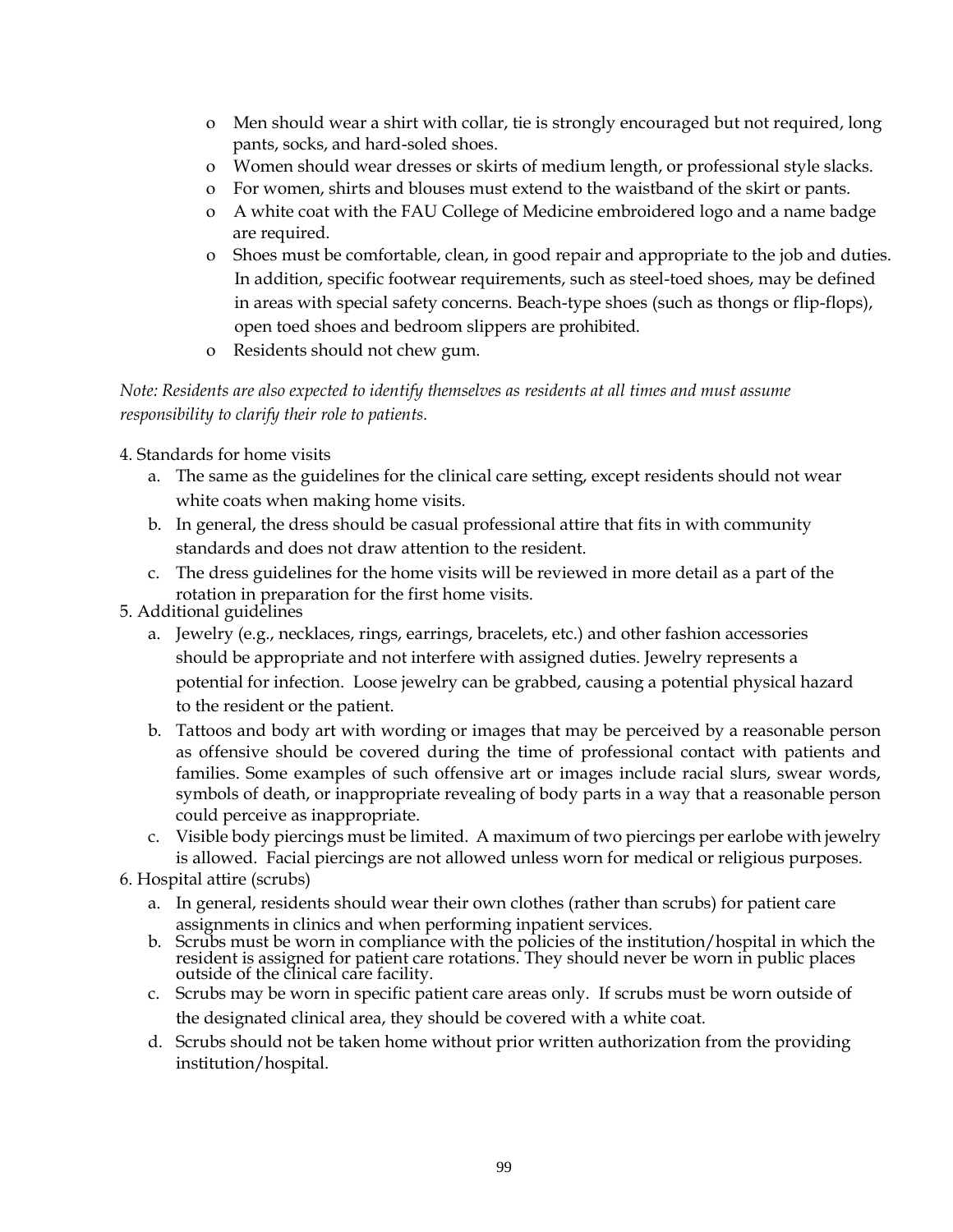- e. Hair covers, masks, shoe covers, and gowns should be removed before leaving the designated clinical areas and should not be worn while in the outpatient clinics or when making rounds on the inpatient services.
- 7. Examples of inappropriate attire in the clinical setting include, but are not limited to, the following a. Shorts
	- b. Denim jean pants of any length
	- c. Pants or slacks that are not in good condition (e.g., have holes, ragged hems, or patches)
	- d. Exercise or workout clothing, including sweatpants, spandex, or leggings
	- e. Sandals or bedroom slippers
	- f. Caps or hats, unless worn for medical or religious reasons or for nature of specific duties (such as outdoor work)
	- g. Shirts or other apparel with images, wording, or logos that may be perceived by a reasonable person as offensive to patients, families, or others
	- h. Tank tops, halter tops, translucent tops, tops with plunging necklines, or tops that leave the midriff or back exposed
	- i. Clothing that exposes undergarments
	- j. Sunglasses when indoors unless medically prescribed
	- k. Any attire that could be perceived as sexually provocative to a reasonable person

Approved by GMEC 12-17-2014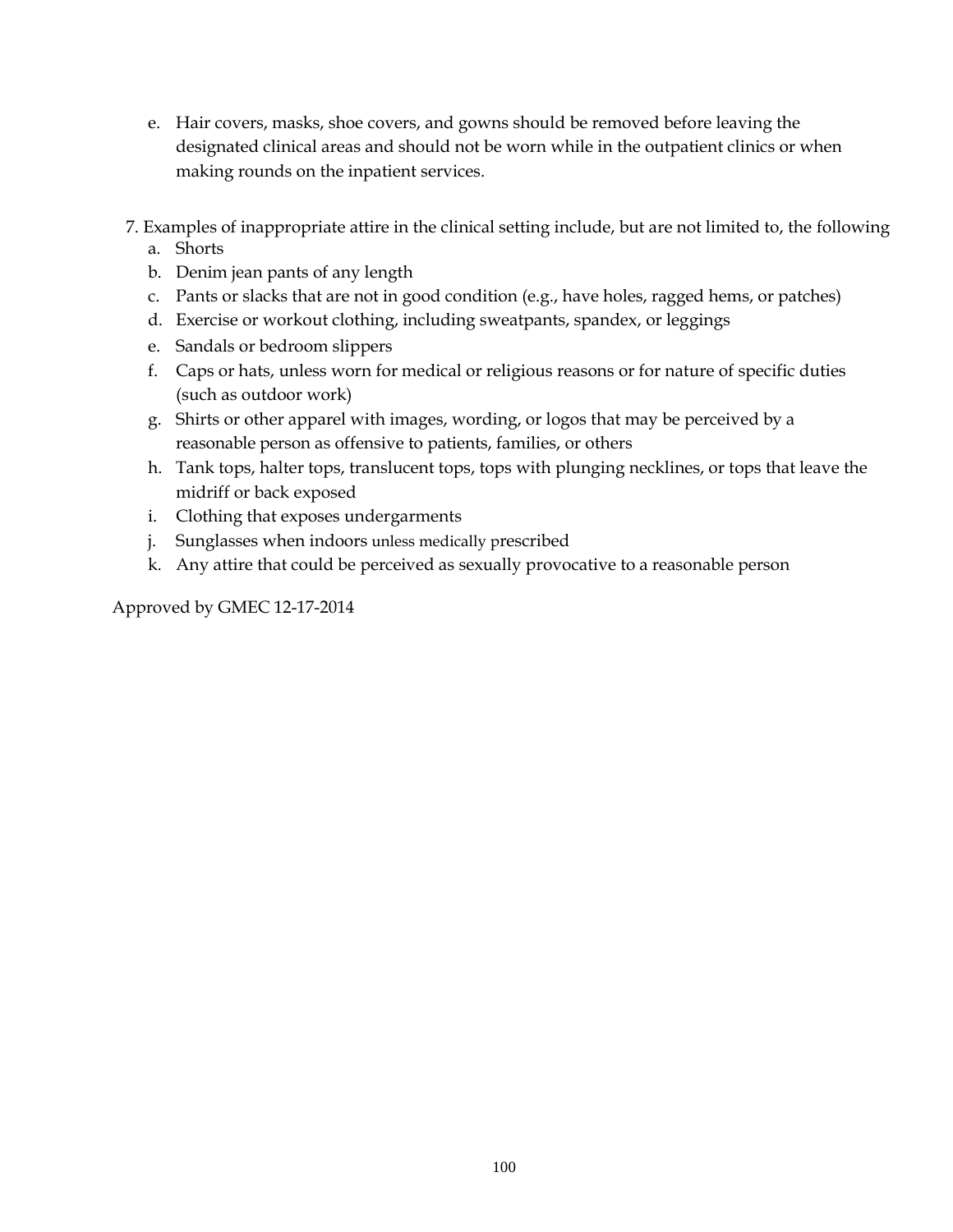### **Policy Statement Special Review by the Graduate Medical Education Committee**

The Accreditation Council for Graduate Medical Education [ACGME] Institutional requirements require a process whereby an ACGME-accredited training program [residency, fellowship, specialty program] is subject to review by the Graduate Medical Education Committee [GMEC] of the sponsoring institution [FAU College of Medicine].

### **Policy**

The GMEC must provide effective oversight over all ACGME programs sponsored by the institution. This oversight must assure the quality of the GME learning and working environment within the sponsoring institution, each of its ACGME-accredited programs, and its participating sites. The responsibilities of the GMEC include effective oversight of underperforming programs through a Special Review Process.

The Special Review Process [SRP] must include a protocol that establishes the criteria for identifying underperformance and results in a focused and/or systematic evaluation of the underperforming program, and a report to the GMEC that describes the quality improvement goals, the corrective actions, and the process for GMEC monitoring of outcomes.

This policy applies to all ACGME accredited programs sponsored by the Florida Atlantic University Charles E. Schmidt College of Medicine [Sponsoring Institution].

A. **Criteria** that may trigger a Special Review:

# 1. Internal Criteria

- a. Request of a participating hospital, department, or program administration for specific performance-related concerns;
- b. Performance concerns identified and communicated to the GME Office by residents or faculty in a particular program;
- c. Failure by a program to submit to the GMEC any required data or reports on or before the identified deadlines;
- d. Program-specific issues identified by the GMEC or its sub-committees [i.e. issues identified on the APE Dashboard].

# 2. External Criteria

- a. Concerns related to the annual WebADS update information submitted by a program;
- b. Concerns related to the annual ACGME Resident/Fellow Survey or the annual ACGME Faculty Survey and/or for any ACGME request for progress reports related to concerns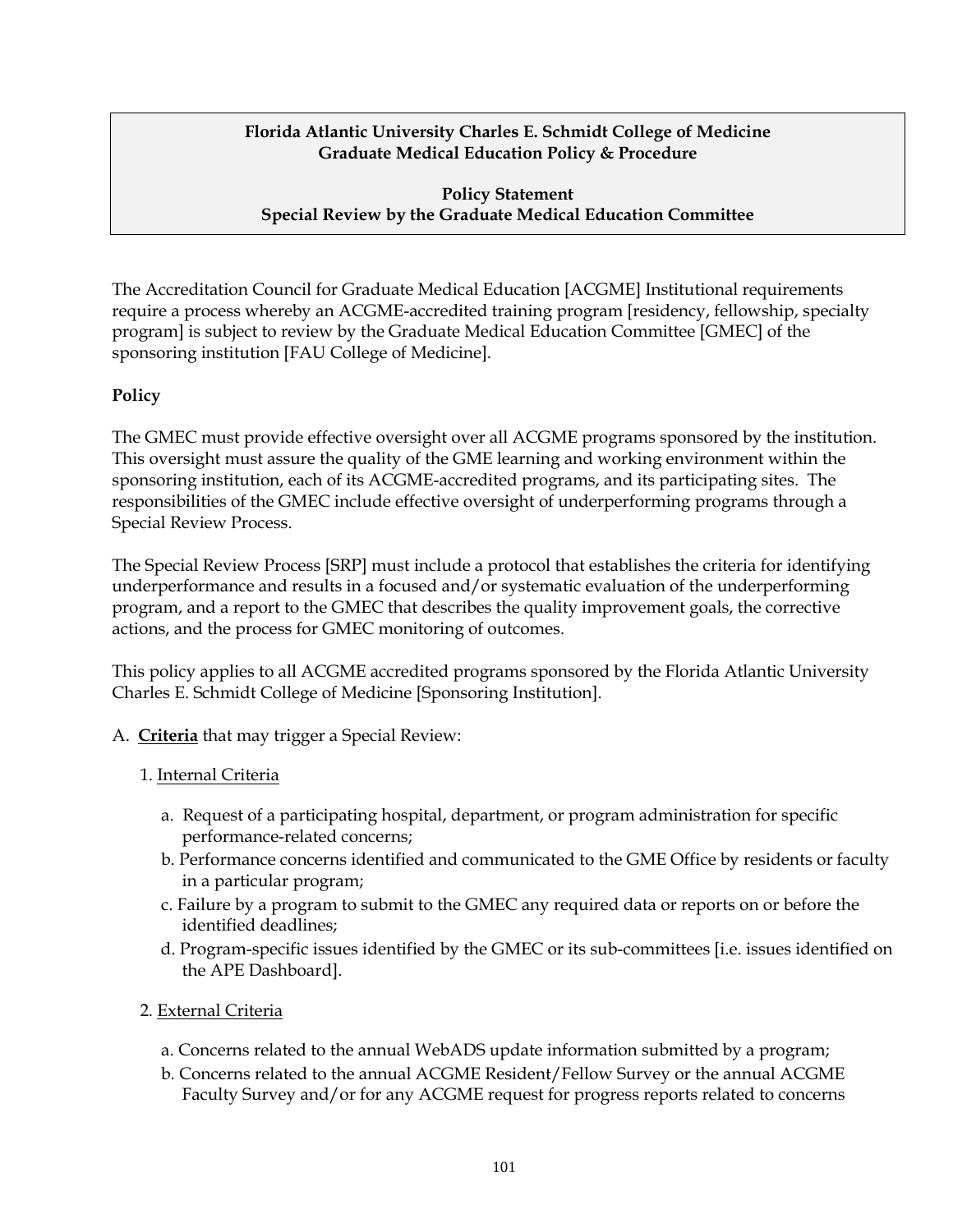identified on the resident/fellow or faculty surveys;

- c. Failure by a program to submit ACGME required data on or before identified deadlines;
- d. New citations or concerns raised by an ACGME visit of the program.

# B. **Assessment Components** of the Special Review:

- 1. Compliance with the common and specialty/subspecialty-specific ACGME program, and institutional requirements;
- 2. Effectiveness in addressing areas of non-compliance and concerns in previous ACGME accreditation letters of notification and previous special reviews;
- 3. Educational goals and objectives for program, rotations and educational activities, and effectiveness in meeting those objectives;
- 4. Educational and financial resources;
- 5. Effectiveness of [measuring, and achieving] specified educational outcomes in the ACMGE competencies and ACGME/ABIM milestone domains;
- 6. Effectiveness in using evaluation tools and outcome measures to assess a resident's level of competence in each of the ACGME general competencies ACGME/ABIM milestone domains; effectiveness of resident remediation and improvement processes;
- 8. Effectiveness in evaluating the program [Annual Program Evaluation] and implementing improvement plans.

### C. **Review Process**:

The review will be conducted by a subcommittee appointed by the GMEC [Special Review Committee, SRC]

1. SRC:

members will be drawn from outside the department of the program under review. At a minimum the committee consists of the following individuals:

- DIO or designee, and the GME Director
- At least one program director or associate program director
- At least one resident or fellow
- At least one core faculty member

The committee may include non-physician administrators [i.e. program coordinator] as deemed appropriate. An appropriate balance of faculty, residents or fellows, and any administrators should be maintained. External reviewers may also be included on the review committee, as determined by the DIO.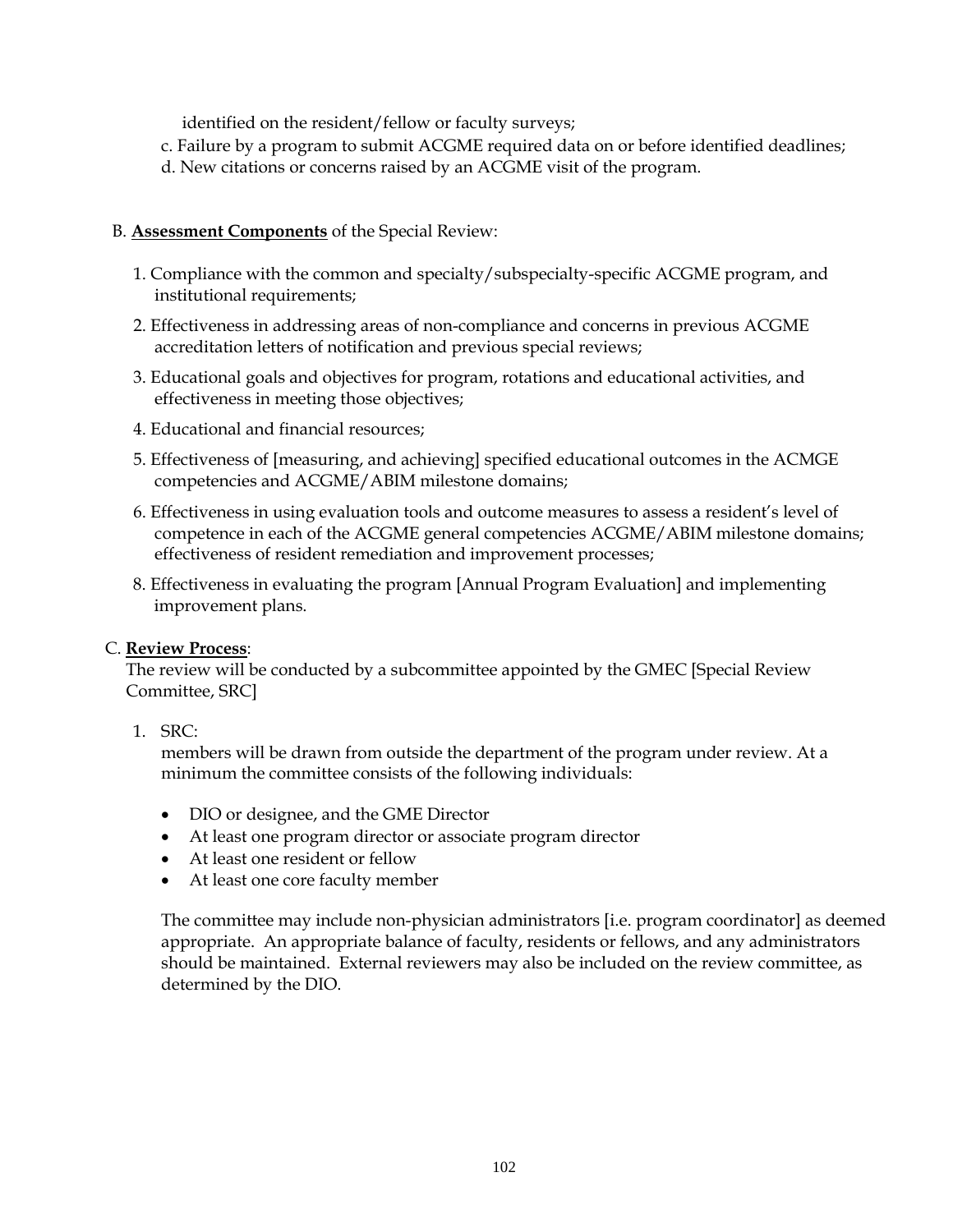- 2. Duties of the committee include:
	- Orientation of the members to the review process
	- Review of all relevant program materials and data in advance of the review
	- Interviews with the program director, faculty, other program personnel, peer-selected residents from each level of training, and individuals outside the program, as deemed appropriate by the committee
	- Report of findings to Program Director and GMEC, with specific recommendations for action plan, timeframe to achieve compliance, and further monitoring, as deemed necessary
- 3. Special Review Materials:

The specific materials and data used in the review process will be determined by the Chair of the Special Review Committee and may include, but are not limited to, the following

- ACGME Institutional Requirements, ACGME Common and Specialty Program Requirements;
- Letters of accreditation from previous ACGME reviews and (if applicable) the program's interim and/or progress reports to the RRC;
- Reports from previous special reviews of the program and the program director's response including corrective actions;
- List of current residents and, as required, the program's resident files (including past graduates for the most recent two years);
- The latest ACGME resident and faculty surveys;
- Minutes of the program's Education Committee Meetings, Clinical Competency Committee [CCC] Meetings and Annual Program Evaluation [APE] Meetings;
- Program letters of agreement;
- Goals and objectives for each level of training and for each major rotation;
- Evaluations of residents [semi-annual formative evaluations, milestone evaluations, summative final evaluations, competency-based evaluations], faculty, and program;
- Match results and Board scores for the last two years;
- Required program policies
- Written description of supervisory lines of responsibility for the care of patients;
- Documentation on duty hours monitoring, education and management of resident stress and fatigue;
- Policy, education and monitoring on patient hand-offs;
- Rotation schedules:
- Conference schedules.
- Other

# 4. Report:

The Special Review Committee will prepare a report of its findings.

This report must clearly state which program was reviewed, the date and location of the review and main reasons for the review, as well as the composition of the SRC, the materials reviewed, and individuals interviewed.

The report must identify if the program is in essential compliance with the ACGME requirements and the goals set forth by the Charles E. Schmidt College of Medicine, Florida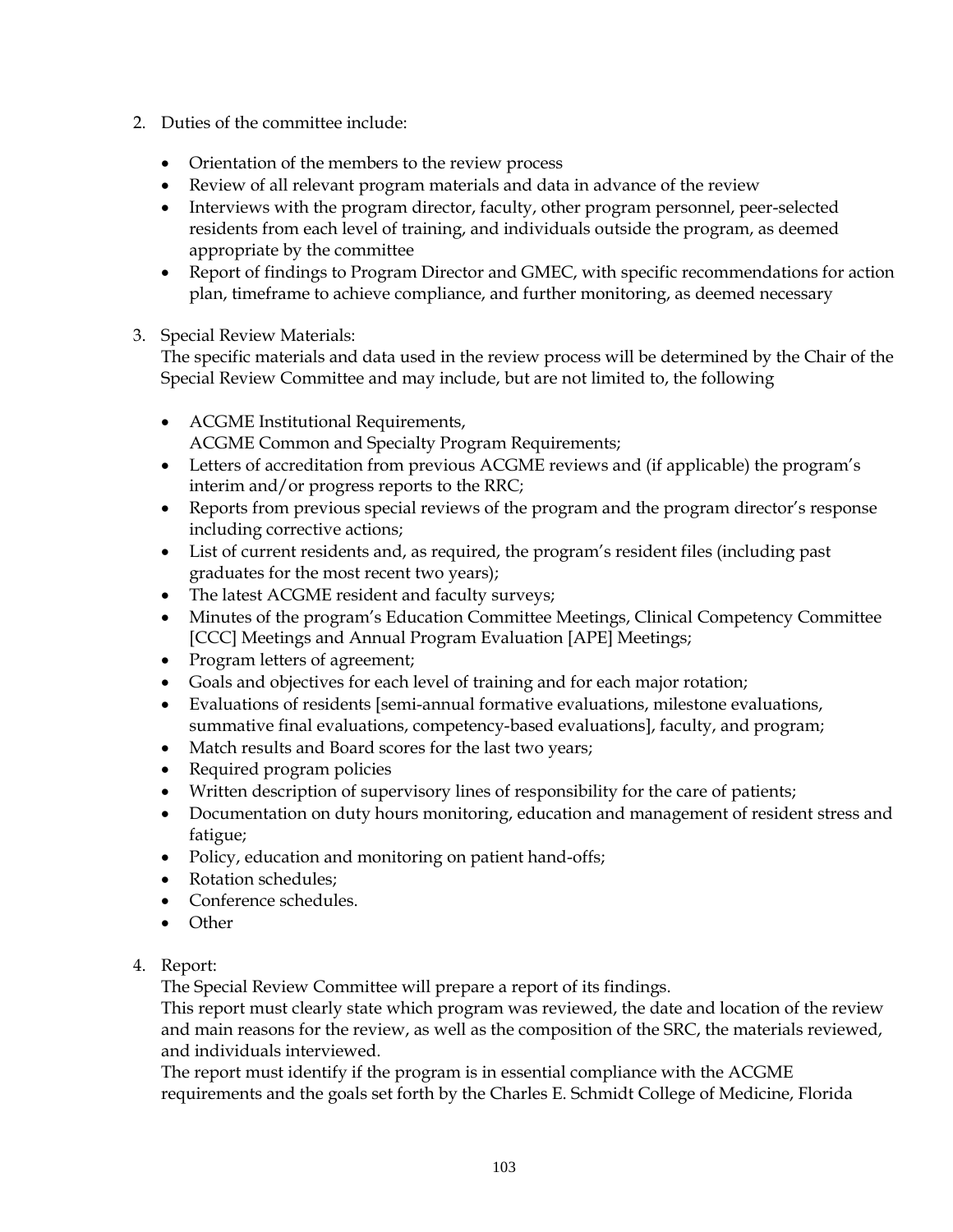Atlantic University for its GME programs, and should include assessment of:

- The residency program's compliance with the institutional requirements;
- The residency program's compliance with ACGME program requirements;
- The residency program's educational objectives; and adequacy of available educational and financial resources to meet these objectives;
- The effectiveness of the program in meeting its objectives;
- The effectiveness of the program in addressing citations from previous ACGME letters of accreditation and previous special reviews;
- The effectiveness of the program in using evaluation tools developed to assess a resident's level of competence and progress toward the specialty Milestones; and the effectiveness of the program in using dependable outcome measures to guide evaluation, remediation and resident education;
- The effectiveness of the program in implementing processes that link educational outcomes with program improvement.

Any areas of non-compliance and/or deficiency should be clearly listed; a clear action plan with specific desired outcomes, mechanism for monitoring achievement of desired outcomes, and a timeframe for completion should be established.

5. GMEC Review and Follow-up

The Report will be reviewed by the DIO and presented to the GMEC and the program director. The GMEC will discuss and review the report and the program director's response.

The GMEC may request additional information or follow-up action from the program director and may request that the program director attend the GMEC meeting and participate in the discussion regarding the special review.

The GMEC will approve the final report, program action plan and steps to monitor achievement of outcomes. The program will be instructed to provide a progress report three, to six, to 12 months after the date of the special review, as appropriate.

Approved by GMEC: 10-21-2015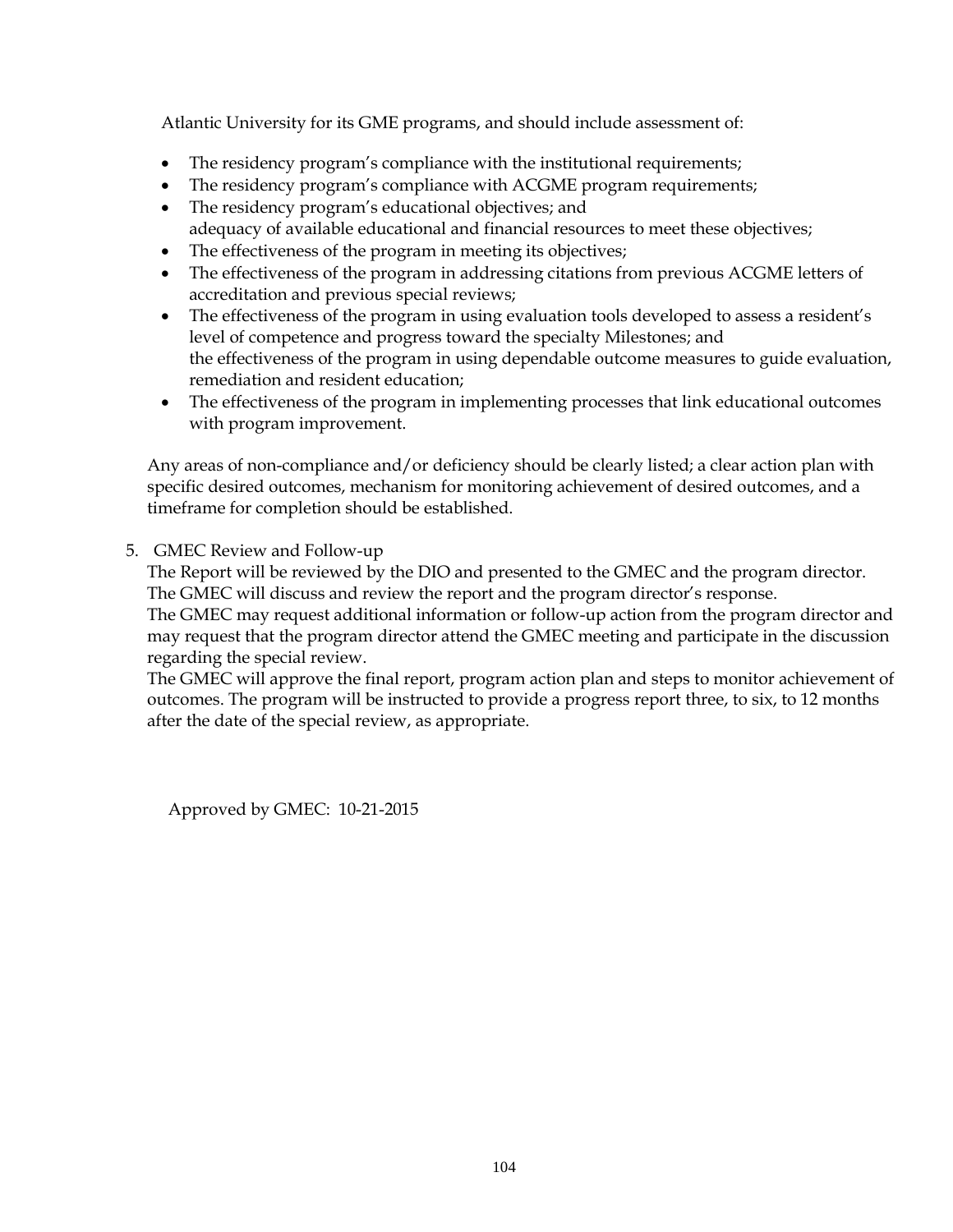### **1. PURPOSE**

The charge of the Florida Atlantic University Charles E. Schmidt College of Medicine (FAU COM) Graduate Medical Education Committee (GMEC) is to establish and implement policies and procedures regarding the quality of education and the learning environment for residents in training programs sponsored by FAU COM. To achieve this purpose, the GMEC provides oversight and assurance of compliance for ACGME standards with the goal to produce excellent future physicians.

### **2. SCOPE**

This policy applies to the GMEC and each of its members.

### **3. DEFINITIONS**

"ACGME" is the Accreditation Council for Graduate Medical Education.

A "resident" is an FAU COM resident or fellow, or a non-FAU COM resident or fellow electively rotating through FAU COM and providing clinical care as part of a GME program.

### **4. POLICY AND PROCEDURES**

The existence of this committee is an Institutional Requirement of the Accreditation Council for Graduate Medical Education (ACGME). The Institutional Requirements informing this Policy Statement appear in [].

**A. Membership [I.B.1.b)]:** As FAU currently sponsors one program the GMEC will include the following voting members:

- a) the DIO;
- b) a representative sample of program directors from its ACGME-accredited programs:

c) one or more individuals from a different department than that of the program specialty (and other than the quality improvement or patient safety member ), within or from outside the Sponsoring Institution, at least one of whom is actively involved in graduate medical education;

- d) a minimum of two peer-selected residents/fellows, and,
- e) a quality improvement / safety officer or his or her designee.
- f) the Director of Graduate Medical Education

### **B. Individual Responsibility of GMEC Members:**

Members chosen to participate in the GMEC are expected to: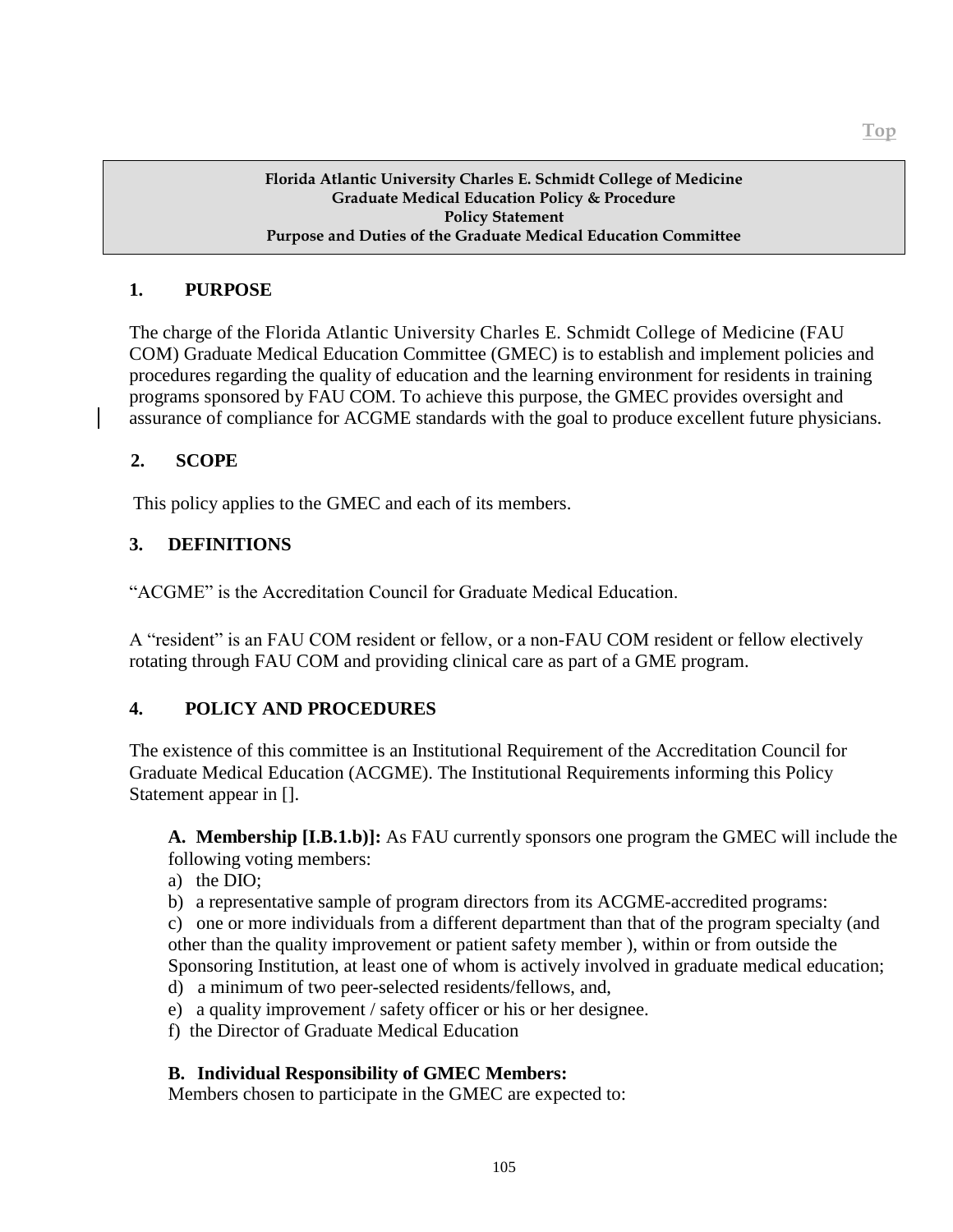- a) Attend regularly scheduled meetings of the GMEC. Attendance is a factor in reappointment to the GMEC;
- b) Participate on GMEC subcommittees and working groups;
- c) Be aware of all recent issues discussed by the GMEC and their recommendations;
- d) Actively participate in the required decision making related to graduate medical education concerns both locally and nationally;
- e) Disseminate information from meeting to key faculty, trainees, staff, and all other members of the educational program;
- f) If unable to attend a meeting, assign a delegate to attend GMEC who will participate in your absence.

### **C. Subcommittees [I.B.2.]:**

In order to carry out portions of the GMEC's responsibilities, additional GMEC membership may include others as determined by the GMEC. Subcommittees that address required GMEC responsibilities must include a peer-selected resident/fellow. Subcommittee actions that address required GMEC responsibilities must be reviewed and approved by the GMEC.

### **D. Meetings and Attendance [I.B.3.]:**

The GMEC must meet a minimum of once every quarter during each academic year. Each meeting of the GMEC must include attendance by at least one resident/fellow member. The GMEC must maintain meeting minutes that document execution of all required GMEC functions and responsibilities.

### **E. The GMEC must fulfill the following responsibilities [I.B.4.]:**

- 1. Oversight of:
	- a) the ACGME accreditation status of FAU COM and its ACGME-accredited programs;
	- b) the quality of the GME learning and working environment within FAU COM, its ACGME-accredited programs, and its participating sites;
	- c) the quality of educational experiences in each ACGME-accredited program that lead to measurable achievement of educational outcomes as identified in the ACGME Common and specialty/subspecialty-specific Program Requirements;
	- d) the ACGME-accredited programs' annual evaluation (APE) and improvement activities, including special reviews (when necessary); and
	- e) all processes related to reductions and closures of individual ACGME-accredited programs, major participating sites, and FAU COM;
- 2. Review and Approval of:
	- a) institutional GME policies and procedures;
	- b) annual recommendations to the FAU COM administration regarding resident stipends and benefits;
	- c) applications for ACGME accreditation of new programs;
	- d) requests for permanent changes in resident/fellow complement;
	- e) major changes in ACGME-accredited programs' structure or duration of education;
	- f) additions and deletions of ACGME-accredited programs' participating sites;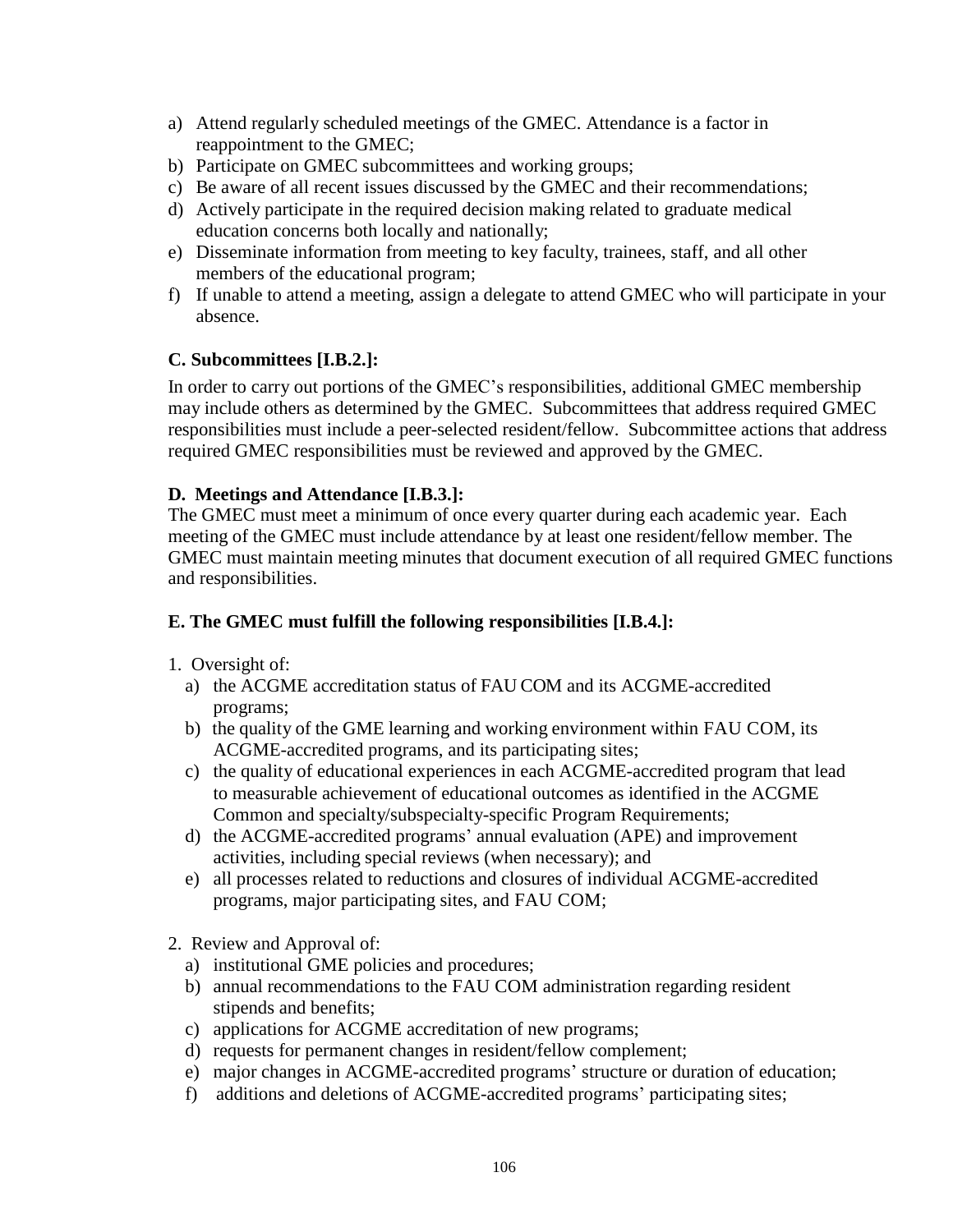- g) appointment of new program directors;
- h) progress reports requested by a Review Committee;
- i) responses to Clinical Learning Environment Review (CLER) reports;
- j) requests for exceptions to duty hour requirements;
- k) voluntary withdrawal of ACGME program accreditation;
- l) requests for appeal of an adverse action by a Review Committee; and,
- m) appeal presentations to an ACGME Appeals Panel.

### **F. Annual Institutional Review (AIR) [I.B.5.]:**

The GMEC must demonstrate effective oversight of FAU COM's accreditation through an Annual Institutional Review (AIR). The GMEC must identify institutional performance indicators for the AIR which include results of the most recent institutional self-study visit, results of ACGME surveys of residents/fellows and core faculty, and, notification of ACGMEaccredited programs' accreditation statuses and self-study visits. The AIR must include monitoring procedures for action plans resulting from the review. The DIO must submit a written annual executive summary of the AIR to the Governing Body.

### **G. Special Reviews [I.B.6.]:**

The GMEC must demonstrate effective oversight of underperforming programs through a Special Review process. The Special Review process must include a protocol that establishes criteria for identifying underperformance and results in a report that describes the quality improvement goals, the corrective actions, and the process for GMEC monitoring of outcomes.

# **5. PROCEDURE**

- **A.** Selection and Appointment of Members: The GMEC roster will be reviewed annually by the GMEC Chair and DIO. Experience in residency program leadership and diversity will be considered as part of the appointment process. Each GMEC member will be encouraged to name an alternate to attend meetings in his/her place as necessary.
- **B.** Business Procedure: The simplified version of Robert's Rules of Order will be used as a template for the conduct of GMEC meetings. Minutes will be generated as a result of each meeting, and distributed to committee members.
	- **1.** Materials for all meetings will be distributed electronically.
	- **2.** Voting: A quorum of at least 60% of the voting members, including one resident member, must be present (in person or by phone or web connection) for voting to take place at a GMEC meeting. Between scheduled meetings voting may occur by email or other correspondence. A quorum of at least 60% of the voting members, including one resident member, must register a vote for the outcome to be valid.

# **6. IMPLEMENTATION**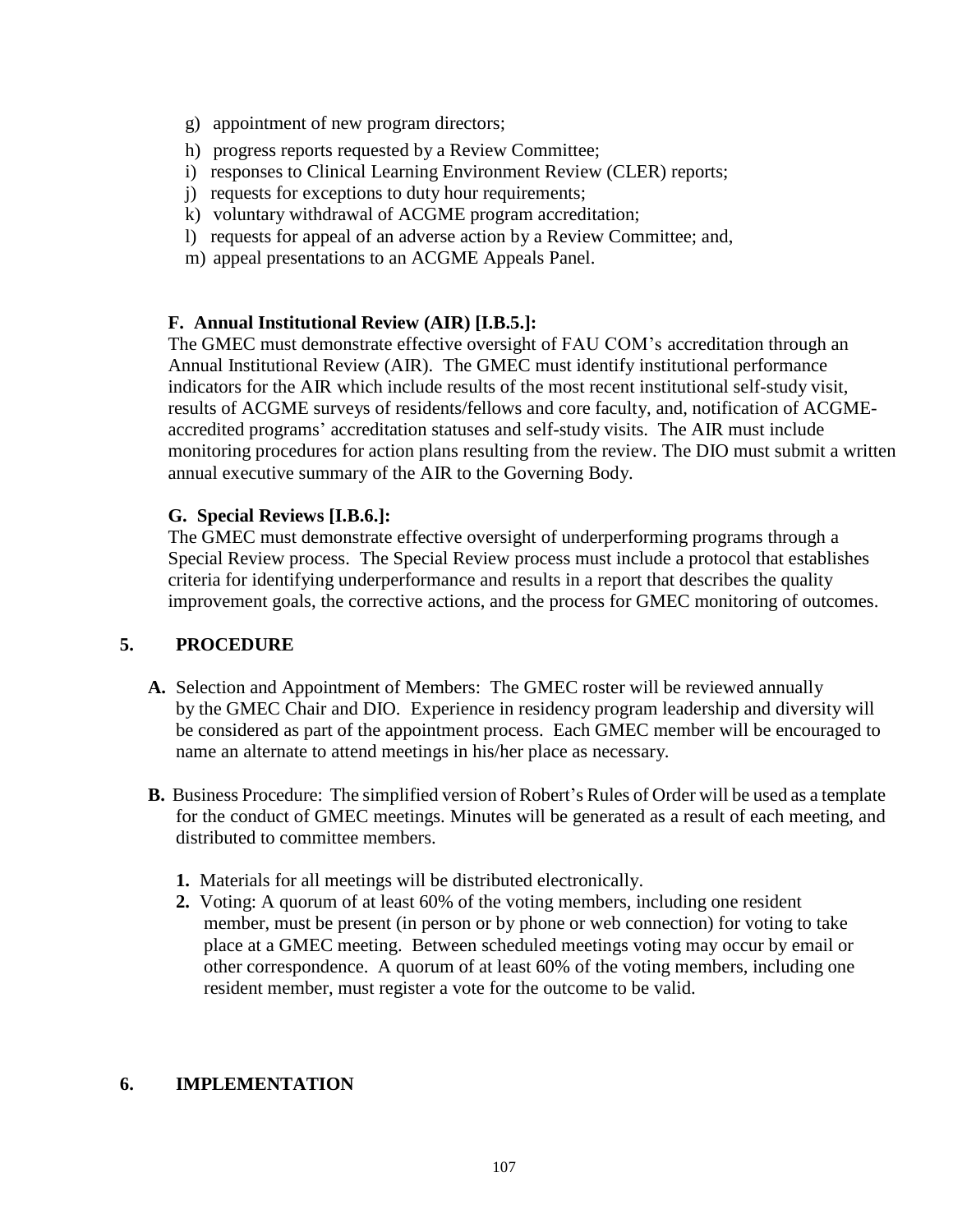The Designated Institutional Official (DIO) for Graduate Medical Education is responsible for implementation of this policy.

# **7. OVERSIGHT**

Policy authority for this document resides with the Graduate Medical Education Committee. The DIO and the Graduate Medical Education Committee are responsible for oversight. This policy will be reviewed every three years or more often if deemed necessary.

# **8. REFERENCES**

ACGME Institutional Requirements: [https://www.acgme.org/acgmeweb/Portals/0/PDFs/FAQ/InstitutionalRequirements\\_07012015.pdf](https://www.acgme.org/acgmeweb/Portals/0/PDFs/FAQ/InstitutionalRequirements_07012015.pdf)

ACGME Common Program Requirements: [https://www.acgme.org/acgmeweb/Portals/0/PFAssets/ProgramRequirements/CPRs\\_07012015.pdf](https://www.acgme.org/acgmeweb/Portals/0/PFAssets/ProgramRequirements/CPRs_07012015.pdf)

Approved by GMEC 11-27-2015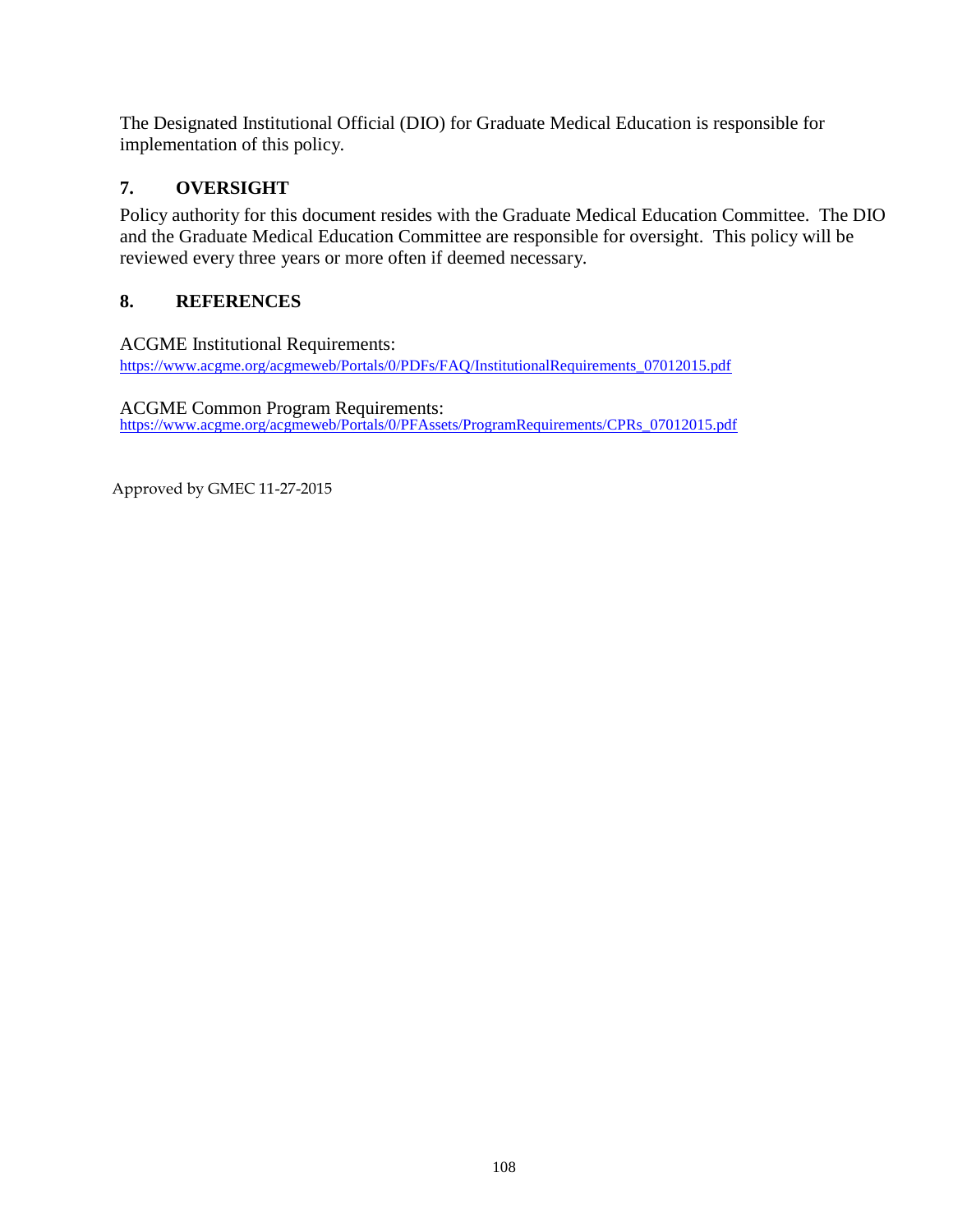### **Florida Atlantic University Charles E. Schmidt College of Medicine Graduate Medical Education Policy & Procedure**

### **Policy Statement Records Management**

# **Purpose and Applicability**

This policy is applicable to all Graduate Medical Education records and specifically addresses the management, retention, format and storage of GME records.

Residents and fellows are considered "Other Personnel Services" (OPS) employees of the University for the purposes of record keeping. Each Graduate Medical Education program will maintain a program file for each resident and fellow and will serve as the Records Custodian for such file. GME records are confidential but may be shared in accordance with applicable Florida statutes, as well as within the University when there is a legitimate need for such information, such as in the case of supervision, finances, benefits, or evaluations (e.g., by Department Chairs, Program Directors, Review Committees, and the Graduate Medical Education Committee).

This policy is subject to, and consistent with, FAU Policy 5.2 (Records Management) and the State of Florida General Records Schedule GS1-SL and GS5.

### **Definitions**

Record: Any information created or received in connection with the transaction of official University business, regardless of physical form, characteristics, or means of transmission, including without limitation all documents, letters, completed forms or other material.

Trainee: Any Florida Atlantic University resident or fellow, or any non-FAU resident or fellow who electively rotates and provides clinical care as part of an FAU sponsored program.

# **Oversight and Format**

A. The Records Custodians

Maintenance of records is delegated to individual programs (the records custodians) within Graduate Medical Education, subject to FAU Policy 5.2 (Records Management) regarding proper storage and disposal of records.

B. Electronic Records

Record retention schedules apply to records regardless of format, including electronic or hard copy. Printouts of electronic communications (e-mail, instant messaging, text messaging, multimedia messaging, chat messaging, social networking, or any other current or future electronic messaging technology or device) may be included within GME records in place of the electronic files, provided that the printed version contains all date/time stamps and routing information.

# **Schedule Procedure**